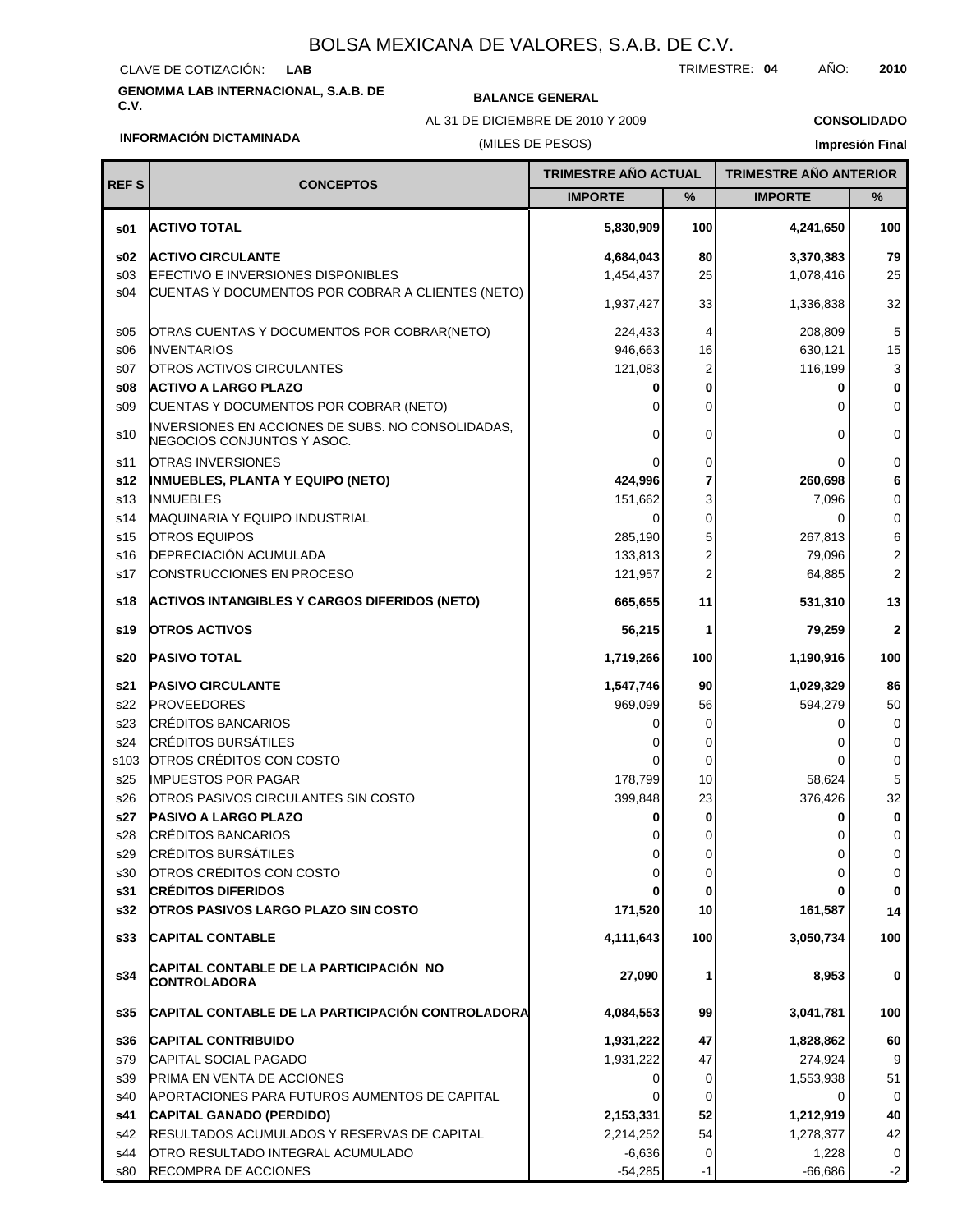# **GENOMMA LAB INTERNACIONAL, S.A.B. DE C.V. BALANCE GENERAL** CLAVE DE COTIZACIÓN: **LAB**

TRIMESTRE: **04** AÑO: **2010**

**CONSOLIDADO**

#### **INFORMACIÓN DICTAMINADA**

## (MILES DE PESOS) DESGLOSE DE PRINCIPALES CONCEPTOS

| <b>REFS</b>                     | <b>CONCEPTOS</b>                                                                                                                                                                      | <b>TRIMESTRE AÑO ACTUAL</b>                                |                                  | <b>TRIMESTRE AÑO ANTERIOR</b>                            |                                  |  |
|---------------------------------|---------------------------------------------------------------------------------------------------------------------------------------------------------------------------------------|------------------------------------------------------------|----------------------------------|----------------------------------------------------------|----------------------------------|--|
|                                 |                                                                                                                                                                                       | <b>IMPORTE</b>                                             | %                                | <b>IMPORTE</b>                                           | %                                |  |
| \$03                            | <b>EFECTIVO E INVERSIONES DISPONIBLES</b>                                                                                                                                             | 1,454,437                                                  | 100                              | 1,078,416                                                | 100                              |  |
| s46                             | <b>EFECTIVO</b>                                                                                                                                                                       | 397,736                                                    | 27                               | 337,954                                                  | 31                               |  |
| s47                             | <b>INVERSIONES DISPONIBLES</b>                                                                                                                                                        | 1,056,701                                                  | 73                               | 740,462                                                  | 69                               |  |
| s07                             | <b>OTROS ACTIVOS CIRCULANTES</b>                                                                                                                                                      | 121,083                                                    | 100                              | 116,199                                                  | 100                              |  |
| s81                             | INSTRUMENTOS FINANCIEROS DERIVADOS                                                                                                                                                    | 0                                                          | 0                                | 0                                                        | 0                                |  |
| s82                             | OPERACIONES DISCONTINUADAS                                                                                                                                                            | 3,024                                                      | 2                                | 3,408                                                    | $\mathbf{3}$                     |  |
| s83                             | <b>OTROS</b>                                                                                                                                                                          | 118,059                                                    | 98                               | 112,791                                                  | 97                               |  |
| s18                             | <b>ACTIVOS INTANGIBLES Y CARGOS DIFERIDOS (NETO)</b>                                                                                                                                  | 665,655                                                    | 100                              | 531,310                                                  | 100                              |  |
| s48                             | <b>GASTOS AMORTIZABLES (NETO)</b>                                                                                                                                                     | 48,729                                                     | 7                                | 25,098                                                   | 5                                |  |
| s49                             | <b>CRÉDITO MERCANTIL</b>                                                                                                                                                              | 0                                                          | 0                                | 0                                                        | 0                                |  |
| s51                             | <b>OTROS</b>                                                                                                                                                                          | 616,926                                                    | 93                               | 506,212                                                  | 95                               |  |
| s19                             | <b>OTROS ACTIVOS</b>                                                                                                                                                                  | 56,215                                                     | 100                              | 79,259                                                   | 100                              |  |
| s85                             | INSTRUMENTOS FINANCIEROS DERIVADOS                                                                                                                                                    | 0                                                          | 0                                | $\Omega$                                                 | 0                                |  |
| s50                             | <b>IMPUESTOS DIFERIDOS</b>                                                                                                                                                            | 7,024                                                      | 12                               | 2,869                                                    | 4                                |  |
| s104                            | BENEFICIOS A LOS EMPLEADOS                                                                                                                                                            | 0                                                          | 0                                | 0                                                        | 0                                |  |
| s86                             | OPERACIONES DISCONTINUADAS                                                                                                                                                            | 0                                                          | 0                                | 38                                                       | 0                                |  |
| s87                             | <b>OTROS</b>                                                                                                                                                                          | 49,191                                                     | 88                               | 76,352                                                   | 96                               |  |
| s21                             | <b>PASIVO CIRCULANTE</b>                                                                                                                                                              | 1,547,746                                                  | 100                              | 1,029,329                                                | 100                              |  |
| s52                             | PASIVO EN MONEDA EXTRANJERA                                                                                                                                                           | 326,809                                                    | 21                               | 150,401                                                  | 15                               |  |
| s53                             | PASIVO EN MONEDA NACIONAL                                                                                                                                                             | 1,220,937                                                  | 79                               | 878,928                                                  | 85                               |  |
| s26                             | OTROS PASIVOS CIRCULANTES SIN COSTO                                                                                                                                                   | 399,848                                                    | 100                              | 376,426                                                  | 100                              |  |
| s88                             | INSTRUMENTOS FINANCIEROS DERIVADOS                                                                                                                                                    | 0                                                          | 0                                | 0                                                        | 0                                |  |
| s89                             | <b>INTERESES POR PAGAR</b>                                                                                                                                                            | 0                                                          | 0                                | 0                                                        | $\mathbf 0$                      |  |
| s68                             | <b>PROVISIONES</b>                                                                                                                                                                    | 128,549                                                    | 32                               | 231,025                                                  | 61                               |  |
| s90                             | OPERACIONES DISCONTINUADAS                                                                                                                                                            | 4,087                                                      | 1                                | 4,655                                                    | $\mathbf{1}$                     |  |
| s58                             | OTROS PASIVOS CIRCULANTES                                                                                                                                                             | 255,474                                                    | 64                               | 137,364                                                  | 36                               |  |
| s105                            | BENEFICIOS A LOS EMPLEADOS                                                                                                                                                            | 11,738                                                     | 3                                | 3,382                                                    | $\mathbf{1}$                     |  |
| s27                             | PASIVO A LARGO PLAZO                                                                                                                                                                  | 0                                                          | 100                              | 0                                                        | 100                              |  |
| s59                             | PASIVO EN MONEDA EXTRANJERA                                                                                                                                                           | 0                                                          | 0                                | 0                                                        | 0                                |  |
| s60                             | PASIVO EN MONEDA NACIONAL                                                                                                                                                             | 0                                                          | $\Omega$                         | $\Omega$                                                 | 0                                |  |
| s31                             | <b>CRÉDITOS DIFERIDOS</b>                                                                                                                                                             | 0                                                          | 100                              | 0                                                        | 100                              |  |
| S65                             | CRÉDITO MERCANTIL                                                                                                                                                                     | $\cup$                                                     | $\mathsf{o}$                     | $\cup$                                                   | $\mathbf{0}$                     |  |
| s67                             | <b>OTROS</b>                                                                                                                                                                          | $\mathbf 0$                                                | 0                                | 0                                                        | $\mathbf 0$                      |  |
| s32<br>s66<br>s91<br>s92<br>s69 | OTROS PASIVOS LARGO PLAZO SIN COSTO<br><b>IMPUESTOS DIFERIDOS</b><br>BENEFICIOS A LOS EMPLEADOS<br>OPERACIONES DISCONTINUADAS<br><b>OTROS PASIVOS</b><br><b>CAPITAL SOCIAL PAGADO</b> | 171,520<br>67,222<br>0<br>$\Omega$<br>104,298<br>1,931,222 | 100<br>39<br>0<br>0<br>61<br>100 | 161,587<br>46,006<br>0<br>$\Omega$<br>115,581<br>274,924 | 100<br>28<br>0<br>0<br>72<br>100 |  |
| s79<br>s37<br>s38               | <b>NOMINAL</b><br>ACTUALIZACIÓN                                                                                                                                                       | 1,921,659<br>9,563                                         | 100<br>0                         | 265,361<br>9,563                                         | 97<br>3                          |  |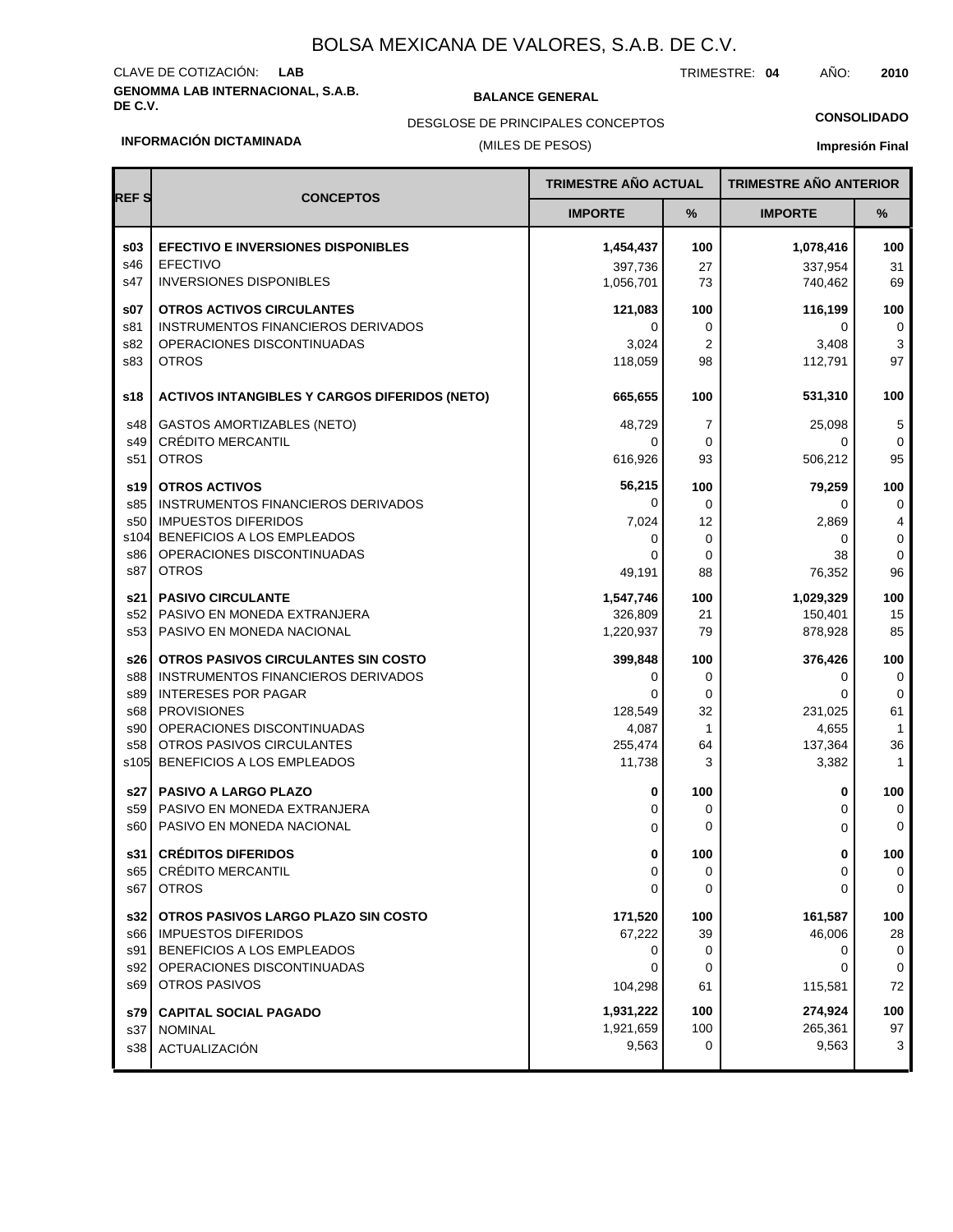# **GENOMMA LAB INTERNACIONAL, S.A.B. DE C.V. BALANCE GENERAL** CLAVE DE COTIZACIÓN: **LAB**

TRIMESTRE: **04** AÑO: **2010**

### **CONSOLIDADO**

#### **INFORMACIÓN DICTAMINADA**

## (MILES DE PESOS) DESGLOSE DE PRINCIPALES CONCEPTOS

| <b>REFS</b> | <b>CONCEPTOS</b>                                                 | <b>TRIMESTRE AÑO ACTUAL</b>     |     | <b>TRIMESTRE AÑO ANTERIOR</b> |               |  |
|-------------|------------------------------------------------------------------|---------------------------------|-----|-------------------------------|---------------|--|
|             |                                                                  | $\frac{9}{6}$<br><b>IMPORTE</b> |     | <b>IMPORTE</b>                | $\frac{9}{6}$ |  |
| s42         | <b>RESULTADOS ACUMULADOS Y RESERVAS DE CAPITAL</b>               | 2,214,252                       | 100 | 1,278,377                     | 100           |  |
| s93         | RESERVA LEGAL                                                    |                                 | 0   |                               | 0             |  |
| s43         | RESERVA PARA RECOMPRA DE ACCIONES                                |                                 | 0   |                               | 0             |  |
| s94         | <b>OTRAS RESERVAS</b>                                            |                                 | 0   |                               | 0             |  |
| s95         | RESULTADO DE EJERCICIOS ANTERIORES                               | 1,141,687                       | 52  | 519,638                       | 41            |  |
| s45         | RESULTADO DEL EJERCICIO                                          | 1,072,565                       | 48  | 758,739                       | 59            |  |
| s44         | OTRO RESULTADO INTEGRAL ACUMULADO                                | $-6,636$                        | 100 | 1,228                         | 100           |  |
| s70         | RESULTADO ACUMULADO POR POSICIÓN MONETARIA                       |                                 | 0   |                               | $\mathbf 0$   |  |
| s71         | RESULTADO POR TENENCIA DE ACTIVOS NO MONETARIOS                  |                                 | 0   | O                             | $\Omega$      |  |
| s96         | EFECTO ACUMULADO POR CONVERSIÓN                                  | $-6,636$                        | 100 | 1,228                         | 100           |  |
| s97         | EFECTO ACUMULADO POR VALUACIÓN DE INST. FIN.<br><b>DERIVADOS</b> | $\Omega$                        | 0   | 0                             | $\mathbf 0$   |  |
| s98         | RESULTADO POR IMPUESTOS DIFERIDOS                                | $\Omega$                        | 0   | <sup>0</sup>                  | $\mathbf 0$   |  |
| s100        | <b>OTROS</b>                                                     |                                 | 0   |                               | $\mathbf 0$   |  |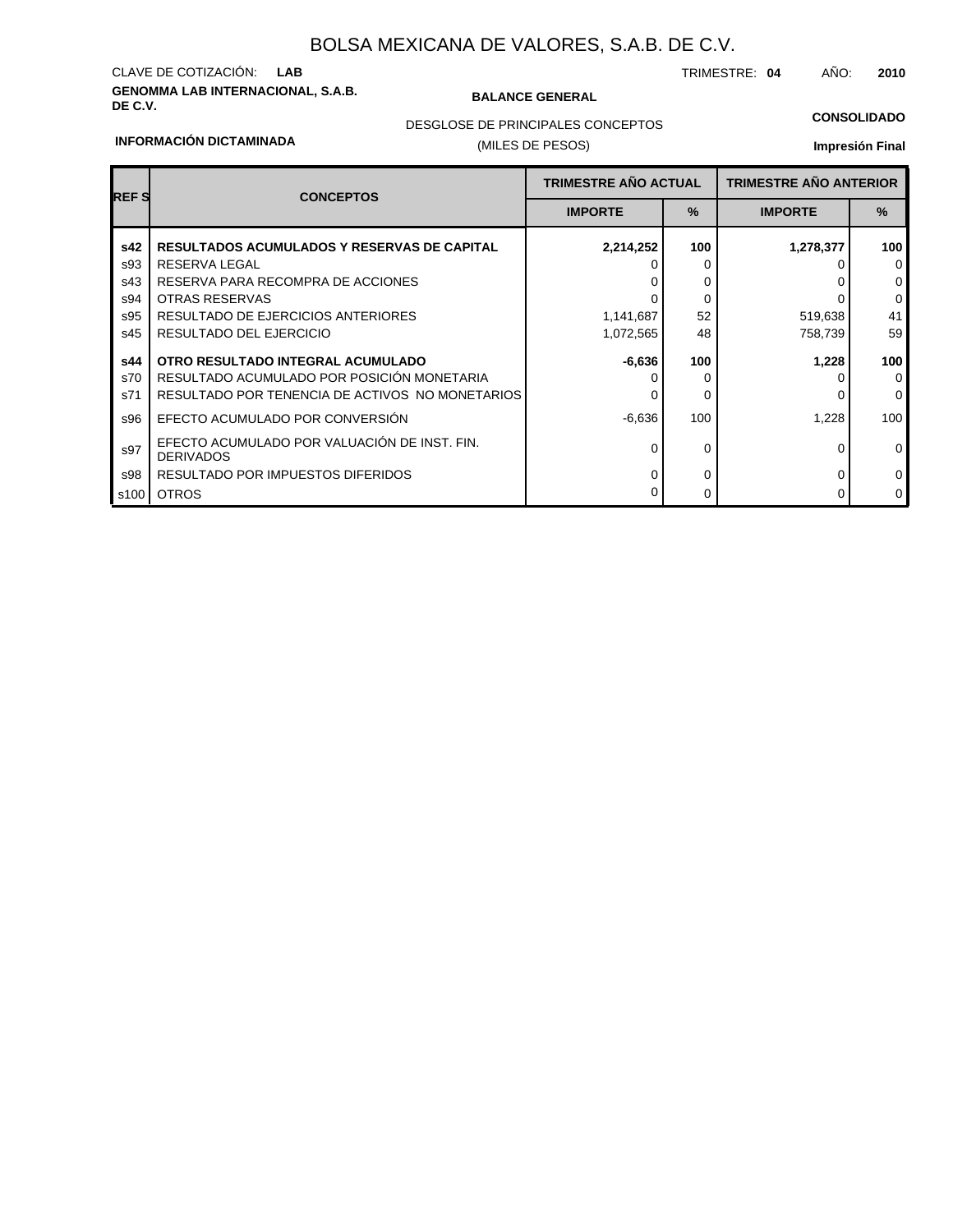## **GENOMMA LAB INTERNACIONAL, S.A.B. DE C.V. BALANCE GENERAL** CLAVE DE COTIZACIÓN: **LAB**

TRIMESTRE: **04** AÑO: **2010**

## **CONSOLIDADO**

**INFORMACIÓN DICTAMINADA**

## DATOS INFORMATIVOS

(MILES DE PESOS)

## **Impresión Final**

|              | <b>CONCEPTOS</b>                             | <b>TRIMESTRE AÑO ACTUAL</b> | <b>TRIMESTRE AÑO ANTERIOR</b> |
|--------------|----------------------------------------------|-----------------------------|-------------------------------|
| <b>REFSI</b> |                                              | <b>IMPORTE</b>              | <b>IMPORTE</b>                |
| s72          | CAPITAL DE TRABAJO                           | 3,136,297                   | 2,341,054                     |
| s73          | FONDO PARA PENSIONES Y PRIMA DE ANTIGÜEDAD   |                             | $\overline{0}$                |
| s74          | NUMERO DE FUNCIONARIOS (*)                   | 43                          | 35                            |
| s75          | NUMERO DE EMPLEADOS (*)                      | 654                         | 586                           |
| s76          | NUMERO DE OBREROS (*)                        |                             | $\Omega$                      |
| s77          | NUMERO DE ACCIONES EN CIRCULACIÓN (*)        | 1,052,749,426               | 529.240.713                   |
| s78          | NUMERO DE ACCIONES RECOMPRADAS (*)           |                             | $\overline{0}$                |
| s101         | EFECTIVO RESTRINGIDO                         | 269                         | 19,036                        |
| s102         | DEUDA CON COSTO DE ASOCIADAS NO CONSOLIDADAS |                             | $\overline{0}$                |

(\*) DATOS EN UNIDADES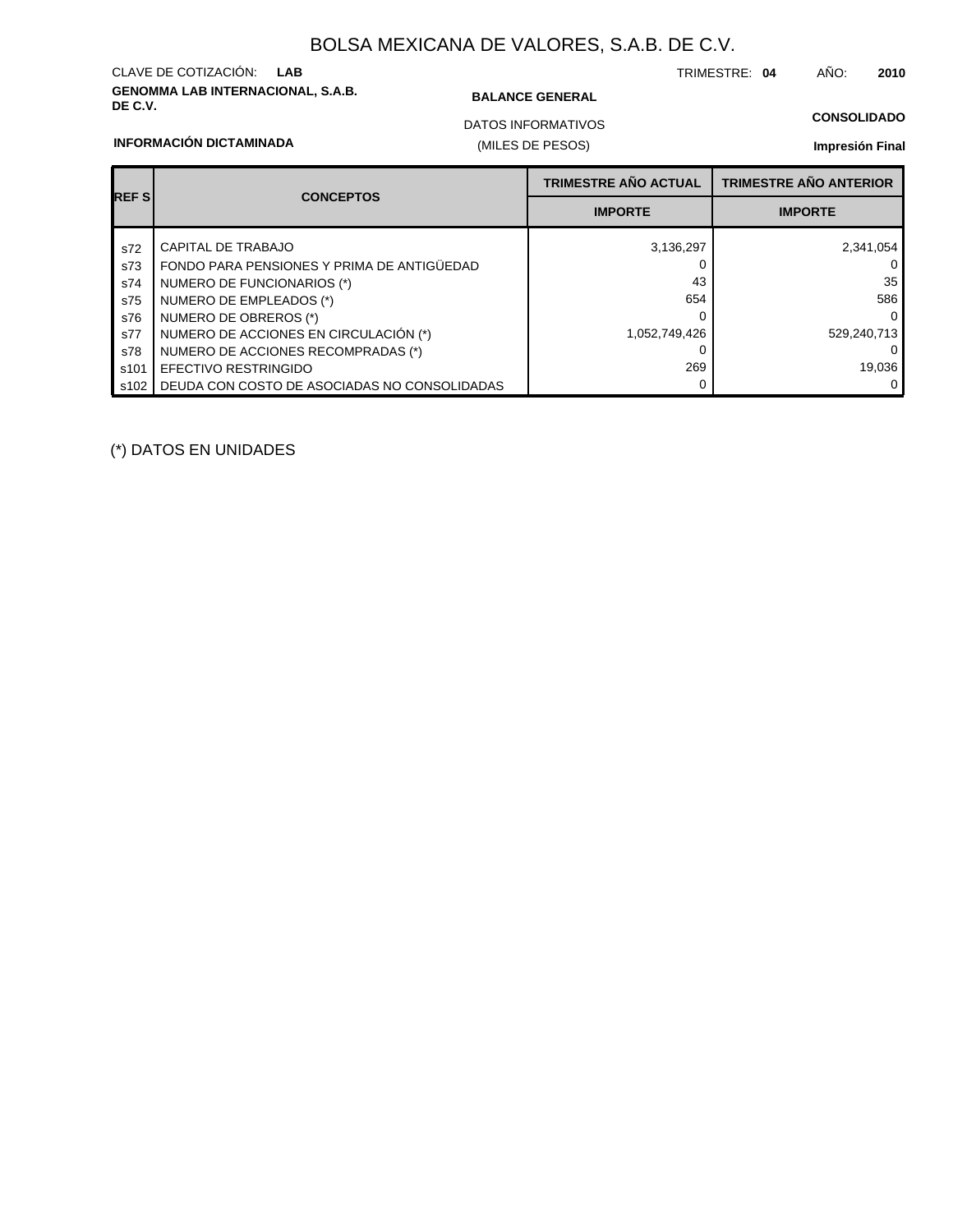# **GENOMMA LAB INTERNACIONAL, S.A.B.** CLAVE DE COTIZACIÓN:

**INFORMACIÓN DICTAMINADA**

**DE C.V. ESTADO DE RESULTADOS**

TRIMESTRE: AÑO: **LAB 04 2010**

# (MILES DE PESOS) DEL 1 DE ENERO AL 31 DE DICIEMBRE DE 2010 Y 2009 **CONSOLIDADO**

| <b>REFR</b> |                                                                                              | <b>TRIMESTRE AÑO ACTUAL</b> |          | <b>TRIMESTRE AÑO ANTERIOR</b> |                |  |
|-------------|----------------------------------------------------------------------------------------------|-----------------------------|----------|-------------------------------|----------------|--|
|             | <b>CONCEPTOS</b>                                                                             | <b>IMPORTE</b>              | $\%$     | <b>IMPORTE</b>                | $\%$           |  |
| r01         | <b>VENTAS NETAS</b>                                                                          | 6,263,621                   | 100      | 4,424,655                     | 100            |  |
| r02         | <b>COSTO DE VENTAS</b>                                                                       | 1,814,478                   | 29       | 1,237,519                     | 28             |  |
| r03         | UTILIDAD (PÉRDIDA) BRUTA                                                                     | 4,449,143                   | 71       | 3,187,136                     | 72             |  |
| r04         | <b>GASTOS GENERALES</b>                                                                      | 2,834,352                   | 45       | 2,096,437                     | 47             |  |
| r05         | UTILIDAD ( PÉRDIDA) DE OPERACIÓN                                                             | 1,614,791                   | 26       | 1,090,699                     | 25             |  |
| r08         | OTROS INGRESOS Y (GASTOS), NETO.                                                             | 6,932                       | 0        | $-50$                         | $\overline{0}$ |  |
| r06         | RESULTADO INTEGRAL DE FINANCIAMIENTO                                                         | $-27,289$                   | 0        | $-13,326$                     | 0              |  |
| r12         | PARTICIPACIÓN EN LOS RESULTADOS DE SUBS. NO<br>CONSOLIDADAS, NEGOCIOS CONJUNTOS Y ASOCIADAS. | $-19,112$                   | 0        | $-399$                        | $\mathbf 0$    |  |
| r48         | PARTIDAS NO ORDINARIAS                                                                       | $\Omega$                    | $\Omega$ | $\Omega$                      | $\Omega$       |  |
| r09         | UTILIDAD (PÉRDIDA) ANTES DE IMPUESTOS A LA UTILIDAD                                          | 1,575,322                   | 25       | 1,076,924                     | 24             |  |
| r10         | <b>IMPUESTOS A LA UTILIDAD</b>                                                               | 482,364                     | 8        | 305,345                       | $\overline{7}$ |  |
| r11         | UTILIDAD (PÉRDIDA) ANTES DE LAS OPERACIONES<br><b>DISCONTINUADAS</b>                         | 1,092,958                   | 17       | 771,579                       | 17             |  |
| r14         | OPERACIONES DISCONTINUADAS                                                                   | $\Omega$                    | 0        | $-11,543$                     | $\mathbf 0$    |  |
| r18         | UTILIDAD (PÉRDIDA) NETA CONSOLIDADA                                                          | 1,092,958                   | 17       | 760,036                       | 17             |  |
| r19         | PARTICIPACIÓN NO CONTROLADORA EN LA UTILIDAD<br>(PÉRDIDA) NETA                               | 20,393                      | $\Omega$ | 1,297                         | $\Omega$       |  |
| r20         | PARTICIPACIÓN CONTROLADORA EN LA UTILIDAD<br>(PÉRDIDA) NETA                                  | 1,072,565                   | 17       | 758,739                       | 17             |  |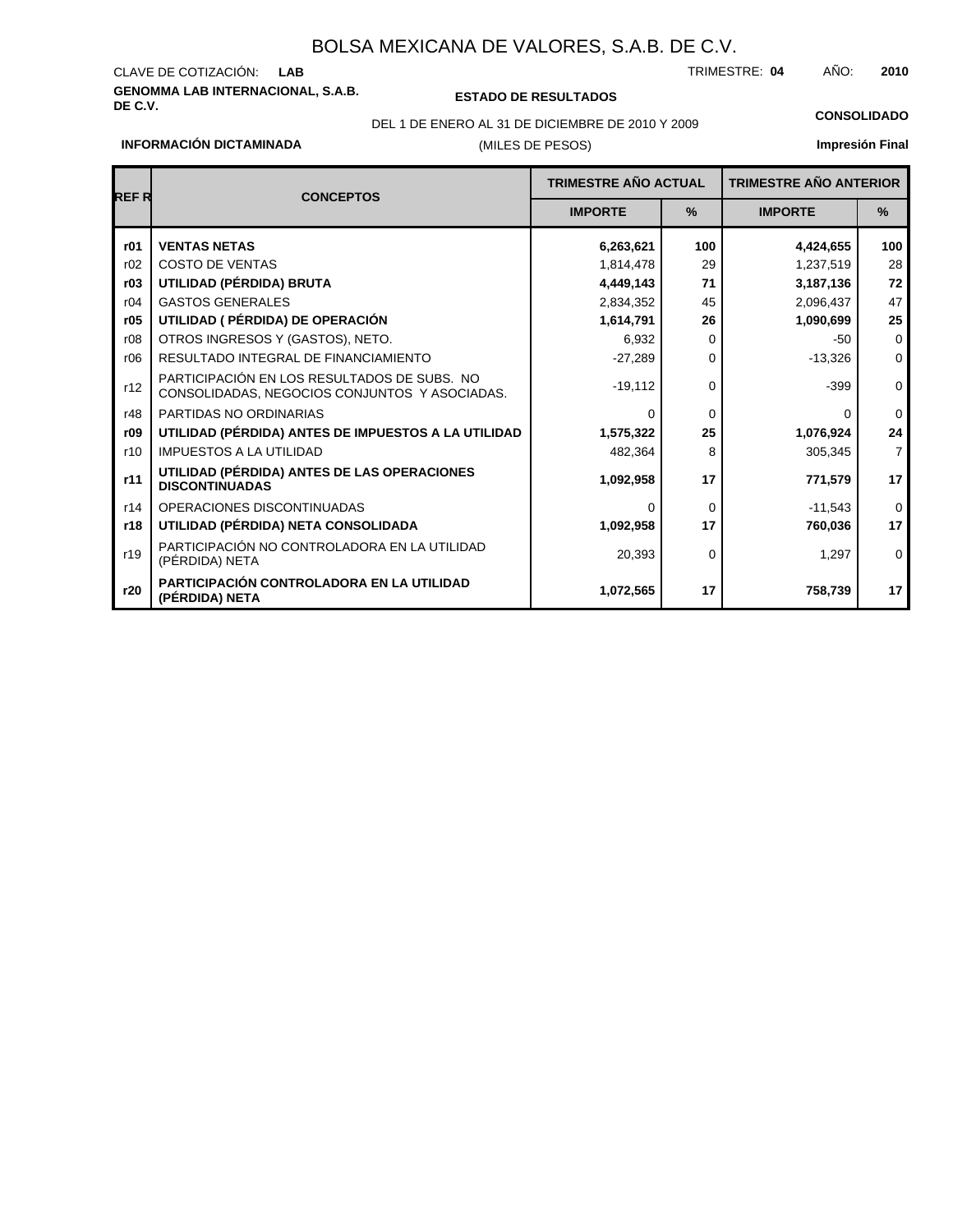# **GENOMMA LAB INTERNACIONAL, S.A.B. DE C.V. ESTADO DE RESULTADOS** CLAVE DE COTIZACIÓN:

TRIMESTRE: AÑO: **LAB 04 2010**

**CONSOLIDADO**

#### **INFORMACIÓN DICTAMINADA**

## (MILES DE PESOS) DESGLOSE DE PRINCIPALES CONCEPTOS

## **Impresión Final**

| REF R | <b>CONCEPTOS</b>                            | <b>TRIMESTRE AÑO ACTUAL</b> |                | <b>TRIMESTRE AÑO ANTERIOR</b> |                |  |
|-------|---------------------------------------------|-----------------------------|----------------|-------------------------------|----------------|--|
|       |                                             | <b>IMPORTE</b>              | $\%$           | <b>IMPORTE</b>                | %              |  |
| r01   | <b>VENTAS NETAS</b>                         | 6,263,621                   | 100            | 4,424,655                     | 100            |  |
| r21   | <b>NACIONALES</b>                           | 4,746,364                   | 76             | 3,806,292                     | 86             |  |
| r22   | <b>EXTRANJERAS</b>                          | 1,517,257                   | 24             | 618,363                       | 14             |  |
| r23   | CONVERSIÓN EN DÓLARES (***)                 | 122,540                     | $\overline{2}$ | 47,407                        | 1              |  |
| r08   | OTROS INGRESOS Y (GASTOS), NETO.            | 6.932                       | 100            | $-50$                         | 100            |  |
| r49   | OTROS INGRESOS Y (GASTOS), NETO.            | 21,510                      | 310            | 3,165                         | $-6330$        |  |
| r34   | P.T.U. CAUSADA                              | 14,578                      | 210            | 3,215                         | $-6430$        |  |
| r35   | P.T.U. DIFERIDA                             |                             | $\Omega$       | 0                             | $\Omega$       |  |
| r06   | <b>RESULTADO INTEGRAL DE FINANCIAMIENTO</b> | $-27,289$                   | 100            | $-13,326$                     | 100            |  |
| r24   | <b>INTERESES PAGADOS</b>                    | 36,840                      | $-135$         | 14,440                        | $-108$         |  |
| r42   | UTILIDAD (PÉRDIDA) EN ACTUALIZACIÓN DE UDIS | O                           | $\Omega$       | O                             | $\Omega$       |  |
| r45   | <b>OTROS GASTOS FINANCIEROS</b>             | 4.854                       | $-18$          |                               | $\Omega$       |  |
| r26   | <b>INTERESES GANADOS</b>                    | 26,787                      | $-98$          | 38,871                        | $-292$         |  |
| r46   | OTROS PRODUCTOS FINANCIEROS                 | 12.514                      | $-46$          | 2.430                         | $-18$          |  |
| r25   | UTILIDAD (PÉRDIDA) EN CAMBIOS NETO          | $-14,243$                   | 52             | $-39,222$                     | 294            |  |
| r28   | RESULTADO POR POSICIÓN MONETARIA            | $-10,653$                   | 39             | $-965$                        | $\overline{7}$ |  |
| r10   | <b>IMPUESTOS A LA UTILIDAD</b>              | 482,364                     | 100            | 305,345                       | 100            |  |
| r32   | <b>IMPUESTO CAUSADO</b>                     | 465,084                     | 96             | 261,100                       | 86             |  |
| r33   | <b>IMPUESTO DIFERIDO</b>                    | 17,280                      | 4              | 44,245                        | 14             |  |

(\*\*\*) DATOS EN MILES DE DOLARES AL TIPO DE CAMBIO DE CIERRE DEL TRIMESTRE QUE SE REPORTA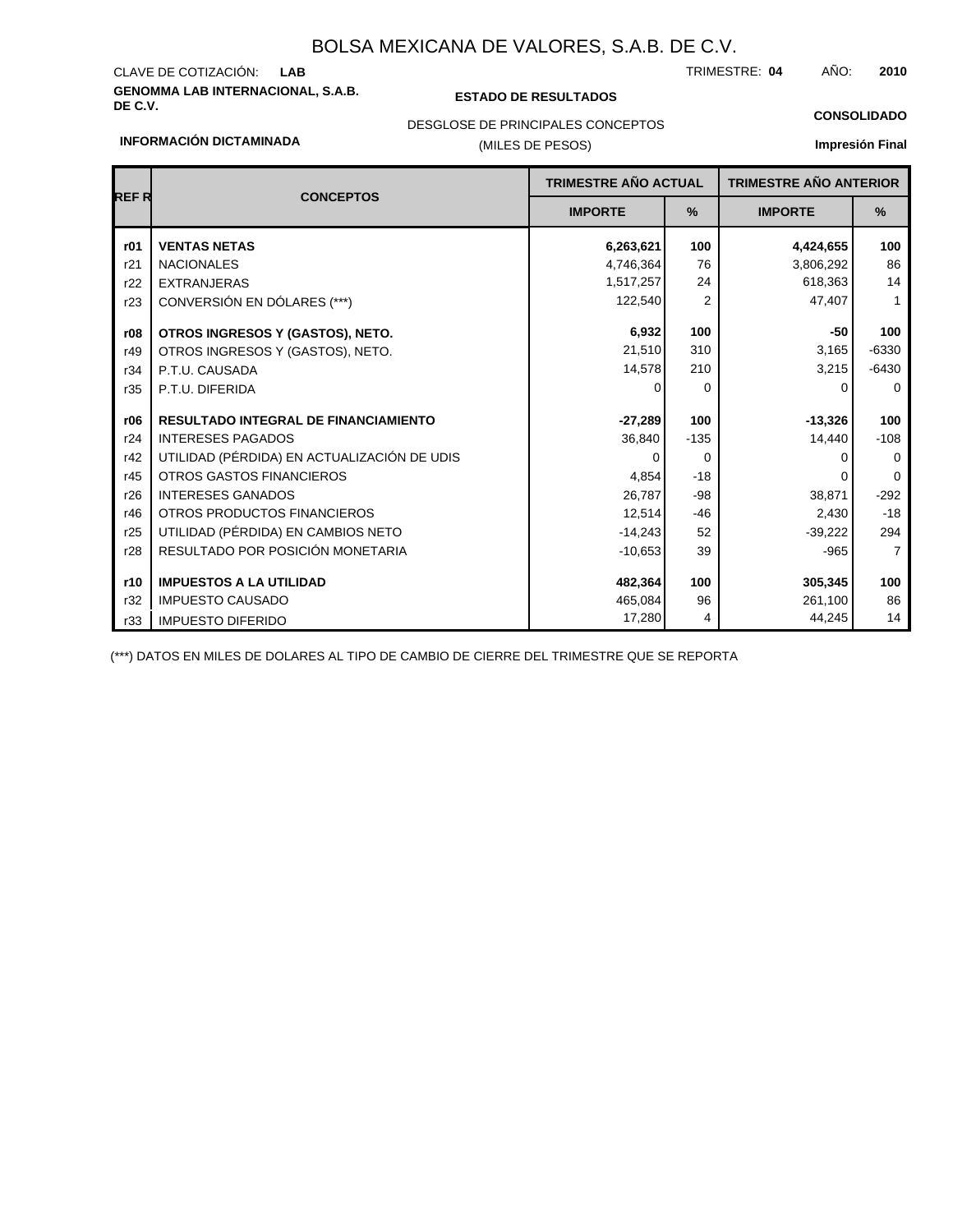# **GENOMMA LAB INTERNACIONAL, S.A.B.** CLAVE DE COTIZACIÓN:

## **DE C.V. ESTADO DE RESULTADOS**

TRIMESTRE: AÑO: **LAB 04 2010**

## **CONSOLIDADO**

#### **INFORMACIÓN DICTAMINADA**

## (MILES DE PESOS) OTROS CONCEPTOS DE RESULTADOS

## **Impresión Final**

|       |                                                                 | <b>TRIMESTRE AÑO ACTUAL</b> | <b>TRIMESTRE AÑO ANTERIOR</b> |  |
|-------|-----------------------------------------------------------------|-----------------------------|-------------------------------|--|
| REF R | <b>CONCEPTOS</b>                                                | <b>IMPORTE</b>              | <b>IMPORTE</b>                |  |
| r36   | <b>VENTAS TOTALES</b>                                           | 7,407,856                   | 5,280,240                     |  |
| r37   | RESULTADO FISCAL DEL EJERCICIO                                  | 1,097,454                   | 742,058                       |  |
| r38   | <b>VENTAS NETAS (**)</b>                                        | 6,263,621                   | 4,424,655                     |  |
| r39   | RESULTADO DE OPERACIÓN (**)                                     | 1,614,791                   | 1,090,699                     |  |
| r40   | PARTICIPACIÓN CONTROLADORA EN LA UTILIDAD<br>(PÉRDIDA) NETA(**) | 1,072,565                   | 758,739                       |  |
| r41   | UTILIDAD (PÉRDIDA) NETA CONSOLIDADA (**)                        | 1,092,958                   | 760,036                       |  |
| r47   | DEPRECIACIÓN Y AMORTIZACIÓN OPERATIVA                           | 78,750                      | 32,605                        |  |

(\*\*) INFORMACIÓN ÚLTIMOS DOCE MESES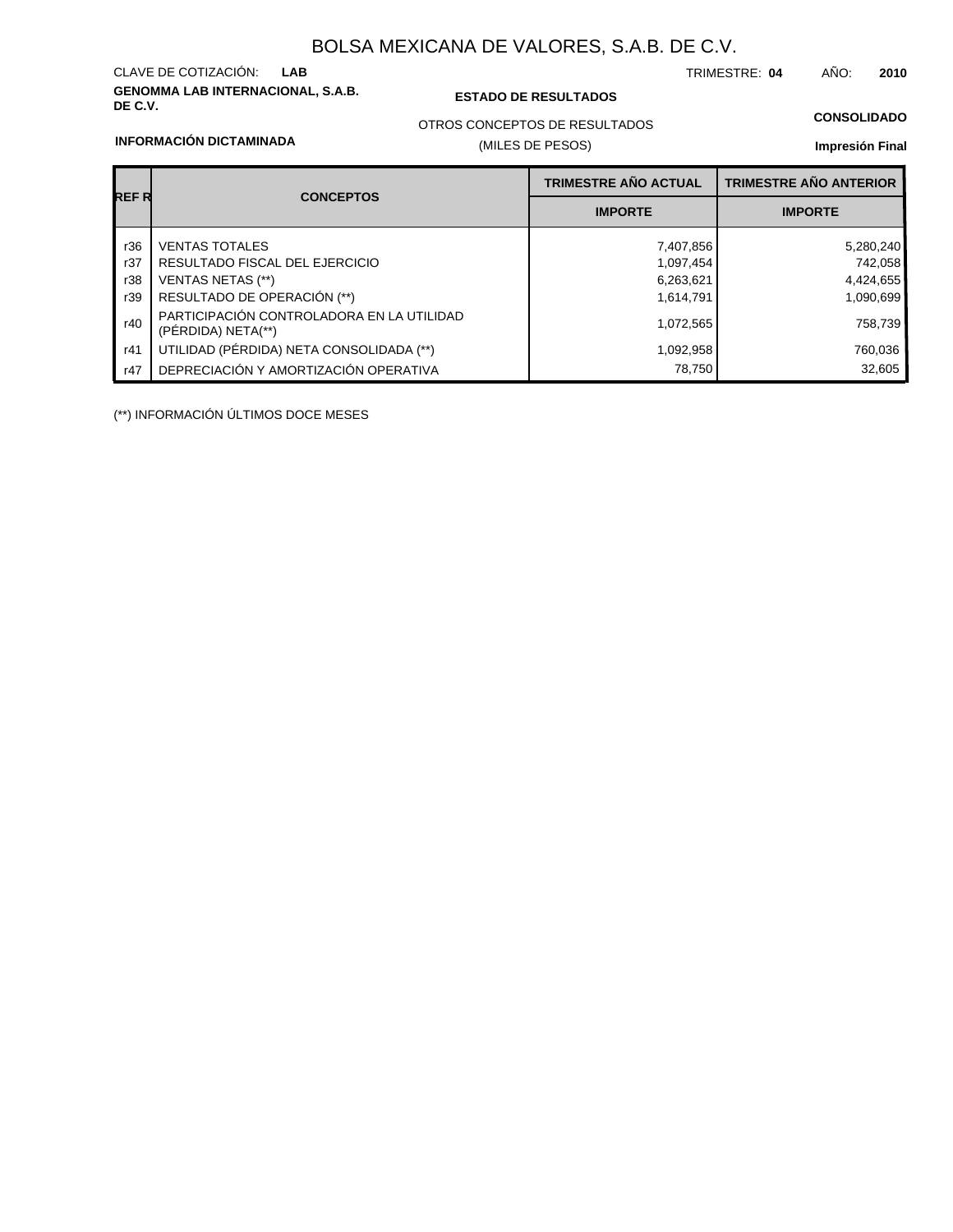### **GENOMMA LAB INTERNACIONAL, S.A.B.** CLAVE DE COTIZACIÓN: TRIMESTRE: AÑO: **LAB 04 2010**

## **ESTADO DE RESULTADOS TRIMESTRAL**

(MILES DE PESOS) DEL 1 DE OCTUBRE AL 31 DE DICIEMBRE DE 2010 **CONSOLIDADO**

**Impresión Final**

| <b>REF</b>       |                                                                                              | <b>TRIMESTRE AÑO ACTUAL</b> |          | <b>TRIMESTRE AÑO ANTERIOR</b> |               |  |
|------------------|----------------------------------------------------------------------------------------------|-----------------------------|----------|-------------------------------|---------------|--|
| <b>RT</b>        | <b>CONCEPTOS</b>                                                                             | <b>IMPORTE</b>              | $\%$     | <b>IMPORTE</b>                | $\frac{9}{6}$ |  |
| rt <sub>01</sub> | <b>VENTAS NETAS</b>                                                                          | 2,143,337                   | 100      | 1,666,359                     | 100           |  |
| rt02             | <b>ICOSTO DE VENTAS</b>                                                                      | 638,770                     | 30       | 464,973                       | 28            |  |
| rt <sub>03</sub> | UTILIDAD (PÉRDIDA) BRUTA                                                                     | 1,504,567                   | 70       | 1,201,386                     | 72            |  |
| rt04             | <b>GASTOS GENERALES</b>                                                                      | 774,640                     | 36       | 713,485                       | 43            |  |
| rt05             | UTILIDAD ( PÉRDIDA) DE OPERACIÓN                                                             | 729,927                     | 34       | 487,901                       | 29            |  |
| rt08             | OTROS INGRESOS Y (GASTOS), NETO.                                                             | $-5,089$                    | $\Omega$ | 1.291                         | $\Omega$      |  |
| rt06             | RESULTADO INTEGRAL DE FINANCIAMIENTO                                                         | $-31,767$                   | $-1$     | $-14,240$                     | $\mathbf 0$   |  |
| rt12             | PARTICIPACIÓN EN LOS RESULTADOS DE SUBS. NO<br>CONSOLIDADAS, NEGOCIOS CONJUNTOS Y ASOCIADAS. | $-4,886$                    | 0        | $-399$                        | $\mathbf 0$   |  |
| rt48             | PARTIDAS NO ORDINARIAS                                                                       | 0                           | $\Omega$ | 0                             | $\Omega$      |  |
| rt <sub>09</sub> | UTILIDAD (PÉRDIDA) ANTES DE IMPUESTOS A LA UTILIDAD                                          | 688,185                     | 32       | 474,553                       | 28            |  |
| rt10             | <b>IMPUESTOS A LA UTILIDAD</b>                                                               | 217,044                     | 10       | 86,183                        | 5             |  |
| rt11             | UTILIDAD (PÉRDIDA) ANTES DE LAS OPERACIONES<br><b>DISCONTINUADAS</b>                         | 471,141                     | 22       | 388,370                       | 23            |  |
| rt14             | <b>IOPERACIONES DISCONTINUADAS</b>                                                           | $\Omega$                    | $\Omega$ | $-12,281$                     | $\Omega$      |  |
| rt18             | UTILIDAD (PÉRDIDA) NETA CONSOLIDADA                                                          | 471,141                     | 22       | 376,089                       | 23            |  |
| rt19             | PARTICIPACIÓN NO CONTROLADORA EN LA UTILIDAD<br>(PÉRDIDA) NETA                               | 9,407                       | 0        | $-1,221$                      | $\Omega$      |  |
| rt20             | PARTICIPACIÓN CONTROLADORA EN LA UTILIDAD<br>(PÉRDIDA) NETA                                  | 461,734                     | 22       | 377,310                       | 23            |  |

#### **INFORMACIÓN DICTAMINADA**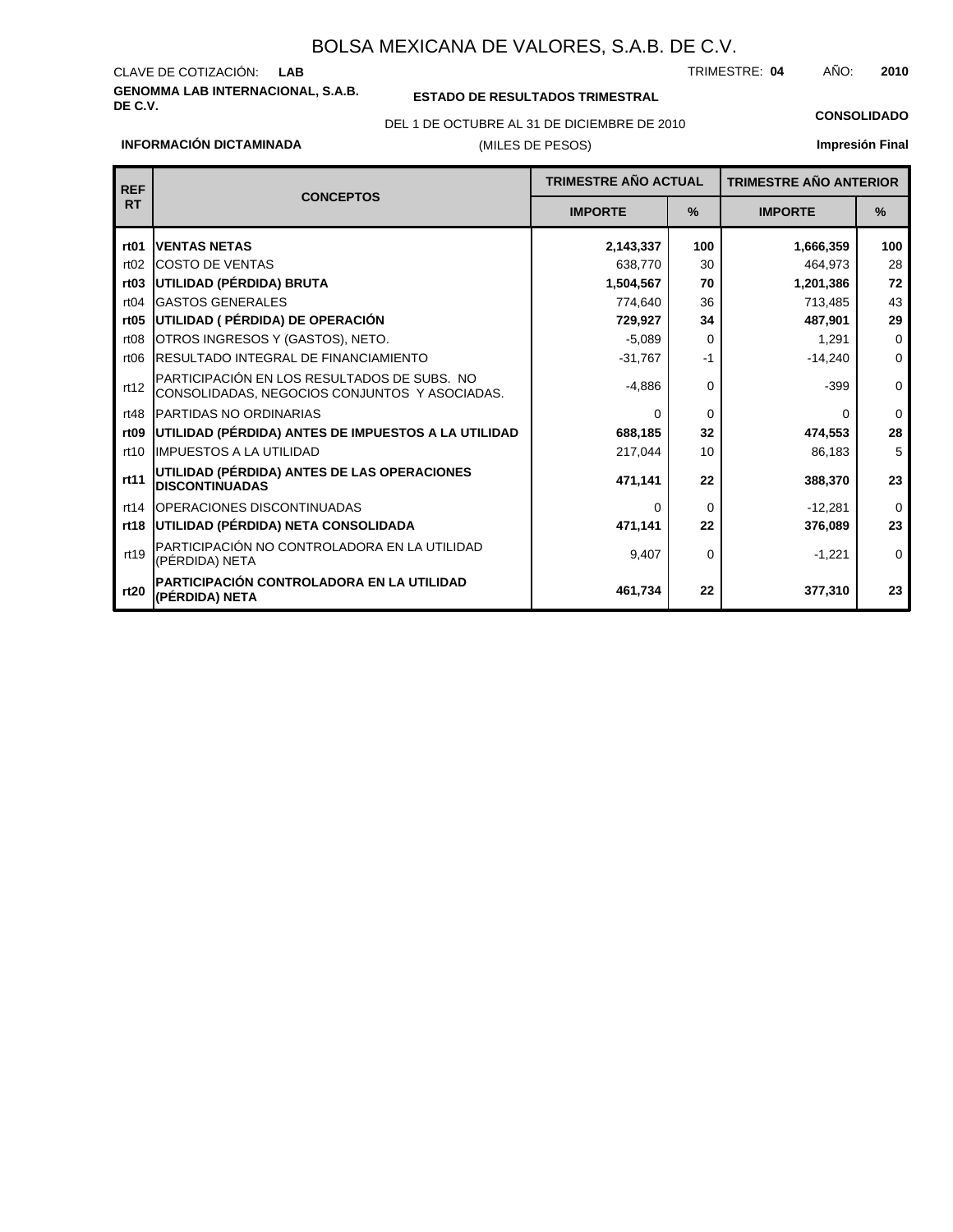# **GENOMMA LAB INTERNACIONAL, S.A.B.** CLAVE DE COTIZACIÓN:

**INFORMACIÓN DICTAMINADA**

### **ESTADO DE RESULTADOS TRIMESTRAL**

TRIMESTRE: AÑO: **LAB 04 2010**

## DESGLOSE DE PRINCIPALES CONCEPTOS

## (MILES DE PESOS)

## **CONSOLIDADO**

**Impresión Final**

| <b>REF</b>       | <b>CONCEPTOS</b>                            | TRIMESTRE AÑO ACTUAL |          | <b>TRIMESTRE AÑO ANTERIOR</b> |              |  |
|------------------|---------------------------------------------|----------------------|----------|-------------------------------|--------------|--|
| <b>RT</b>        |                                             | <b>IMPORTE</b>       | $\%$     | <b>IMPORTE</b>                | %            |  |
| rt0              | <b>VENTAS NETAS</b>                         | 2,143,337            | 100      | 1,666,359                     | 100          |  |
| rt21             | <b>NACIONALES</b>                           | 1,705,091            | 80       | 1,480,377                     | 89           |  |
| rt22             | <b>EXTRANJERAS</b>                          | 438,246              | 20       | 185,982                       | 11           |  |
| rt23             | CONVERSIÓN EN DÓLARES (***)                 | 35,395               | 2        | 14,258                        | $\mathbf{1}$ |  |
| rt <sub>08</sub> | OTROS INGRESOS Y (GASTOS), NETO.            | $-5,089$             | 100      | 1,291                         | 100          |  |
| rt49             | OTROS INGRESOS Y (GASTOS), NETO.            | 5,283                | $-104$   | $-398$                        | $-31$        |  |
| rt34             | P.T.U. CAUSADA                              | 10,372               | $-204$   | $-1,689$                      | $-131$       |  |
| rt35             | P.T.U. DIFERIDA                             | 0                    | 0        | 0                             | $\Omega$     |  |
|                  |                                             |                      |          |                               |              |  |
| rt <sub>06</sub> | <b>RESULTADO INTEGRAL DE FINANCIAMIENTO</b> | $-31,767$            | 100      | $-14,240$                     | 100          |  |
| rt24             | <b>INTERESES PAGADOS</b>                    | 29,231               | $-92$    | 6,878                         | $-48$        |  |
| rt42             | UTILIDAD (PÉRDIDA) EN ACTUALIZACIÓN DE UDIS | 0                    | $\Omega$ | <sup>0</sup>                  | $\Omega$     |  |
| rt45             | OTROS GASTOS FINANCIEROS                    | 1,390                | -4       | 1,553                         | $-11$        |  |
| rt26             | <b>INTERESES GANADOS</b>                    | 4,485                | $-14$    | 5,140                         | $-36$        |  |
| rt46             | OTROS PRODUCTOS FINANCIEROS                 | 1,111                | -3       | 2,102                         | $-15$        |  |
| rt25             | UTILIDAD (PÉRDIDA) EN CAMBIOS NETO          | $-4,215$             | 13       | $-16,148$                     | 113          |  |
| rt28             | RESULTADO POR POSICIÓN MONETARIA            | $-2,527$             | 8        | 3,097                         | $-22$        |  |
| rt10             | <b>IMPUESTOS A LA UTILIDAD</b>              | 217,044              | 100      | 86,183                        | 100          |  |
| rt32             | <b>IMPUESTO CAUSADO</b>                     | 104,807              | 48       | 11,065                        | 13           |  |
| rt33             | <b>IMPUESTO DIFERIDO</b>                    | 112,237              | 52       | 75,118                        | 87           |  |

(\*\*\*) DATOS EN MILES DE DOLARES AL TIPO DE CAMBIO DE CIERRE DEL TRIMESTRE QUE SE REPORTA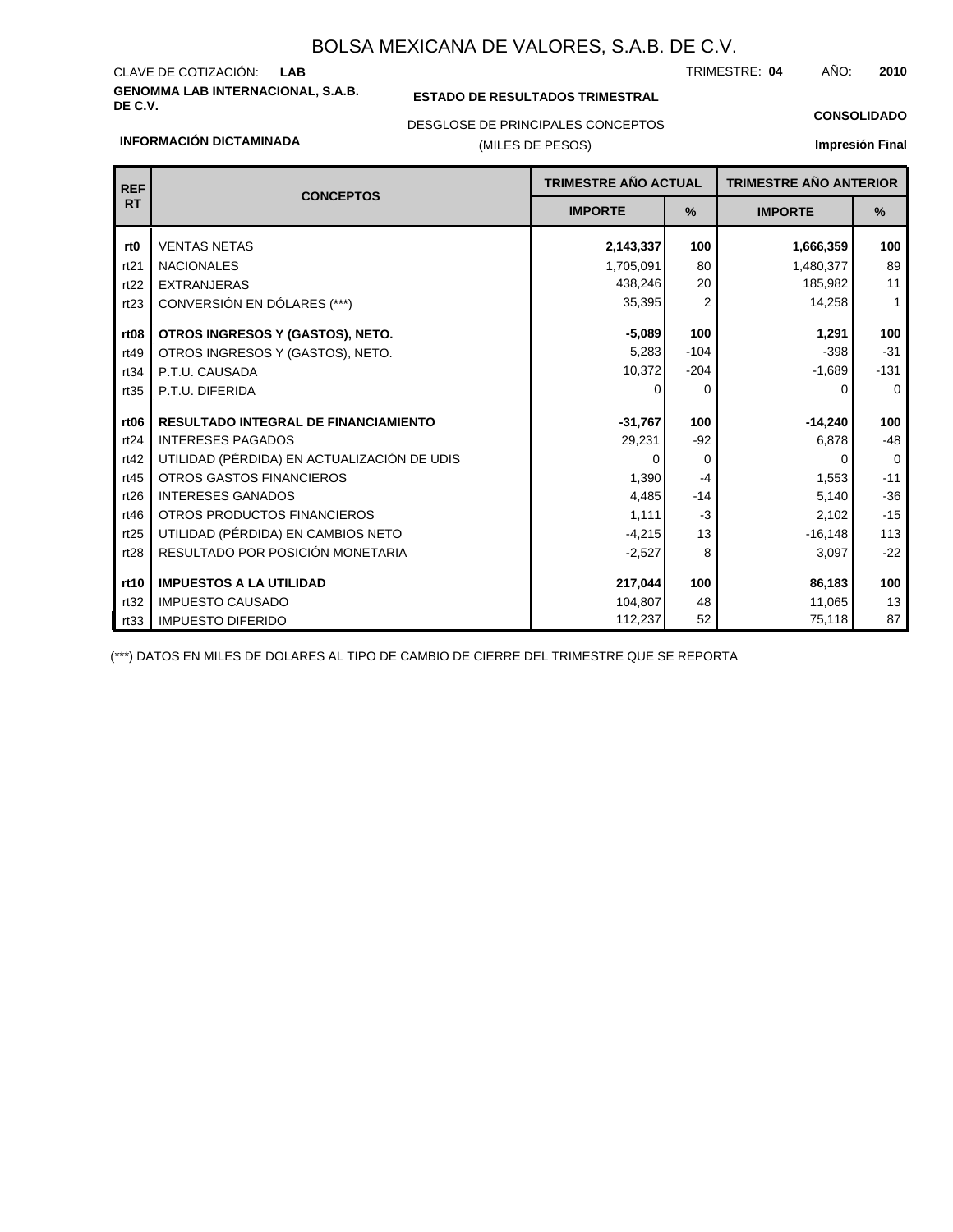# **GENOMMA LAB INTERNACIONAL, S.A.B.** CLAVE DE COTIZACIÓN: **LAB**

## **ESTADO DE RESULTADOS TRIMESTRAL**

TRIMESTRE: **04** AÑO: **2010**

## **CONSOLIDADO**

**INFORMACIÓN DICTAMINADA**

## OTROS CONCEPTOS DE RESULTADOS

(MILES DE PESOS)

| <b>REF</b> | <b>CONCEPTOS</b>                      | <b>TRIMESTRE AÑO ACTUAL</b> | <b>TRIMESTRE AÑO ANTERIOR</b> |  |
|------------|---------------------------------------|-----------------------------|-------------------------------|--|
| <b>RT</b>  |                                       | <b>IMPORTE</b>              | <b>IMPORTE</b>                |  |
| rt47       | DEPRECIACIÓN Y AMORTIZACIÓN OPERATIVA | 25,620                      | 5,447                         |  |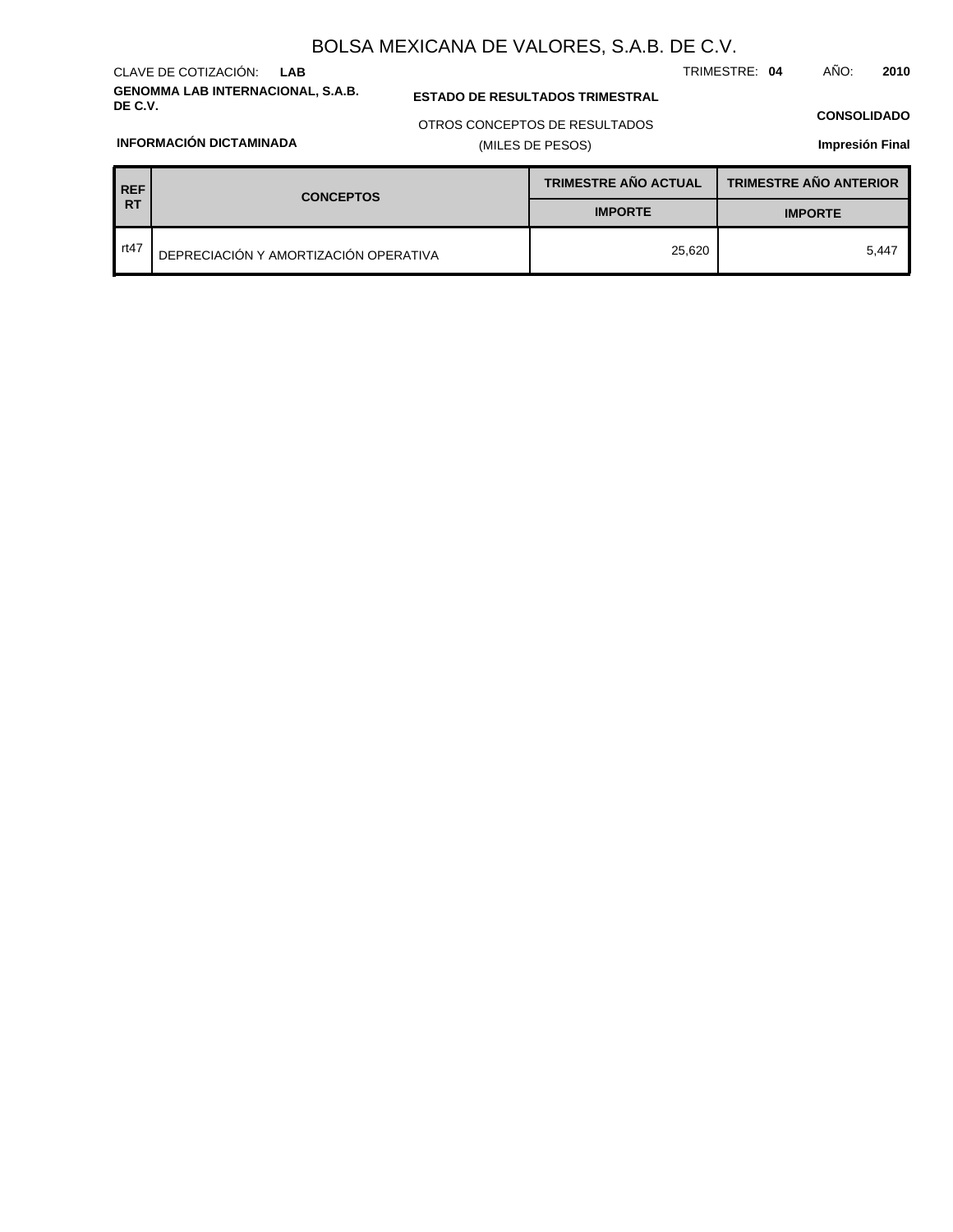CLAVE DE COTIZACIÓN: **LAB**

**GENOMMA LAB INTERNACIONAL, S.A.B. DE C.V.**

#### **ESTADO DE FLUJO DE EFECTIVO (MÉTODO INDIRECTO)**

PRINCIPALES CONCEPTOS

**Impresión Final**

## **INFORMACIÓN DICTAMINADA**

## (MILES DE PESOS)

**CONSOLIDADO**

TRIMESTRE: **04** AÑO: **2010**

| <b>REFE</b>     | <b>CONCEPTOS</b>                                                                       | <b>TRIMESTRE AÑO</b><br><b>ACTUAL</b> | <b>TRIMESTRE ANO</b><br><b>ANTERIOR</b> |
|-----------------|----------------------------------------------------------------------------------------|---------------------------------------|-----------------------------------------|
|                 |                                                                                        | <b>IMPORTE</b>                        | <b>IMPORTE</b>                          |
|                 | <b>ACTIVIDADES DE OPERACIÓN</b>                                                        |                                       |                                         |
| e01             | UTILIDAD (PÉRDIDA) ANTES DE IMPUESTOS A LA UTILIDAD                                    | 1,575,322                             | 1,076,924                               |
| e02             | +(-) PARTIDAS SIN IMPACTO EN EL EFECTIVO                                               |                                       | $\mathbf{0}$                            |
| e03             | +(-) PARTIDAS RELACIONADAS CON ACTIVIDADES DE INVERSIÓN                                | 581,616                               | 38,504                                  |
| e04             | +(-) PARTIDAS RELACIONADAS CON ACTIVIDADES DE FINANCIAMIENTO                           |                                       | $\Omega$                                |
| e05             | <b>FLUJO DERIVADO DEL RESULTADO ANTES DE IMPUESTOS A LA UTILIDAD</b>                   | 2,156,938                             | 1,115,428                               |
| e06             | FLUJOS GENERADOS O UTILIZADOS EN LA OPERACIÓN                                          | $-824,908$                            | -729,909                                |
| e07             | <b>FLUJOS NETOS DE EFECTIVO DE ACTIVIDADES DE OPERACIÓN</b>                            | 1,332,030                             | 385,519                                 |
|                 | <b>ACTIVIDADES DE INVERSIÓN</b>                                                        |                                       |                                         |
| e08             | FLUJOS NETOS DE EFECTIVO DE ACTIVIDADES DE INVERSIÓN                                   | -418,369                              | $-554.137$                              |
| e09             | EFECTIVO EXCEDENTE (REQUERIDO) PARA APLICAR EN ACTIVIDADES DE<br><b>FINANCIAMIENTO</b> | 913,661                               | $-168,618$                              |
|                 | <b>ACTIVIDADES DE FINANCIAMIENTO</b>                                                   |                                       |                                         |
| e10             | FLUJOS NETOS DE EFECTIVO DE ACTIVIDADES DE FINANCIAMIENTO                              | -531,614                              | $-63,282$                               |
| e11             | INCREMENTO (DISMINUCIÓN) NETO DE EFECTIVO Y DEMÁS EQUIVALENTES DE<br><b>EFECTIVO</b>   | 382,047                               | $-231,900$                              |
| e <sub>12</sub> | DIFERENCIA EN CAMBIOS EN EL EFECTIVO Y EQUIVALENTES DE EFECTIVO                        | $-6,026$                              | $-4,816$                                |
| e13             | EFECTIVO Y EQUIVALENTES DE EFECTIVO AL PRINCIPIO DEL PERIODO                           | 1,078,416                             | 1,315,132                               |
| e14             | EFECTIVO Y EQUIVALENTES DE EFECTIVO AL FINAL DEL PERIODO                               | 1,454,437                             | 1,078,416                               |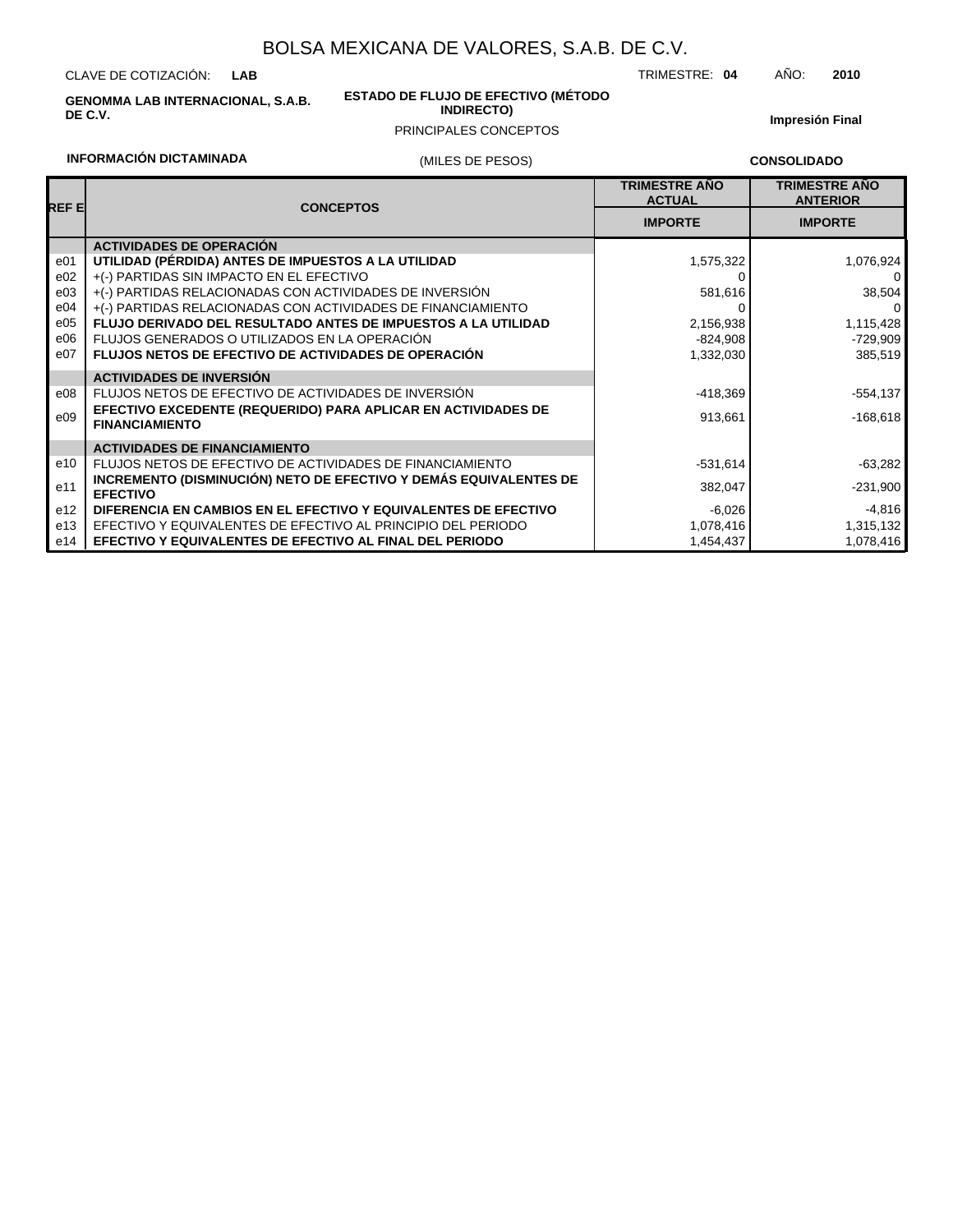CLAVE DE COTIZACIÓN: **LAB**

**INFORMACIÓN DICTAMINADA**

**GENOMMA LAB INTERNACIONAL, S.A.B. DE C.V.**

#### **ESTADO DE FLUJO DE EFECTIVO (MÉTODO INDIRECTO)**

(MILES DE PESOS) DESGLOSE DE PRINCIPALES CONCEPTOS **Impresión Final**

**CONSOLIDADO**

#### **REF E TRIMESTRE AÑO ACTUAL IMPORTE CONCEPTOS TRIMESTRE AÑO ANTERIOR IMPORTE e02**  $+(-)$  PARTIDAS SIN IMPACTO EN EL EFECTIVO e15 +ESTIMACIÓN DEL EJERCICIO 0 0 e16 +PROVISIÓN DEL EJERCICIO e17 + (-) OTRAS PARTIDAS NO REALIZADAS 0 0 0 0 **e03 +(-) PARTIDAS RELACIONADAS CON ACTIVIDADES DE INVERSIÓN** e18 + DEPRECIACIÓN Y AMORTIZACIÓN DEL EJERCICIO \* e19 (-) + UTILIDAD O PÉRDIDA EN VENTA DE INMUEBLES, MAQUINARIA Y EQUIPO 581,616 78,750 1,546 178 32,605 38,504 e20 + PÉRDIDA POR DETERIORO 0 4,300 399 0 0 0  $\Omega$ (-)+PARTICIPACIÓN EN ASOCIADAS Y NEGOCIOS CONJUNTOS 19,112 (-)DIVIDENDOS COBRADOS e23 (-)INTERESES A FAVOR e22 e21 e24 (-) +OTRAS PARTIDAS 482,208 1,022 **e04 +(-) PARTIDAS RELACIONADAS CON ACTIVIDADES DE FINANCIAMIENTO** 0 0 e25 e26 +INTERESES DEVENGADOS + (-) OTRAS PARTIDAS  $\Omega$  $\Omega$ 0 0 **e06 FLUJOS GENERADOS O UTILIZADOS EN LA OPERACIÓN** -824,908 -729,909 e32 e31 e30 e29 e28 e27 + (-)IMPUESTOS A LA UTILIDAD PAGADOS O DEVUELTOS + (-) INCREMENTO (DECREMENTO) EN OTROS PASIVOS + (-) INCREMENTO (DECREMENTO) EN PROVEEDORES + (-) DECREMENTO (INCREMENTO) EN OTRAS CUENTAS POR COBRAR Y OTROS ACTIVOS + (-) DECREMENTO (INCREMENTO) EN INVENTARIOS + (-) DECREMENTO (INCREMENTO) EN CUENTAS POR COBRAR -135,203 107,971 374,893 -5,349 -317,088 -850,132 -195,979 254,720 216,669 18,535 -220,822 -803,032 **e08 FLUJOS NETOS DE EFECTIVO DE ACTIVIDADES DE INVERSIÓN** -418,369 -554,137 e38 e37 e36 e35 e34 e33 +DISPOSICIÓN DE ACTIVOS INTANGIBLES -INVERSIÓN EN ACTIVOS INTANGIBLES +VENTA DE INMUEBLES, PLANTA Y EQUIPO -INVERSIÓN EN INMUEBLES, PLANTA Y EQUIPO +DISPOSICIÓN DE ACCIONES CON CARÁCTER PERMANENTE - INVERSIÓN DE ACCS. CON CARÁCTER PERMANENTE 0 -192,330  $\mathfrak{c}$ -226,904  $\Omega$ 865 0 0  $\Omega$ -178,281  $\Omega$ -25,565 e44 e43 e42 e41 e40 e39 + (-) OTRAS PARTIDAS +(-) DECREMENTO (INCREMENTO) ANTICIPOS Y PRESTAMOS A TERCEROS +INTERESES COBRADOS +DIVIDENDOS COBRADOS +DISPOSICIÓN DE OTRAS INVERSIONES CON CARÁCTER PERMANENTE -OTRAS INVERSIONES CON CARÁCTER PERMANENTE  $\overline{0}$  $\Omega$ 0  $\Omega$  $\Omega$ 0 -350,291 0 0 0 0 0 **e10 FLUJOS NETOS DE EFECTIVO DE ACTIVIDADES DE FINANCIAMIENTO** -531,614 -63,282 e50 e49 e48 e47 e46 e45 (-) AMORTIZACIÓN DE OTROS FINANCIAMIENTOS (-) AMORTIZACIÓN DE FINANCIAMIENTOS BURSÁTILES (-) AMORTIZACIÓN DE FINANCIAMIENTOS BANCARIOS + OTROS FINANCIAMIENTOS + FINANCIAMIENTOS BURSÁTILES + FINANCIAMIENTOS BANCARIOS 0  $\mathcal{C}$ 0 0 0  $\Omega$ 0 0 0 0 0 0 e56 e55 e54 e53 e52 e51 -RECOMPRA DE ACCIONES -INTERESES PAGADOS + APORTACIONES PARA FUTUROS AUMENTOS DE CAPITAL + PRIMA EN VENTA DE ACCIONES (-) DIVIDENDOS PAGADOS + (-) INCREMENTO (DECREMENTO) EN EL CAPITAL SOCIAL -46,994 0  $\mathsf{C}$ 0 0 0 -70,162 0 0 0 0 0 e57 + (-) OTRAS PARTIDAS -484,620 6,880

\* EN CASO DE QUE DICHO IMPORTE SEA DIFERENTE A LA CUENTA R47 DEBERÁ EXPLICAR EN NOTAS.

TRIMESTRE: **04** AÑO: **2010**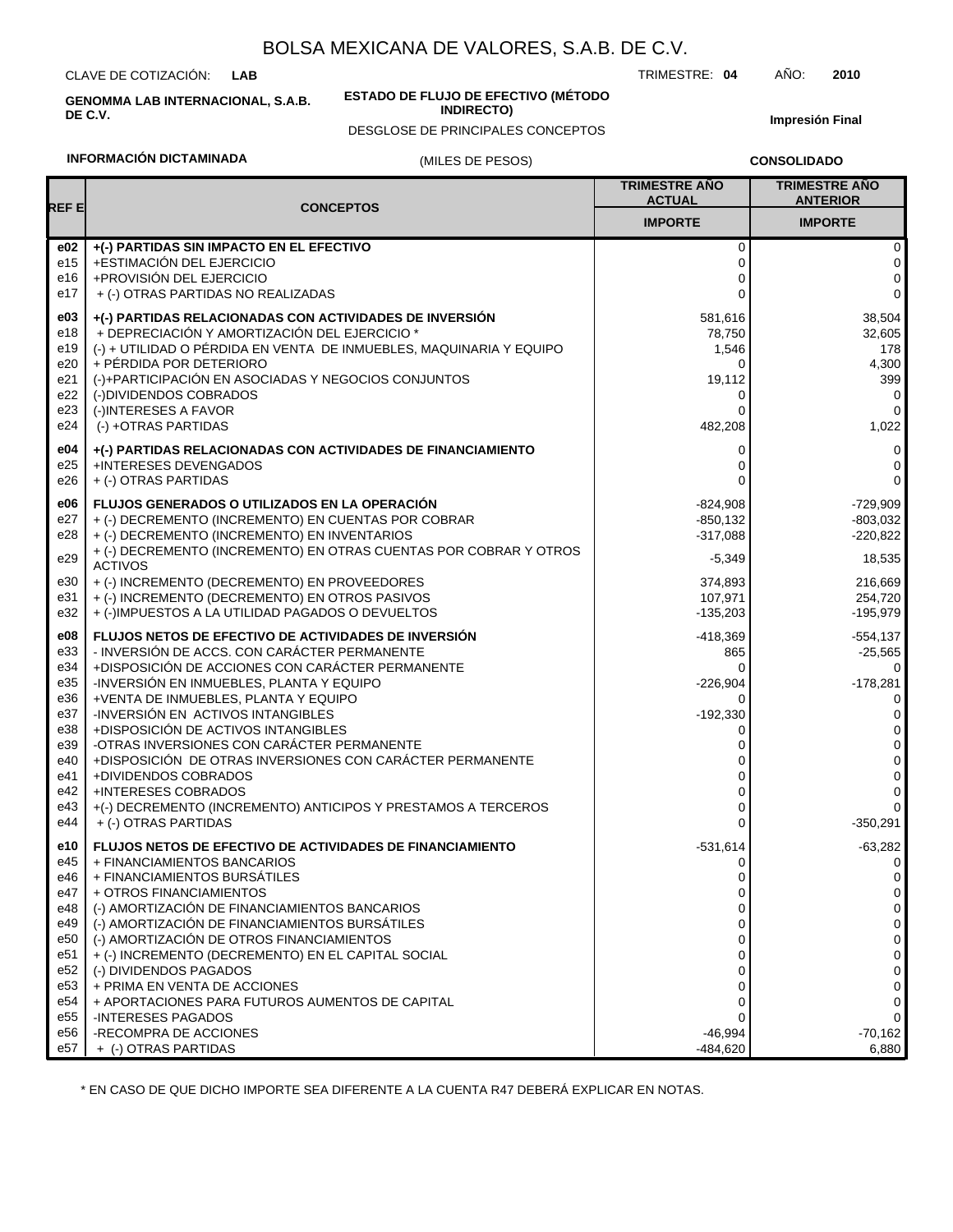CLAVE DE COTIZACIÓN: TRIMESTRE: **04** AÑO: **2010 LAB**

**GENOMMA LAB INTERNACIONAL, S.A.B.**

#### **ESTADO DE VARIACIONES EN EL CAPITAL CONTABLE**

**CONSOLIDADO**

#### **Impresión Final**

### **INFORMACIÓN DICTAMINADA**

|                                                                   | <b>CAPITAL CONTRIBUIDO</b>      |                                    |                                  | <b>CAPITAL GANADO</b>                              |                                       |                                          |                                       |                    |                                   |
|-------------------------------------------------------------------|---------------------------------|------------------------------------|----------------------------------|----------------------------------------------------|---------------------------------------|------------------------------------------|---------------------------------------|--------------------|-----------------------------------|
| <b>CONCEPTOS</b>                                                  |                                 | <b>PRIMA EN</b>                    | UTILIDADES O PERDIDAS ACUMULADAS |                                                    |                                       | RESULTADO INTEGRAL ACUMULADO             | <b>CAPITAL</b>                        | <b>INVERSION</b>   | <b>TOTAL DE</b><br><b>CAPITAL</b> |
|                                                                   | <b>CAPITAL</b><br><b>SOCIAL</b> | <b>VENTA DE</b><br><b>ACCIONES</b> | <b>RESERVAS</b>                  | <b>UTILIDADES (PERDIDAS)</b><br><b>POR APLICAR</b> | <b>RETAM E ISR</b><br><b>DIFERIDO</b> | <b>OTRO RESULTADO</b><br><b>INTEGRAL</b> | <b>CONTABLE</b><br><b>MAYORITARIO</b> | <b>MINORITARIA</b> | <b>CONTABLE</b>                   |
| SALDO AL 31 DE DICIEMBRE DE 2008                                  | 274,923                         | 1,512,781                          |                                  | 519,639                                            |                                       | 4,020                                    | 2,311,363                             | 776                | 2,312,139                         |
| APLICACIÓN DEL RESULTADO DEL<br>EJERCICIO A RESULTADOS ACUMULADOS |                                 |                                    |                                  |                                                    |                                       | $\Omega$                                 | $\Omega$                              | $\Omega$           |                                   |
| CONSTITUCIÓN DE RESERVAS                                          |                                 |                                    |                                  |                                                    |                                       |                                          |                                       |                    |                                   |
| DIVIDENDOS DECRETADOS                                             |                                 |                                    |                                  |                                                    |                                       |                                          | $\Omega$                              |                    |                                   |
| (DISMINUCIÓN) AUMENTOS DE CAPITAL                                 |                                 |                                    |                                  |                                                    |                                       |                                          | $\Omega$                              |                    |                                   |
| RECOMPRA DE ACCIONES                                              |                                 | $-25,529$                          |                                  |                                                    |                                       |                                          | $-25,529$                             |                    | $-25,529$                         |
| RESERVA PARA LA ADQUISICIÓN DE<br><b>ACCIONES</b>                 |                                 |                                    |                                  |                                                    |                                       |                                          |                                       |                    |                                   |
| (DISMINUCIÓN) AUMENTO EN PRIMA EN<br>VENTA DE ACCIONES            |                                 |                                    |                                  |                                                    |                                       |                                          |                                       |                    |                                   |
| (DISMINUCIÓN) AUMENTO EN INVERSIÓN<br><b>MINORITARIA</b>          |                                 |                                    |                                  |                                                    |                                       | $\Omega$                                 | $\Omega$                              | $\Omega$           |                                   |
| RESULTADO INTEGRAL (*)                                            | Ω                               |                                    |                                  | 758,739                                            |                                       | $-2,792$                                 | 755,947                               | 8,177              | 764,124                           |
| SALDO AL 31 DE DICIEMBRE DE 2009                                  | 274,923                         | 1,487,252                          | $\mathbf{0}$                     | 1,278,378                                          | $\Omega$                              | 1,228                                    | 3,041,781                             | 8,953              | 3,050,734                         |
| RECLASIFICACIÓN SALDOS INICIALES RETAM<br>E ISR DIFERIDO          | $\Omega$                        | $\Omega$                           |                                  | <sup>0</sup>                                       |                                       | $\Omega$                                 | $\Omega$                              | $\Omega$           |                                   |
| APLICACIÓN DEL RESULTADO DEL<br>EJERCICIO A RESULTADOS ACUMULADOS | n                               |                                    |                                  |                                                    |                                       | $\Omega$                                 | $\Omega$                              | $\Omega$           |                                   |
| CONSTITUCIÓN DE RESERVAS                                          |                                 |                                    |                                  |                                                    |                                       | $\Omega$                                 |                                       |                    |                                   |
| DIVIDENDOS DECRETADOS                                             |                                 |                                    |                                  |                                                    |                                       |                                          |                                       |                    |                                   |
| (DISMINUCIÓN) AUMENTOS DE CAPITAL                                 |                                 |                                    |                                  |                                                    |                                       |                                          |                                       |                    |                                   |
| RECOMPRA DE ACCIONES                                              |                                 |                                    |                                  |                                                    |                                       |                                          |                                       |                    |                                   |
| RESERVA PARA LA ADQUISICIÓN DE<br><b>ACCIONES</b>                 |                                 |                                    |                                  |                                                    |                                       |                                          |                                       |                    |                                   |
| (DISMINUCIÓN) AUMENTO EN PRIMA EN<br>VENTA DE ACCIONES            | 1,656,299                       | $-1,541,538$                       |                                  | $-136,690$                                         |                                       | $\Omega$                                 | $-21,929$                             | $\Omega$           | $-21,929$                         |
| (DISMINUCIÓN) AUMENTO EN INVERSIÓN<br><b>MINORITARIA</b>          |                                 |                                    |                                  |                                                    |                                       | 0                                        |                                       |                    |                                   |
| RESULTADO INTEGRAL (*)                                            |                                 |                                    |                                  | 1,072,565                                          |                                       | $-7,864$                                 | 1,064,701                             | 18,137             | 1,082,838                         |
| SALDO AL 31 DE DICIEMBRE DE 2010                                  | 1,931,222                       | $-54,286$                          |                                  | 2,214,253                                          |                                       | $-6,636$                                 | 4,084,553                             | 27,090             | 4,111,643                         |

(\*) INCLUYE DEVENGADO Y RECICLADO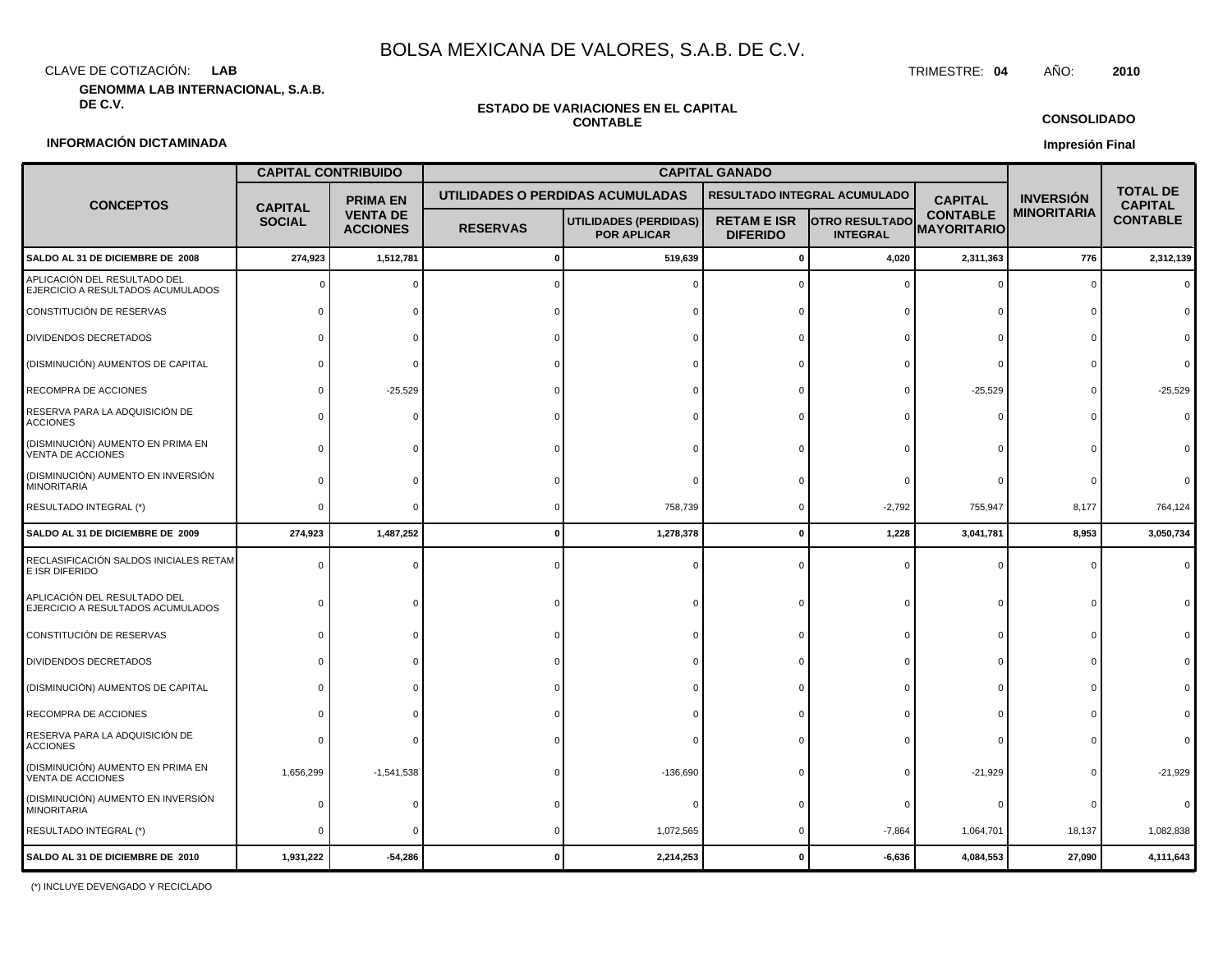**GENOMMA LAB INTERNACIONAL, S.A.B.** CLAVE DE COTIZACIÓN: TRIMESTRE: **04** AÑO: **2010 LAB**

**DE C.V. DATOS POR ACCIÓN**

## **CONSOLIDADO**

### **INFORMACIÓN DICTAMINADA**

## **Impresión Final**

|                 | <b>CONCEPTOS</b>                                                                    |    | <b>TRIMESTRE AÑO ACTUAL</b> |               |                | <b>TRIMESTRE AÑO ANTERIOR</b> |                 |  |
|-----------------|-------------------------------------------------------------------------------------|----|-----------------------------|---------------|----------------|-------------------------------|-----------------|--|
| <b>REF D</b>    |                                                                                     |    | <b>IMPORTE</b>              |               | <b>IMPORTE</b> |                               |                 |  |
| d <sub>01</sub> | UTILIDAD BÁSICA POR ACCIÓN ORDINARIA (**)                                           | \$ | 1.02                        |               | \$             | 1.44                          |                 |  |
| d02             | UTILIDAD BÁSICA POR ACCIÓN PREFERENTE (**)                                          | \$ | 0.00                        |               | \$             | 0.00                          |                 |  |
| d03             | UTILIDAD DILUIDA POR ACCIÓN (**)                                                    | \$ | $\Omega$                    |               | \$             | 0.00                          |                 |  |
| d04             | UTILIDAD (PÉRDIDA) ANTES DE OPERACIONES<br>DISCONTINUADAS POR ACCIÓN ORDINARIA (**) | \$ | 1.04                        |               | \$             | 1.46                          |                 |  |
| d05             | EFECTO DE OPERACIONES DISCONTINUADAS SOBRE LA<br>UTILIDAD (PÉRDIDA) POR ACCIÓN (**) | \$ | $-0.02$                     |               | \$             | $-0.02$                       |                 |  |
| d08             | VALOR EN LIBROS POR ACCIÓN                                                          | \$ | 3.88                        |               | \$             | 5.75                          |                 |  |
| d09             | DIVIDENDO EN EFECTIVO ACUMULADO POR ACCIÓN                                          | \$ | $\mathbf 0$                 |               | \$             | 0.00                          |                 |  |
| d10             | DIVIDENDO EN ACCIONES POR ACCIÓN                                                    |    |                             | 0.00 acciones |                |                               | $0.00$ acciones |  |
| d11             | PRECIO DE MERCADO (ULTIMO HECHO) A VALOR EN<br>LIBROS.                              |    | 7.62                        | veces         |                | 5.01                          | veces           |  |
| d12             | PRECIO DE MERCADO (ULTIMO HECHO) A UTILIDAD<br>BÁSICA POR ACCIÓN ORDINARIA (**)     |    | 29.01                       | veces         |                | 19.97                         | veces           |  |
| d13             | PRECIO DE MERCADO (ULTIMO HECHO) A UTILIDAD<br>BÁSICA POR ACCIÓN PREFERENTE (**)    |    | 0.00                        | veces         |                | 0.00                          | veces           |  |

(\*\*) INFORMACIÓN ULTIMOS DOCE MESES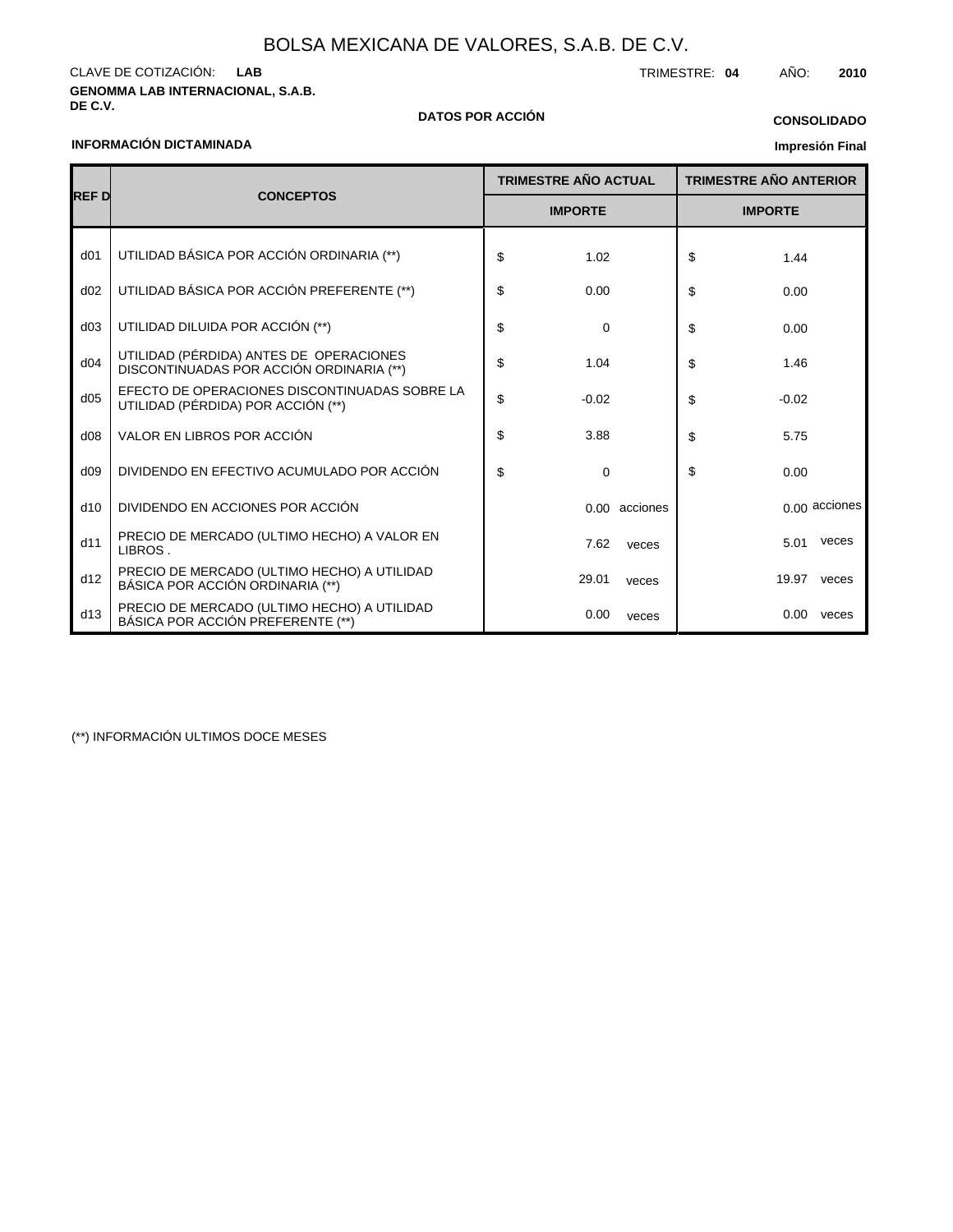### **GENOMMA LAB INTERNACIONAL, S.A.B. DE C.V.** CLAVE DE COTIZACIÓN: TRIMESTRE: **04** AÑO: **2010 LAB**

### **RAZONES Y PROPORCIONES**

# **CONSOLIDADO**

### **INFORMACIÓN DICTAMINADA**

| Impresión Final |  |
|-----------------|--|
|-----------------|--|

| REF P | <b>CONCEPTOS</b>                                                          | <b>TRIMESTRE AÑO ACTUAL</b> |       | <b>TRIMESTRE AÑO ANTERIOR</b> |               |
|-------|---------------------------------------------------------------------------|-----------------------------|-------|-------------------------------|---------------|
| p01   | <b>RENDIMIENTO</b><br>UTILIDAD (PÉRDIDA) NETA CONSOLIDADA A VENTAS NETAS  | 17.45                       | %     | 17.18                         | %             |
| p02   | UTILIDAD (PÉRDIDA) NETA CONSOLIDADA A CAPITAL<br>CONTABLE (**)            | 26.58                       | $\%$  | 24.91                         | %             |
| p03   | UTILIDAD (PÉRDIDA) NETA CONSOLIDADA A ACTIVO TOTAL (**)                   | 18.74                       | $\%$  | 17.92                         | $\%$          |
| p04   | DIVIDENDOS EN EFECTIVO A RESULTADO NETO DEL<br><b>EJERCICIO ANTERIOR</b>  | $\mathbf 0$                 | %     | 0.00                          | %             |
| p05   | RESULTADO POR POSICIÓN MONETARIA A UTILIDAD<br>(PÉRDIDA) NETA CONSOLIDADA | $-0.97$                     | $\%$  | $-0.13$                       | $\frac{0}{0}$ |
|       | <b>ACTIVIDAD</b>                                                          |                             |       |                               |               |
| p06   | VENTAS NETAS A ACTIVO TOTAL (**)                                          | 1.07                        | veces | 1.04                          | veces         |
| p07   | VENTAS NETAS A INMUEBLES, PLANTA Y EQUIPO (NETO) (**)                     | 14.74                       | veces | 16.97                         | veces         |
| p08   | ROTACIÓN DE INVENTARIOS(**)                                               | 1.92                        | veces | 1.96                          | veces         |
| p09   | DÍAS DE VENTAS POR COBRAR                                                 | 96                          | dias  | 94                            | dias          |
| p10   | INTERESES PAGADOS A PASIVO TOTAL CON COSTO (**)                           | $\Omega$                    | $\%$  | 0.00                          | $\frac{0}{0}$ |
|       | <b>APALACAMIENTO</b>                                                      |                             |       |                               |               |
| p11   | PASIVO TOTAL A ACTIVO TOTAL                                               | 29.49                       | %     | 28.08                         | %             |
| p12   | PASIVO TOTAL A CAPITAL CONTABLE                                           | 0.42                        | veces | 0.39                          | veces         |
| p13   | PASIVO EN MONEDA EXTRANJERA A PASIVO TOTAL                                | 19.01                       | $\%$  | 12.63                         | $\frac{0}{0}$ |
| p14   | PASIVO A LARGO PLAZO A INMUEBLES, PLANTA Y EQUIPO<br>(NETO)               | 0.00                        | $\%$  | 0.00                          | $\%$          |
| p15   | UTILIDAD (PÉRDIDA) DESPUÉS DE GTOS. GRALES. A<br><b>INTERESES PAGADOS</b> | 43.83                       | veces | 75.53                         | veces         |
| p16   | VENTAS NETAS A PASIVO TOTAL (**)                                          | 3.64                        | veces | 3.72                          | veces         |
|       | <b>LIQUIDEZ</b>                                                           |                             |       |                               |               |
| p17   | ACTIVO CIRCULANTE A PASIVO CIRCULANTE                                     | 3.03                        | veces | 3.27                          | veces         |
| p18   | ACTIVO CIRCULANTE MENOS INVENTARIOS A PASIVO<br><b>CIRCULANTE</b>         | 2.41                        | veces | 2.66                          | veces         |
| p19   | ACTIVO CIRCULANTE A PASIVO TOTAL                                          | 2.72                        | veces | 2.83                          | veces         |
| p20   | EFECTIVO E INVERSIONES TEMPORALES A PASIVO<br><b>CIRCULANTE</b>           | 93.97                       | $\%$  | 104.77                        | %             |

(\*\*) INFORMACIÓN ULTIMOS DOCE MESES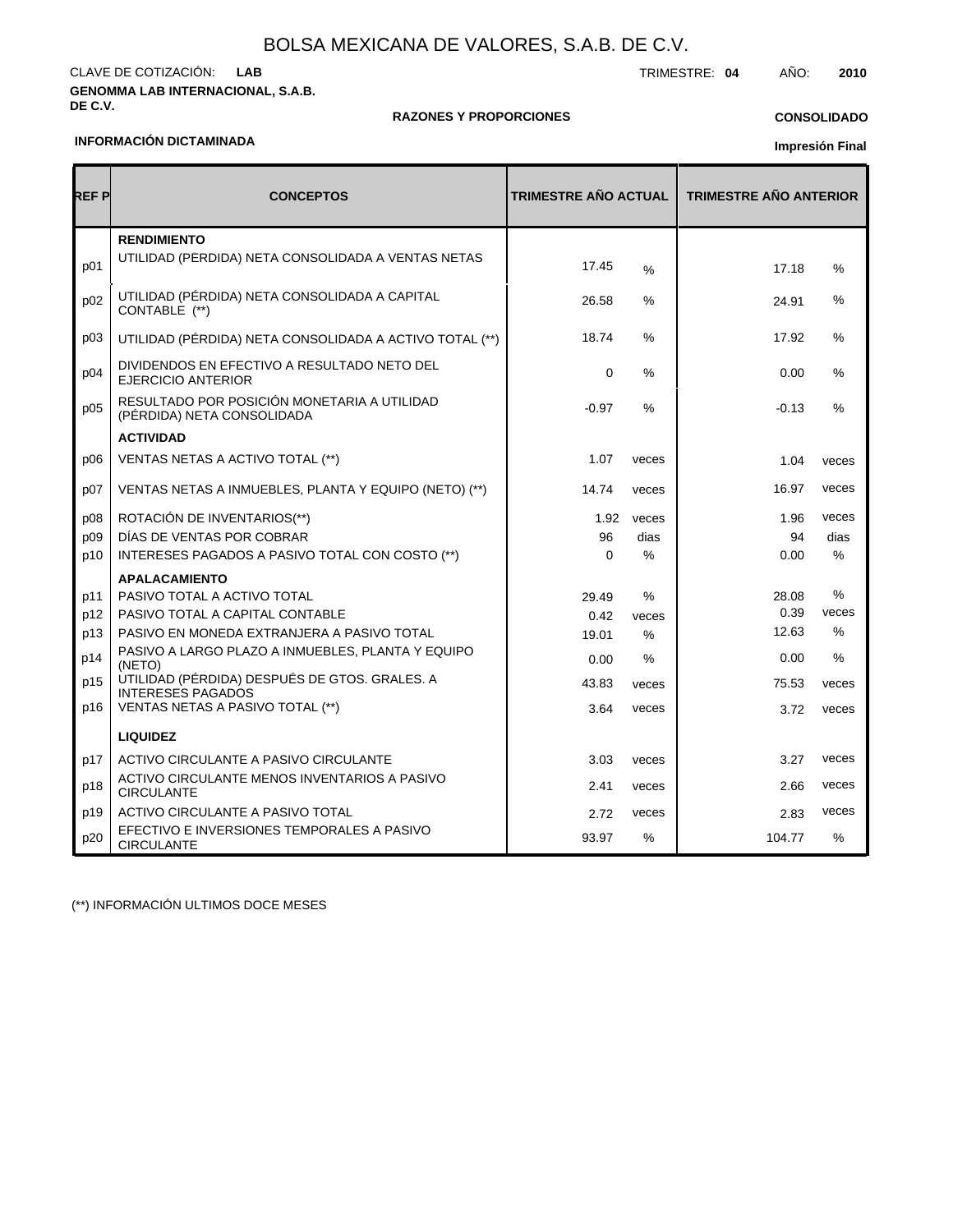CLAVE DE COTIZACIÓN: **LAB**

**GENOMMA LAB INTERNACIONAL, S.A.B. DE C.V.**

**COMENTARIOS Y ANALISIS DE LA ADMINISTRACIÓN SOBRE LOS RESULTADOS DE OPERACIÓN Y SITUACIÓN FINANCIERA DE LA COMPAÑÍA**

TRIMESTRE: **04** AÑO: **2010**

 $1/5$ **CONSOLIDADO Impresión Final** PAGINA

### **INFORMACIÓN DICTAMINADA**

GENOMMA LAB INTERNACIONAL REPORTA RESULTADOS DEL AÑO COMPLETO 2010

MÉXICO D.F., A 25 DE MARZO DE 2011.

EL DÍA DE HOY GENOMMA LAB INTERNACIONAL, S.A.B. DE C.V. (BMV: LAB) ("GENOMMA LAB" O "LA COMPAÑÍA"), DIO A CONOCER LOS RESULTADOS CORRESPONDIENTES AL AÑO TERMINADO AL 31 DE DICIEMBRE DE 2010. TODAS LAS CIFRAS INCLUIDAS EN ESTE REPORTE SE ENCUENTRAN PRESENTADAS DE ACUERDO A LAS NORMAS DE INFORMACIÓN FINANCIERA ("NIF") APLICABLES EN MÉXICO Y SE ENCUENTRAN EN PESOS MEXICANOS NOMINALES. ASIMISMO, LAS SIGUIENTES CIFRAS CONSOLIDADAS MUESTRAN LAS OPERACIONES DE LA COMPAÑÍA EN EL MERCADO ESPAÑOL RECLASIFICADAS COMO OPERACIONES DISCONTINUAS DE ACUERDO A LAS NIF.

RESULTADOS Y HECHOS RELEVANTES DEL AÑO TERMINADO 2010 VS. 2009

 LAS VENTAS NETAS ALCANZARON PS. 6,263.6 MILLONES, UN INCREMENTO DE 41.6%. EL EBITDA ALCANZÓ PS. 1,693.5 MILLONES, UN INCREMENTO DE 50.8%, LO QUE REPRESENTA UN MARGEN DE 27.0% PARA 2010.

 LA UTILIDAD POR ACCIÓN FUE DE PS. 1.02 DURANTE EL AÑO, UN INCREMENTO DE 41.7%. LAS VENTAS NETAS INTERNACIONALES ALCANZARON PS. 1,451.6 MILLONES, UN INCREMENTO DE 134.8%.

 LA UTILIDAD NETA CONSOLIDADA ALCANZÓ PS. 1,093.0 MILLONES, UN INCREMENTO DE 43.8%, REPRESENTANDO UN MARGEN DE 17.4% SOBRE LAS VENTAS NETAS.

 DURANTE 2010 GENOMMA LAB LANZÓ EXITOSAMENTE 107 PRODUCTOS BAJO 21 MARCAS EXISTENTES COMO PARTE DE LA ESTRATEGIA DE EXTENSIÓN DE LÍNEAS.

 ASIMISMO, DURANTE EL AÑO LA COMPAÑÍA LANZÓ 16 PRODUCTOS BAJO NUEVE MARCAS NUEVAS , COMO PARTE DEL PLAN DE LANZAMIENTO DE NUEVOS PRODUCTOS. COMENTARIOS DEL PRESIDENTE Y DIRECTOR GENERAL:

EL SR. RODRIGO HERRERA, PRESIDENTE DEL CONSEJO DE ADMINISTRACIÓN Y DIRECTOR GENERAL DE LA COMPAÑÍA, MENCIONÓ: "EL 2010 FUE UN AÑO DE IMPORTANTES LOGROS PARA GENOMMA LAB, REAFIRMANDO SU LIDERAZGO EN EL MERCADO MEXICANO Y EXPANDIENDO SU PRESENCIA HACIA NUEVOS PAÍSES. LA COMPAÑÍA REPORTÓ UN SÓLIDO CRECIMIENTO EN VENTAS NETAS Y CONTINUÓ MEJORANDO SUS MÁRGENES. LAS VENTAS NETAS EN EL 2010 INCREMENTARON EN CASI 42%, CON RESPECTO AL 2009, MIENTRAS LA RENTABILIDAD DE LA COMPAÑÍA MEJORÓ SIGNIFICATIVAMENTE, ALCANZANDO UN MARGEN DE EBITDA DEL 27%.

ESTE CRECIMIENTO FUE IMPULSADO PRINCIPALMENTE POR EL FUERTE DESEMPEÑO DE LAS OPERACIONES EN MÉXICO, ASÍ COMO LOS SOBRESALIENTES RESULTADOS DE NUESTRAS OPERACIONES INTERNACIONALES. UNO DE NUESTROS LOGROS MÁS ALENTADORES ESTE AÑO FUE CONVERTIRNOS EN LA COMPAÑÍA FARMACÉUTICA OTC NÚMERO UNO EN MÉXICO7. POR OTRO LADO, PRIMER NIVEL POR TU SALUD SE POSICIONÓ COMO LA TERCERA MARCA DE GENÉRICOS EN EL MERCADO MEXICANO .

EN CUANTO A NUESTRAS OPERACIONES INTERNACIONALES, ENTRAMOS A DOS MERCADOS: BRASIL Y ESTADOS UNIDOS. EL PRIMERO REPORTÓ EXCEPCIONALES RESULTADOS DURANTE 2010, POSICIONÁNDOSE COMO EL MÁS GRANDE DE NUESTRAS OPERACIONES INTERNACIONALES EN TÉRMINOS DE VENTAS, EN TAN SÓLO UN AÑO DE NEGOCIOS. EL RESTO DE NUESTRAS OPERACIONES EN PAÍSES LATINOAMERICANOS MOSTRARON UN FUERTE CRECIMIENTO, LIDERADO POR ARGENTINA, COLOMBIA, PERÚ Y ECUADOR. EN ESTADOS UNIDOS EL 2010 FUE UN AÑO PARA ESTABLECER NUESTRA HUELLA; HABIENDO DEDICADO ESTOS MESES INICIALES A ESTABLECER EXITOSAMENTE UNA RED DE CLIENTES Y DISTRIBUCIÓN. ESPERAMOS QUE EL 2011, OTRA VEZ, TERMINE SIENDO UN FUERTE AÑO PARA NUESTRAS OPERACIONES INTERNACIONALES.

DURANTE 2010 ADQUIRIMOS CINCO MARCAS Y FIRMAMOS DOS CONTRATOS DE LICENCIA. NOS ENFOCAREMOS EN FORTALECER ESTAS MARCAS DURANTE EL 2011, APLICANDO EL MODELO DE NEGOCIOS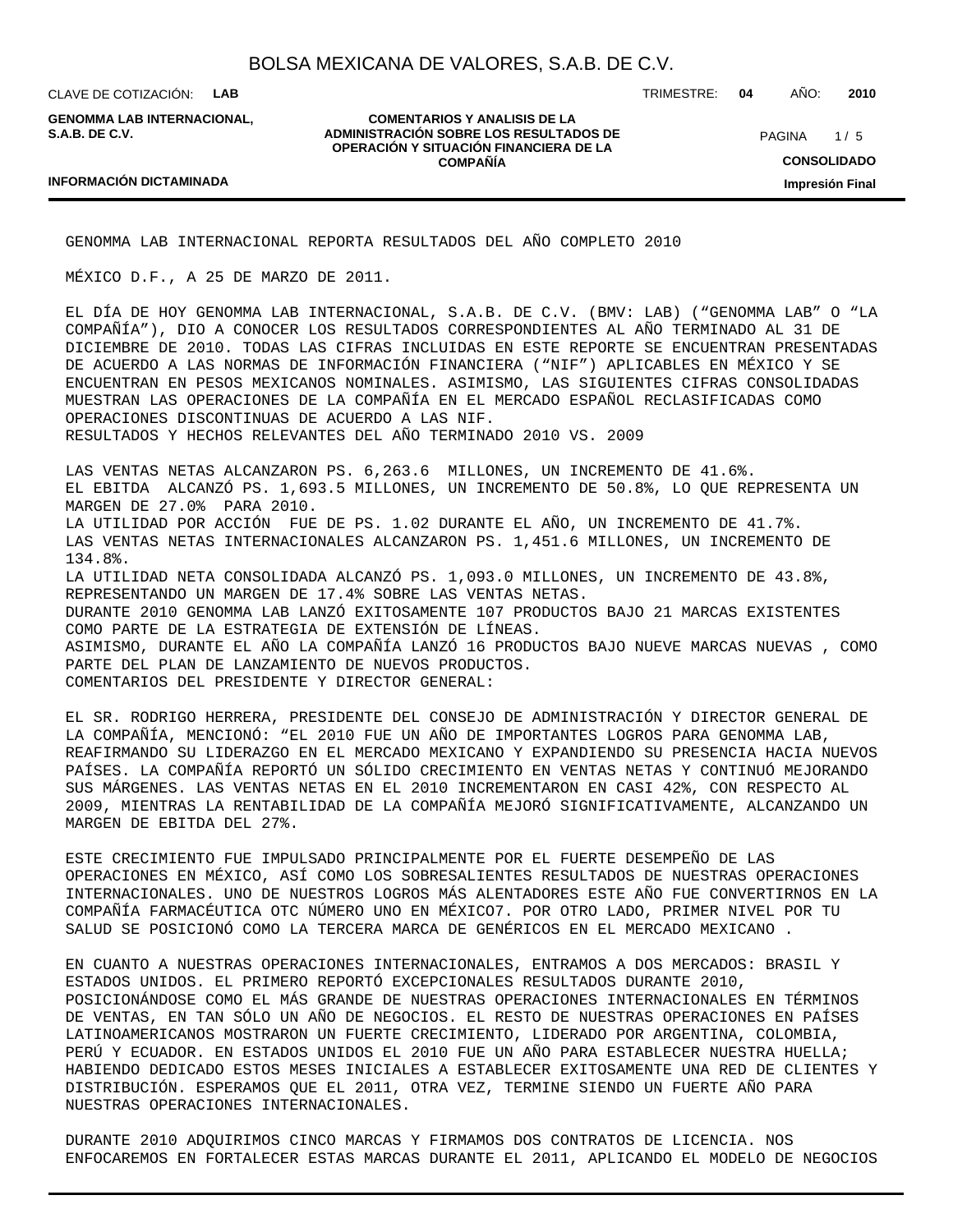CLAVE DE COTIZACIÓN: **LAB**

**GENOMMA LAB INTERNACIONAL,**

**S.A.B. DE C.V.**

#### **COMENTARIOS Y ANALISIS DE LA ADMINISTRACIÓN SOBRE LOS RESULTADOS DE OPERACIÓN Y SITUACIÓN FINANCIERA DE LA COMPAÑÍA**

 $2/5$ PAGINA

TRIMESTRE: **04** AÑO: **2010**

**CONSOLIDADO**

**Impresión Final**

## **INFORMACIÓN DICTAMINADA**

DE GENOMMA LAB PARA AUMENTAR SU RENTABILIDAD Y PARTICIPACIÓN DE MERCADO. NOS ENFOCAREMOS TAMBIÉN EN NUESTRO CRECIMIENTO ORGÁNICO, DESARROLLANDO Y LANZANDO PRODUCTOS INNOVADORES BAJO MARCAS PREMIUM. EN CUANTO A FUTURAS ADQUISICIONES, CONTINUAREMOS BUSCANDO OPORTUNIDADES ATRACTIVAS PARA COMPLEMENTAR NUESTRO PORTAFOLIO ACTUAL.

#### RESULTADOS CONSOLIDADOS DEL AÑO TERMINADO 2010

LAS VENTAS NETAS AUMENTARON 41.6%, ALCANZANDO PS. 6,263.6 MILLONES EN EL 2010, EN COMPARACIÓN CON PS. 4,424.7 MILLONES EN EL 2009. ESTE INCREMENTO FUE EL RESULTADO DE LA COMBINACIÓN DE LOS SIGUIENTES FACTORES: I) UN INCREMENTO DE 9.4 % (PS. 279.9 MILLONES) DE LA LÍNEA BASE EN MÉXICO, INCLUYENDO LAS EXTENSIONES DE LÍNEA DE ESTAS MARCAS, ALCANZANDO PS. 3,270.5 MILLONES; II) UN INCREMENTO DE 63.2% (PS. 515.2 MILLONES) DEBIDO AL EFECTO DE LOS LANZAMIENTOS DEL AÑO ANTERIOR EN MÉXICO, INCLUYENDO LAS RECIENTES EXTENSIONES DE LÍNEA EN DICHAS MARCAS LANZADAS DURANTE EL 2009, QUE ALCANZARON PS. 1,330.8 MILLONES; III) PS. 210.6 MILLONES DURANTE 2010 DE MARCAS NUEVAS EN MÉXICO, DEBIDO AL LANZAMIENTO DE 16 NUEVOS PRODUCTOS BAJO NUEVE MARCAS NUEVAS Y; IV) UN CRECIMIENTO DE 134.8 % (PS. 833.3 MILLONES) DE LAS OPERACIONES INTERNACIONALES PARA ALCANZAR PS. 1,451.6 MILLONES.

LA UTILIDAD BRUTA PARA EL AÑO COMPLETO 2010 INCREMENTÓ EN 39.6%, A PS. 4,449.1 MILLONES, COMPARADO CON PS. 3,187.1 MILLONES EN EL 2009. EL MARGEN BRUTO DISMINUYÓ 1.0 PUNTO PORCENTUAL, COMO PORCENTAJE DE VENTAS NETAS, AL ALCANZAR 71.0% EN EL 2010 COMPARADO CON 72.0% EN EL 2009. ESTA DISMINUCIÓN SE ATRIBUYE PRINCIPALMENTE A UN MAYOR COSTO DE VENTAS COMO PORCENTAJE DE VENTAS NETAS, DEBIDO A UN CAMBIO EN NUESTRA MEZCLA DE PRODUCTOS, DONDE LOS PRODUCTOS DE CUIDADO PERSONAL QUE TRADICIONALMENTE TIENEN UN MAYOR COSTO DE VENTAS COMO PORCENTAJE DE VENTAS NETAS, TUVIERON UNA MAYOR PARTICIPACIÓN QUE EN EL 2009.

LOS GASTOS DE VENTA, GENERALES, Y ADMINISTRACIÓN PARA EL AÑO COMPLETO, COMO PORCENTAJE DE VENTAS NETAS, DISMINUYERON 2.1 PUNTOS BASE A 45.3% EN 2010, COMPARADO CON 47.4% PARA EL AÑO 2009. ESTA DISMINUCIÓN SE DEBIÓ PRINCIPALMENTE A LAS ECONOMÍAS DE ESCALA ALCANZADAS DURANTE EL AÑO, DERIVADAS PRINCIPALMENTE DE LA EFICIENCIA EN EL MANEJO DE LOS GASTOS DE PUBLICIDAD QUE SE OBTUVO DEBIDO AL INCREMENTO EN LAS VENTAS NETAS DURANTE EL PERIODO. ESTA DISMINUCIÓN FUE PARCIALMENTE CONTRARRESTADA POR UNA MAYOR AMORTIZACIÓN, COMO PORCENTAJE DE VENTAS NETAS, DERIVADA DE UNA AMORTIZACIÓN ACELERADA DE LOS GASTOS DE MEJORAS EN NUESTRAS ANTIGUAS OFICINAS CORPORATIVAS Y CENTRO DE DISTRIBUCIÓN; YA QUE LA COMPAÑÍA SE TRASLADÓ A OTRAS UBICACIONES.

LA UTILIDAD OPERATIVA PARA EL AÑO COMPLETO 2010 INCREMENTÓ 48.1% A PS, 1,614.8 MILLONES EN EL 2010, COMPARADO CON PS. 1,090.7 MILLONES EN EL 2009. EL MARGEN OPERATIVO AUMENTÓ 1.1 PUNTOS PORCENTUALES, COMO PORCENTAJE DE VENTAS NETAS, PARA ALCANZAR 25.8% EN EL 2010 COMPARADO CON 24.7% EN EL 2009.

EL EBITDA PARA EL AÑO COMPLETO 2010 INCREMENTÓ 50.8%, A PS. 1,693.5 MILLONES, COMPARADO CON PS. 1,123.3 MILLONES EN EL 2009. EL MARGEN DE EBITDA AUMENTÓ 1.6 PUNTOS PORCENTUALES, COMO PORCENTAJE DE VENTAS NETAS, PARA ALCANZAR 27.0% EN EL 2010, COMPARADO CON 25.4% EN EL 2009.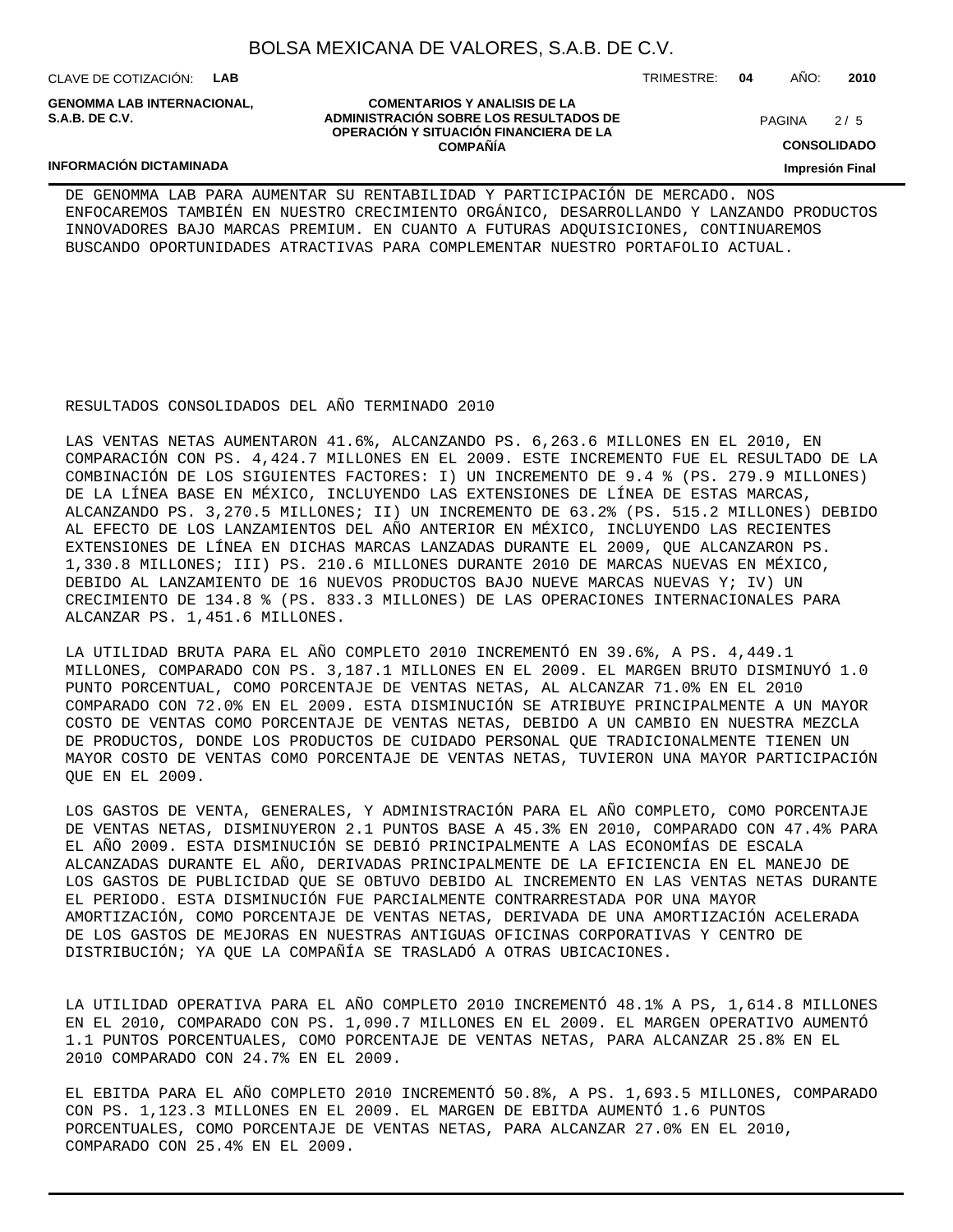CLAVE DE COTIZACIÓN: **LAB**

**INFORMACIÓN DICTAMINADA**

**GENOMMA LAB INTERNACIONAL, S.A.B. DE C.V.**

TRIMESTRE: **04** AÑO: **2010**

 $3/5$ PAGINA

**CONSOLIDADO**

**Impresión Final**

#### **COMENTARIOS Y ANALISIS DE LA ADMINISTRACIÓN SOBRE LOS RESULTADOS DE OPERACIÓN Y SITUACIÓN FINANCIERA DE LA COMPAÑÍA**

EL COSTO INTEGRAL DE FINANCIAMIENTO PARA EL AÑO COMPLETO REPRESENTÓ PS. 27.3 MILLONES PARA 2010, UN AUMENTO DE PS. 14.0 MILLONES, COMPARADO CON UNA GANANCIA DE PS. 13.3 MILLONES REPORTADA DURANTE EL 2009. EL INCREMENTO SE DEBE PRINCIPALMENTE A: I) UN CRECIMIENTO EN LOS GASTOS FINANCIEROS DE PS. 27.3 MILLONES DURANTE EL 2010, ALCANZANDO PS. 41.7 MILLONES, COMPARADO CON PS. 14.4 MILLONES DURANTE EL 2009, COMO RESULTADO DEL COBRO ANTICIPADO QUE EJERCIMOS CON NUESTRO CLIENTES PARA AUMENTAR LA POSICIÓN DE EFECTIVO DE LA COMPAÑÍA Y ASÍ CUMPLIR CON LAS OBLIGACIONES CONTRACTUALES DERIVADAS DE ADQUISICIONES DE MARCAS SIN DEPENDER DE DEUDA; II) UNA MENOR PÉRDIDA CAMBIARIA DE PS. 14.2 MILLONES EN EL 2010, COMPARADO CON UNA PÉRDIDA DE PS. 39.2 MILLONES EN EL 2009, DEBIDO PRINCIPALMENTE A UN MENOR SALDO DE EFECTIVO CAMBIARIO DURANTE EL 2010; III) UNA MAYOR PÉRDIDA POR POSICIÓN MONETARIA DE PS. 10.7 MILLONES EN EL 2010, COMPARADO CON UNA PÉRDIDA DE PS. 1.0 MILLONES EN EL 2009; IV) UN MENOR INGRESO POR INTERESES DE PS. 26.8 MILLONES DURANTE EL 2010, COMPARADO CON PS. 38.9 MILLONES EN EL 2009; Y V) UN INCREMENTO DE PS. 10.1 MILLONES EN EL EFECTO DEL TIPO DE CAMBIO EN OPERACIONES INTERNACIONALES, RESULTANDO EN UNA GANANCIA DE PS. 12.5 MILLONES EN EL 2010, COMPARADO CON UNA GANANCIA DE PS. 2.4 MILLONES EN EL 2009. AL 31 DE DICIEMBRE DE 2010, LA COMPAÑÍA MANTENÍA EN TESORERÍA UNA POSICIÓN EN DÓLARES DE US\$ 8.4 MILLONES.

AL 31 DE DICIEMBRE DE 2010 GENOMMA LAB REGISTRÓ UNA POSICIÓN TOTAL EN EFECTIVO, CONSIDERANDO TANTO PESOS COMO DÓLARES DE PS. 1,454.2 MILLONES.

LA UTILIDAD NETA CONSOLIDADA PARA EL AÑO COMPLETO INCREMENTÓ 43.8%, ALCANZANDO PS. 1,093.0 MILLONES EN EL 2010, COMPARADO CON PS. 760.0 MILLONES DURANTE EL MISMO PERIODO DE 2009. LA UTILIDAD NETA CONSOLIDADA, COMO PORCENTAJE DE VENTAS NETAS, INCREMENTÓ 0.2 PUNTOS PORCENTUALES A, 17.4% EN 2010, COMPARADO CON 17.2% EN 2009.

#### BALANCE GENERAL

EFECTIVO Y EQUIVALENTES AUMENTÓ 37.3% (PS. 394.8 MILLONES), ALCANZANDO PS. 1,454.2 MILLONES AL 31 DE DICIEMBRE DE 2010, COMPARADO CON PS. 1,059.4 MILLONES AL 31 DE DICIEMBRE DE 2009. ESTE INCREMENTO SE DEBIÓ PRINCIPALMENTE A LA GENERACIÓN DE EFECTIVO DE LA COMPAÑÍA DE LOS ÚLTIMOS 12 MESES, EL CUAL FUE PARCIALMENTE COMPENSADO POR EL USO DE EFECTIVO RELACIONADO CON: I) CAPITAL DE TRABAJO DE PS. 803.4 MILLONES; II) 210.0 MILLONES POR LA ADQUISICIÓN Y MEJORAS REALIZADAS EN LAS NUEVAS OFICINAS CORPORATIVAS DE LA COMPAÑÍA; Y III) PS. 158.8 MILLONES PAGADOS POR ADQUISICIONES EN EL 2010.

LA CARTERA DE CLIENTES INCREMENTÓ 44.9% (PS. 600.5 MILLONES), A PS. 1,937.4 MILLONES AL 31 DE DICIEMBRE DE 2010, COMPARADO CON PS. 1,336.9 MILLONES AL 31 DE DICIEMBRE DE 2009. LOS DÍAS DE CLIENTES INCREMENTARON EN 2 DÍAS, AL PASAR DE 109 DÍAS AL 31 DE DICIEMBRE DE 2009 A 111 DÍAS AL 31 DE DICIEMBRE DE 2010. LA CARTERA DE CLIENTES SE VIO BENEFICIADA POR EL COBRO ANTICIPADO EJERCIDO CON NUESTROS CLIENTES COMO UNA ESTRATEGIA PARA PUENTEAR UN FINANCIAMIENTO DE LARGO PLAZO, EL CUAL SE ESTÁ NEGOCIANDO, PARA PODER CUMPLIR CON LAS OBLIGACIONES CONTRACTUALES DERIVADAS DE LAS ADQUISICIONES DE MARCAS.

LOS INVENTARIOS AUMENTARON 50.2% (PS. 316.5 MILLONES), ALCANZANDO PS. 946.7 MILLONES AL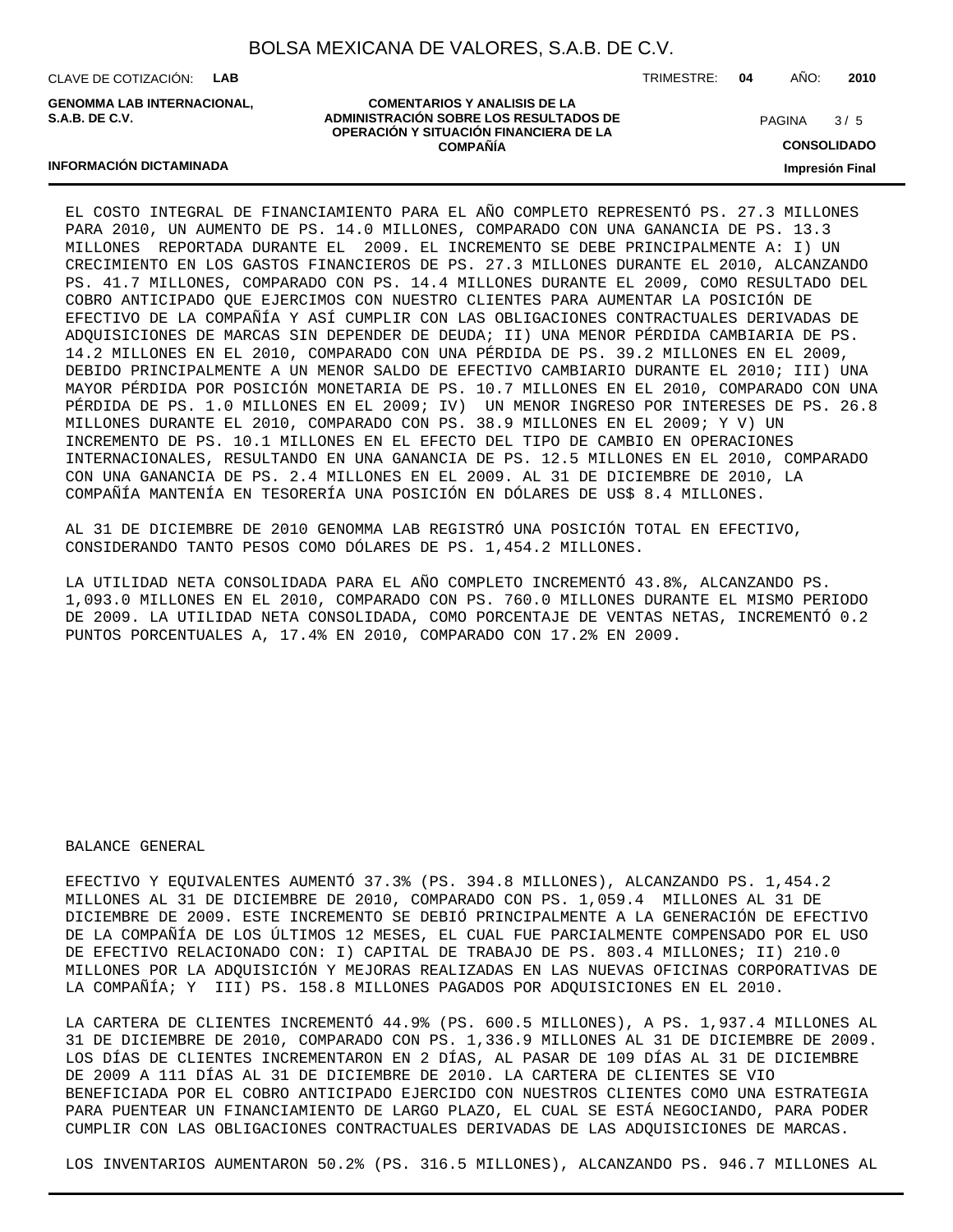CLAVE DE COTIZACIÓN: **LAB**

**INFORMACIÓN DICTAMINADA**

**GENOMMA LAB INTERNACIONAL, S.A.B. DE C.V.**

#### **COMENTARIOS Y ANALISIS DE LA ADMINISTRACIÓN SOBRE LOS RESULTADOS DE OPERACIÓN Y SITUACIÓN FINANCIERA DE LA COMPAÑÍA**

 $4/5$ PAGINA

TRIMESTRE: **04** AÑO: **2010**

**CONSOLIDADO**

**Impresión Final**

31 DE DICIEMBRE DE 2010, COMPARADO CON PS. 630.1 MILLONES AL 31 DE DICIEMBRE DE 2009. LOS DÍAS DE INVENTARIO AUMENTARON EN 5 DÍAS, AL PASAR DE 183 DÍAS EL 31 DE DICIEMBRE DE 2009 A 188 DÍAS AL 31 DE DICIEMBRE DE 2010. ESTE AUMENTO SE DEBIÓ PRINCIPALMENTE A INCREMENTOS DE INVENTARIOS PARA HACER FRENTE AL FUERTE CRECIMIENTO EN LAS OPERACIONES MEXICANAS E INTERNACIONALES.

PROVEEDORES AUMENTARON 63.1% (PS. 374.8 MILLONES), ALCANZANDO PS. 969.1 MILLONES AL 31 DE DICIEMBRE DE 2010, COMPARADO CON PS. 594.3 MILLONES AL 31 DE DICIEMBRE DE 2009. LOS DÍAS DE PROVEEDORES AUMENTARON EN 19 DÍAS, AL PASAR DE 173 DÍAS AL 31 DE DICIEMBRE DE 2009 A 192 DÍAS AL 31 DE DICIEMBRE DE 2010. ESTE CAMBIO SE DEBIÓ PRINCIPALMENTE A QUE LA COMPAÑÍA ADQUIRIÓ FUERTES INVENTARIOS DE SUS PROVEEDORES DURANTE LOS ÚLTIMOS MESES DE 2010.

EL CICLO DE CONVERSIÓN DE EFECTIVO ALCANZÓ 107 DÍAS AL FINAL DE 2010, LO CUAL SE ENCUENTRA POR DEBAJO DEL OBJETIVO CLAVE DE LA COMPAÑÍA DE 120 DÍAS.

RESUMEN OPERATIVO

DURANTE 2010 LAS VENTAS NETAS DE MEDICAMENTOS DE LIBRE VENTA INCREMENTARON 29.1% , COMPARADAS CON LAS DE 2009.

DURANTE 2010 LAS VENTAS NETAS DE PRODUCTOS DE CUIDADO PERSONAL AUMENTARON 30.1% , COMPARADO CON 2009.

DURANTE 2010 LAS VENTAS DE MEDICAMENTOS GENÉRICOS DISMINUYERON 4.1%, COMPARADAS CON LAS DE 2009.

LAS VENTAS NETAS DE NUESTRAS OPERACIONES INTERNACIONALES AUMENTARON 134.8% EN EL AÑO COMPLETO, ALCANZANDO PS. 1,451.6 MILLONES, COMPARADO CON PS. 618.4 MILLONES DURANTE EL 2009.

A DICIEMBRE DE 2010 LAS OPERACIONES INTERNACIONALES REPRESENTARON 23.2% DEL TOTAL DE NUESTRAS VENTAS NETAS. EL INCREMENTO MENCIONADO ANTERIORMENTE EN NUESTRAS OPERACIONES INTERNACIONALES SE DERIVÓ PRINCIPALMENTE DE LOS 5 PAÍSES EN LOS QUE TENEMOS MAYOR PRESENCIA: BRASIL, ARGENTINA, COLOMBIA, PERÚ Y ECUADOR.

### DESCRIPCIÓN DE LA COMPAÑÍA

GENOMMA LAB INTERNACIONAL, S.A.B. DE C.V. ES UNA DE LAS EMPRESAS DE MAYOR CRECIMIENTO EN LA INDUSTRIA DE PRODUCTOS FARMACÉUTICOS, OTC Y PRODUCTOS PARA EL CUIDADO PERSONAL EN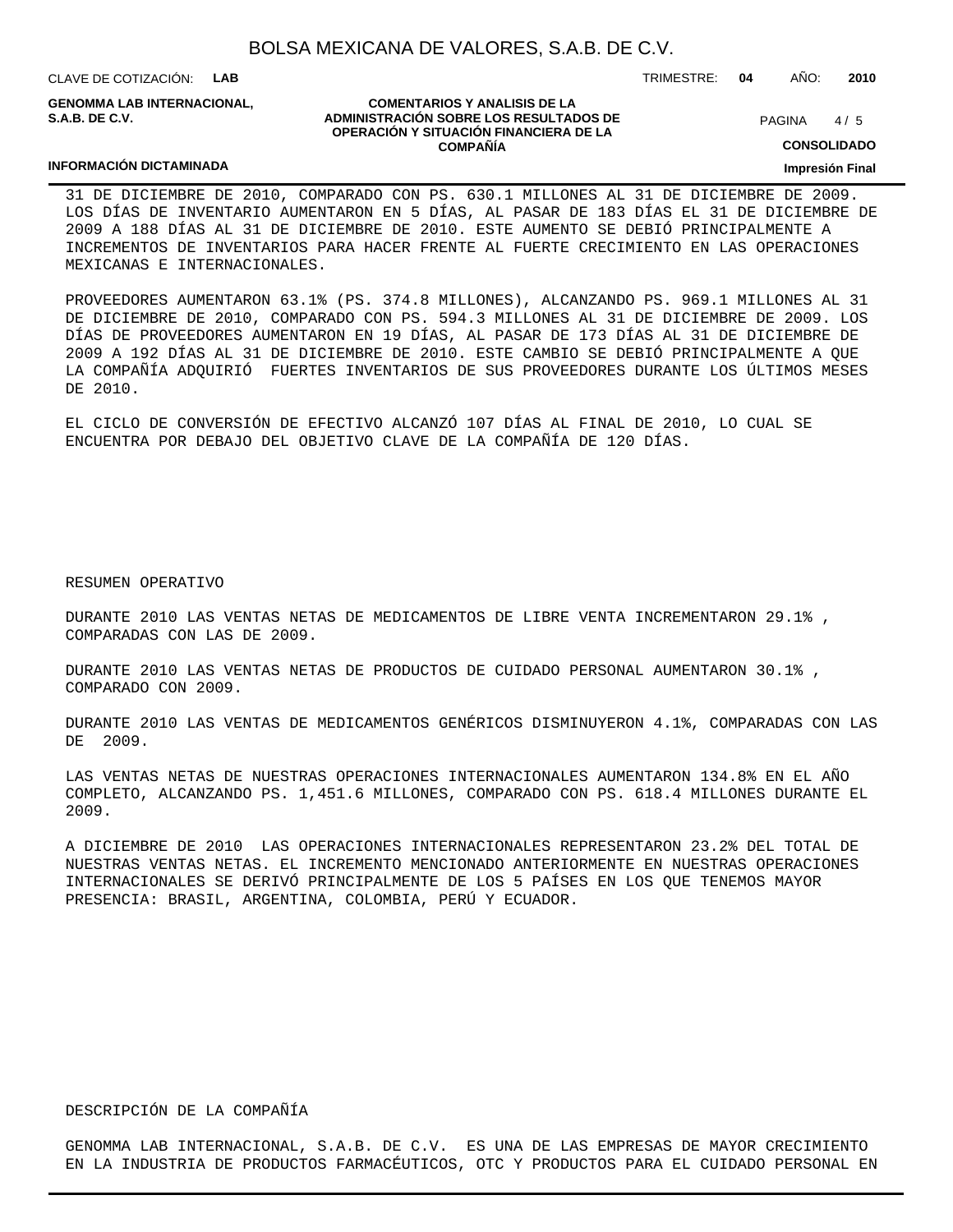CLAVE DE COTIZACIÓN: **LAB**

**INFORMACIÓN DICTAMINADA**

**GENOMMA LAB INTERNACIONAL, S.A.B. DE C.V.**

#### **COMENTARIOS Y ANALISIS DE LA ADMINISTRACIÓN SOBRE LOS RESULTADOS DE OPERACIÓN Y SITUACIÓN FINANCIERA DE LA COMPAÑÍA**

 $5/5$ PAGINA

**CONSOLIDADO**

**Impresión Final**

MÉXICO. GENOMMA LAB SE DEDICA AL DESARROLLO, VENTA Y PROMOCIÓN DE UNA GRAN VARIEDAD DE PRODUCTOS DE MARCA PREMIUM, MUCHOS DE LOS CUALES SON LÍDERES DE LA CATEGORÍA EN LA CUAL COMPITEN EN TÉRMINOS DE VENTAS Y PARTICIPACIÓN DE MERCADO. GENOMMA LAB TIENE UNA COMBINACIÓN DE DESARROLLO DE NUEVOS Y EXITOSOS PRODUCTOS, UNA MERCADOTECNIA DIRIGIDA AL CLIENTE, UNA AMPLIA RED DE DISTRIBUCIÓN DE PRODUCTOS Y UN MODELO DE OPERACIÓN ALTAMENTE FLEXIBLE Y DE BAJO COSTO. LAS ACCIONES DE GENOMMA LAB COTIZAN EN LA BOLSA MEXICANA DE VALORES BAJO EL SÍMBOLO DE COTIZACIÓN "LAB.B" (BLOOMBERG: LABB.MX).

INFORMACIÓN SOBRE ESTIMACIONES Y RIESGOS ASOCIADOS.

LA INFORMACIÓN QUE SE PRESENTA EN ESTE COMUNICADO CONTIENE CIERTAS DECLARACIONES ACERCA DEL FUTURO E INFORMACIÓN RELATIVA A GENOMMA LAB INTERNACIONAL, S.A.B. DE C.V. Y SUS SUBSIDIARIAS (EN CONJUNTO "GENOMMA LAB" O LA "COMPAÑÍA") LAS CUALES ESTÁN BASADAS EN EL ENTENDIMIENTO DE SUS ADMINISTRADORES, ASÍ COMO EN SUPUESTOS E INFORMACIÓN ACTUALMENTE DISPONIBLE PARA LA COMPAÑÍA. TALES DECLARACIONES REFLEJAN LA VISIÓN ACTUAL DE GENOMMA LAB SOBRE EVENTOS FUTUROS Y ESTÁN SUJETAS A CIERTOS RIESGOS, FACTORES INCIERTOS Y PRESUNCIONES. MUCHOS FACTORES PODRÍAN CAUSAR QUE LOS RESULTADOS, DESEMPEÑO, O LOGROS ACTUALES DE LA COMPAÑÍA SEAN MATERIALMENTE DIFERENTES CON RESPECTO A CUALQUIER RESULTADO FUTURO, DESEMPEÑO O LOGRO DE GENOMMA LAB QUE PUDIERA SER INCLUIDA, EN FORMA EXPRESA O IMPLÍCITA DENTRO DE DICHAS DECLARACIONES ACERCA DEL FUTURO, INCLUYENDO, ENTRE OTROS: CAMBIOS EN LAS CONDICIONES GENERALES ECONÓMICAS Y/O POLÍTICAS, CAMBIOS GUBERNAMENTALES Y COMERCIALES A NIVEL GLOBAL Y EN LOS PAÍSES EN LOS QUE LA COMPAÑÍA HACE NEGOCIOS, CAMBIOS EN LAS TASAS DE INTERÉS Y DE INFLACIÓN, VOLATILIDAD CAMBIARIA, CAMBIOS EN LA DEMANDA Y REGULACIÓN DE LOS PRODUCTOS COMERCIALIZADOS POR LA COMPAÑÍA, CAMBIOS EN EL PRECIO DE MATERIAS PRIMAS Y OTROS INSUMOS, CAMBIOS EN LA ESTRATEGIA DE NEGOCIOS Y VARIOS OTROS FACTORES. SI UNO O MÁS DE ESTOS RIESGOS O FACTORES INCIERTOS SE MATERIALIZAN, O SI LOS SUPUESTOS UTILIZADOS RESULTAN SER INCORRECTOS, LOS RESULTADOS REALES PODRÍAN VARIAR MATERIALMENTE DE AQUELLOS DESCRITOS EN EL PRESENTE COMO ANTICIPADOS , CREÍDOS, ESTIMADOS O ESPERADOS. GENOMMA LAB NO PRETENDE Y NO ASUME NINGUNA OBLIGACIÓN DE ACTUALIZAR ESTAS DECLARACIONES ACERCA DEL FUTURO.

TRIMESTRE: **04** AÑO: **2010**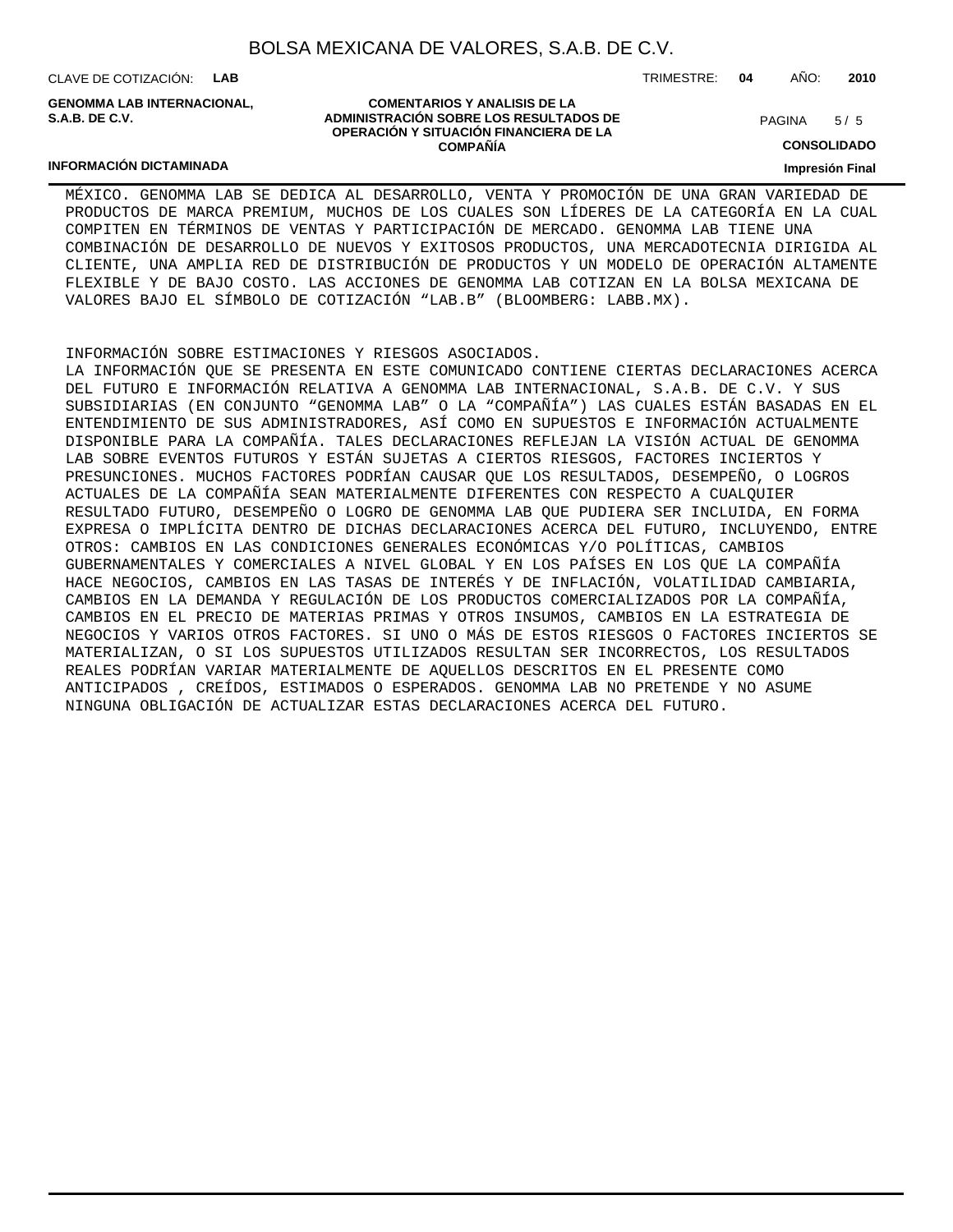**GENOMMA LAB INTERNACIONAL, S.A.B. DE C.V.**

**INFORMACIÓN DICTAMINADA**

**NOTAS COMPLEMENTARIAS A LA INFORMACIÓN FINANCIERA**

PAGINA 1/19

## **CONSOLIDADO**

**Impresión Final**

GENOMMA LAB INTERNACIONAL, S. A. B. DE C. V. Y SUBSIDIARIAS

NOTAS A LOS ESTADOS FINANCIEROS CONSOLIDADOS POR LOS AÑOS QUE TERMINARON EL 31 DE DICIEMBRE DE 2010, 2009 Y 2008 (EN MILES DE PESOS)

### 1. ACTIVIDADES Y EVENTOS IMPORTANTES

GENOMMA LAB INTERNACIONAL, S. A. B. DE C. V. Y SUBSIDIARIAS (LA COMPAÑÍA) SE DEDICA A LA VENTA DE PRODUCTOS FARMACÉUTICOS QUE NO REQUIEREN PRESCRIPCIÓN MÉDICA (EN ADELANTE PRODUCTOS OTC FARMACÉUTICOS), DE PRODUCTOS FARMACÉUTICOS GENÉRICOS EN MÉXICO (EN ADELANTE PRODUCTOS GI) Y PRODUCTOS DE CUIDADO PERSONAL EN MÉXICO CON UNA CRECIENTE PRESENCIA EN MERCADOS INTERNACIONALES.

LA COMPAÑÍA DESARROLLA, VENDE Y COMERCIALIZA UNA AMPLIA GAMA DE PRODUCTOS DE PRIMERA CLASE CON 73 MARCAS PROPIAS, CON PRODUCTOS EN DIVERSAS CATEGORÍAS, ENTRE LOS QUE SE ENCUENTRAN ANTIACNÉ, MEDICAMENTOS GENÉRICOS, PROTECCIÓN Y MEJORA SEXUAL, CREMA PARA MEJORAR LA TEXTURA DE PIEL CON CICATRICES, TRATAMIENTO DE HEMORROIDES, CONTRA VARICES, PARA EVITAR LA CAÍDA DEL CABELLO, UNGÜENTO PARA DOLORES MUSCULARES, ANTIÁCIDOS, ANTIMICÓTICOS, PARA EL ALIVIO DE LA COLITIS, PARA CONTRARRESTAR EL NIVEL DE STRESS, DE OSTEOARTRITIS, JABONES, MULTIVITAMÍNICOS, SHAMPOOS Y ANTIGRIPALES. LA COMPAÑÍA ESTÁ ENFOCADA EN INCREMENTAR EL VALOR DE LAS MARCAS DE SUS PRODUCTOS POR MEDIO DE CAMPAÑAS MERCADOLÓGICAS, PRINCIPALMENTE A TRAVÉS DE LA TELEVISIÓN. LAS VENTAS DE LAS SUBSIDIARIAS EN EL EXTRANJERO REPRESENTAN APROXIMADAMENTE EL 23%, 14% Y 9% DE LAS VENTAS NETAS CONSOLIDADAS EN 2010, 2009 Y 2008, RESPECTIVAMENTE.

OFERTA PÚBLICA Y PRIVADA DE ACCIONES - EL 18 DE JUNIO DE 2008, LA COMPAÑÍA REALIZÓ UNA OFERTA PÚBLICA INICIAL MIXTA DE ACCIONES EN LA BOLSA MEXICANA DE VALORES Y UNA OFERTA PRIVADA EN EL EXTRANJERO DE CONFORMIDAD CON LA REGLA 144A Y LA REGULACIÓN S DE LA LEY DE VALORES DE 1933 DE LOS ESTADOS UNIDOS DE AMÉRICA. LA CLAVE DE COTIZACIÓN ES "LAB B" (VER NOTA 12. C.).

INVERSIÓN EN COMPAÑÍAS SUBSIDIARIAS - DURANTE 2009, LA COMPAÑÍA ADQUIRIÓ LAS ACCIONES DE MEDICINAS Y MEDICAMENTOS NACIONALES, S. A. DE C. V. (MMN) (ANTES MEDICINAS Y MEDICAMENTOS NACIONALES, S. A. P. I.) Y CONSTITUYÓ LAS SIGUIENTES SOCIEDADES MEXICANAS: INICIATIVAS DE ÉXITO, S. A. DE C. V., Y AERO LAB, S. A. DE C. V.

ASIMISMO, CONSTITUYÓ LAS SIGUIENTES SOCIEDADES EN EL EXTRANJERO: GENOMMA LABORATORIES DO BRASIL, LTDA, GENOMMA LAB USA, INC., Y LAB BRANDS INTERNATIONAL, LLC.

INVERSIÓN EN ACCIONES EN COMPAÑÍA ASOCIADA - DURANTE 2009, LA COMPAÑÍA APORTÓ 49% DEL CAPITAL SOCIAL DE TELEVISA CONSUMER PRODUCTS USA, LLC, SOCIEDAD CONSTITUIDA EN LOS ESTADOS UNIDOS DE AMÉRICA.

OPERACIONES EN EL EXTRANJERO - DURANTE 2008, LA COMPAÑÍA REINICIÓ OPERACIONES EN COLOMBIA. POR OTRO LADO, LA COMPAÑÍA CERRÓ SU OPERACIÓN EN GUATEMALA COMO ESTRATEGIA PARA TENER UNA MAYOR EFICIENCIA OPERATIVA Y MEJORA DE GESTIÓN COMERCIAL.

OPERACIÓN DISCONTINUADA - DURANTE 2008, LA COMPAÑÍA DECIDIÓ INICIAR EL PROCESO DE CIERRE DE SU SUBSIDIARIA EN ESPAÑA COMO PARTE DE UNA ESTRATEGIA PARA ENFOCAR SU FUERZA DE VENTAS EN CENTROAMÉRICA Y SUDAMÉRICA. LA TRANSACCIÓN SE RECONOCIÓ COMO UNA OPERACIÓN DISCONTINUADA, DANDO EFECTO RETROACTIVO A LOS ESTADOS FINANCIEROS CONSOLIDADOS PARA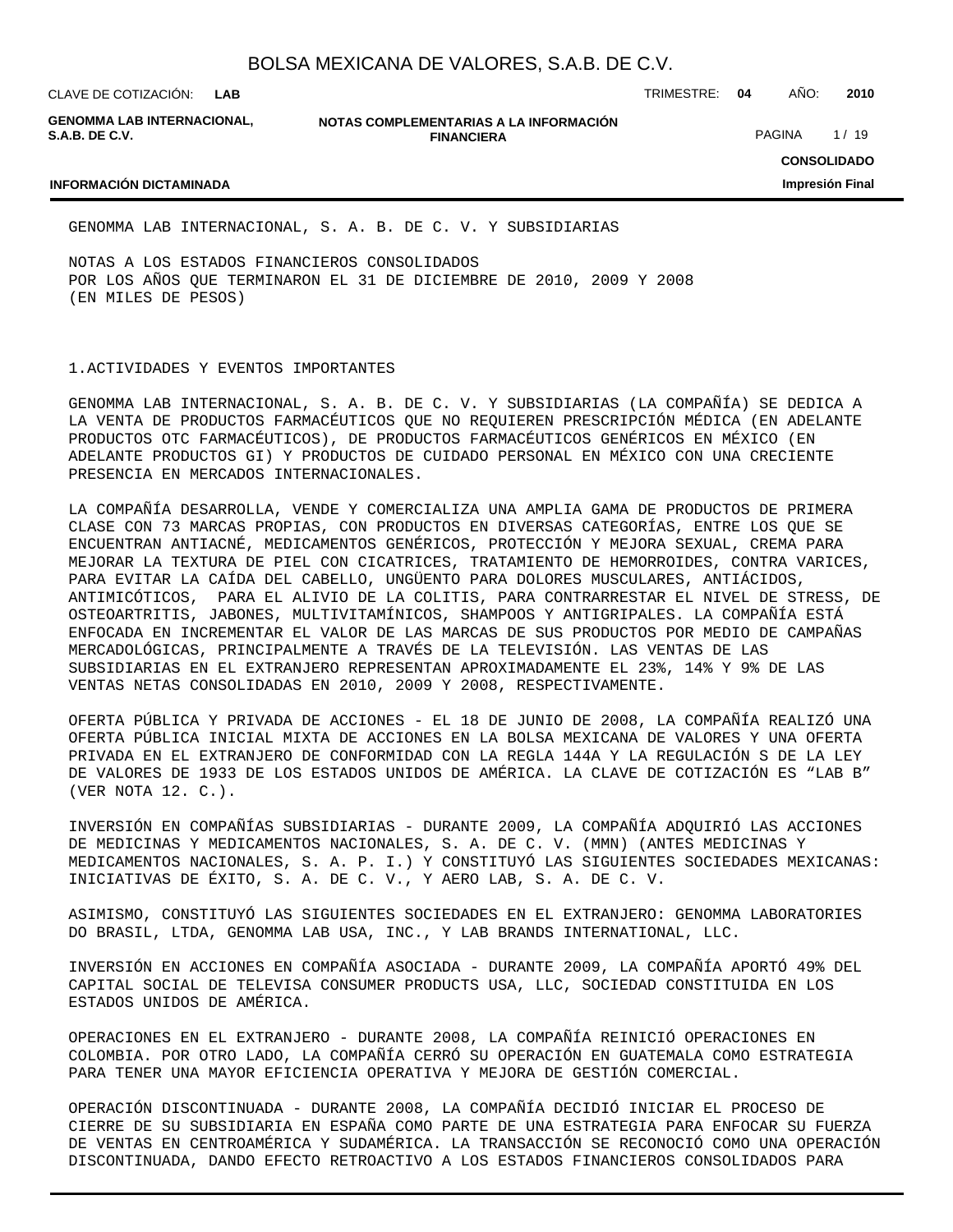| CLAVE DE COTIZACIÓN: LAB          |                                        | TRIMESTRE: 04 |               | AÑO: | 2010 |
|-----------------------------------|----------------------------------------|---------------|---------------|------|------|
| <b>GENOMMA LAB INTERNACIONAL.</b> | NOTAS COMPLEMENTARIAS A LA INFORMACIÓN |               |               |      |      |
| <b>S.A.B. DE C.V.</b>             | <b>FINANCIERA</b>                      |               | <b>PAGINA</b> |      | 2/19 |

## PAGINA 2/19

### **CONSOLIDADO**

## **INFORMACIÓN DICTAMINADA**

**Impresión Final**

FINES DE COMPARABILIDAD. DURANTE 2009, LA COMPAÑÍA ADQUIRIÓ EL 15% DE LAS ACCIONES QUE ESTABAN EN PODER DEL ACCIONISTA MINORITARIO.

COMPRA DE MARCAS Y LICENCIAS - DURANTE 2010, LA COMPAÑÍA ADQUIRIÓ LAS MARCAS ENGLISH LEATHER, OSSART, NASALUB, MICOTEX, SANTÉ Y LA LICENCIA XL-3. DURANTE 2009, LA COMPAÑÍA ADQUIRIÓ LAS MARCAS: TEATRICAL, HENNA EGIPCIA, FLOR DE NARANJA, JOCKEY CLUB, POR TU SALUD, A TRAVÉS DE LA COMPRA DE MMN Y LA LICENCIA DEVLYN. DURANTE 2008, LA COMPAÑÍA ADQUIRIÓ LA MARCA UNIGASTROZOL Y NO ADQUIRIÓ LICENCIAS.

2. BASES DE PRESENTACIÓN

A. UNIDAD MONETARIA DE LOS ESTADOS FINANCIEROS - LOS ESTADOS FINANCIEROS Y NOTAS AL 31 DE DICIEMBRE DE 2010, 2009 Y 2008 Y POR LOS AÑOS QUE TERMINARON EN ESAS FECHAS, INCLUYEN SALDOS Y TRANSACCIONES EN PESOS DE DIFERENTE PODER ADQUISITIVO.

B. CONSOLIDACIÓN DE ESTADOS FINANCIEROS - LOS ESTADOS FINANCIEROS CONSOLIDADOS INCLUYEN LOS DE GENOMMA LAB INTERNACIONAL, S. A. B. DE C. V. Y LOS DE SUS SUBSIDIARIAS, CUYA PARTICIPACIÓN ACCIONARIA EN SU CAPITAL SOCIAL, SU ACTIVIDAD Y SUS MONEDAS DE REGISTRO Y FUNCIONAL SE MUESTRAN A CONTINUACIÓN:

COMPAÑÍA % DE PARTICIPACIÓN 2010 Y 2009 % DE PARTICIPACIÓN 2008 ACTIVI-DAD MONEDA DE REGISTRO MONEDA FUNCIONAL

MÉXICO - GENOMMA LABORATORIES MÉXICO, S. A. DE C. V. 100 100 (1) PESO MEXICANO PESO MEXICANO TELEVISION PRODUCTS RETAIL, S. A. DE C. V. 100 100 (2) PESO MEXICANO PESO MEXICANO MEDICINAS Y MEDICAMENTOS NACIONALES, S. A. DE C. V. 100 - (3) PESO MEXICANO PESO MEXICANO INICIATIVAS DE ÉXITO, S. A. DE C. V. 100 - (4) PESO MEXICANO PESO MEXICANO AERO LAB, S. A. DE C. V. 100 - (5) PESO MEXICANO PESO MEXICANO

NORTEAMÉRICA - GENOMMA LAB USA, INC. 100 - (6) DÓLAR ESTADOUNIDENSE DÓLAR ESTADOUNIDENSE LAB BRANDS INTERNATIONAL, LLC 70 - (1) DÓLAR ESTADOUNIDENSE DÓLAR ESTADOUNIDENSE

CENTROAMÉRICA - GENOMMA LAB CENTROAMÉRICA, S. A. 100 100 (2) DÓLAR ESTADOUNIDENSE DÓLAR ESTADOUNIDENSE

SUDAMÉRICA - GENOMMA LAB PERÚ, S. A. 100 100 (6) SOL DÓLAR ESTADOUNIDENSE GENOMMA LAB CHILE, S. A. 100 100 (6) PESO CHILENO DÓLAR ESTADOUNIDENSE GENOMMA LAB ECUADOR, S. A. 100 100 (6) DÓLAR ESTADOUNIDENSE DÓLAR ESTADOUNIDENSE GENOMMA LABORATORIES ARGENTINA, S. A. 85 85 (6) PESO ARGENTINO DÓLAR ESTADOUNIDENSE GENOMMA LAB COLOMBIA, LTDA 100 100 (6) PESO COLOMBIANO DÓLAR ESTADOUNIDENSE GENOMMA LABORATORIES DO BRASIL, LTDA 85 - (6) REAL DÓLAR ESTADOUNIDENSE

EUROPA - OPERACIÓN DISCONTINUADA GENOMMA LABORATORIOS MÉDICOS, S. L. 100 85 (6) EURO DÓLAR ESTADOUNIDENSE (1) INVESTIGACIÓN Y DESARROLLO DE PRODUCTOS OTC FARMACÉUTICOS Y DE CUIDADO PERSONAL. (2) PRESTACIÓN DE SERVICIOS PROFESIONALES.

- (3) VENTA DE PRODUCTOS FARMACÉUTICOS (GI Y OTC FARMACÉUTICOS).
- (4) VENTA DE PRODUCTOS OTC FARMACÉUTICOS.
- (5) SERVICIOS DE TRANSPORTACIÓN AÉREA.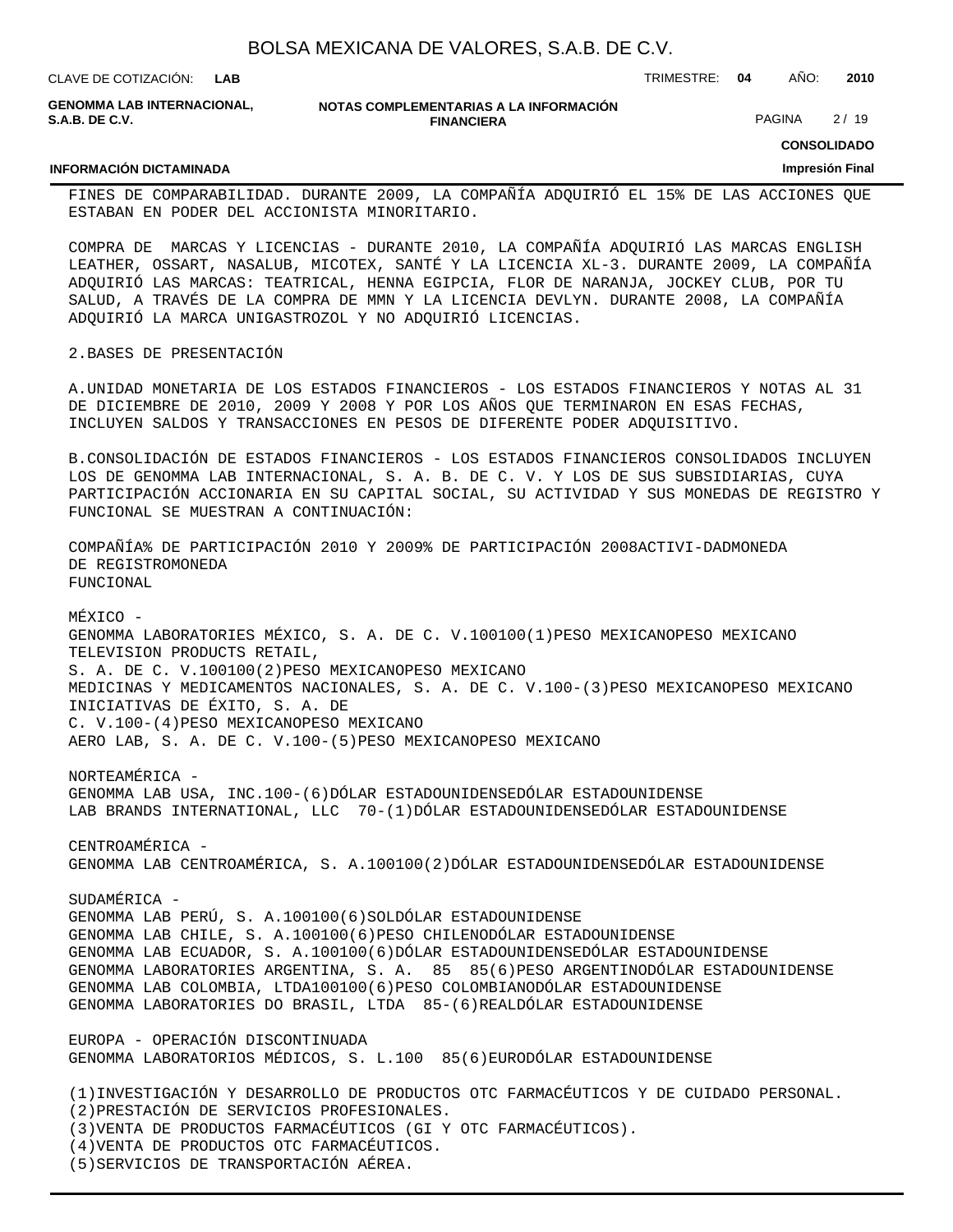**GENOMMA LAB INTERNACIONAL, S.A.B. DE C.V.**

**NOTAS COMPLEMENTARIAS A LA INFORMACIÓN FINANCIERA**

PAGINA 3/19

**CONSOLIDADO**

**Impresión Final**

#### **INFORMACIÓN DICTAMINADA**

(6) VENTA DE PRODUCTOS OTC FARMACÉUTICOS Y DE CUIDADO PERSONAL.

LOS SALDOS Y OPERACIONES IMPORTANTES ENTRE LAS COMPAÑÍAS CONSOLIDADAS HAN SIDO ELIMINADOS.

C. CONVERSIÓN DE ESTADOS FINANCIEROS DE SUBSIDIARIAS EN MONEDA EXTRANJERA - PARA CONSOLIDAR LOS ESTADOS FINANCIEROS DE SUBSIDIARIAS EXTRANJERAS, ÉSTOS SE MODIFICAN EN LA MONEDA DE REGISTRO PARA PRESENTARSE BAJO NORMAS DE INFORMACIÓN FINANCIERA MEXICANAS (NIF), EXCEPTO POR LA APLICACIÓN DE LA NIF B-10 EFECTOS DE LA INFLACIÓN CUANDO LA ENTIDAD EXTRANJERA OPERA EN UN ENTORNO INFLACIONARIO, YA QUE LAS NORMAS DE ESTA NIF SE APLICAN A LOS ESTADOS FINANCIEROS CONVERTIDOS A MONEDA FUNCIONAL. LOS ESTADOS FINANCIEROS SE CONVIERTEN A PESOS MEXICANOS, CONSIDERANDO LAS SIGUIENTES METODOLOGÍAS:

- LAS OPERACIONES EXTRANJERAS CUYA MONEDA DE REGISTRO Y FUNCIONAL ES LA MISMA, CONVIERTEN SUS ESTADOS FINANCIEROS UTILIZANDO LOS SIGUIENTES TIPOS DE CAMBIO:1) DE CIERRE PARA LOS ACTIVOS Y PASIVOS, 2) HISTÓRICO PARA EL CAPITAL CONTABLE Y 3) EL DE LA FECHA DE DEVENGAMIENTO PARA LOS INGRESOS, COSTOS Y GASTOS. LOS EFECTOS DE CONVERSIÓN SE REGISTRAN EN EL CAPITAL CONTABLE.

- LAS OPERACIONES EXTRANJERAS CONVIERTEN SUS ESTADOS FINANCIEROS DE LA MONEDA DE REGISTRO A LA MONEDA FUNCIONAL, UTILIZANDO LOS SIGUIENTES TIPOS DE CAMBIO: 1) DE CIERRE PARA LOS ACTIVOS Y PASIVOS MONETARIOS, 2) HISTÓRICO PARA ACTIVOS NO MONETARIOS, PASIVOS NO MONETARIOS Y CAPITAL CONTABLE Y 3) EL DE LA FECHA DE DEVENGAMIENTO PARA LOS INGRESOS, COSTOS Y GASTOS, EXCEPTO LOS QUE PROVIENEN DE PARTIDAS NO MONETARIAS QUE SE CONVIERTEN AL TIPO DE CAMBIO HISTÓRICO DE LA PARTIDA NO MONETARIA; LOS EFECTOS DE CONVERSIÓN, SE REGISTRAN EN EL RESULTADO INTEGRAL DE FINANCIAMIENTO. POSTERIORMENTE, PARA CONVERTIR LOS ESTADOS FINANCIEROS DE LA MONEDA FUNCIONAL AL PESO MEXICANO, SE UTILIZAN LOS SIGUIENTES TIPOS DE CAMBIO:1) DE CIERRE PARA LOS ACTIVOS Y PASIVOS Y 2) HISTÓRICO PARA EL CAPITAL CONTABLE, Y 3) EL DE LA FECHA DE DEVENGAMIENTO PARA TODOS LOS INGRESOS, COSTOS Y GASTOS. LOS EFECTOS DE CONVERSIÓN SE REGISTRAN EN EL CAPITAL CONTABLE. EN EL CASO DE OPERACIONES EXTRANJERAS QUE OPERAN EN UN ENTORNO ECONÓMICO INFLACIONARIO, PRIMERO REEXPRESAN SUS ESTADOS FINANCIEROS EN MONEDA DE PODER ADQUISITIVO AL CIERRE DEL EJERCICIO, UTILIZANDO EL ÍNDICE DE PRECIOS DEL PAÍS DE ORIGEN DE LA MONEDA FUNCIONAL, Y POSTERIORMENTE LOS CONVIERTEN UTILIZANDO EL TIPO DE CAMBIO DE CIERRE PARA TODAS LAS PARTIDAS; LOS EFECTOS DE CONVERSIÓN, SE REGISTRAN EN EL CAPITAL CONTABLE.

D. UTILIDAD INTEGRAL - ES LA MODIFICACIÓN DEL CAPITAL CONTABLE DURANTE EL EJERCICIO POR CONCEPTOS QUE NO SON DISTRIBUCIONES Y MOVIMIENTOS DEL CAPITAL CONTRIBUIDO; SE INTEGRA POR LA UTILIDAD NETA DEL EJERCICIO MÁS OTRAS PARTIDAS QUE REPRESENTAN UNA GANANCIA O PÉRDIDA DEL MISMO PERIODO, LAS CUALES SE PRESENTAN DIRECTAMENTE EN EL CAPITAL CONTABLE SIN AFECTAR EL ESTADO DE RESULTADOS. AL MOMENTO DE REALIZARSE LOS ACTIVOS Y PASIVOS QUE ORIGINARON LAS OTRAS PARTIDAS DE UTILIDAD INTEGRAL, ESTAS ÚLTIMAS SE RECONOCEN EN EL ESTADO DE RESULTADOS. EN 2010, 2009 Y 2008, LAS OTRAS PARTIDAS DE UTILIDAD INTEGRAL ESTÁN REPRESENTADAS POR LOS EFECTOS DE CONVERSIÓN DE ENTIDADES EXTRANJERAS, Y EN 2008 ADICIONALMENTE POR LA VALUACIÓN DE INVERSIÓN EN ACCIONES DISPONIBLES PARA SU VENTA.

E. CLASIFICACIÓN DE COSTOS Y GASTOS - LOS COSTOS Y GASTOS PRESENTADOS EN LOS ESTADOS DE RESULTADOS FUERON CLASIFICADOS ATENDIENDO A SU FUNCIÓN DEBIDO A QUE PERMITE CALCULAR EL MARGEN DE UTILIDAD BRUTA, POR LO QUE SE SEPARÓ EL COSTO DE VENTAS DE LOS DEMÁS COSTOS Y GASTOS.

F. UTILIDAD DE OPERACIÓN - LA UTILIDAD DE OPERACIÓN SE OBTIENE DE DISMINUIR A LAS VENTAS NETAS EL COSTO DE VENTAS Y LOS GASTOS DE VENTA, GENERALES Y DE ADMINISTRACIÓN. AUN CUANDO LA NIF B-3 ESTADO DE RESULTADOS NO LO REQUIERE, SE INCLUYE ESTE RENGLÓN EN LOS ESTADOS DE RESULTADOS CONSOLIDADOS QUE SE PRESENTAN YA QUE CONTRIBUYE A UN MEJOR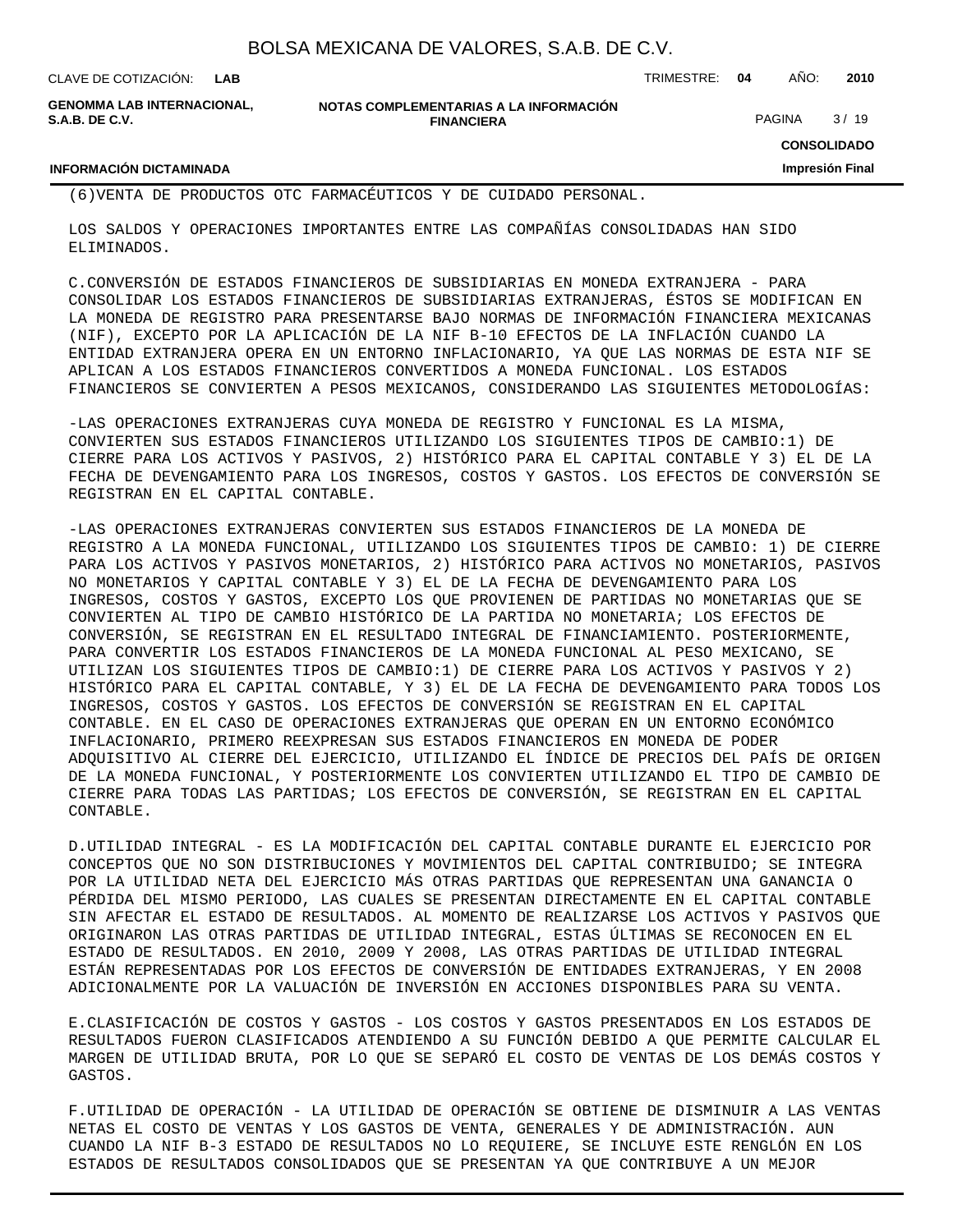| BOLSA MEXICANA DE VALORES, S.A.B. DE C.V. |  |  |
|-------------------------------------------|--|--|
|-------------------------------------------|--|--|

**GENOMMA LAB INTERNACIONAL, S.A.B. DE C.V.**

**NOTAS COMPLEMENTARIAS A LA INFORMACIÓN FINANCIERA**

PAGINA 4/19

**CONSOLIDADO**

**Impresión Final**

#### **INFORMACIÓN DICTAMINADA**

ENTENDIMIENTO DEL DESEMPEÑO ECONÓMICO Y FINANCIERO DE LA COMPAÑÍA.

#### 3. RESUMEN DE LAS PRINCIPALES POLÍTICAS CONTABLES

LOS ESTADOS FINANCIEROS CONSOLIDADOS ADJUNTOS CUMPLEN CON LAS NIF. SU PREPARACIÓN REQUIERE QUE LA ADMINISTRACIÓN DE LA COMPAÑÍA EFECTÚE CIERTAS ESTIMACIONES Y UTILICE DETERMINADOS SUPUESTOS PARA VALUAR ALGUNAS DE LAS PARTIDAS DE LOS ESTADOS FINANCIEROS Y PARA EFECTUAR LAS REVELACIONES QUE SE REQUIEREN EN LOS MISMOS. SIN EMBARGO, LOS RESULTADOS REALES PUEDEN DIFERIR DE DICHAS ESTIMACIONES. LA ADMINISTRACIÓN DE LA COMPAÑÍA, APLICANDO EL JUICIO PROFESIONAL, CONSIDERA QUE LAS ESTIMACIONES Y SUPUESTOS UTILIZADOS FUERON LOS ADECUADOS EN LAS CIRCUNSTANCIAS. LAS PRINCIPALES POLÍTICAS CONTABLES SEGUIDAS POR LA COMPAÑÍA SON LAS SIGUIENTES:

#### A. CAMBIOS CONTABLES

A PARTIR DEL 1 DE ENERO DE 2010, LA COMPAÑÍA ADOPTÓ LAS SIGUIENTES NUEVAS NIF:

MEJORAS A LAS NIF 2010 - LAS PRINCIPALES MEJORAS QUE GENERAN CAMBIOS CONTABLES, SON:

NIF B-1, CAMBIOS CONTABLES Y CORRECCIONES DE ERRORES - SE AMPLÍAN LAS REVELACIONES CUANDO LA COMPAÑÍA APLICA UNA NUEVA NORMA PARTICULAR.

NIF B-2, ESTADO DE FLUJOS DE EFECTIVO - SE REQUIERE MOSTRAR EN UN RENGLÓN POR SEPARADO, DENOMINADO EFECTOS POR CAMBIOS EN EL VALOR DEL EFECTIVO, LOS EFECTOS EN LOS SALDOS DE EFECTIVO Y EQUIVALENTES DE EFECTIVO POR CAMBIOS EN SU VALOR RESULTANTES DE FLUCTUACIONES EN EL TIPO DE CAMBIO Y EN SU VALOR RAZONABLE, ADEMÁS DE LOS EFECTOS POR CONVERSIÓN A LA MONEDA DE INFORME DE LOS SALDOS Y FLUJOS DE EFECTIVO DE OPERACIONES EXTRANJERAS Y DE LOS EFECTOS DE INFLACIÓN ASOCIADOS CON LOS SALDOS Y FLUJOS DE EFECTIVO DE CUALQUIERA DE LAS ENTIDADES QUE CONFORMAN LA ENTIDAD Y QUE SE ENCUENTRE EN UN ENTORNO ECONÓMICO INFLACIONARIO.

NIF B-7, ADQUISICIONES DE NEGOCIOS - SE PRECISA QUE EL RECONOCIMIENTO DE ACTIVOS INTANGIBLES O PROVISIONES CUANDO EL NEGOCIO ADQUIRIDO TIENE UN CONTRATO EN CONDICIONES FAVORABLES O DESFAVORABLES EN RELACIÓN CON EL MERCADO, SÓLO PROCEDE CUANDO EL NEGOCIO ADQUIRIDO ES EL ARRENDATARIO Y EL CONTRATO ES DE ARRENDAMIENTO OPERATIVO. ESTE CAMBIO CONTABLE SE RECONOCE EN FORMA RETROSPECTIVA SIN IR MÁS ALLÁ DEL 1 DE ENERO DE 2010.

NIF C-7, INVERSIONES EN ASOCIADAS Y OTRAS INVERSIONES PERMANENTES - SE MODIFICA LA FORMA MEDIANTE LA CUAL SE DETERMINAN LOS EFECTOS DERIVADOS DE INCREMENTOS EN EL PORCENTAJE DE PARTICIPACIÓN EN UNA ASOCIADA. ASIMISMO, SE ESTABLECE QUE LOS EFECTOS DETERMINADOS POR INCREMENTOS O DISMINUCIONES EN EL PORCENTAJE DE PARTICIPACIÓN EN LA ASOCIADA SE DEBEN RECONOCER EN EL RUBRO DE PARTICIPACIÓN EN LOS RESULTADOS DE ASOCIADAS Y NO EN EL RUBRO DE PARTIDAS NO ORDINARIAS.

NIF C-13, PARTES RELACIONADAS - SE REQUIERE QUE EN CASO DE QUE LA CONTROLADORA DIRECTA O LA CONTROLADORA PRINCIPAL DE LA ENTIDAD INFORMANTE NO EMITAN ESTADOS FINANCIEROS DISPONIBLES PARA USO PÚBLICO, LA ENTIDAD INFORMANTE DEBE REVELAR EL NOMBRE DE LA CONTROLADORA, DIRECTA O INDIRECTA, MÁS PRÓXIMA, QUE EMITA ESTADOS FINANCIEROS DISPONIBLES PARA USO PÚBLICO.

A PARTIR DEL 1 DE ENERO DE 2009, LA COMPAÑÍA ADOPTÓ LAS SIGUIENTES NUEVAS NIF:

NIF B-7, ADQUISICIONES DE NEGOCIOS - REQUIERE VALUAR LA PARTICIPACIÓN NO CONTROLADORA (ANTES INTERÉS MINORITARIO) A SU VALOR RAZONABLE A LA FECHA DE ADQUISICIÓN Y RECONOCER LA TOTALIDAD DEL CRÉDITO MERCANTIL TAMBIÉN CON BASE EN EL VALOR RAZONABLE. ESTABLECE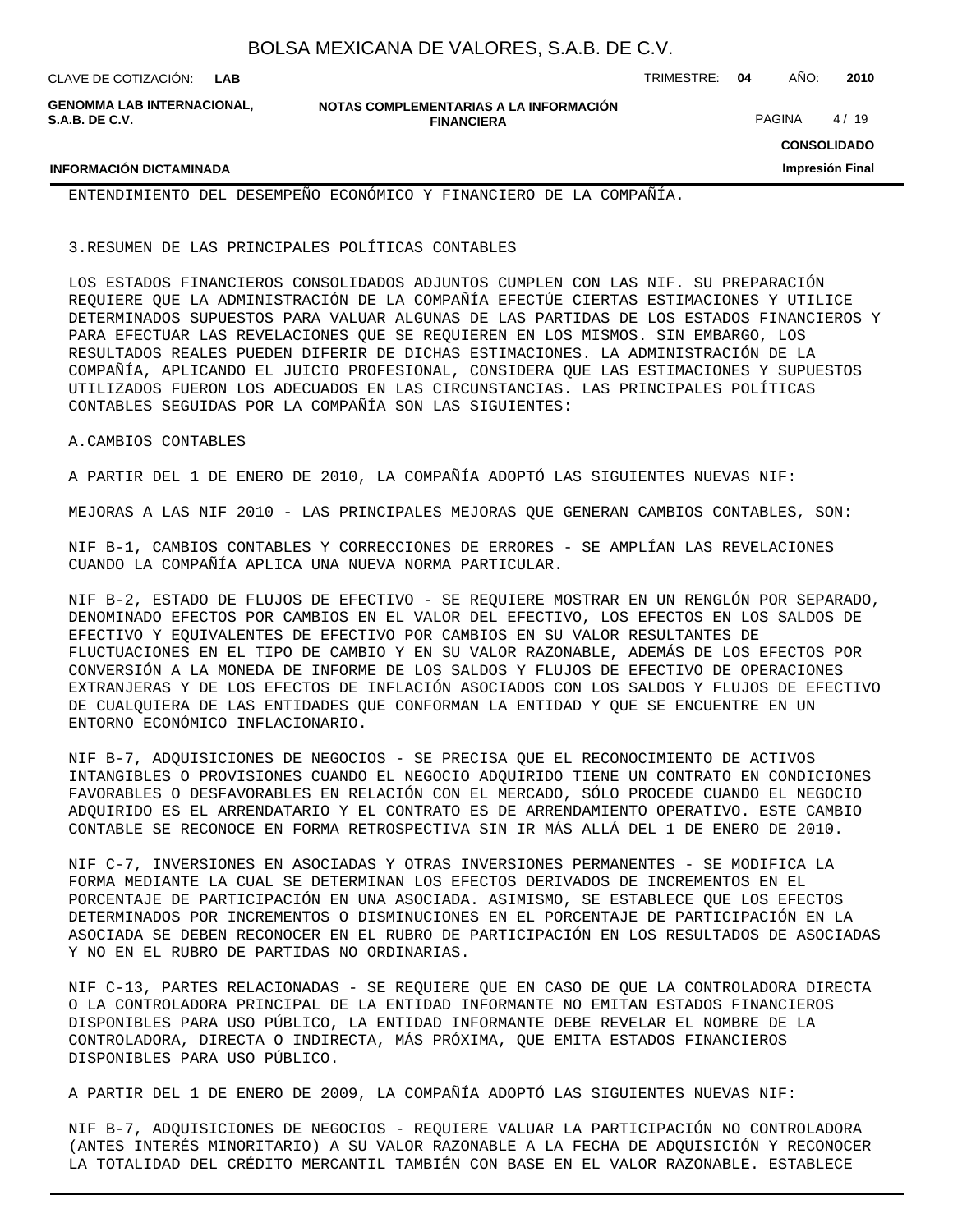| BOLSA MEXICANA DE VALORES, S.A.B. DE C.V. |  |  |  |
|-------------------------------------------|--|--|--|
|-------------------------------------------|--|--|--|

**GENOMMA LAB INTERNACIONAL, S.A.B. DE C.V.**

**NOTAS COMPLEMENTARIAS A LA INFORMACIÓN FINANCIERA**

PAGINA 5/19

**CONSOLIDADO Impresión Final**

#### **INFORMACIÓN DICTAMINADA**

QUE NI LOS GASTOS DE COMPRA NI LOS GASTOS DE REESTRUCTURA DEBEN FORMAR PARTE DE LA CONTRAPRESTACIÓN NI RECONOCERSE COMO UN PASIVO ASUMIDO POR LA ADQUISICIÓN, RESPECTIVAMENTE.

NIF D-8, PAGOS BASADOS EN ACCIONES - ESTABLECE LAS REGLAS PARA EL RECONOCIMIENTO DE LAS TRANSACCIONES CON PAGOS BASADOS EN ACCIONES (AL VALOR RAZONABLE DE LOS BIENES RECIBIDOS O EN SU CASO, EL VALOR RAZONABLE DE LOS INSTRUMENTOS DE CAPITAL OTORGADOS); INCLUYENDO EL OTORGAMIENTO DE OPCIONES DE COMPRA DE ACCIONES A LOS EMPLEADOS; POR LO TANTO, SE ELIMINA LA APLICACIÓN SUPLETORIA DE LA NORMA INTERNACIONAL DE INFORMACIÓN FINANCIERA 2, PAGOS BASADOS EN ACCIONES. (VER NOTA 11).

A PARTIR DEL 1 DE ENERO DE 2008, LA COMPAÑÍA ADOPTÓ LAS SIGUIENTES NUEVAS NIF:

NIF B-2, ESTADO DE FLUJOS DE EFECTIVO (NIF B-2) - SUSTITUYE AL BOLETÍN B-12, ESTADO DE CAMBIOS EN LA SITUACIÓN FINANCIERA. LA NIF B-2, ESTABLECE LA POSIBILIDAD DE DETERMINAR Y PRESENTAR LOS FLUJOS DE EFECTIVO DE LAS ACTIVIDADES DE OPERACIÓN USANDO EL MÉTODO DIRECTO O EL MÉTODO INDIRECTO.

LA COMPAÑÍA DECIDIÓ UTILIZAR EL MÉTODO INDIRECTO. EL ESTADO DE FLUJOS DE EFECTIVO SE PRESENTA EN PESOS NOMINALES.

NIF B-10, EFECTOS DE LA INFLACIÓN (NIF B-10) - CONSIDERA DOS ENTORNOS ECONÓMICOS: A) INFLACIONARIO, CUANDO LA INFLACIÓN ACUMULADA DE LOS TRES EJERCICIOS ANUALES ANTERIORES ES IGUAL O SUPERIOR A 26%, CASO EN EL CUAL REQUIERE EL RECONOCIMIENTO DE LOS EFECTOS DE LA INFLACIÓN, Y B) NO INFLACIONARIO, CUANDO EN EL MISMO PERIODO LA INFLACIÓN ES MENOR A 26%; EN ESTE ÚLTIMO CASO, NO SE DEBEN RECONOCER LOS EFECTOS DE LA INFLACIÓN EN LOS ESTADOS FINANCIEROS Y REQUIERE QUE EL RESULTADO POR TENENCIA DE ACTIVOS NO MONETARIOS (RETANM) ACUMULADOS SE RECLASIFIQUEN A RESULTADOS ACUMULADOS, EXCEPTO EL RETANM QUE SE IDENTIFIQUE CON LOS INVENTARIOS O ACTIVOS FIJOS NO REALIZADOS A LA FECHA DE ENTRADA EN VIGOR DE ESTA NORMA, EL CUAL SE CONSERVA EN EL CAPITAL CONTABLE PARA APLICARLO A LOS RESULTADOS DEL PERIODO EN EL QUE SE REALICEN DICHOS ACTIVOS. LA COMPAÑÍA DETERMINÓ QUE FUE IMPRÁCTICO IDENTIFICAR EL RETANM ACUMULADO CORRESPONDIENTE A LOS ACTIVOS NO REALIZADOS AL 1 DE ENERO DE 2008, POR LO TANTO, RECLASIFICÓ EN ESA FECHA LA TOTALIDAD DEL SALDO DEL EXCESO EN LA ACTUALIZACIÓN DEL CAPITAL CONTABLE. LA NIF B-10 ESTABLECE QUE ESTE CAMBIO CONTABLE DEBE RECONOCERSE MEDIANTE LA APLICACIÓN PROSPECTIVA.

B. RECONOCIMIENTO DE LOS EFECTOS DE LA INFLACIÓN - EN MÉXICO, LA INFLACIÓN ACUMULADA DE LOS TRES EJERCICIOS ANUALES ANTERIORES AL 31 DE DICIEMBRE DE 2010, 2009 Y 2008, ES 14.48%, 15.01% Y 11.56%, RESPECTIVAMENTE; POR LO TANTO, EL ENTORNO ECONÓMICO CALIFICA COMO NO INFLACIONARIO EN ESTOS EJERCICIOS. LOS PORCENTAJES DE INFLACIÓN POR LOS AÑOS QUE TERMINARON EL 31 DE DICIEMBRE DE 2010, 2009 Y 2008 FUERON DEL 4.40%, DEL 3.57%, Y DEL 6.52%, RESPECTIVAMENTE.

A PARTIR DEL 1 DE ENERO DE 2008, LA COMPAÑÍA SUSPENDIÓ EL RECONOCIMIENTO DE LOS EFECTOS DE LA INFLACIÓN EN LOS ESTADOS FINANCIEROS POR LAS ENTIDADES QUE OPERAN EN UN ENTORNO ECONÓMICO NO INFLACIONARIO; SIN EMBARGO, LOS ACTIVOS NO MONETARIOS Y CAPITAL CONTABLE INCLUYEN LOS EFECTOS DE REEXPRESIÓN RECONOCIDOS HASTA EL 31 DE DICIEMBRE DE 2007.

EL 1 DE ENERO DE 2008, LA COMPAÑÍA RECLASIFICÓ LA TOTALIDAD DEL SALDO DEL EXCESO EN LA ACTUALIZACIÓN DEL CAPITAL CONTABLE A RESULTADOS ACUMULADOS YA QUE DETERMINÓ QUE FUE IMPRÁCTICO IDENTIFICAR EL RESULTADO POR TENENCIA DE ACTIVOS NO MONETARIOS CORRESPONDIENTE A LOS ACTIVOS NO REALIZADOS A ESA FECHA.

LA INFORMACIÓN FINANCIERA DE LAS SUBSIDIARIAS EN ARGENTINA Y COSTA RICA, AÚN RECONOCEN EFECTOS DE INFLACIÓN, YA QUE SE ENCUENTRAN EN UN ENTORNO INFLACIONARIO.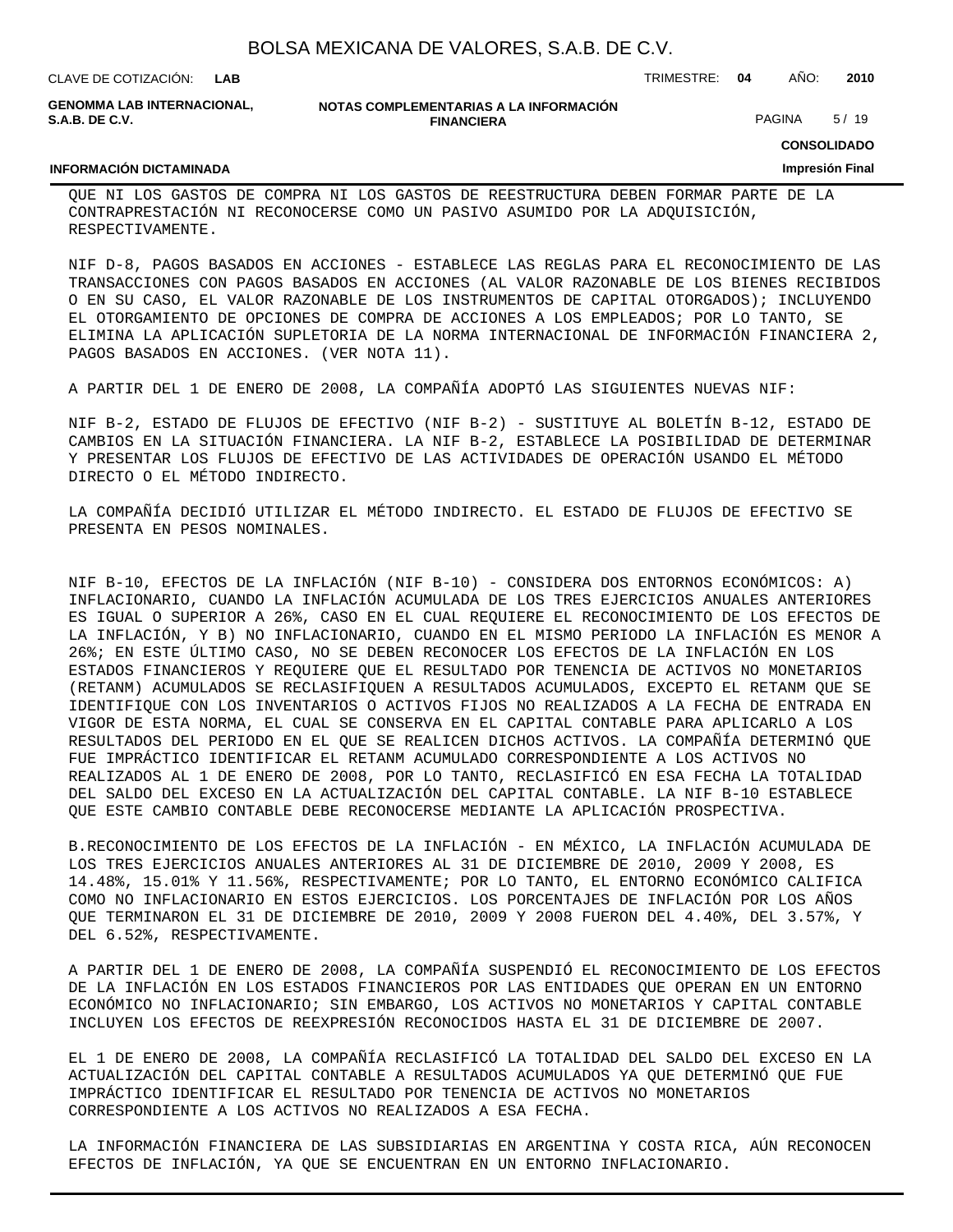**LAB**

CLAVE DE COTIZACIÓN: TRIMESTRE: **04** AÑO: **2010**

**GENOMMA LAB INTERNACIONAL, S.A.B. DE C.V.**

**INFORMACIÓN DICTAMINADA**

**NOTAS COMPLEMENTARIAS A LA INFORMACIÓN FINANCIERA**

PAGINA 6/19

**CONSOLIDADO**

**Impresión Final**

C. EFECTIVO Y EQUIVALENTES DE EFECTIVO - CONSISTEN PRINCIPALMENTE EN DEPÓSITOS BANCARIOS EN CUENTAS DE CHEQUES E INVERSIONES EN VALORES A CORTO PLAZO, DE GRAN LIQUIDEZ, FÁCILMENTE CONVERTIBLES EN EFECTIVO Y SUJETOS A RIESGOS POCO SIGNIFICATIVOS DE CAMBIOS EN VALOR. EL EFECTIVO SE PRESENTA A VALOR NOMINAL Y LOS EQUIVALENTES SE VALÚAN A SU VALOR RAZONABLE; LAS FLUCTUACIONES EN SU VALOR SE RECONOCEN EN EL RESULTADO INTEGRAL DE FINANCIAMIENTO (RIF) DEL PERIODO. LOS EQUIVALENTES DE EFECTIVO ESTÁN REPRESENTADOS PRINCIPALMENTE POR INVERSIONES EN MESAS DE DINERO. LA COMPAÑÍA TIENE FONDOS RESTRINGIDOS DESIGNADOS PARA LA RECOMPRA DE ACCIONES PROPIAS DE LA COMPAÑÍA, LOS CUALES SE ENCUENTRAN INVERTIDOS EN MESAS DE DINERO A CORTO PLAZO EN PAPEL GUBERNAMENTAL.

D. DESCUENTO DE DOCUMENTOS - LA COMPAÑÍA MANTIENE COMO POLÍTICA, EL DESCUENTO DE CARTERA DIRECTAMENTE CON CLIENTES Y A TRAVÉS DE INSTITUCIONES DE CRÉDITO, CON EL PROPÓSITO DE TRANSFERIR DE MANERA EFECTIVA, LOS RIESGOS Y BENEFICIOS ASOCIADOS CON LAS CUENTAS POR COBRAR PARA CUBRIR SUS OBLIGACIONES CONTRACTUALES.

E. ESTIMACIÓN PARA DEVOLUCIONES Y BONIFICACIONES - LA COMPAÑÍA CALCULA UNA ESTIMACIÓN PARA DEVOLUCIONES Y BONIFICACIONES CON BASE EN EL HISTORIAL DE LAS MISMAS Y DE LAS CONDICIONES COMERCIALES ACORDADAS CON SUS CLIENTES.

F. INVENTARIOS Y COSTO DE VENTAS - LOS INVENTARIOS SE VALÚAN AL MENOR DE SU COSTO O VALOR DE REALIZACIÓN, UTILIZANDO EL MÉTODO DE COSTOS PROMEDIO.

G. INMUEBLES, PROPIEDADES Y EQUIPO - SE REGISTRAN AL COSTO DE ADQUISICIÓN. LOS SALDOS QUE PROVIENEN DE ADQUISICIONES REALIZADAS HASTA EL 31 DE DICIEMBRE DE 2007 SE ACTUALIZARON APLICANDO FACTORES DERIVADOS DEL ÍNDICE NACIONAL DE PRECIOS AL CONSUMIDOR (INPC) HASTA ESA FECHA. LA DEPRECIACIÓN SE CALCULA CONFORME AL MÉTODO DE LÍNEA RECTA CON BASE EN LAS TASAS DE DEPRECIACIÓN SIGUIENTES:

PORCENTAJE ANUAL

EDIFICIO<sub>5</sub> EQUIPO DE LABORATORIO, MOLDES Y MAQUINARIA 35 EQUIPO DE TRANSPORTE TERRESTRE Y AÉREO 25 Y 16 EQUIPO DE CÓMPUTO 30 EQUIPO DE PRODUCCIÓN Y GRABACIÓN 30 EQUIPO DE OFICINA Y VENTA 10

EL PORCENTAJE ANUAL DE AMORTIZACIÓN DE LAS MEJORAS A LOCALES ARRENDADOS SE DETERMINA CON BASE AL PERIODO QUE ESTABLECE EL CONTRATO DE ARRENDAMIENTO.

H. INVERSIÓN EN ACCIONES EN COMPAÑÍA ASOCIADA - LAS INVERSIONES PERMANENTES EN LAS ENTIDADES EN LAS QUE SE TIENE INFLUENCIA SIGNIFICATIVA, SE RECONOCEN INICIALMENTE CON BASE EN EL VALOR RAZONABLE NETO DE LOS ACTIVOS Y PASIVOS IDENTIFICABLES DE LA ENTIDAD A LA FECHA DE LA ADQUISICIÓN. DICHO VALOR ES AJUSTADO CON POSTERIORIDAD AL RECONOCIMIENTO INICIAL POR LA PORCIÓN CORRESPONDIENTE TANTO DE LAS UTILIDADES O PÉRDIDAS INTEGRALES DE LA ASOCIADA COMO DE LA DISTRIBUCIÓN DE UTILIDADES O REEMBOLSOS DE CAPITAL DE LA MISMA. CUANDO EL VALOR RAZONABLE DE LA CONTRAPRESTACIÓN PAGADA ES MAYOR QUE EL VALOR DE LA INVERSIÓN EN LA ASOCIADA, LA DIFERENCIA CORRESPONDE AL CRÉDITO MERCANTIL EL CUAL SE PRESENTA COMO PARTE DE LA MISMA INVERSIÓN. CUANDO EL VALOR RAZONABLE DE LA CONTRAPRESTACIÓN PAGADA ES MENOR QUE EL VALOR DE LA INVERSIÓN, ESTE ÚLTIMO SE AJUSTA AL VALOR RAZONABLE DE LA CONTRAPRESTACIÓN PAGADA. EN CASO DE PRESENTARSE INDICIOS DE DETERIORO LAS INVERSIONES EN ASOCIADAS SE SOMETEN A PRUEBAS DE DETERIORO, USANDO LA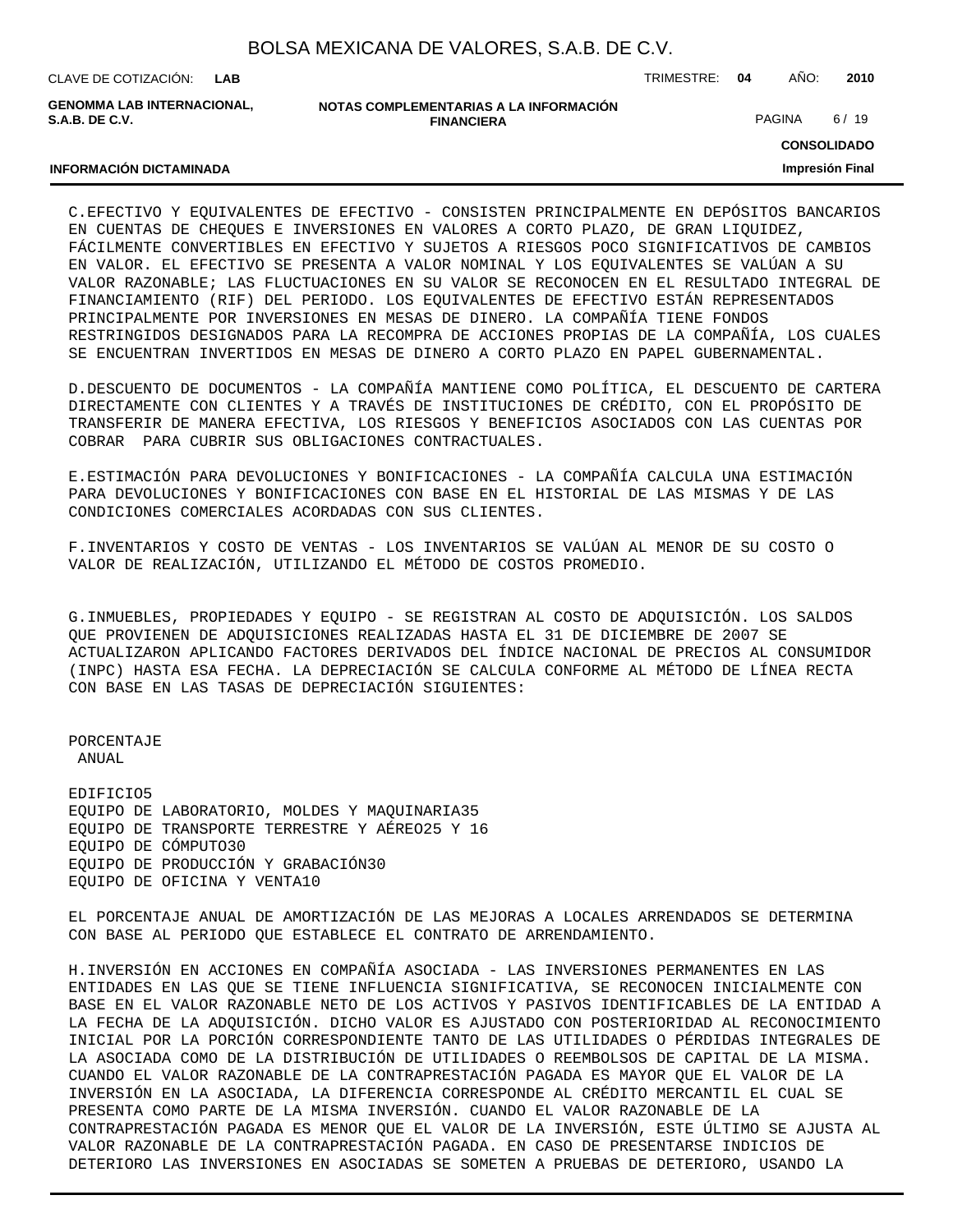| CLAVE DE COTIZACIÓN:                         | LAB |                                                             | TRIMESTRE: | - 04 | ANO:   | 2010   |
|----------------------------------------------|-----|-------------------------------------------------------------|------------|------|--------|--------|
| GENOMMA LAB INTERNACIONAL,<br>S.A.B. DE C.V. |     | NOTAS COMPLEMENTARIAS A LA INFORMACIÓN<br><b>FINANCIERA</b> |            |      | PAGINA | 7 / 19 |

**CONSOLIDADO**

**Impresión Final**

METODOLOGÍA DESCRITA EN EL INCISO 3.J.

**INFORMACIÓN DICTAMINADA**

I. OTROS ACTIVOS - ESTOS ACTIVOS REPRESENTAN EROGACIONES CUYOS BENEFICIOS SERÁN RECIBIDOS EN EL FUTURO. LA COMPAÑÍA CLASIFICA SUS ACTIVOS INTANGIBLES EN ACTIVOS CON VIDA ÚTIL INDEFINIDA Y ACTIVOS CON VIDA ÚTIL DEFINIDA, DE ACUERDO CON EL PERIODO EN EL CUAL LA COMPAÑÍA ESPERA RECIBIR LOS BENEFICIOS.

ACTIVOS DE VIDA ÚTIL INDEFINIDA: CORRESPONDEN A MARCAS Y OTROS DERECHOS, POR LOS QUE LA COMPAÑÍA ESPERA GENERAR INGRESOS DE MANERA INDEFINIDA, POR LO QUE NO SE AMORTIZAN, PERO SU VALOR SE SUJETA A PRUEBAS DE DETERIORO, USANDO LA METODOLOGÍA DESCRITA EN EL INCISO 3.J.

ACTIVOS DE VIDA ÚTIL DEFINIDA: CORRESPONDEN PRINCIPALMENTE A COSTOS EROGADOS EN LA FASE DE DESARROLLO DE SISTEMAS DE INFORMACIÓN INTEGRAL Y QUE DAN ORIGEN A BENEFICIOS ECONÓMICOS FUTUROS PORQUE CUMPLEN CON CIERTOS REQUISITOS PARA SU RECONOCIMIENTO COMO ACTIVOS Y SE AMORTIZARÁN, UNA VEZ QUE EMPIECE SU USO, CON BASE EN EL MÉTODO DE LÍNEA RECTA DE ACUERDO A LA VIDA ÚTIL DEL PROYECTO Y CON MÁXIMO DE 5 AÑOS. LAS EROGACIONES QUE NO CUMPLEN CON DICHOS REQUISITOS, ASÍ COMO LOS COSTOS DE INVESTIGACIÓN, SE REGISTRAN EN RESULTADOS EN EL EJERCICIO EN QUE SE INCURREN. ASIMISMO, SE INCLUYEN; DEPÓSITOS EN GARANTÍA PAGADOS POR RENTA DE INMUEBLES, QUE SE REGISTRAN AL VALOR DEL EFECTIVO DADO EN GARANTÍA Y QUE SE ESTIMA RECUPERAR AL FINAL DEL CONTRATO DE ARRENDAMIENTO Y; LICENCIAS PARA LA COMERCIALIZACIÓN DE LOS PRODUCTOS DE LA COMPAÑÍA, LOS CUALES SE AMORTIZAN CON BASE EN EL MÉTODO DE LÍNEA RECTA EN EL PERIODO DE VIGENCIA DE DICHAS LICENCIAS.

J. DETERIORO DE ACTIVOS DE LARGA DURACIÓN EN USO - LA COMPAÑÍA REVISA EL VALOR EN LIBROS DE LOS ACTIVOS DE LARGA DURACIÓN EN USO, ANTE LA PRESENCIA DE ALGÚN INDICIO DE DETERIORO QUE PUDIERA INDICAR QUE EL VALOR EN LIBROS PUDIERA NO SER RECUPERABLE, CONSIDERANDO EL MAYOR DEL VALOR PRESENTE DE LOS FLUJOS NETOS DE EFECTIVO FUTUROS O EL PRECIO NETO DE VENTA EN EL CASO DE SU EVENTUAL DISPOSICIÓN. EL DETERIORO SE REGISTRA SI EL VALOR EN LIBROS EXCEDE AL MAYOR DE LOS VALORES ANTES MENCIONADOS. LOS INDICIOS DE DETERIORO QUE SE CONSIDERAN PARA ESTOS EFECTOS, SON ENTRE OTROS, LAS PÉRDIDAS DE OPERACIÓN O FLUJOS DE EFECTIVO NEGATIVOS EN EL PERIODO SI ES QUE ESTÁN COMBINADOS CON UN HISTORIAL O PROYECCIÓN DE PÉRDIDAS, DEPRECIACIONES Y AMORTIZACIONES CARGADAS A RESULTADOS QUE EN TÉRMINOS PORCENTUALES, EN RELACIÓN CON LOS INGRESOS, SEAN SUBSTANCIALMENTE SUPERIORES A LAS DE EJERCICIOS ANTERIORES, EFECTOS DE OBSOLESCENCIA, REDUCCIÓN EN LA DEMANDA DE LOS PRODUCTOS QUE SE COMERCIALIZAN O LOS SERVICIOS QUE SE PRESTAN, COMPETENCIA Y OTROS FACTORES ECONÓMICOS Y LEGALES. AL 31 DE DICIEMBRE DE 2010, NO HUBO AJUSTE POR DETERIORO, AL 31 DE DICIEMBRE DE 2009 Y 2008 SE REGISTRÓ UN AJUSTE POR DETERIORO POR \$4,300 Y \$4,053, RESPECTIVAMENTE.

K. BENEFICIOS DIRECTOS A LOS EMPLEADOS - SE VALÚAN EN PROPORCIÓN A LOS SERVICIOS PRESTADOS, CONSIDERANDO LOS SUELDOS ACTUALES Y SE RECONOCE EL PASIVO CONFORME SE DEVENGAN. INCLUYE PRINCIPALMENTE PARTICIPACIÓN DE LOS TRABAJADORES EN LAS UTILIDADES (PTU) POR PAGAR, AUSENCIAS COMPENSADAS, COMO VACACIONES Y PRIMA VACACIONAL, E INCENTIVOS.

L. BENEFICIOS A LOS EMPLEADOS - EL PASIVO POR PRIMAS DE ANTIGÜEDAD, PAGOS POR RETIRO QUE SE ASEMEJAN A UNA PENSIÓN, E INDEMNIZACIONES POR TERMINACIÓN DE LA RELACIÓN LABORAL SE REGISTRA CONFORME SE DEVENGA, EL CUAL SE CALCULA POR ACTUARIOS INDEPENDIENTES CON BASE EN EL MÉTODO DE CRÉDITO UNITARIO PROYECTADO UTILIZANDO TASAS DE INTERÉS NOMINALES.

M. PROVISIONES - SE RECONOCEN CUANDO SE TIENE UNA OBLIGACIÓN PRESENTE COMO RESULTADO DE UN EVENTO PASADO, QUE PROBABLEMENTE RESULTE EN LA SALIDA DE RECURSOS ECONÓMICOS Y QUE PUEDA SER ESTIMADA RAZONABLEMENTE.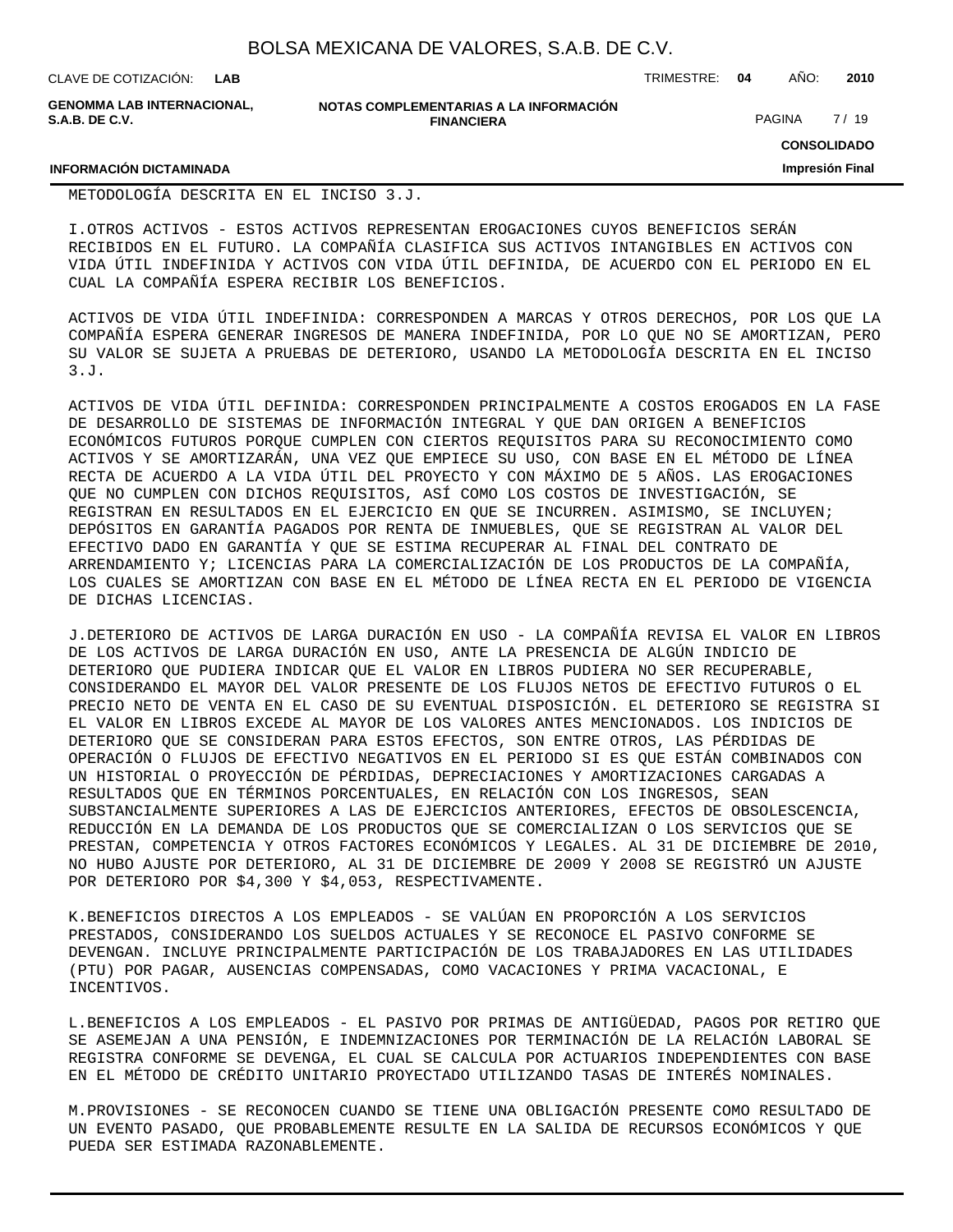| BOLSA MEXICANA DE VALORES, S.A.B. DE C.V. |  |  |  |
|-------------------------------------------|--|--|--|
|-------------------------------------------|--|--|--|

**INFORMACIÓN DICTAMINADA**

**GENOMMA LAB INTERNACIONAL, S.A.B. DE C.V.**

**NOTAS COMPLEMENTARIAS A LA INFORMACIÓN FINANCIERA**

PAGINA 8/19

### **CONSOLIDADO**

#### **Impresión Final**

N. ACREEDORES DIVERSOS A LARGO PLAZO - CORRESPONDEN PRINCIPALMENTE A CUENTAS POR PAGAR QUE GENERAN INTERESES CONSIDERANDO UN PROMEDIO DE LA TASA DE INTERÉS INTERBANCARIA DE EQUILIBRIO (TIIE) Y QUE TIENEN VENCIMIENTO CADA 20 DE JULIO DE LOS PRÓXIMOS NUEVE AÑOS.

O. PARTICIPACIÓN DE LOS TRABAJADORES EN LAS UTILIDADES - LA PTU SE REGISTRA EN LOS RESULTADOS DEL AÑO EN QUE SE CAUSA Y SE PRESENTA EN EL RUBRO DE OTROS GASTOS EN EL ESTADO DE RESULTADOS ADJUNTO. LA PTU DIFERIDA SE DETERMINA POR LAS DIFERENCIAS TEMPORALES QUE RESULTAN EN DE LA COMPARACIÓN DE LOS VALORES CONTABLES Y FISCALES DE LOS ACTIVOS Y PASIVOS Y SE RECONOCE SÓLO CUANDO SEA PROBABLE LA LIQUIDACIÓN DE UN PASIVO O GENERACIÓN DE UN BENEFICIO, Y NO EXISTA ALGÚN INDICIO DE QUE VAYA A CAMBIAR ESA SITUACIÓN, DE TAL MANERA QUE DICHO PASIVO O BENEFICIO NO SE REALICE.

P. PAGOS BASADOS EN ACCIONES - LA COMPAÑÍA ESTABLECIÓ UN PLAN DE PAGOS BASADOS EN ACCIONES A ALGUNOS DE SUS EJECUTIVOS. DICHOS PAGOS BASADOS EN ACCIONES SON LIQUIDABLES CON INSTRUMENTOS DEL CAPITAL Y EFECTIVO, Y SE RECONOCEN CON BASE EN EL VALOR RAZONABLE DE LOS INSTRUMENTOS DEL CAPITAL DESDE LA FECHA DE OTORGAMIENTO.

Q. IMPUESTOS A LA UTILIDAD - EL IMPUESTO SOBRE LA RENTA (ISR) Y EL IMPUESTO EMPRESARIAL A TASA ÚNICA (IETU) SE REGISTRAN EN LOS RESULTADOS DEL AÑO EN QUE SE CAUSAN. PARA RECONOCER EL IMPUESTO DIFERIDO SE DETERMINA SI, CON BASE EN PROYECCIONES FINANCIERAS, LA COMPAÑÍA CAUSARÁ ISR O IETU Y RECONOCE EL IMPUESTO DIFERIDO QUE CORRESPONDA AL IMPUESTO QUE ESENCIALMENTE PAGARÁ. EL DIFERIDO SE RECONOCE APLICANDO LA TASA CORRESPONDIENTE A LAS DIFERENCIAS TEMPORALES QUE RESULTAN DE LA COMPARACIÓN DE LOS VALORES CONTABLES Y FISCALES DE LOS ACTIVOS Y PASIVOS, Y EN SU CASO, SE INCLUYEN LOS BENEFICIOS DE LAS PÉRDIDAS FISCALES POR AMORTIZAR Y DE ALGUNOS CRÉDITOS FISCALES. EL IMPUESTO DIFERIDO ACTIVO SE REGISTRA SÓLO CUANDO EXISTE ALTA PROBABILIDAD DE QUE PUEDA RECUPERARSE. CONFORME A LA NIF D-4, IMPUESTOS A LA UTILIDAD, EL SALDO DEL RUBRO DENOMINADO EFECTO ACUMULADO INICIAL DE IMPUESTO SOBRE LA RENTA DIFERIDO, SE RECLASIFICÓ A RESULTADOS ACUMULADOS EL 1 DE ENERO DE 2008.

LAS PROVISIONES DEL ISR DE LAS SUBSIDIARIAS EN EL EXTRANJERO SE DETERMINAN CON BASE EN LA UTILIDAD GRAVABLE DE CADA COMPAÑÍA EN LO INDIVIDUAL.

R. TRANSACCIONES EN MONEDA EXTRANJERA - LAS TRANSACCIONES EN MONEDA EXTRANJERA SE REGISTRAN AL TIPO DE CAMBIO VIGENTE A LA FECHA DE SU CELEBRACIÓN. LOS ACTIVOS Y PASIVOS MONETARIOS EN MONEDA EXTRANJERA SE VALÚAN EN MONEDA NACIONAL AL TIPO DE CAMBIO VIGENTE A LA FECHA DE LOS ESTADOS FINANCIEROS. LAS FLUCTUACIONES CAMBIARIAS SE REGISTRAN EN LOS RESULTADOS.

S. RECONOCIMIENTO DE INGRESOS - LOS INGRESOS SE RECONOCEN EN EL PERIODO EN EL QUE SE TRANSFIEREN LOS RIESGOS Y BENEFICIOS DE LOS INVENTARIOS A LOS CLIENTES, LO CUAL GENERALMENTE OCURRE CUANDO SE ENTREGAN DICHOS INVENTARIOS Y ÉL ASUME LA RESPONSABILIDAD SOBRE LOS MISMOS. LOS INGRESOS POR PRESTACIÓN DE SERVICIOS SE RECONOCEN DURANTE EL PERIODO EN QUE SE PRESTA EL SERVICIO.

T. UTILIDAD POR ACCIÓN - LA UTILIDAD BÁSICA POR ACCIÓN ORDINARIA SE CALCULA DIVIDIENDO LA UTILIDAD NETA CONSOLIDADA ENTRE EL PROMEDIO PONDERADO DE ACCIONES ORDINARIAS EN CIRCULACIÓN DURANTE EL EJERCICIO.

4. EFECTIVO Y EQUIVALENTES DE EFECTIVO

 2010 2009 2008

EFECTIVO Y DEPÓSITOS BANCARIOS \$ 397,736 \$ 337,954 \$ 188,990 EQUIVALENTES DE EFECTIVO: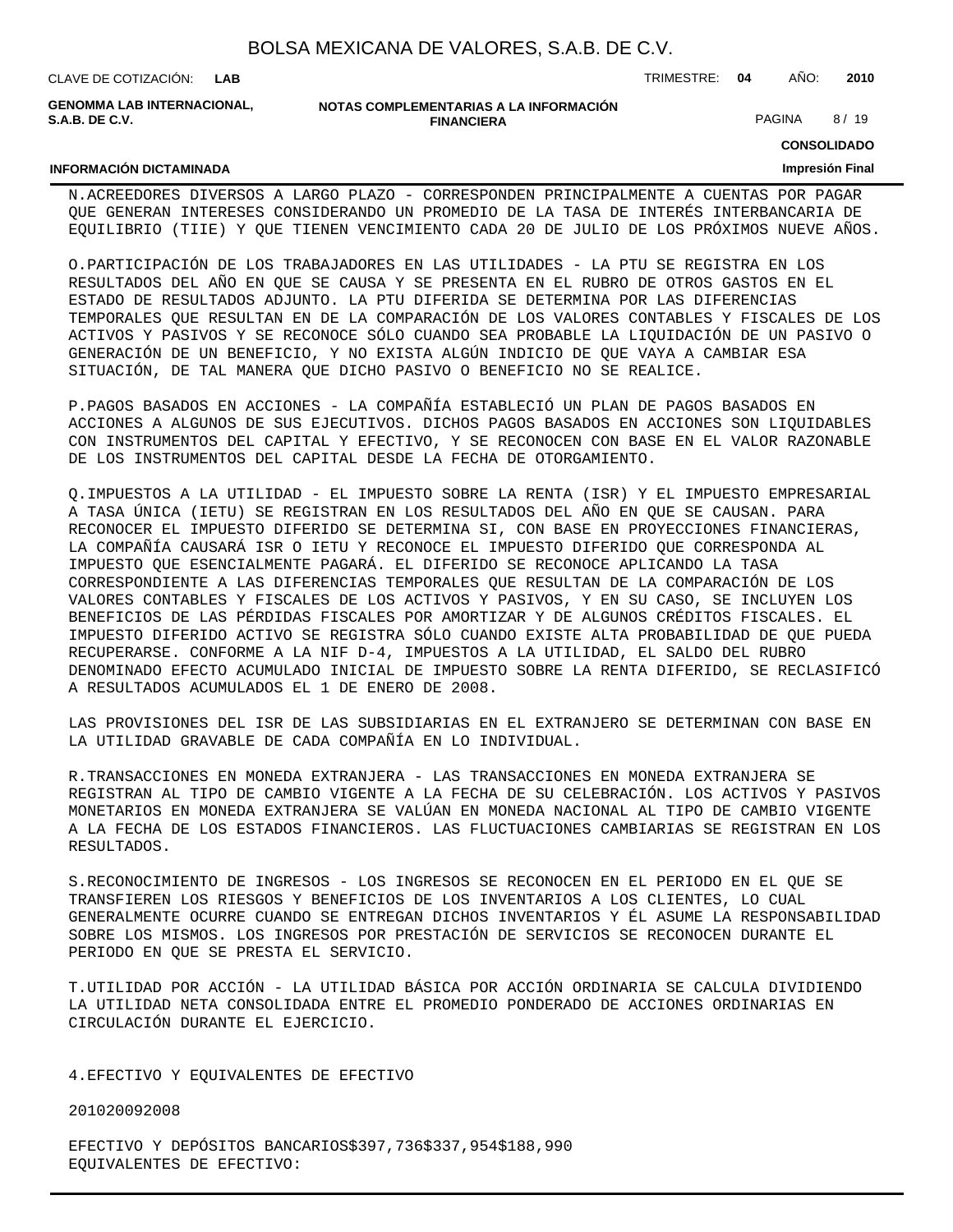CLAVE DE COTIZACIÓN: TRIMESTRE: **04** AÑO: **2010 LAB**

**INFORMACIÓN DICTAMINADA**

**GENOMMA LAB INTERNACIONAL, S.A.B. DE C.V.**

**NOTAS COMPLEMENTARIAS A LA INFORMACIÓN FINANCIERA**

PAGINA 9/19

**CONSOLIDADO**

**Impresión Final**

MESA DE DINERO 1,056,432 721,426 1,102,058

MESA DE DINERO - EFECTIVO RESTRINGIDO 269 19,036 24,084

 $$1,454,437$   $$1,078,416$   $$1,315,132$ 

5. CUENTAS POR COBRAR

 2010 2009 2008

CLIENTES \$ 2,418,772 \$ 1,625,679 \$ 908,194 ESTIMACIONES PARA: CUENTAS DE COBRO DUDOSO (9,067) (4,795) (34,604) DEVOLUCIONES (47,024) (34,760) (30,686) BONIFICACIONES (425,254) (249,286) (153,982) (481,345) (288,841) (219,272) 1,937,427 1,336,838 688,922

FUNCIONARIOS Y EMPLEADOS 1,894 2,499 144 IMPUESTOS POR RECUPERAR 196,956 195,693 47,057 OTRAS 25,583 10,617 18,985

 $$2,161,860$   $$1,545,647$   $$755,108$ 

LA COMPAÑÍA VENDE SUS PRODUCTOS PRINCIPALMENTE A CINCO CLIENTES, DE LOS CUALES DOS SON MAYORISTAS QUE DISTRIBUYEN LOS PRODUCTOS DE LA COMPAÑÍA A NIVEL NACIONAL. LAS VENTAS A ESTOS CINCO CLIENTES REPRESENTAN EL 43.4%, 52.1%, Y 57.4% DE LAS VENTAS NETAS CONSOLIDADAS Y EL 53.0%, 59.3% Y 53.0% DEL SALDO DE CUENTAS POR COBRAR EN 2010, 2009 Y 2008, RESPECTIVAMENTE. PARA REDUCIR EL RIESGO DEL CRÉDITO, LA COMPAÑÍA REALIZA EVALUACIONES EN FORMA PERIÓDICA RESPECTO A LA SITUACIÓN FINANCIERA DE DICHOS CLIENTES, AUNQUE NO LES REQUIERE DE GARANTÍAS ESPECÍFICAS. ADICIONALMENTE, LA COMPAÑÍA CONSIDERA QUE SU RIESGO DE CRÉDITO POTENCIAL ESTÁ ADECUADAMENTE CUBIERTO CON LA ESTIMACIÓN PARA CUENTAS INCOBRABLES QUE TIENE CREADA.

LOS MOVIMIENTOS DE LA ESTIMACIÓN PARA CUENTAS DE COBRO DUDOSO, DEVOLUCIONES Y BONIFICACIONES FUERON COMO SIGUE: SALDO PROVISIÓN SALDO AL INICIAL ADICIONES UTILIZADA CIERRE

2010 \$ 288,841 \$ 701,492 \$ (508,988) \$ 481,345

2009 \$ 219,272 \$ 461,041 \$ (391,472) \$ 288,841

2008 \$ 50,909 \$ 320,823 \$ (152,460) \$ 219,272

6. INVENTARIOS

 2010 2009 2008

PRODUCTOS TERMINADOS \$ 601,452 \$ 434,219 \$ 277,759 MATERIA PRIMA 383, 617 184, 809 130, 175 ESTIMACIÓN PARA INVENTARIOS OBSOLETOS (130,345) (50,478) (21,250) 854,724 568,550 386,684 ANTICIPOS A PROVEEDORES 42,984 12,961 16,046 MERCANCÍAS EN TRÁNSITO 48,955 48,610 4,980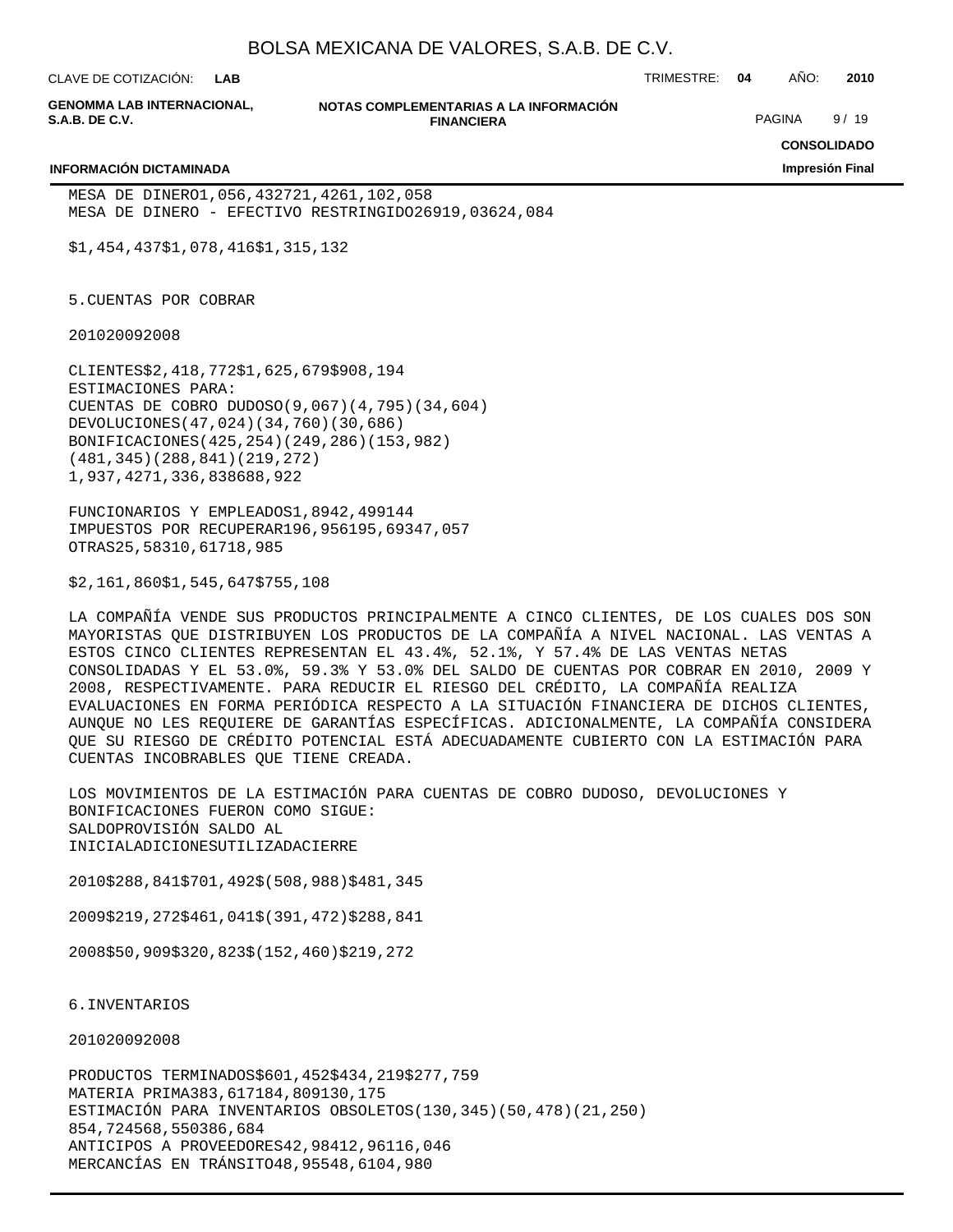CLAVE DE COTIZACIÓN: TRIMESTRE: **04** AÑO: **2010 LAB**

**GENOMMA LAB INTERNACIONAL, S.A.B. DE C.V.**

**NOTAS COMPLEMENTARIAS A LA INFORMACIÓN FINANCIERA**

PAGINA 10 / 19

**CONSOLIDADO**

**Impresión Final**

#### **INFORMACIÓN DICTAMINADA**

 $$946,663$$   $$630,121$$   $$407,710$ 

7. INMUEBLES, PROPIEDADES Y EQUIPO

 2010 2009 2008

EDIFICIO  $$115,653$   $$$  -  $$$ MEJORAS A LOCALES ARRENDADOS 51,721 47,546 37,178 EQUIPO DE LABORATORIO, MOLDES Y MAQUINARIA 28,741 20,224 13,632 EQUIPO DE TRANSPORTE 85,798 84,245 22,372 EQUIPO DE CÓMPUTO 37,562 31,582 24,283 EQUIPO DE PRODUCCIÓN Y GRABACIÓN 30,883 32,555 20,089 EQUIPO DE OFICINA Y VENTA 50,485 51,661 39,000 400,843 267,813 156,554

DEPRECIACIÓN Y AMORTIZACIÓN ACUMULADA (133,813) (79,096) (48,836) 267,030 188,717 107,718

CONSTRUCCIONES EN PROCESO 121,957 64,885 ANTICIPOS PARA COMPRA DE TERRENOS  $+$ ,735 TERRENOS 36,009 7,096

 $$424,996$3260,698$112,453$ 

8. OTROS ACTIVOS

 2010 2009 2008

ACTIVOS DE VIDA INDEFINIDA: MARCAS \$ 520,335 \$ 430,606 \$ 80,523  $LICENCIA$  616 606 DERECHOS 75,000 75,000 - 595,951 506,212 80,523 ACTIVOS DE VIDA DEFINIDA: SOFTWARE - COSTOS DE DESARROLLO 34,491 9,972 126 LICENCIAS 40,338 16,905 AMORTIZACIÓN ACUMULADA (11,661) (2,309) (23) 63,168 24,568 103 COSTOS DE DESARROLLO EN PROCESO 40,504 47,145 25,335 DEPÓSITOS EN GARANTÍA 7,228 4,041 2,253 OTROS 2,806 530 497

 $$709,657$   $$582,496$   $$108,711$ 

9. INVERSIÓN EN ACCIONES EN COMPAÑÍA ASOCIADA

LA INVERSIÓN EN TELEVISA CONSUMER PRODUCTS, LLP, COMPAÑÍA ASOCIADA CONSTITUIDA EN LOS ESTADOS UNIDOS DE AMÉRICA, ES DEL 49% DE SUS ACCIONES COMUNES. DICHA SOCIEDAD SE CONSTITUYÓ EN 2009 E INICIÓ OPERACIONES DURANTE 2010. LOS BALANCES GENERALES CONDENSADOS DE LA COMPAÑÍA ASOCIADA AL 31 DE DICIEMBRE, ES COMO SIGUE:

 2010 2009 BALANCES GENERALES: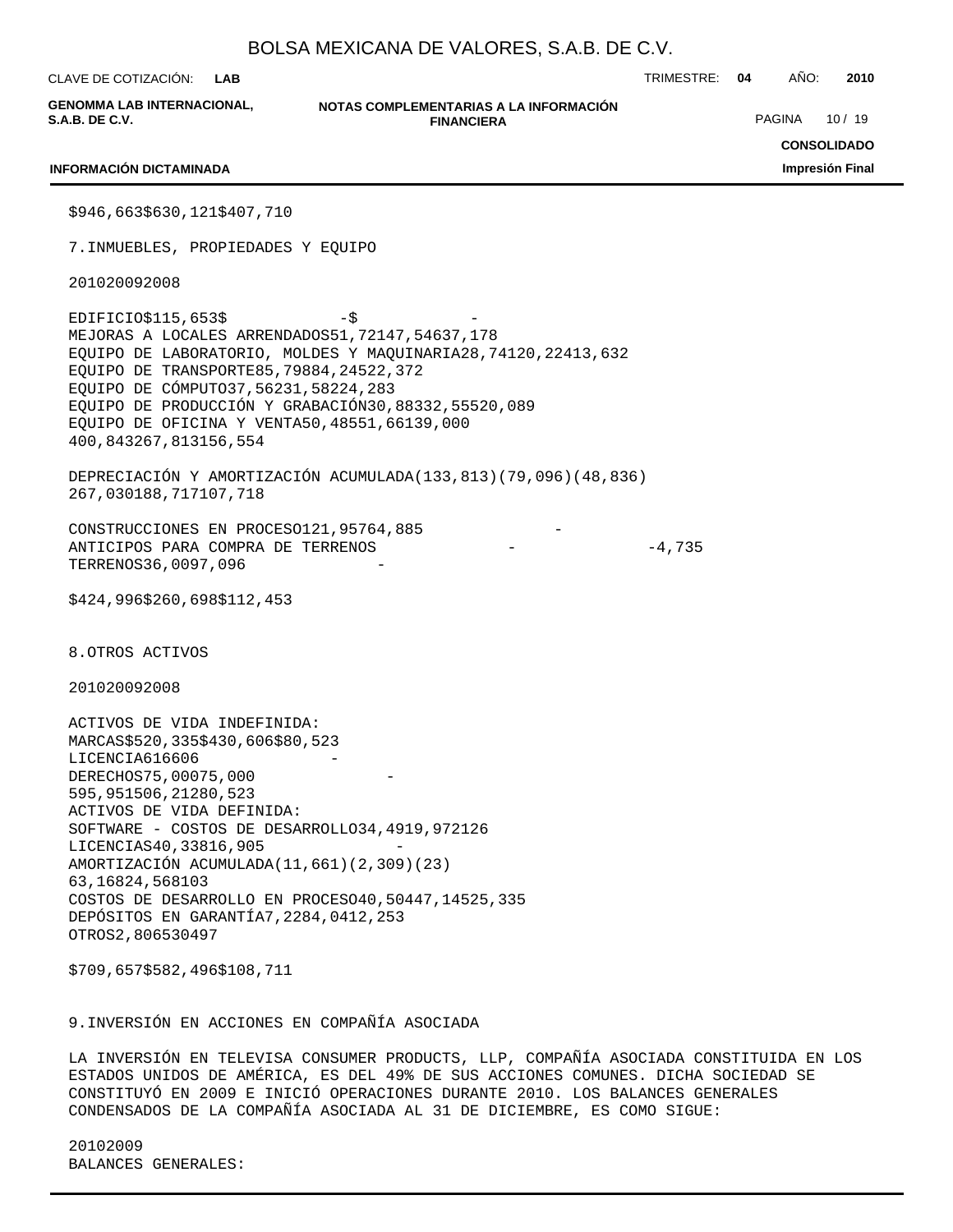**GENOMMA LAB INTERNACIONAL, S.A.B. DE C.V.**

**INFORMACIÓN DICTAMINADA**

**NOTAS COMPLEMENTARIAS A LA INFORMACIÓN FINANCIERA**

PAGINA 11 / 19

**CONSOLIDADO**

**Impresión Final**

ACTIVO CIRCULANTE  $$64,077$52,089$ ACTIVO NO CIRCULANTE 846 17 PASIVO CIRCULANTE (54,334) (746) CAPITAL SOCIAL 52,344 52,175 PÉRDIDA NETA (39,004) (815) CAPITAL CONTABLE 10,589 51,360

PARTICIPACIÓN DE LA COMPAÑÍA EN: CAPITAL CONTABLE  $$5,189$   $$25,166$ 

RESULTADOS \$ (19,112) \$ (399)

10. BENEFICIOS AL RETIRO

EL COSTO NETO DEL PERIODO POR LAS OBLIGACIONES DERIVADAS POR INDEMNIZACIONES AL PERSONAL POR TERMINACIÓN DE LA RELACIÓN LABORAL, BENEFICIOS POR RETIRO Y PRIMAS DE ANTIGÜEDAD, ASCENDIÓ A \$6,658, \$4,803 Y \$6,942 EN 2010, 2009 Y 2008, RESPECTIVAMENTE. OTRAS REVELACIONES QUE REQUIEREN LAS DISPOSICIONES CONTABLES SE CONSIDERAN POCO IMPORTANTES.

#### 11. PAGOS BASADOS EN ACCIONES

DURANTE 2008, LA COMPAÑÍA OTORGÓ UN PLAN DE PAGOS BASADOS EN ACCIONES A ALGUNOS DE SUS EJECUTIVOS. LAS CARACTERÍSTICAS DE ESTE PLAN ESTABLECEN QUE SE OTORGARAN ACCIONES NETAS DE LA COMPAÑÍA A LOS EJECUTIVOS QUE CUMPLAN CON EL CRITERIO DE ADJUDICACIÓN DE PERMANECER EN FORMA ININTERRUMPIDA EMPLEADOS EN LA COMPAÑÍA DURANTE LAS FECHAS DE ADJUDICACIÓN DEL PLAN. LAS FECHAS DE ADJUDICACIÓN ESTABLECIDAS SON: 18 DE JUNIO DE 2009, 2010, 2011 Y 2012. DICHO PLAN SE REGISTRÓ VALUANDO LAS ACCIONES SUJETAS AL PLAN POR CADA UNO DE LOS EJECUTIVOS, AL VALOR DE MERCADO A LA FECHA DE OTORGAMIENTO, Y RECONOCIENDO EN RESULTADOS LOS SERVICIOS QUE PRESTAN LOS EJECUTIVOS CONFORME SE DEVENGAN. AL 31 DE DICIEMBRE DE 2010, 2009 Y 2008, EL GASTO RECONOCIDO EN LOS ESTADOS DE RESULTADOS CONSOLIDADOS ES \$44,858, \$44,633 Y \$10,124, RESPECTIVAMENTE. DURANTE 2010 Y 2009, SE ASIGNARON 4,659,920 Y 3,116,880 ACCIONES, RESPECTIVAMENTE.

#### 12. CAPITAL CONTABLE

A. EL CAPITAL SOCIAL A VALOR NOMINAL AL 31 DE DICIEMBRE, SE INTEGRA COMO SIGUE:

 NÚMERO DE ACCIONES

IMPORTE 2010 2009 2008 2010 2009 2008 CAPITAL FIJO SERIE B 82,176 82,176 1,248,000 \$ 150 \$ 150 \$ 150

CAPITAL VARIABLE SERIE B 1,052,667,250 1,058,399,250 1,057,233,426 1,921,510 265,211 265,211

 1,052,749,426 1,058,481,426 1,058,481,426 1,921,660 265,361 265,361 REEXPRESIÓN 9,562 9,562 9,562

TOTAL \$ 1,931,222 \$ 274,923 \$ 274,923

EL CAPITAL SOCIAL ESTÁ INTEGRADO POR ACCIONES COMUNES NOMINATIVAS SIN VALOR NOMINAL. EL CAPITAL VARIABLE ES ILIMITADO.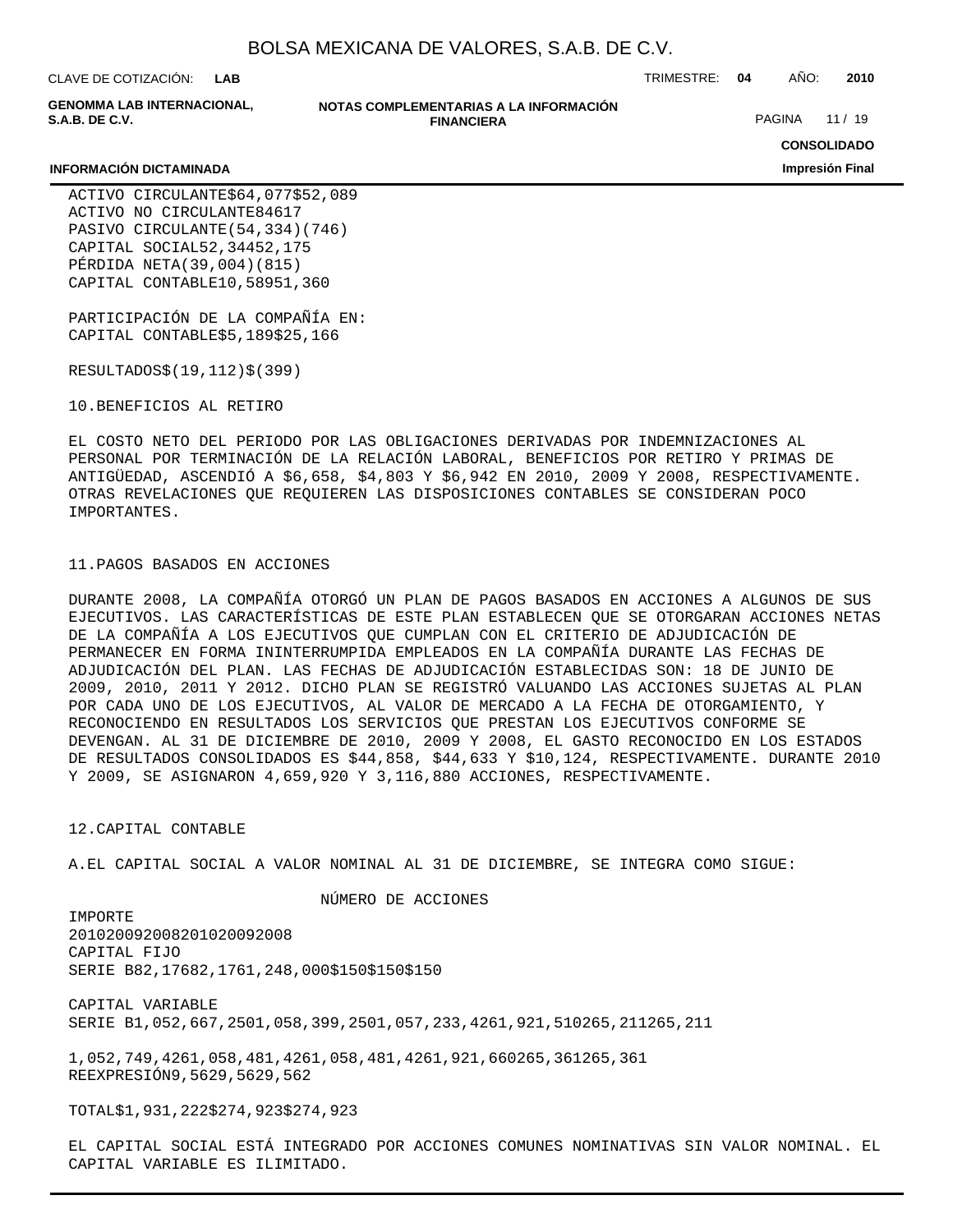**LAB**

CLAVE DE COTIZACIÓN: TRIMESTRE: **04** AÑO: **2010**

**GENOMMA LAB INTERNACIONAL, S.A.B. DE C.V.**

**NOTAS COMPLEMENTARIAS A LA INFORMACIÓN FINANCIERA**

PAGINA 12 / 19

#### **INFORMACIÓN DICTAMINADA**

**CONSOLIDADO**

**Impresión Final**

MOVIMIENTOS EN ACCIONES -

B. EN ASAMBLEA GENERAL ORDINARIA Y EXTRAORDINARIA DE ACCIONISTAS CELEBRADA EL 21 DE MAYO DE 2008, SE TOMARON LAS SIGUIENTES RESOLUCIONES:

- RECLASIFICAR LAS ACCIONES SERIE "A" REPRESENTATIVAS DEL CAPITAL SOCIAL FIJO Y VARIABLE A ACCIONES SERIE "B".

- SE APROBÓ LA DIVISIÓN DE TODAS Y CADA UNA DE LAS ACCIONES REPRESENTATIVAS DEL CAPITAL SOCIAL DE LA COMPAÑÍA, A EFECTO DE QUE POR CADA ACCIÓN REPRESENTATIVA DEL CAPITAL SOCIAL, EXISTAN 3,000 ACCIONES. ANTES DE LA DIVISIÓN DE ACCIONES, EL CAPITAL SOCIAL DE LA COMPAÑÍA ESTABA INTEGRADO POR 140,566 ACCIONES, POR LO QUE DESPUÉS DE ESTA OPERACIÓN, LAS ACCIONES QUEDARON EN 421,698,000. LA DIVISIÓN DE ACCIONES SE RECONOCIÓ RETROSPECTIVAMENTE EN LOS ESTADOS FINANCIEROS CONSOLIDADOS, AFECTANDO LA INFORMACIÓN DE NÚMERO DE ACCIONES Y LA UTILIDAD POR ACCIÓN.

- AUMENTAR LA PARTE VARIABLE DEL CAPITAL SOCIAL DE LA SOCIEDAD EN LA CANTIDAD DE \$1,767,263, MEDIANTE LA EMISIÓN DE 110,453,913 ACCIONES ORDINARIAS, NOMINATIVAS, SIN EXPRESIÓN DE VALOR NOMINAL, SERIE "B", PARA EFECTO DE LLEVAR A CABO LA OFERTA GLOBAL DE ACCIONES QUE SE DESCRIBE EN EL INCISO 12. E., QUEDANDO UN TOTAL DE ACCIONES POR 532,151,913.

- SE ACORDÓ LA RECOMPRA DE ACCIONES PROPIAS DE LA COMPAÑÍA HASTA POR UN MONTO MÁXIMO EQUIVALENTE AL VALOR DE LAS UTILIDADES RETENIDAS AL 1 DE ENERO DE 2008.

C. EL 18 DE JUNIO DE 2008, LA COMPAÑÍA REALIZÓ UNA OFERTA PÚBLICA MIXTA DE ACCIONES EN MÉXICO, CONSISTENTE EN UNA OFERTA PÚBLICA PRIMARIA DE SUSCRIPCIÓN Y UNA OFERTA PÚBLICA SECUNDARIA DE VENTA DE ACCIONES. ASIMISMO, EN LA MISMA FECHA LA COMPAÑÍA REALIZÓ UNA COLOCACIÓN PRIVADA PRIMARIA Y SECUNDARIA DE ACCIONES REPRESENTATIVAS DEL CAPITAL SOCIAL DE LA EMISORA EN LOS ESTADOS UNIDOS DE AMÉRICA Y OTROS MERCADOS DE CONFORMIDAD CON LA REGLA 144A Y LA REGULACIÓN "S" DE LA LEY DE VALORES DE 1933 DE LOS ESTADOS UNIDOS DE AMÉRICA. DERIVADO DE DICHA OFERTA GLOBAL, LA COMPAÑÍA RECLASIFICÓ \$1,713,341 A LA CUENTA DE PRIMA EN SUSCRIPCIÓN DEL AUMENTO DE CAPITAL SOCIAL QUE SE DESCRIBE EN EL INCISO 12. F. YA QUE ESTE MONTO REPRESENTA LA DIFERENCIA ENTRE EL VALOR TEÓRICO Y EL VALOR PAGADO EN LA OFERTA GLOBAL POR CADA ACCIÓN. UN TOTAL DE 2,911,200 ACCIONES SUSCRITAS EN EL AUMENTO DE CAPITAL SOCIAL NO FUERON EXHIBIDAS POR \$46,579, DICHAS ACCIONES FUERON CANCELADAS. LOS GASTOS DE REGISTRO Y COLOCACIÓN DE LAS ACCIONES POR \$112,824 (NETOS DE IMPUESTO SOBRE LA RENTA) SE REGISTRARON EN LA CUENTA DE LA PRIMA EN SUSCRIPCIÓN EN ACCIONES, DESPUÉS DE ESTE MOVIMIENTO, EL SALDO EN ACCIONES QUEDO EN 529,240,713.

D. EN ASAMBLEA GENERAL ORDINARIA Y EXTRAORDINARIA DE ACCIONISTAS CELEBRADA EL 28 DE ABRIL DE 2009, SE TOMARON LAS SIGUIENTES RESOLUCIONES:

- CONVERTIR 1,165,824 ACCIONES DEL CAPITAL SOCIAL FIJO EN ACCIONES DEL CAPITAL SOCIAL VARIABLE.

- SE ACORDÓ LA RECOMPRA DE ACCIONES PROPIAS DE LA COMPAÑÍA HASTA POR UN MONTO MÁXIMO EQUIVALENTE AL VALOR DE LAS UTILIDADES RETENIDAS AL 31 DE DICIEMBRE DE 2008.

DESPUÉS DE ESTOS MOVIMIENTOS, EL SALDO EN ACCIONES POR 529,240,713, NO TUVO MOVIMIENTO.

E. EN ASAMBLEA GENERAL ORDINARIA Y EXTRAORDINARIA DE ACCIONISTAS CELEBRADA EL 22 DE ABRIL DE 2010, SE TOMARON LAS SIGUIENTES RESOLUCIONES: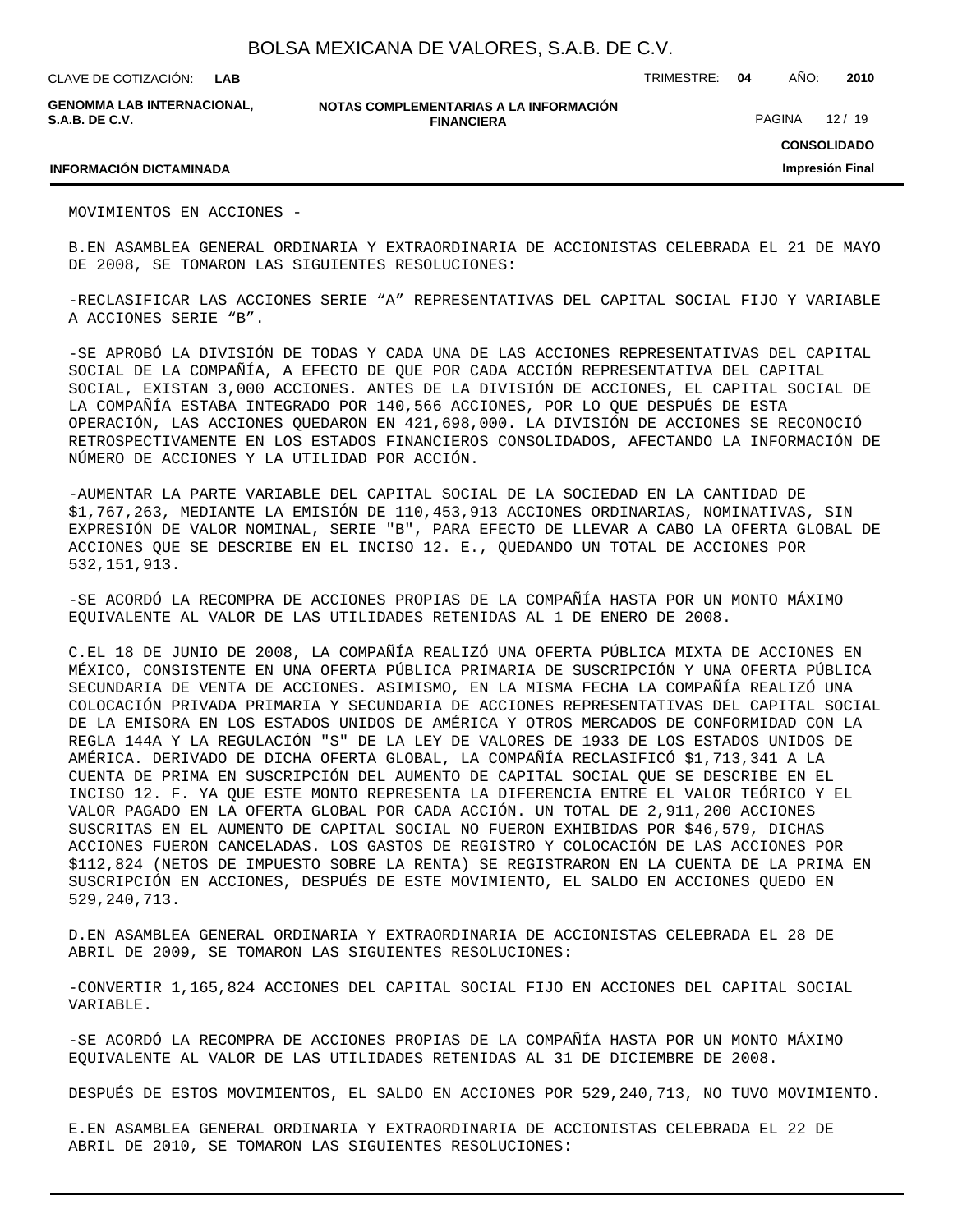**INFORMACIÓN DICTAMINADA**

**GENOMMA LAB INTERNACIONAL, S.A.B. DE C.V.**

#### **NOTAS COMPLEMENTARIAS A LA INFORMACIÓN FINANCIERA**

PAGINA 13/19

**CONSOLIDADO**

#### **Impresión Final**

- SE APROBÓ LA DIVISIÓN DE TODAS Y CADA UNA DE LAS ACCIONES EN CIRCULACIÓN REPRESENTATIVAS DEL CAPITAL SOCIAL DE LA COMPAÑÍA, MEDIANTE LA EMISIÓN Y ENTREGA A LOS ACCIONISTAS, LIBRE DE PAGO, DE 2 ACCIONES ORDINARIAS NOMINATIVAS SIN EXPRESIÓN DE VALOR NOMINAL, SERIE B, CONTRA LA ENTREGA DE LA ACCIÓN DE LA QUE ERAN TITULARES, SIN QUE IMPLICARA AUMENTO DE CAPITAL, QUEDANDO EN 1,058,481,426 ACCIONES. LA DIVISIÓN DE ACCIONES SE RECONOCIÓ RETROSPECTIVAMENTE EN LOS ESTADOS FINANCIEROS CONSOLIDADOS, AFECTANDO LA INFORMACIÓN DE NÚMERO DE ACCIONES Y LA UTILIDAD POR ACCIÓN.

- CON POSTERIORIDAD AL SPLIT INDICADO EN EL PÁRRAFO ANTERIOR, SE APROBÓ LA CANCELACIÓN DE 5,732,000 ACCIONES DEL FONDO DE RECOMPRA, A TRAVÉS DE UNA REDUCCIÓN DE CAPITAL POR \$10,463, MEDIANTE SU APLICACIÓN A LA RECOMPRA DE ACCIONES Y LAS UTILIDADES RETENIDAS POR \$34,329 Y \$(23,866), RESPECTIVAMENTE, QUEDANDO 1,052,749,426 DE ACCIONES REPRESENTATIVAS DEL CAPITAL SOCIAL AL 31 DE DICIEMBRE DE 2010.

- SE ACORDÓ LA RECOMPRA DE ACCIONES PROPIAS DE LA COMPAÑÍA HASTA POR UN MONTO MÁXIMO EQUIVALENTE AL VALOR DE LAS UTILIDADES RETENIDAS AL 31 DE DICIEMBRE DE 2009.

F. AL 31 DE DICIEMBRE DE 2010, EL FONDO DE RECOMPRA DE ACCIONES PROPIAS, NO MANTIENE SALDO ALGUNO.

#### OTRAS REVELACIONES -

G. DURANTE EL PRIMER SEMESTRE DE 2010, MEDIANTE ACUERDO DEL CONSEJO DE ADMINISTRACIÓN, LA COMPAÑÍA RECLASIFICÓ EL TOTAL DE LA CUENTA PRIMA EN SUSCRIPCIÓN DE ACCIONES POR \$1,553,938, A LA CUENTA DE CAPITAL SOCIAL \$1,666,762 Y A LA CUENTA DE UTILIDADES RETENIDAS \$(112,824), DICHOS MOVIMIENTOS LA ASAMBLEA DE ACCIONISTAS.

H. EN ASAMBLEA GENERAL ORDINARIA DE ACCIONISTAS CELEBRADA EL 20 DE MARZO DE 2008, SE DECRETÓ EL PAGO DE UN DIVIDENDO DE HASTA \$363,576, DE LOS CUALES, HASTA \$100,000 SERÍAN PAGADOS EN EFECTIVO Y EL SALDO REMANENTE EN ESPECIE. ASIMISMO, SE DELEGÓ AL CONSEJO DE ADMINISTRACIÓN DE LA COMPAÑÍA LA FACULTAD DE DETERMINAR LAS FECHAS, TÉRMINOS Y FORMA DE DICHOS DIVIDENDOS. EN SESIÓN DEL CONSEJO DE ADMINISTRACIÓN CELEBRADA EL 27 DE MARZO DE 2008, SE RESOLVIÓ QUE EL DIVIDENDO EN EFECTIVO SERIA POR LA CANTIDAD DE \$95,796 Y EL DIVIDENDO EN ESPECIE POR \$267,780, MEDIANTE LA CESIÓN DE LOS DERECHOS DE COBRO DERIVADOS DE CUENTAS POR COBRAR. DADO QUE LA SUMA DE LOS DIVIDENDOS DECRETADOS ES MAYOR POR \$45,315 AL CAPITAL GANADO A ESA FECHA, DICHA CANTIDAD SE REGISTRÓ PARA EFECTOS CONTABLES COMO UNA REDUCCIÓN DEL CAPITAL SOCIAL.

I. DE ACUERDO A LA NIF B-10 Y D-4, EL 1 DE ENERO DE 2008, SE RECLASIFICARON LAS CUENTAS DEL EXCESO EN LA ACTUALIZACIÓN DEL CAPITAL CONTABLE Y DEL EFECTO ACUMULADO INICIAL DE IMPUESTO SOBRE LA RENTA DIFERIDO POR \$6,274 Y \$(80,506), RESPECTIVAMENTE, A LA CUENTA DE UTILIDADES ACUMULADAS.

J. LAS UTILIDADES RETENIDAS INCLUYEN LA RESERVA LEGAL. DE ACUERDO CON LA LEY GENERAL DE SOCIEDADES MERCANTILES, DE LAS UTILIDADES NETAS DEL EJERCICIO DEBE SEPARARSE UN 5% COMO MÍNIMO PARA FORMAR LA RESERVA LEGAL, HASTA QUE SU IMPORTE ASCIENDA AL 20% DEL CAPITAL SOCIAL A VALOR NOMINAL. LA RESERVA LEGAL PUEDE CAPITALIZARSE, PERO NO DEBE REPARTIRSE A MENOS QUE SE DISUELVA LA SOCIEDAD, Y DEBE SER RECONSTITUIDA CUANDO DISMINUYA POR CUALQUIER MOTIVO.

K. LA DISTRIBUCIÓN DEL CAPITAL CONTABLE, EXCEPTO POR LOS IMPORTES ACTUALIZADOS DEL CAPITAL SOCIAL APORTADO Y DE LAS UTILIDADES RETENIDAS FISCALES, CAUSARÁ EL IMPUESTO SOBRE LA RENTA A CARGO DE LA COMPAÑÍA A LA TASA VIGENTE AL MOMENTO DE LA DISTRIBUCIÓN. EL IMPUESTO QUE SE PAGUE POR DICHA DISTRIBUCIÓN, SE PODRÁ ACREDITAR CONTRA EL IMPUESTO SOBRE LA RENTA DEL EJERCICIO EN EL QUE SE PAGUE EL IMPUESTO SOBRE DIVIDENDOS Y EN LOS DOS EJERCICIOS INMEDIATOS SIGUIENTES, CONTRA EL IMPUESTO DEL EJERCICIO Y LOS PAGOS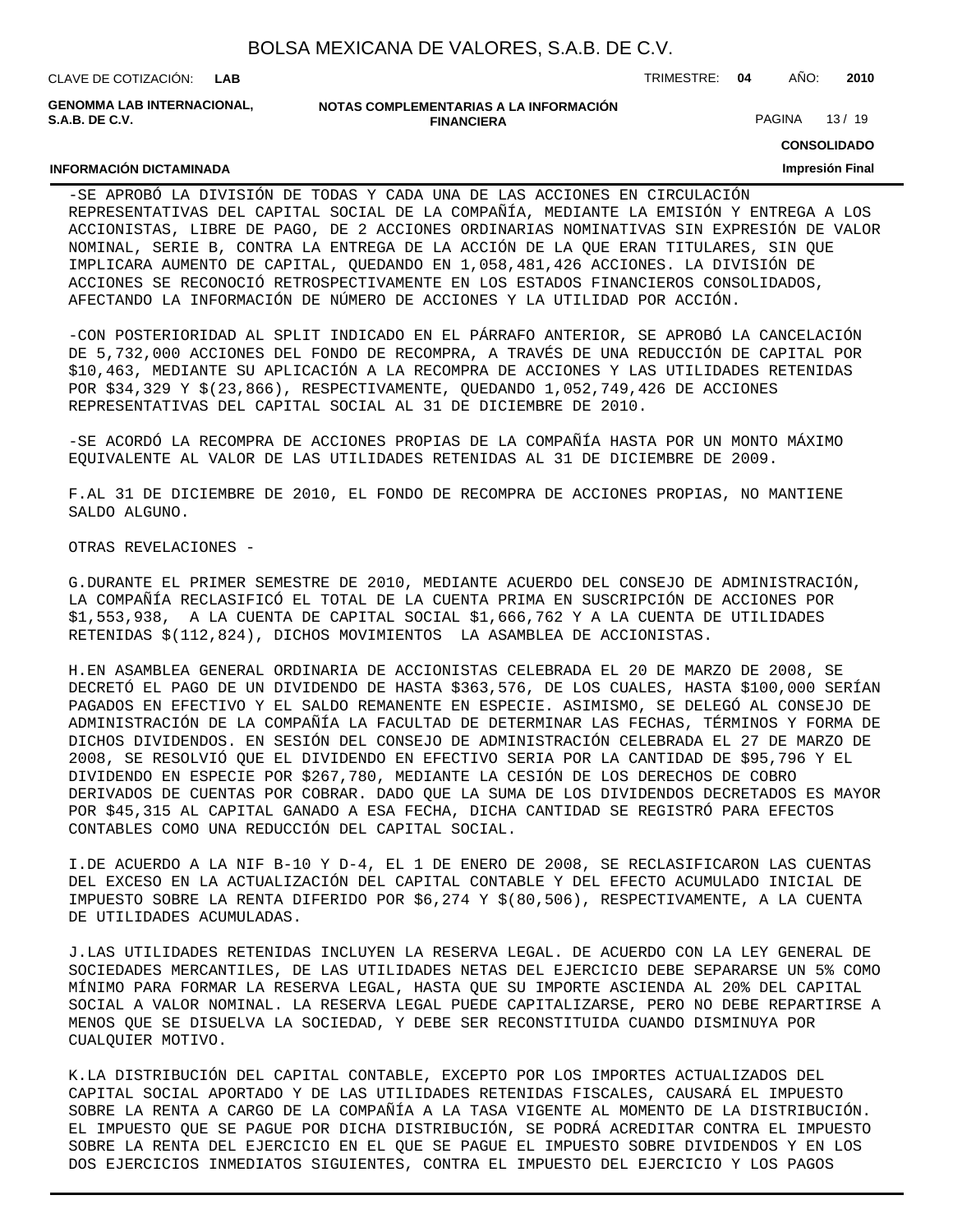BOLSA MEXICANA DE VALORES, S.A.B. DE C.V. **NOTAS COMPLEMENTARIAS A LA INFORMACIÓN FINANCIERA** CLAVE DE COTIZACIÓN: TRIMESTRE: **04** AÑO: **2010 CONSOLIDADO Impresión Final LAB GENOMMA LAB INTERNACIONAL, S.A.B. DE C.V. INFORMACIÓN DICTAMINADA** PAGINA 14 / 19 PROVISIONALES DE LOS MISMOS. L. LOS SALDOS DE LAS CUENTAS FISCALES DEL CAPITAL CONTABLE DE GENOMMA LAB INTERNACIONAL, S. A. B. DE C. V. COMO ENTIDAD LEGAL AL 31 DE DICIEMBRE, SON: 2010 2009 2008 CUENTA DE CAPITAL DE APORTACIÓN \$ 2,207,031 \$ 2,119,485 \$ 2,051,685 CUENTA DE UTILIDAD FISCAL NETA 1,573,386 873,758 401,878 TOTAL  $$3,780,417$   $$2,993,243$   $$2,453,563$ 13. SALDOS Y TRANSACCIONES EN MONEDA EXTRANJERA A. LA POSICIÓN MONETARIA EN MONEDA EXTRANJERA AL 31 DE DICIEMBRE ES: 2010 2009 2008 MILES DE DÓLARES ESTADOUNIDENSES: ACTIVOS 63,880 1,766 11,062 PASIVOS (26,394) (166) (793) POSICIÓN LARGA 37,486 1,600 10,269 EQUIVALENTES EN PESOS \$ 464,140 \$ 20,870 \$ 141,443 MILES DE EUROS: ACTIVOS 411 401 POSICIÓN LARGA 411 401 EQUIVALENTES EN PESOS  $$6,744$$   $$7,497$$ B. LAS TRANSACCIONES EN MONEDA EXTRANJERA FUERON COMO SIGUE: EN MILES DE DÓLARES ESTADOUNIDENSES 2010 2009 2008 VENTAS DE EXPORTACIÓN 5,299 6,310 4,381 COMPRAS DE IMPORTACIÓN 4,683 2,728 2,408 COMPRAS DE ACTIVOS 12,565 OTROS GASTOS 3,862 5,185 EN MILES DE EUROS 2010 2009 2008 COMPRAS DE IMPORTACIÓN  $-$  144 C. LOS TIPOS DE CAMBIO, EN PESOS, VIGENTES A LA FECHA DE LOS ESTADOS FINANCIEROS, FUERON COMO SIGUE: 18 DE FEBRERO DE 31 DE DICIEMBRE DE 2011 2010 2009 2008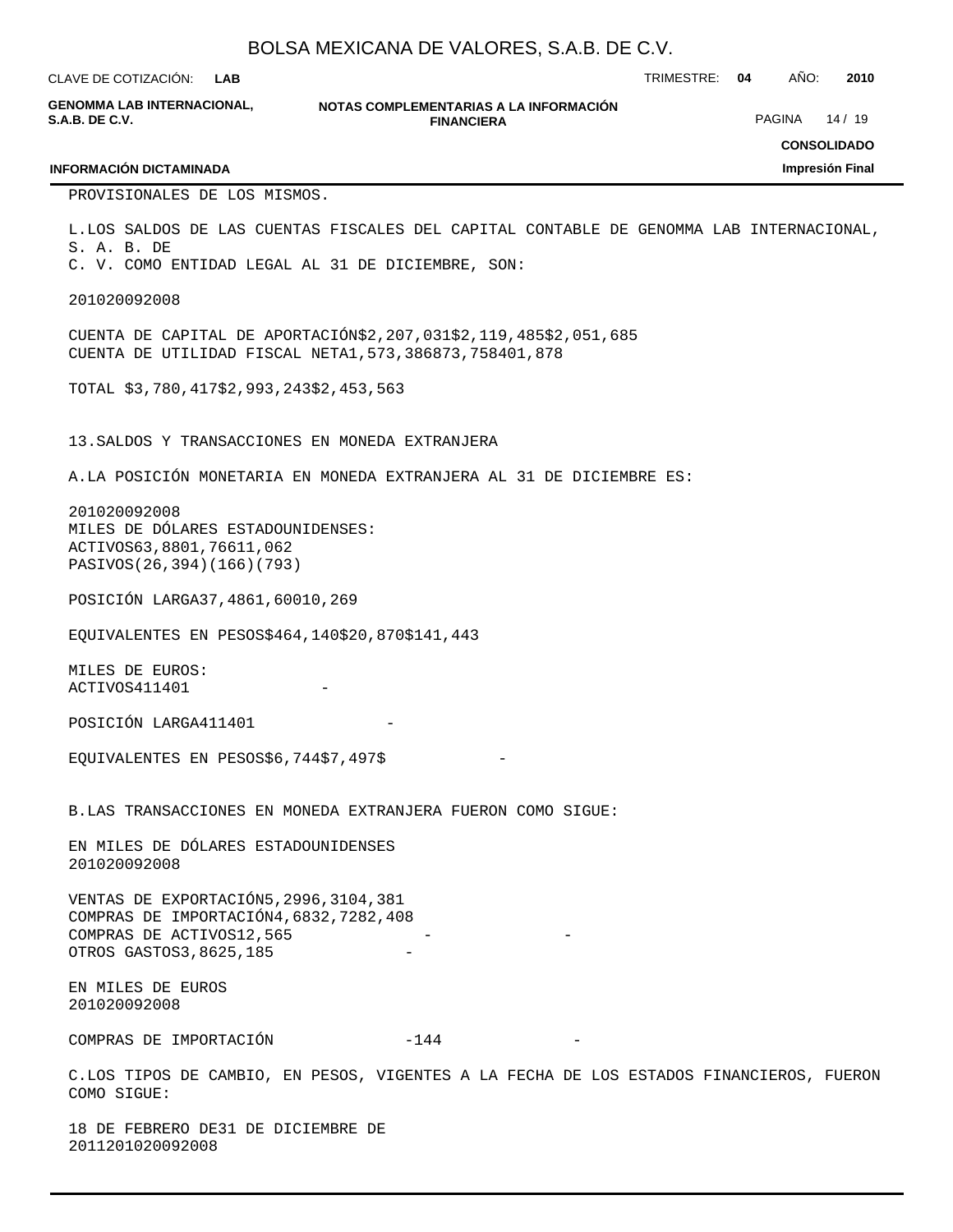|                                                                                                                                                             | BOLSA MEXICANA DE VALORES, S.A.B. DE C.V.                                                                                                                     |               |                                              |
|-------------------------------------------------------------------------------------------------------------------------------------------------------------|---------------------------------------------------------------------------------------------------------------------------------------------------------------|---------------|----------------------------------------------|
| CLAVE DE COTIZACIÓN:<br><b>LAB</b>                                                                                                                          |                                                                                                                                                               | TRIMESTRE: 04 | AÑO:<br>2010                                 |
| S.A.B. DE C.V.                                                                                                                                              | GENOMMA LAB INTERNACIONAL,                  NOTAS COMPLEMENTARIAS A LA INFORMACIÓN<br><b>FINANCIERA</b>                                                       |               | PAGINA 15/19                                 |
| <b>INFORMACIÓN DICTAMINADA</b>                                                                                                                              |                                                                                                                                                               |               | <b>CONSOLIDADO</b><br><b>Impresión Final</b> |
| EURO 16.2833 16.4095 18.6955 19.4762                                                                                                                        | DÓLAR ESTADOUNIDENSE 12.0172 12.3817 13.0437 13.7738                                                                                                          |               |                                              |
| 14. OPERACIONES Y SALDOS CON PARTES RELACIONADAS                                                                                                            |                                                                                                                                                               |               |                                              |
| OPERACIONES, FUERON COMO SIGUE:                                                                                                                             | A. LAS OPERACIONES CON PARTES RELACIONADAS EFECTUADAS EN EL CURSO NORMAL DE SUS                                                                               |               |                                              |
| 2010 2009 2008                                                                                                                                              |                                                                                                                                                               |               |                                              |
| $-$ \$<br>VENTAS \$<br>SERVICIOS PROFESIONALES COBRADOS<br>INTERESES COBRADOS<br>OTROS INGRESOS, NETOS                                                      | $-$ \$ 196<br>SERVICIOS PROFESIONALES PAGADOS (153,397) (95,248) (25,113)<br>SERVICIOS DE MERCADOTECNIA Y PUBLICITARIOS COBRADOS 16,179<br>$-2,926$<br>$-206$ | $-4,983$      | $-13,478$                                    |
|                                                                                                                                                             |                                                                                                                                                               |               |                                              |
|                                                                                                                                                             | B. LOS SALDOS POR COBRAR Y PAGAR A PARTES RELACIONADAS SON:                                                                                                   |               |                                              |
| 2010 2009 2008<br>POR COBRAR -<br>TELEVISA CONSUMER PRODUCTS USA, LLC \$ 27,722 \$<br>FUNCIONARIOS 20,053 30,776 11,868<br>BUSINESS ALIANCE, S. A. DE C. V. | 19<br>19                                                                                                                                                      | - \$          |                                              |
| $$47,775$ $$30,795$ $$11,887$                                                                                                                               |                                                                                                                                                               |               |                                              |
| POR PAGAR -<br>THERA DESARROLLO EN SISTEMAS, S. A. DE C. V. \$<br>LUAL SERVICIOS EMPRESARIALES, S.C.                                                        |                                                                                                                                                               | $-$ \$ 81 \$  | 119                                          |
| \$<br>$-$ \$ 81 \$ 119                                                                                                                                      |                                                                                                                                                               |               |                                              |
| FUERON COMO SIGUE:                                                                                                                                          | C. LOS BENEFICIOS A EMPLEADOS PAGADOS AL PERSONAL DIRECTIVO RELEVANTE DE LA COMPAÑÍA,                                                                         |               |                                              |
| 2010 2009 2008                                                                                                                                              |                                                                                                                                                               |               |                                              |
|                                                                                                                                                             | BENEFICIOS DIRECTOS A CORTO PLAZO \$ 141,313 \$ 76,696 \$ 50,875                                                                                              |               |                                              |
| 15. OTROS INGRESOS (GASTOS)                                                                                                                                 |                                                                                                                                                               |               |                                              |
| A. SE INTEGRAN COMO SIGUE:                                                                                                                                  |                                                                                                                                                               |               |                                              |
| 2010 2009 2008                                                                                                                                              |                                                                                                                                                               |               |                                              |
| PTU $\frac{1}{5}$ (14,578) $\frac{1}{5}$ (3,215) $\frac{1}{5}$ (1,791)<br>DETERIORO DE ACTIVOS DE LARGA DURACIÓN<br>OTROS, NETO 21,987 7,403 2,318          | $-$ (4,300) (4,053)<br>(PÉRDIDA) GANANCIA POR BAJAS DE EQUIPO (1,546) (178) 39<br>ACTUALIZACIÓN SALDOS A FAVOR DE IMPUESTOS 1,069 240 212                     |               |                                              |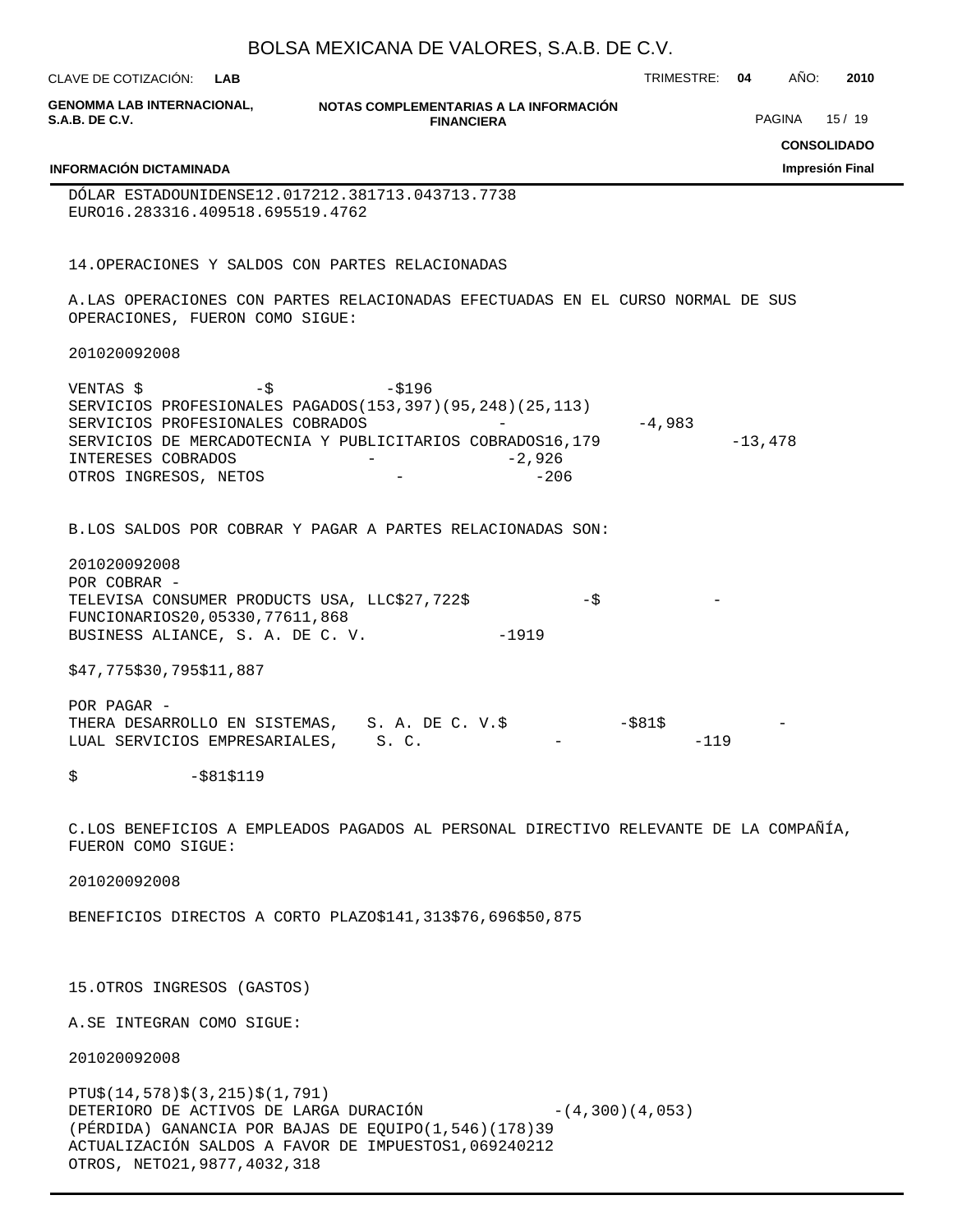CLAVE DE COTIZACIÓN: TRIMESTRE: **04** AÑO: **2010 LAB**

**GENOMMA LAB INTERNACIONAL, S.A.B. DE C.V.**

**NOTAS COMPLEMENTARIAS A LA INFORMACIÓN FINANCIERA**

PAGINA 16 / 19

**CONSOLIDADO**

**Impresión Final**

**INFORMACIÓN DICTAMINADA**

 $$6,932$$   $$(50)$   $$(3,275)$ 

B. LA PTU SE INTEGRA COMO SIGUE:

 2010 2009 2008 PTU: CAUSADA \$ 14,578 \$ 3,215 \$ 1,791 DIFERIDA - - (910) VARIACIÓN EN LA ESTIMACIÓN PARA LA VALUACIÓN DE LA PTU DIFERIDA POR RECUPERAR  $-$  910

 $$14,578$   $$3,215$   $$1,791$ 

16. IMPUESTOS A LA UTILIDAD

LA COMPAÑÍA EN MÉXICO ESTÁ SUJETA EN AL ISR Y AL IETU.

ISR - LA TASA ES 30% PARA LOS AÑOS DE 2010 A 2012 Y 28% PARA 2009 Y 2008, Y SERÁ 29% PARA 2013 Y 28% PARA 2014.

IETU - TANTO LOS INGRESOS COMO LAS DEDUCCIONES Y CIERTOS CRÉDITOS FISCALES SE DETERMINAN CON BASE EN FLUJOS DE EFECTIVO DE CADA EJERCICIO. A PARTIR DE 2010 LA TASA ES 17.5%, PARA 2009 FUE 17.0% Y PARA 2008 FUE 16.5%. ASIMISMO, AL ENTRAR EN VIGOR ESTA LEY SE ABROGÓ LA LEY DEL IMPUESTO AL ACTIVO (IMPAC) PERMITIENDO, BAJO CIERTAS CIRCUNSTANCIAS, LA RECUPERACIÓN DE ESTE IMPUESTO PAGADO EN LOS DIEZ EJERCICIOS INMEDIATOS ANTERIORES A AQUÉL EN QUE POR PRIMERA VEZ SE PAGUE ISR, EN LOS TÉRMINOS DE LAS DISPOSICIONES FISCALES

EL IMPUESTO A LA UTILIDAD CAUSADO ES EL QUE RESULTA MAYOR ENTRE EL ISR Y EL IETU.

CON BASE EN PROYECCIONES FINANCIERAS, DE ACUERDO CON LO QUE SE MENCIONA EN LA INTERPRETACIÓN A LAS NORMAS DE INFORMACIÓN FINANCIERA (INIF) 8, EFECTOS DEL IMPUESTO EMPRESARIAL A TASA ÚNICA, LA COMPAÑÍA IDENTIFICÓ QUE ESENCIALMENTE PAGARÁ ISR, POR LO TANTO, RECONOCE ÚNICAMENTE ISR DIFERIDO.

LAS TASAS DE ISR EN ESPAÑA Y EN LOS PAÍSES DE CENTRO Y SUDAMÉRICA EN DONDE LA COMPAÑÍA OPERA VAN DE UN RANGO ENTRE EL 17% AL 35%. ADICIONALMENTE, LOS PERIODOS EN LOS QUE PUEDEN SER APLICADAS LAS PÉRDIDAS FISCALES EN DICHOS PAÍSES VAN DE TRES A OCHO AÑOS.

LAS OPERACIONES EN COLOMBIA Y ARGENTINA ESTÁN SUJETAS AL IMPUESTO AL ACTIVO.

EN COLOMBIA A PARTIR DE 2011 SE CREA EL IMPUESTO AL CAPITAL CONTABLE, QUE RESULTA DE APLICAR LA TASA DEL 4.8% MÁS UNA SOBRE TASA DEL 1.2% AL NETO DE LOS ACTIVOS FISCALES POSEÍDOS AL 1 DE ENERO DE 2011, ESTE IMPUESTO NO ES DEDUCIBLE DEL ISR. EL PAGO SE DIFIERE EN 8 CUOTAS IGUALES PAGADERAS EN LOS PERIODOS 2011 AL 2014.

EN ARGENTINA EXISTE UN IMPUESTO A LAS GANANCIAS MÍNIMAS PRESUNTAS (IGMP) QUE RESULTA DE APLICAR LA TASA DEL 1% SOBRE CIERTOS ACTIVOS PRODUCTIVOS, Y SE PAGA ÚNICAMENTE POR EL MONTO EN QUE EXCEDA AL ISR DEL EJERCICIO. SI EN ALGÚN AÑO SE EFECTUARA UN PAGO, ESTE IMPUESTO ES ACREDITADO CONTRA EL EXCESO DEL IMPUESTO SOBRE LA RENTA SOBRE EL IGMP EN LOS PRÓXIMOS DIEZ AÑOS.

A. LOS IMPUESTOS A LA UTILIDAD SE INTEGRAN COMO SIGUE: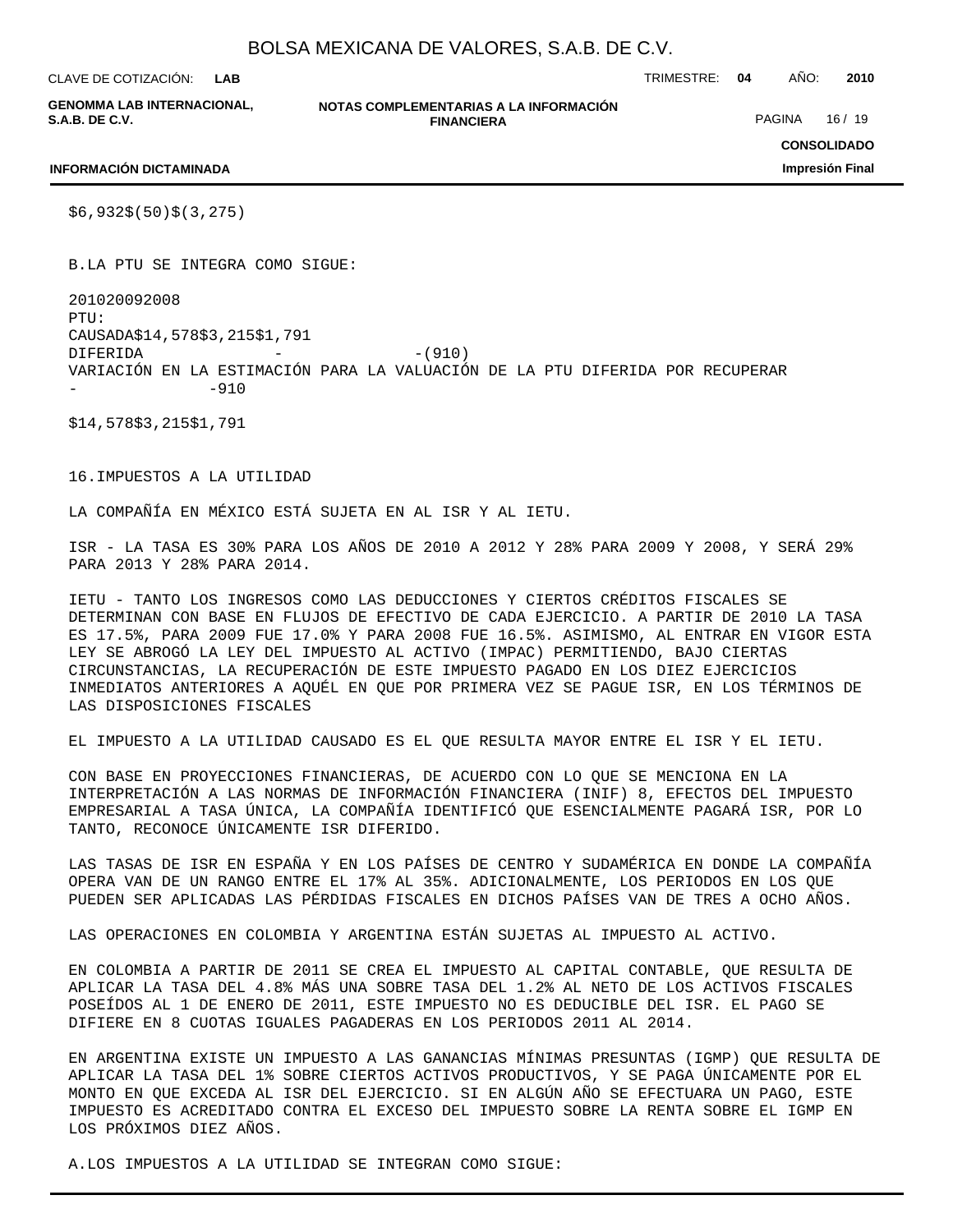**GENOMMA LAB INTERNACIONAL, S.A.B. DE C.V.**

**NOTAS COMPLEMENTARIAS A LA INFORMACIÓN FINANCIERA**

PAGINA 17 / 19

**CONSOLIDADO**

**Impresión Final**

#### **INFORMACIÓN DICTAMINADA**

 2010 2009 2008 ISR: CAUSADO \$ 465,084 \$ 261,100 \$ 172,369 DIFERIDO 17,280 44,245 20,050

 $$482,364$   $$305,345$   $$192,419$ 

LA CONCILIACIÓN DE LA TASA LEGAL DEL ISR Y LA TASA EFECTIVA EXPRESADAS COMO UN PORCENTAJE DE LA UTILIDAD ANTES DE IMPUESTOS A LA UTILIDAD ES:

2010 2009 2008  $\begin{array}{ccc} \circ & \circ & \circ \end{array}$ 

TASA LEGAL 30 28 28

MÁS (MENOS) EFECTO DE DIFERENCIAS PERMANENTES, PRINCIPALMENTE GASTOS NO DEDUCIBLES, DIFERENCIAS EN TASAS LEGALES EN OPERACIONES DEL EXTRANJERO Y EFECTO DE DESGRAVACIÓN DE TASAS EN  $2010$  1 - (2)

TASA EFECTIVA 31 28 26

B. LOS PRINCIPALES CONCEPTOS QUE ORIGINAN EL SALDO DEL PASIVO POR ISR DIFERIDO SON:

 2010 2009 2008 ISR DIFERIDO ACTIVO: ESTIMACIONES PARA CUENTAS DE COBRO DUDOSO, DEVOLUCIONES Y BONIFICACIONES \$ 144,301 \$ 85,014  $$61,396$ GASTOS ACUMULADOS 23,764 348 7,105 PÉRDIDAS FISCALES POR AMORTIZAR 3,157 5,872 OTROS, NETO 49,364 35,592 3,439 ISR DIFERIDO ACTIVO 220,586 126,826 71,940

ISR DIFERIDO (PASIVO): INVENTARIO FISCAL ACTUALIZADO DE 2004 PENDIENTE POR ACUMULAR (20,932) (26,778) (24,070) PAGOS ANTICIPADOS (112,596) (15,531) (46,762) OTROS ACTIVOS (104,372) (103,175) OTROS (42,884) (24,479) ISR DIFERIDO PASIVO (280,784) (169,963) (70,832)

TOTAL ACTIVO (PASIVO) NETO  $$ (60,198) $ (43,137) $ 1,108$ 

TOTAL ACTIVO \$ 7,024 \$ 2,869 \$ 1,108

TOTAL (PASIVO)  $$$  (67,222)  $$$  (46,006)  $$$ 

LOS SALDOS DE IMPUESTOS QUE CORRESPONDEN A REGÍMENES FISCALES DIFERENTES NO SE COMPENSAN ENTRE SÍ, Y SE MUESTRAN POR SEPARADO EN LOS BALANCES GENERALES ADJUNTOS.

17. OPERACIÓN DISCONTINUADA

COMO SE MENCIONA EN LA NOTA 1, DURANTE 2008, LA COMPAÑÍA DECIDIÓ INICIAR EL PROCESO DE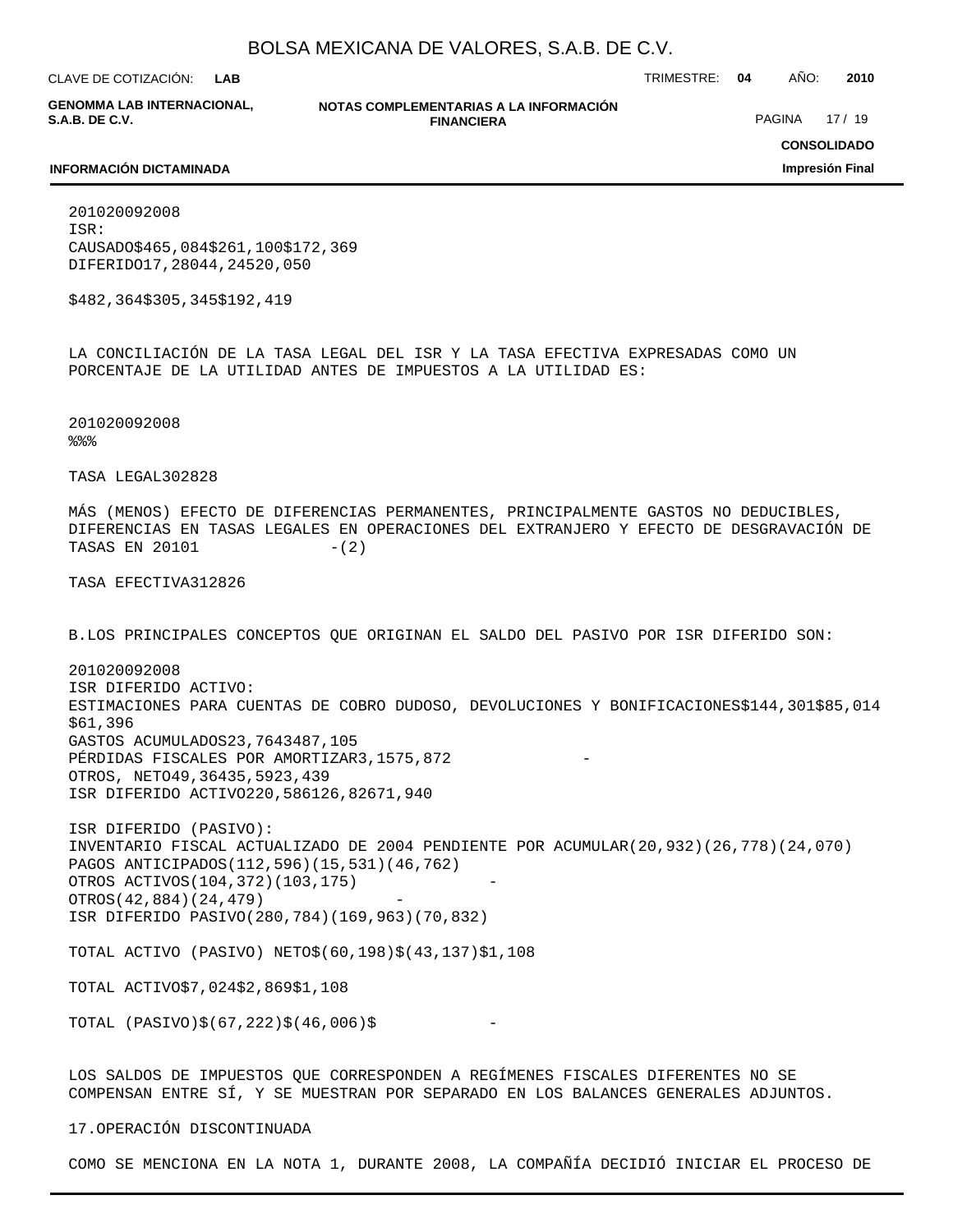| BOLSA MEXICANA DE VALORES, S.A.B. DE C.V. |  |  |  |
|-------------------------------------------|--|--|--|
|-------------------------------------------|--|--|--|

| CLAVE DE COTIZACIÓN:<br>LAB                                |                                                                                        | TRIMESTRE:    | AÑO:<br>04 | 2010               |
|------------------------------------------------------------|----------------------------------------------------------------------------------------|---------------|------------|--------------------|
| <b>GENOMMA LAB INTERNACIONAL,</b><br><b>S.A.B. DE C.V.</b> |                                                                                        | <b>PAGINA</b> | 18/19      |                    |
|                                                            |                                                                                        |               |            | <b>CONSOLIDADO</b> |
| <b>INFORMACIÓN DICTAMINADA</b>                             |                                                                                        |               |            | Impresión Final    |
|                                                            | CIERRE DE SU SUBSIDIARIA EN ESPAÑA COMO PARTE DE UNA ESTRATEGIA PARA ENFOCAR SU FUERZA |               |            |                    |
| DE.                                                        | VENTAS EN CENTROAMÉRICA Y SUDAMÉRICA. SE ESPERA QUE EL PROCESO DE CIERRE DE LA         |               |            |                    |

DE VENTAS EN CENTROAMÉRICA Y SUDAMÉRICA. SE ESPERA QUE EL PROCESO DE CIERRE DE LA SUBSIDIARIA EN ESPAÑA CONCLUYA DURANTE 2012. DERIVADO DE ESTA DECISIÓN SE REGISTRÓ UN CASTIGO AL VALOR DE LOS ACTIVOS POR \$13,511 Y POR \$16,040 EN 2009 Y 2008, RESPECTIVAMENTE.

LA TRANSACCIÓN MENCIONADA ANTERIORMENTE, SE RECONOCIÓ COMO OPERACIÓN DISCONTINUADA Y SE DA EFECTO RETROACTIVO EN LOS ESTADOS FINANCIEROS CONSOLIDADOS PARA FINES DE COMPARABILIDAD. UN RESUMEN DEL ESTADO DE RESULTADOS DE LAS OPERACIONES POR LOS AÑOS QUE TERMINARON EL 31 DE DICIEMBRE, SE MUESTRA A CONTINUACIÓN:

 2010 2009 2008

| INGRESOS \$<br>$-$ \$ 6,884 \$ 14,833<br>$ (4,917)$ $(24,446)$<br>COSTOS Y GASTOS<br>(16, 404)<br>RIF<br>$\overline{\phantom{m}}$<br>OTROS GASTOS<br>$-$ (13,510)<br>IMPUESTOS A LA UTILIDAD |                             |                |
|----------------------------------------------------------------------------------------------------------------------------------------------------------------------------------------------|-----------------------------|----------------|
| PÉRDIDA DE OPERACIÓN DISCONTINUADA \$                                                                                                                                                        | $-$ \$ (11,543) \$ (26,017) |                |
| PÉRDIDA DE OPERACIÓN DISCONTINUADA NO CONTROLADORA \$                                                                                                                                        | $- S$                       | $-$ \$ (3,903) |

18. CONTINGENCIAS

LA COMPAÑÍA Y SUS ACTIVOS NO ESTÁN SUJETOS A ACCIÓN ALGUNA DE TIPO LEGAL QUE NO SEAN LOS DE RUTINA Y PROPIOS DE SU ACTIVIDAD.

19. COMPROMISOS

LOS GASTOS POR RENTA ASCENDIERON A \$45,957, \$42,522 Y \$23,720 EN 2010, 2009 Y 2008, RESPECTIVAMENTE; LOS CONTRATOS DE ARRENDAMIENTO VIGENTES SON POR UN PLAZO FORZOSO DE HASTA 5 AÑOS Y CORRESPONDEN PRINCIPALMENTE A DIVERSOS INMUEBLES EN DONDE ESTÁN UBICADOS SUS ALMACENES, LOS CONTRATOS REQUIEREN LOS SIGUIENTES PAGOS MÍNIMOS:

AÑOS IMPORTE

2011 \$ 26,992 2012 24,025 2013 24,025 2014 22,390 2015 10,944

 $$108,376$ 

20. INFORMACIÓN POR SEGMENTOS

LA INFORMACIÓN POR SEGMENTOS OPERATIVOS SE PRESENTA CON BASE EN LA CLASIFICACIÓN DE LA ADMINISTRACIÓN Y SE PRESENTA INFORMACIÓN GENERAL POR ÁREA GEOGRÁFICA.

 INGRESOS ACTIVOS TOTALES INVERSIONES

 2 01 0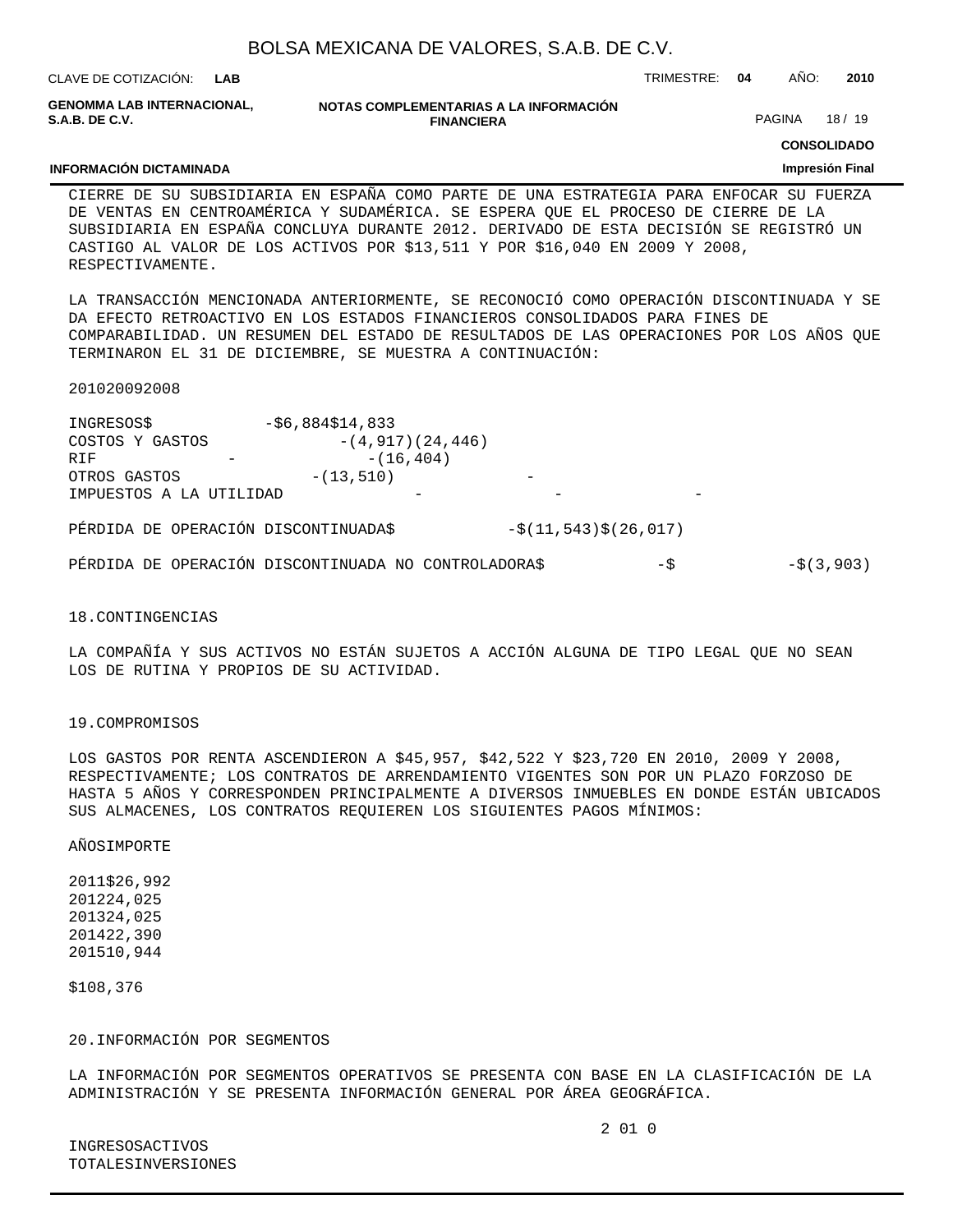| CLAVE DE COTIZACIÓN: LAB                                                             |                                                             | TRIMESTRE: 04 | AÑO: | 2010                               |
|--------------------------------------------------------------------------------------|-------------------------------------------------------------|---------------|------|------------------------------------|
| <b>GENOMMA LAB INTERNACIONAL,</b><br><b>S.A.B. DE C.V.</b>                           | NOTAS COMPLEMENTARIAS A LA INFORMACIÓN<br><b>FINANCIERA</b> |               |      | PAGINA 19/19<br><b>CONSOLIDADO</b> |
| <b>INFORMACIÓN DICTAMINADA</b>                                                       |                                                             |               |      | <b>Impresión Final</b>             |
| EN ACTIVOS PRODUCTIVOS                                                               |                                                             |               |      |                                    |
| MÉXICO \$ 4,811,976 \$ 5,015,045 \$ 413,348<br>INTERNACIONAL 1,451,645 815,864 5,022 |                                                             |               |      |                                    |
| TOTAL SEGMENTOS \$ 6,263,621 \$ 5,830,909 \$ 418,370                                 |                                                             |               |      |                                    |
| INGRESOS ACTIVOS<br>TOTALES INVERSIONES<br>EN ACTIVOS PRODUCTIVOS                    |                                                             | 2009          |      |                                    |
| MÉXICO \$ 3,806,292 \$ 4,095,260 \$ 403,274<br>INTERNACIONAL 618,363 146,390 10,685  |                                                             |               |      |                                    |
| TOTAL SEGMENTOS \$ 4,424,655 \$ 4,241,650 \$ 413,959                                 |                                                             |               |      |                                    |
| INGRESOS ACTIVOS<br>TOTALES INVERSIONES<br>EN ACTIVOS PRODUCTIVOS                    |                                                             | 2 0 0 8       |      |                                    |
| MÉXICO \$ 2,403,646 \$ 2,787,694 \$ 120,944<br>INTERNACIONAL 225,784 52,234 6,041    |                                                             |               |      |                                    |
| TOTAL SEGMENTOS \$ 2,629,430 \$ 2,839,928 \$ 126,985                                 |                                                             |               |      |                                    |

FAVOR DE REFERIRSE AL ICSSTRIM.PDF PARA VER EL COMPLEMENTO DE LAS NOTAS.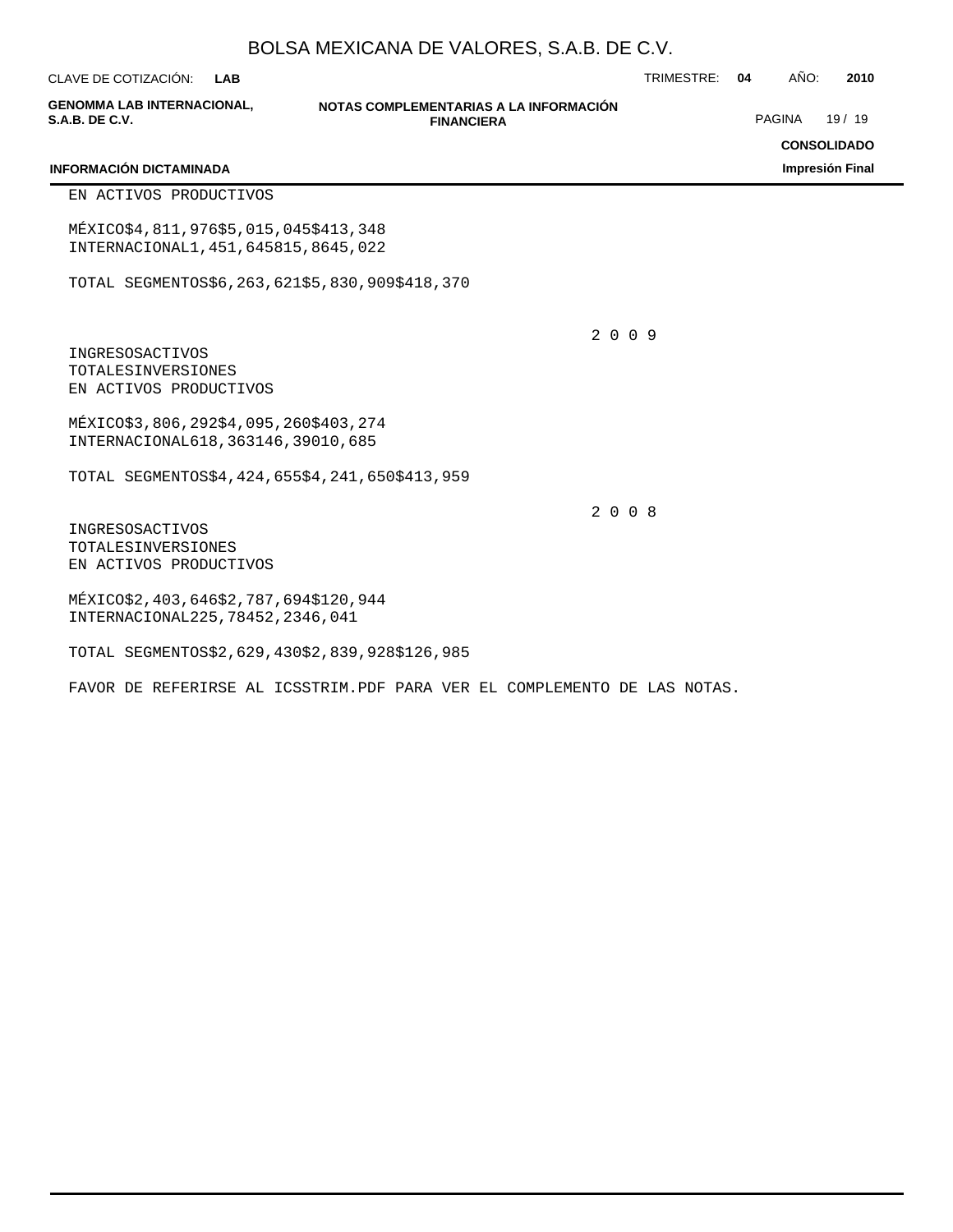### **GENOMMA LAB INTERNACIONAL, S.A.B. DE C.V.**

## **RELACIÓN DE INVERSIÓN EN ACCIONES INFORMACIÓN DICTAMINADA**

### **Impresión Final**

**CONSOLIDADO**

| <b>NOMBRE DE LA EMPRESA</b>                                 | <b>ACTIVIDAD PRINCIPAL</b>              | <b>NO. DE ACCIONES</b> | % DE TEN |
|-------------------------------------------------------------|-----------------------------------------|------------------------|----------|
| <b>GENOMMA LABORATORIES MEXICO.</b><br>S.A. DE C.V.         | investigacion y des de productos otc/pc | 300,100                | 100.00   |
| <b>MEDICINAS Y MEDICAMENTOS</b><br>NACIONALES, S.A. DE C.V. | VENTA DE PRODUCTOS OTC/qi               | 196,067                | 100.00   |
| INICIATIVAS DE ÉXITO. S.A. DE C.V.                          | <b>VENTA DE PRODUCTOS OTC</b>           | 50,000                 | 100.00   |
| TELEVISION PRODUCTS RETAIL,<br>S.A. DE C.V.                 | prestacion de servicios profesionales   | 100,000                | 100.00   |
| AERO LAB, S.A. DE C.V.                                      | ser de transportacion aerea             | 57,850,313             | 100.00   |
| GENOMMA LAB CHILE, S.A.                                     | <b>VENTA DE PRODUCTOS OTC/PC</b>        | 215,567                | 100.00   |
| GENOMMALAB ECUADOR, S.A.                                    | <b>VENTA DE PRODUCTOS OTC/PC</b>        | 10,000                 | 100.00   |
| GENOMMA LAB CENTROAMERICA,<br>S.A.                          | <b>VENTA DE PRODUCTOS OTC/PC</b>        | 38                     | 100.00   |
| GENOMMA LAB PERU, S.A.                                      | <b>VENTA DE PRODUCTOS OTC/PC</b>        | 32,700                 | 100.00   |
| <b>GENOMMA LABORATORIES DO</b><br><b>BRASIL LTDA.- EPP</b>  | <b>VENTA DE PRODUCTOS OTC/PC</b>        | 5,000,000              | 85.00    |
| <b>GENOMMA LABORATORIES</b><br>ARGENTINA, S.A.              | <b>VENTA DE PRODUCTOS OTC/PC</b>        | 185,000                | 85.00    |
| <b>GENOMMA LABORATORIOS</b><br>MEDICOS, S.L.                | VENTA DE PRODUCTOS OTC/PC               | 606,000                | 100.00   |
| GENOMMA LAB COLOMBIA LTDA.                                  | <b>VENTA DE PRODUCTOS OTC/PC</b>        | 1,407,270              | 100.00   |
| LAB BRANDS INTERNATIONAL, LLC                               | invest y desarrollo de prod otc/pc      | 0                      | 70.00    |
| <b>GENOMMA LAB USA, INC</b>                                 | <b>VENTA DE PRODUCTOS OTC/PC</b>        | 990,000                | 100.00   |

## BOLSA MEXICANA DE VALORES, S.A.B. DE C.V.

**LAB**

**INFORMACIÓN DICTAMINADA**

CLAVE DE COTIZACIÓN TRIMESTRE **04** AÑO **2010**

**GENOMMA LAB INTERNACIONAL, S.A.B. DE C.V.**

## **RELACIÓN DE INVERSIÓN EN ACCIONES**

## ASOCIADAS

**CONSOLIDADO**

**Impresión Final**

| <b>NOMBRE DE LA EMPRESA</b>                                      | <b>ACTIVIDAD PRINCIPAL</b> | <b>NO. DE ACCIONES</b> | $%$ DE | <b>MONTO TOTAL</b>                 |                               |  |
|------------------------------------------------------------------|----------------------------|------------------------|--------|------------------------------------|-------------------------------|--|
|                                                                  |                            |                        | TEN    | <b>COSTO</b><br><b>ADQUISICION</b> | <b>VALOR</b><br><b>ACTUAL</b> |  |
| Televisa Consumer Products USA, LLC.   VENTA DE PRODUCTOS OTC/PC |                            |                        | 49.00  | 25,653                             | 5,189                         |  |
| TOTAL DE INVERSIONES EN ASOCIADAS                                |                            |                        |        | 25,653                             | 5,189                         |  |
| OTRAS INVERSIONES PERMANENTES                                    |                            |                        |        |                                    | 0                             |  |
| <b>TOTAL</b>                                                     |                            |                        |        | 5,189                              |                               |  |

SUBSIDIARIAS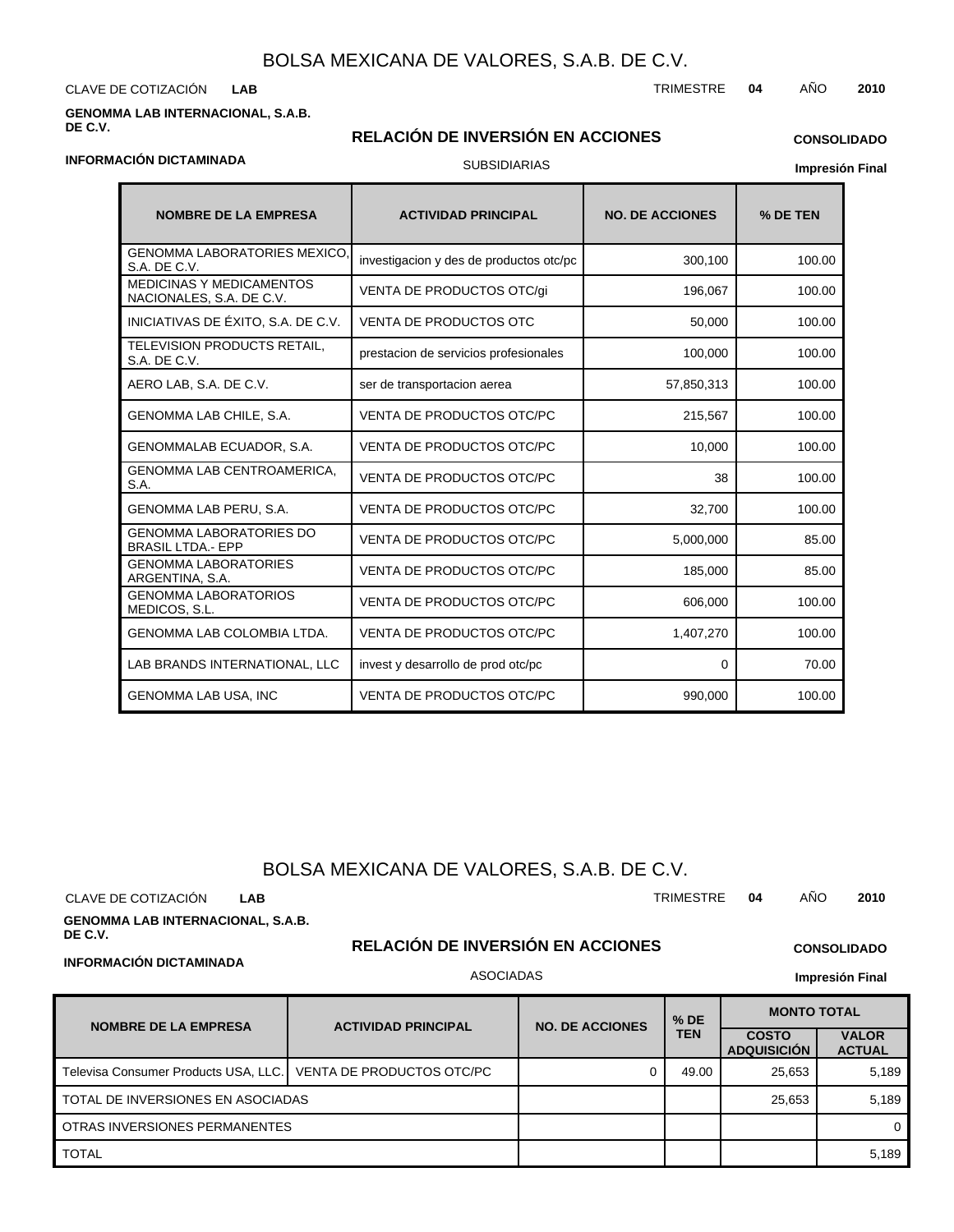| BOLSA MEXICANA DE VALORES, S.A.B. DE C.V. |  |  |
|-------------------------------------------|--|--|
|-------------------------------------------|--|--|

**LAB**

**GENOMMA LAB INTERNACIONAL, S.A.B. DE C.V.**

CLAVE DE COTIZACIÓN TRIMESTRE **04** AÑO **2010**

**RELACIÓN DE INVERSIÓN EN ACCIONES**

**CONSOLIDADO**

**INFORMACIÓN DICTAMINADA**

ASOCIADAS

**Impresión Final**

OBSERVACIONES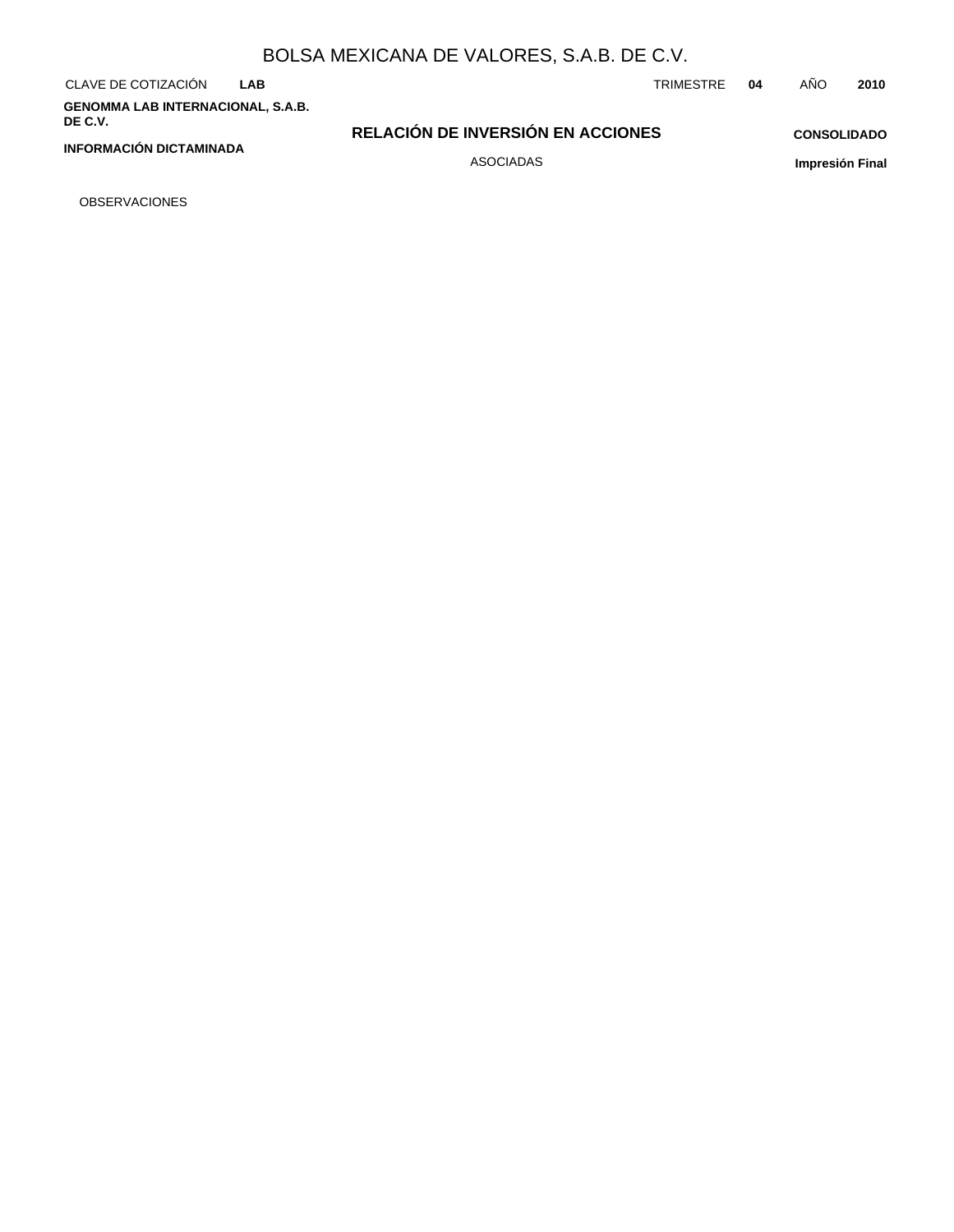#### CLAVE DE COTIZACIÓN **LAB**

**GENOMMA LAB INTERNACIONAL, S.A.B. DE C.V.**

## **DESGLOSE DE CRÉDITOS**

**CONSOLIDADO**

## **INFORMACIÓN DICTAMINADA**

## (MILES DE PESOS)

**Impresión Final**

|                               |                                                       |                                            |                                       |                                            | VENCTOS. O AMORT. DENOMINADOS EN MONEDA NACIONAL |                    |                            |  | VENCTOS. O AMORT. DENOMINADOS EN MONEDA EXTRANJERA |                              |                   |                    |                            |                     |                     |                              |
|-------------------------------|-------------------------------------------------------|--------------------------------------------|---------------------------------------|--------------------------------------------|--------------------------------------------------|--------------------|----------------------------|--|----------------------------------------------------|------------------------------|-------------------|--------------------|----------------------------|---------------------|---------------------|------------------------------|
| TIPO DE CRÉDITO / INSTITUCIÓN | <b>CON</b><br><b>INSTITUCIÓN</b><br><b>EXTRANJERA</b> | <b>FECHA DE FIRMA /</b><br><b>CONTRATO</b> | <b>FECHA DE</b><br><b>VENCIMIENTO</b> | TASA DE<br>INTERÉS Y/O<br><b>SOBRETASA</b> |                                                  |                    | <b>INTERVALO DE TIEMPO</b> |  |                                                    |                              |                   |                    | <b>INTERVALO DE TIEMPO</b> |                     |                     |                              |
|                               |                                                       |                                            |                                       |                                            | AÑO ACTUAL                                       | <b>HASTA 1 AÑO</b> | HASTA 2 AÑOS HASTA 3 AÑOS  |  | <b>HASTA 4 AÑOS</b>                                | HASTA 5 AÑOS O<br><b>MÁS</b> | <b>AÑO ACTUAL</b> | <b>HASTA 1 AÑO</b> | <b>HASTA 2 AÑOS</b>        | <b>HASTA 3 AÑOS</b> | <b>HASTA 4 AÑOS</b> | <b>HASTA 5 AÑOS O</b><br>MÁS |
| <b>BANCARIOS</b>              |                                                       |                                            |                                       |                                            |                                                  |                    |                            |  |                                                    |                              |                   |                    |                            |                     |                     |                              |
| <b>COMERCIO EXTERIOR</b>      |                                                       |                                            |                                       |                                            |                                                  |                    |                            |  |                                                    |                              |                   |                    |                            |                     |                     |                              |
|                               | <b>NO</b>                                             |                                            |                                       |                                            |                                                  |                    |                            |  |                                                    |                              |                   |                    |                            |                     |                     |                              |
| <b>CON GARANTÍA</b>           |                                                       |                                            |                                       |                                            |                                                  |                    |                            |  |                                                    |                              |                   |                    |                            |                     |                     |                              |
| <b>BANCA COMERCIAL</b>        |                                                       |                                            |                                       |                                            |                                                  |                    |                            |  |                                                    |                              |                   |                    |                            |                     |                     |                              |
| <b>OTROS</b>                  |                                                       |                                            |                                       |                                            |                                                  |                    |                            |  |                                                    |                              |                   |                    |                            |                     |                     |                              |
| <b>TOTAL BANCARIOS</b>        |                                                       |                                            |                                       |                                            |                                                  |                    |                            |  |                                                    |                              |                   |                    |                            |                     |                     |                              |

TRIMESTRE **04** AÑO **2010**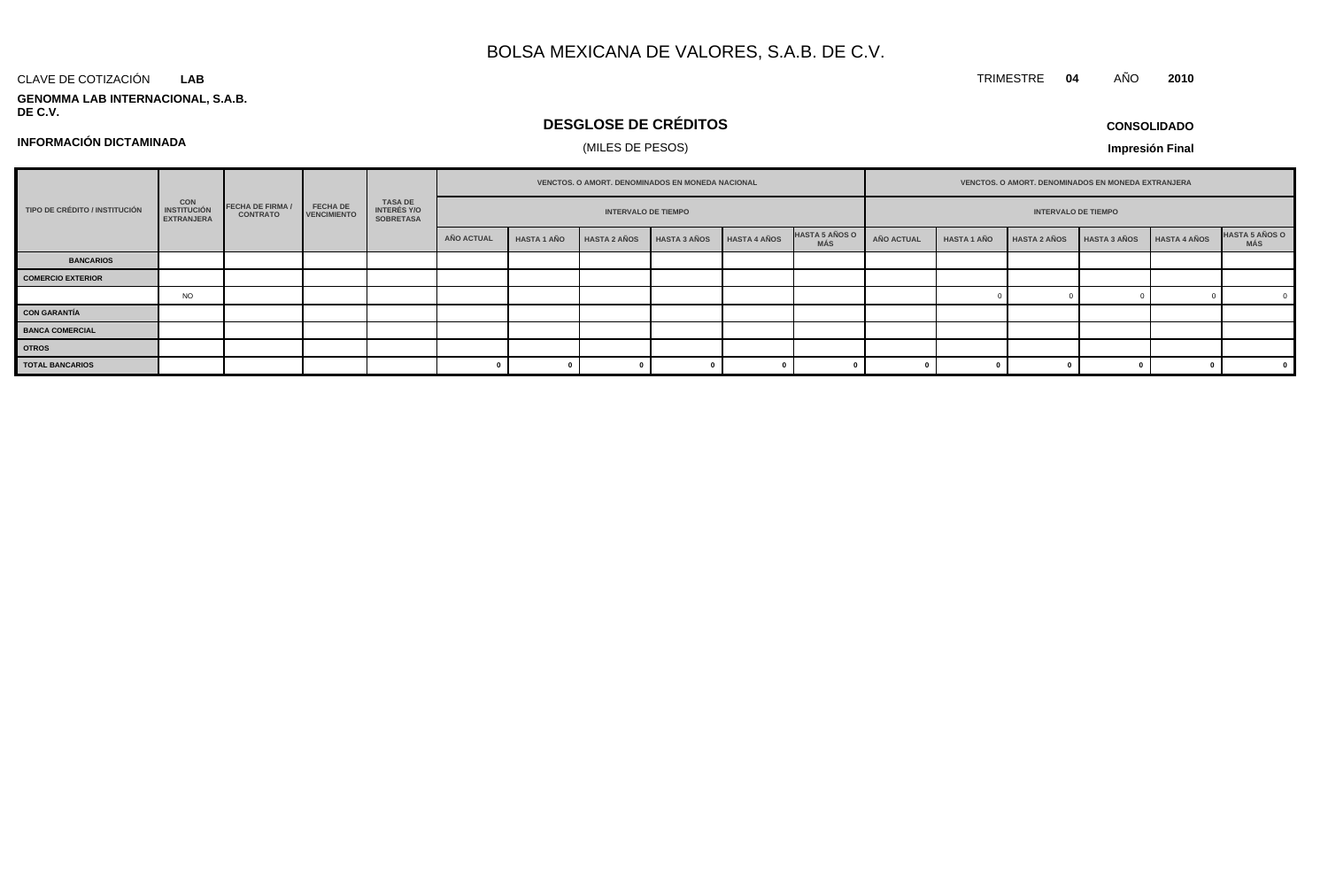#### CLAVE DE COTIZACIÓN TRIMESTRE **04** AÑO **2010 LAB**

# **GENOMMA LAB INTERNACIONAL, S.A.B.**

## **DESGLOSE DE CRÉDITOS**

# (MILES DE PESOS) **INFORMACIÓN DICTAMINADA**

## **CONSOLIDADO**

**Impresión Final**

|                                                     |                                                 | <b>FECHA DE FIRMA /</b><br><b>CONTRATO</b> | <b>FECHA DE</b><br><b>VENCIMIENTO</b> | TASA DE<br>INTERÉS Y/O<br><b>SOBRETASA</b> | VENCTOS. O AMORT. DENOMINADOS EN MONEDA NACIONAL |                    |                     |                     | VENCTOS. O AMORT. DENOMINADOS EN MONEDA EXTRANJERA |                              |                   |                    |                     |                     |                     |                       |
|-----------------------------------------------------|-------------------------------------------------|--------------------------------------------|---------------------------------------|--------------------------------------------|--------------------------------------------------|--------------------|---------------------|---------------------|----------------------------------------------------|------------------------------|-------------------|--------------------|---------------------|---------------------|---------------------|-----------------------|
| TIPO DE CRÉDITO / INSTITUCIÓN                       | <b>CON<br/>INSTITUCIÓN</b><br><b>EXTRANJERA</b> |                                            |                                       |                                            | <b>INTERVALO DE TIEMPO</b>                       |                    |                     |                     |                                                    | <b>INTERVALO DE TIEMPO</b>   |                   |                    |                     |                     |                     |                       |
|                                                     |                                                 |                                            |                                       |                                            | <b>AÑO ACTUAL</b>                                | <b>HASTA 1 AÑO</b> | <b>HASTA 2 AÑOS</b> | <b>HASTA 3 AÑOS</b> | <b>HASTA 4 AÑOS</b>                                | <b>HASTA 5 AÑOS O</b><br>MÁS | <b>AÑO ACTUAL</b> | <b>HASTA 1 AÑO</b> | <b>HASTA 2 AÑOS</b> | <b>HASTA 3 AÑOS</b> | <b>HASTA 4 AÑOS</b> | HASTA 5 AÑOS O<br>MÁS |
| <b>BURSÁTILES</b>                                   |                                                 |                                            |                                       |                                            |                                                  |                    |                     |                     |                                                    |                              |                   |                    |                     |                     |                     |                       |
| <b>LISTADAS EN BOLSA (MÉXICO Y/O</b><br>EXTRANJERO) |                                                 |                                            |                                       |                                            |                                                  |                    |                     |                     |                                                    |                              |                   |                    |                     |                     |                     |                       |
| <b>QUIROGRAFARIOS</b>                               |                                                 |                                            |                                       |                                            |                                                  |                    |                     |                     |                                                    |                              |                   |                    |                     |                     |                     |                       |
| CON GARANTÍA                                        |                                                 |                                            |                                       |                                            |                                                  |                    |                     |                     |                                                    |                              |                   |                    |                     |                     |                     |                       |
| <b>COLOCACIONES PRIVADAS</b>                        |                                                 |                                            |                                       |                                            |                                                  |                    |                     |                     |                                                    |                              |                   |                    |                     |                     |                     |                       |
| <b>QUIROGRAFARIOS</b>                               |                                                 |                                            |                                       |                                            |                                                  |                    |                     |                     |                                                    |                              |                   |                    |                     |                     |                     |                       |
| <b>CON GARANTÍA</b>                                 |                                                 |                                            |                                       |                                            |                                                  |                    |                     |                     |                                                    |                              |                   |                    |                     |                     |                     |                       |
| TOTAL BURSÁTILES Y<br><b>COLOCACIONES PRIVADAS</b>  |                                                 |                                            |                                       |                                            |                                                  |                    |                     |                     |                                                    |                              |                   |                    |                     |                     |                     |                       |

# **DE C.V.**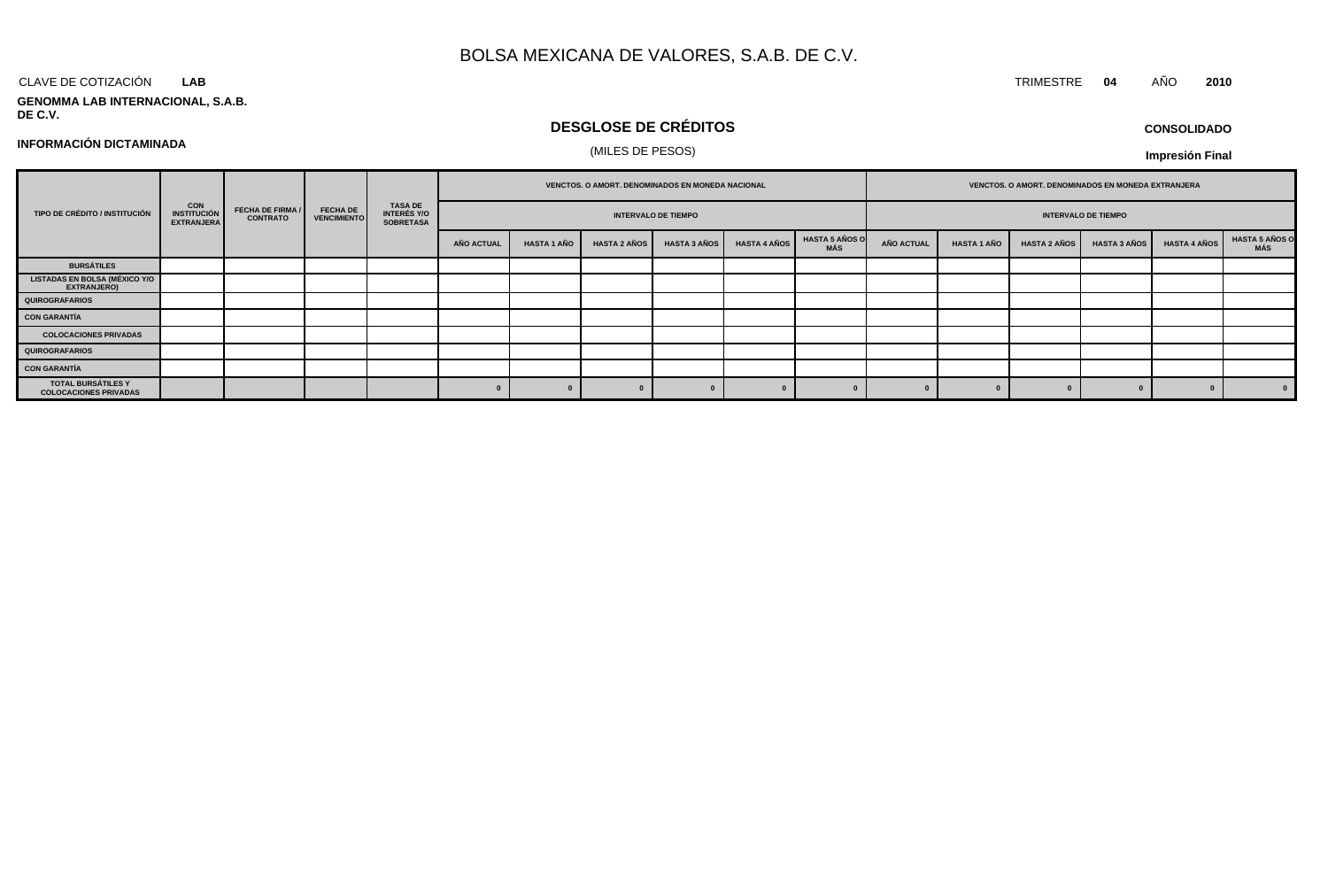**INFORMACIÓN DICTAMINADA**

#### **GENOMMA LAB INTERNACIONAL, S.A.B. DE C.V.**

## **DESGLOSE DE CRÉDITOS**

## (MILES DE PESOS)

**CONSOLIDADO**

**Impresión Final**

|                               |                                                       |                                        |                                       |              |                    |                            | VENCTOS. O AMORT. DENOMINADOS EN MONEDA NACIONAL |                     |                              |                   |                    | VENCTOS. O AMORT. DENOMINADOS EN MONEDA EXTRANJERA |                     |                     |                              |
|-------------------------------|-------------------------------------------------------|----------------------------------------|---------------------------------------|--------------|--------------------|----------------------------|--------------------------------------------------|---------------------|------------------------------|-------------------|--------------------|----------------------------------------------------|---------------------|---------------------|------------------------------|
| TIPO DE CRÉDITO / INSTITUCIÓN | <b>CON</b><br><b>INSTITUCIÓN</b><br><b>EXTRANJERA</b> | <b>FECHA DE</b><br><b>CONCERTACIÓN</b> | <b>FECHA DE</b><br><b>VENCIMIENTO</b> |              |                    | <b>INTERVALO DE TIEMPO</b> |                                                  |                     |                              |                   |                    | <b>INTERVALO DE TIEMPO</b>                         |                     |                     |                              |
|                               |                                                       |                                        |                                       | AÑO ACTUAL   | <b>HASTA 1 AÑO</b> | <b>HASTA 2 AÑOS</b>        | <b>HASTA 3 AÑOS</b>                              | <b>HASTA 4 AÑOS</b> | <b>HASTA 5 AÑOS O</b><br>MÁS | <b>AÑO ACTUAL</b> | <b>HASTA 1 AÑO</b> | HASTA 2 AÑOS                                       | <b>HASTA 3 AÑOS</b> | <b>HASTA 4 AÑOS</b> | <b>HASTA 5 AÑOS O</b><br>MÁS |
| <b>PROVEEDORES</b>            |                                                       |                                        |                                       |              |                    |                            |                                                  |                     |                              |                   |                    |                                                    |                     |                     |                              |
| PROV CONCENTRADO SEP 07       | NA                                                    | 30/09/2007                             | 28/02/2008                            |              | 138                | $\mathbf 0$                | - 0                                              | $\Omega$            |                              |                   |                    |                                                    |                     |                     |                              |
| PROV CONCENTRADO OCT 07       | <b>NA</b>                                             | 30/10/2007                             | 28/03/2008                            |              | 136                | $\mathbf 0$                | $\Omega$                                         | - 0                 | $\Omega$                     |                   |                    |                                                    |                     |                     |                              |
| PROV CONCENTRADO MAR 09       | <b>NA</b>                                             | 31/03/2009                             | 31/07/2009                            |              | 44                 | $\Omega$                   | $\Omega$                                         | - C                 |                              |                   |                    |                                                    |                     |                     |                              |
| PROV CONCENTRADO JUN 09       | NA                                                    | 30/06/2009                             | 30/09/2009                            |              | 505                | $\mathbf 0$                | $\Omega$                                         | $\sqrt{ }$          | $\epsilon$                   |                   |                    |                                                    |                     |                     |                              |
| PROV CONCENTRADO JUL 09       | <b>NA</b>                                             | 31/07/2009                             | 31/10/2009                            |              | $\overline{2}$     | $\Omega$                   | $\Omega$                                         | - C                 |                              |                   |                    |                                                    |                     |                     |                              |
| PROV CONCENTRADO AGO 09       | NA                                                    | 31/08/2009                             | 30/11/2009                            |              | 23                 | $\mathbf 0$                |                                                  |                     |                              |                   |                    |                                                    |                     |                     |                              |
| PROV CONCENTRADO ABRIL 10     | NA                                                    | 30/04/2010                             | 30/06/2010                            |              | 76                 | $\Omega$                   | $\Omega$                                         | $\Omega$            | $\Omega$                     |                   |                    |                                                    |                     |                     |                              |
| PROV CONCENTRADO MAYO 10      | <b>NA</b>                                             | 31/05/2010                             | 31/07/2010                            |              | 879                | $\Omega$                   |                                                  |                     |                              |                   |                    |                                                    |                     |                     |                              |
| PROV CONCENTRADO JUNIO 10     | <b>NA</b>                                             | 30/06/2010                             | 31/08/2010                            |              | 716                | $\mathbf 0$                | $\Omega$                                         | $\Omega$            | $\Omega$                     |                   |                    |                                                    |                     |                     |                              |
| PROV CONCENTRADO JULIO 10     | <b>NA</b>                                             | 31/07/2010                             | 30/09/2010                            |              | 1,737              | $\Omega$                   | $\Omega$                                         | - C                 |                              |                   |                    |                                                    |                     |                     |                              |
| PROV CONCENTRADO AGO 10       | NA                                                    | 30/08/2010                             | 31/10/2010                            |              | 18,686             | $\Omega$                   |                                                  |                     |                              |                   |                    |                                                    |                     |                     |                              |
| PROV CONCENTRADO SEP 10       | <b>NA</b>                                             | 30/09/2010                             | 30/11/2010                            |              | 99,745             | $\Omega$                   | $\Omega$                                         | - 0                 |                              |                   |                    |                                                    |                     |                     |                              |
| PROV CONCENTRADO OCT 10       | <b>NA</b>                                             | 31/10/2010                             | 31/12/2010                            |              | 166,623            | $\mathbf 0$                |                                                  |                     |                              |                   |                    |                                                    |                     |                     |                              |
| PROV CONCENTRADO NOV 10       | <b>NA</b>                                             | 30/11/2010                             | 31/01/2010                            |              | 249,275            | $\Omega$                   | $\Omega$                                         | $\Omega$            | $\Omega$                     |                   |                    |                                                    |                     |                     |                              |
| PROV CONCENTRADO DIC 10       | <b>NA</b>                                             | 31/12/2010                             | 28/02/2011                            |              | 353,188            | $\Omega$                   |                                                  |                     |                              |                   |                    |                                                    |                     |                     |                              |
| PROV CONCENTRADO may 09       | SI                                                    | 31/05/2010                             | 03/11/2009                            |              |                    |                            |                                                  |                     |                              |                   | 307                | $\Omega$                                           |                     | $^{\circ}$          |                              |
| PROV CONCENTRADO ENE 10       | <b>SI</b>                                             | 31/01/2010                             | 31/05/2010                            |              |                    |                            |                                                  |                     |                              |                   | 131                | $\Omega$                                           |                     | $\mathbf 0$         | $\Omega$                     |
| PROV CONCENTRADO FEB 10       | -SI                                                   | 28/02/2010                             | 30/06/2010                            |              |                    |                            |                                                  |                     |                              |                   | 1,224              | $\Omega$                                           |                     | $\mathbf 0$         | $\Omega$                     |
| PROV CONCENTRADO MAR 10       | <b>SI</b>                                             | 31/03/2010                             | 31/07/2010                            |              |                    |                            |                                                  |                     |                              |                   | 158                | $\Omega$                                           |                     | $\mathbf 0$         | $\Omega$                     |
| PROV CONCENTRADO ABRIL 10     | SI                                                    | 30/04/2010                             | 31/08/2010                            |              |                    |                            |                                                  |                     |                              |                   |                    |                                                    |                     | $\Omega$            |                              |
| PROV CONCENTRADO MAYO 10      | SI                                                    | 31/05/2010                             | 30/09/2010                            |              |                    |                            |                                                  |                     |                              |                   | 53                 | $\Omega$                                           |                     | $\mathbf 0$         | $\Omega$                     |
| PROV CONCENTRADO JUNIO 10     | -SI                                                   | 30/06/2010                             | 31/10/2010                            |              |                    |                            |                                                  |                     |                              |                   | 145                | $\Omega$                                           |                     | $\Omega$            |                              |
| PROV CONCENTRADO JUIIO 10     | <b>SI</b>                                             | 31/07/2010                             | 30/11/2010                            |              |                    |                            |                                                  |                     |                              |                   | 1,165              |                                                    |                     |                     |                              |
| PROV CONCENTRADO AGOSTO 10    | SI                                                    | 31/08/2010                             | 31/12/2010                            |              |                    |                            |                                                  |                     |                              |                   | 775                |                                                    |                     |                     |                              |
| PROV CONCENTRADO SEPTIEMBRE   | SI                                                    | 30/09/2010                             | 31/01/2011                            |              |                    |                            |                                                  |                     |                              |                   | 1,270              |                                                    |                     |                     |                              |
| PROV CONCENTRADO OCTUBRE      | <b>SI</b>                                             | 31/10/2010                             | 28/02/2011                            |              |                    |                            |                                                  |                     |                              |                   | 5,967              | $\sqrt{ }$                                         |                     | $\Omega$            |                              |
| PROV CONCENTRADO NOVIEMBRE    | SI                                                    | 30/11/2010                             | 31/03/2011                            |              |                    |                            |                                                  |                     |                              |                   | 14,017             | $\Omega$                                           |                     | $\mathbf{0}$        | $\overline{\mathbf{0}}$      |
| PROV CONCENTRADO DICIEMBRE    | <b>SI</b>                                             | 31/12/2010                             | 30/04/2011                            |              |                    |                            |                                                  |                     |                              |                   | 52,106             | $\mathbf{0}$                                       | $\Omega$            | $\mathbf{0}$        | $\overline{0}$               |
| <b>TOTAL PROVEEDORES</b>      |                                                       |                                        |                                       | $\mathbf{0}$ | 891,773            | $\mathbf{0}$               | $\mathbf{0}$                                     | $\overline{0}$      | $\Omega$                     | $\mathbf{0}$      | 77,326             | $\circ$                                            | $\Omega$            | $\overline{0}$      | $\mathbf{0}$                 |

### **LAB**

CLAVE DE COTIZACIÓN TRIMESTRE **04** AÑO **2010**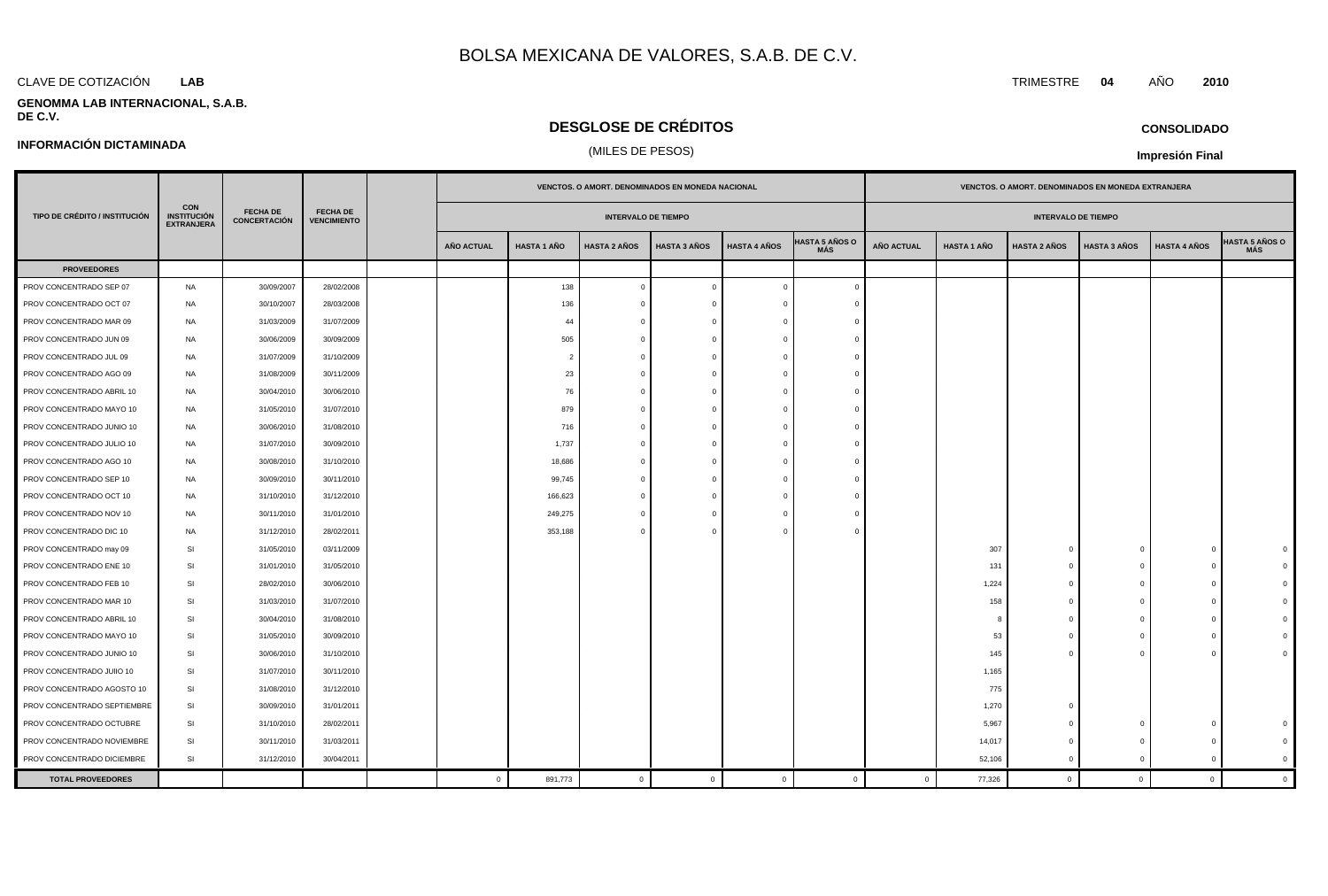#### CLAVE DE COTIZACIÓN TRIMESTRE **04** AÑO **2010 LAB**

**INFORMACIÓN DICTAMINADA**

#### **GENOMMA LAB INTERNACIONAL, S.A.B. DE C.V.**

## **DESGLOSE DE CRÉDITOS**

## (MILES DE PESOS)

**CONSOLIDADO**

|                                                                       |                                                       |                                        |                                       |  | VENCTOS. O AMORT. DENOMINADOS EN MONEDA NACIONAL |                    |                     |                     |                     |                       | VENCTOS. O AMORT. DENOMINADOS EN MONEDA EXTRANJERA |                    |                            |              |                     |                         |
|-----------------------------------------------------------------------|-------------------------------------------------------|----------------------------------------|---------------------------------------|--|--------------------------------------------------|--------------------|---------------------|---------------------|---------------------|-----------------------|----------------------------------------------------|--------------------|----------------------------|--------------|---------------------|-------------------------|
| TIPO DE CRÉDITO / INSTITUCIÓN                                         | <b>CON</b><br><b>INSTITUCIÓN</b><br><b>EXTRANJERA</b> | <b>FECHA DE</b><br><b>CONCERTACIÓN</b> | <b>FECHA DE</b><br><b>VENCIMIENTO</b> |  | <b>INTERVALO DE TIEMPO</b>                       |                    |                     |                     |                     |                       |                                                    |                    | <b>INTERVALO DE TIEMPO</b> |              |                     |                         |
|                                                                       |                                                       |                                        |                                       |  | AÑO ACTUAL                                       | <b>HASTA 1 AÑO</b> | <b>HASTA 2 AÑOS</b> | <b>HASTA 3 AÑOS</b> | <b>HASTA 4 AÑOS</b> | HASTA 5 AÑOS O<br>MÁS | <b>AÑO ACTUAL</b>                                  | <b>HASTA 1 AÑO</b> | <b>HASTA 2 AÑOS</b>        | HASTA 3 AÑOS | <b>HASTA 4 AÑOS</b> | HASTA 5 AÑOS O          |
|                                                                       |                                                       |                                        |                                       |  |                                                  |                    |                     |                     |                     |                       |                                                    |                    |                            |              |                     |                         |
| OTROS CRÉDITOS CON COSTO A<br>CORTO Y LARGO PLAZO(S103 Y S30)         |                                                       |                                        |                                       |  |                                                  |                    |                     |                     |                     |                       |                                                    |                    |                            |              |                     |                         |
| LARGO PLAZO                                                           | <b>NA</b>                                             |                                        |                                       |  |                                                  | $\Omega$           |                     | $\Omega$            |                     |                       |                                                    |                    |                            |              |                     |                         |
|                                                                       | <b>NO</b>                                             |                                        |                                       |  |                                                  |                    |                     |                     |                     |                       |                                                    | $\Omega$           | $\Omega$                   |              | $\Omega$            | $\overline{\mathbf{0}}$ |
| <b>TOTAL OTROS CRÉDITOS CON</b><br><b>COSTO A CORTO Y LARGO PLAZO</b> |                                                       |                                        |                                       |  |                                                  | $\Omega$           |                     | $\Omega$            |                     |                       | $\Omega$                                           |                    | $\Omega$                   | $\sqrt{ }$   |                     |                         |
|                                                                       |                                                       |                                        |                                       |  |                                                  |                    |                     |                     |                     |                       |                                                    |                    |                            |              |                     |                         |
| OTROS PASIVOS CIRCULANTES SIN<br>COSTO (S26)                          |                                                       |                                        |                                       |  |                                                  |                    |                     |                     |                     |                       |                                                    |                    |                            |              |                     |                         |
| prov y otras cuentas por pag<br>prov y otras cuentas por pag          | <b>NA</b>                                             |                                        |                                       |  |                                                  | 250,297            |                     |                     |                     |                       |                                                    | 149,551            |                            |              |                     |                         |
| <b>TOTAL OTROS PASIVOS</b><br><b>CIRCULANTES SIN COSTO</b>            |                                                       |                                        |                                       |  |                                                  | 250,297            |                     | $\cap$              | $\sqrt{ }$          |                       | $\Omega$                                           | 149,551            | $\Omega$                   | $\Omega$     |                     |                         |
|                                                                       |                                                       |                                        |                                       |  |                                                  |                    |                     |                     |                     |                       |                                                    |                    |                            |              |                     |                         |
| <b>TOTAL GENERAL</b>                                                  |                                                       |                                        |                                       |  |                                                  | 1,142,070          |                     | $\mathbf{0}$        |                     |                       | $\mathbf{0}$                                       | 226,877            | $\mathbf{0}$               | $\mathbf{0}$ | 0                   | $\mathbf 0$             |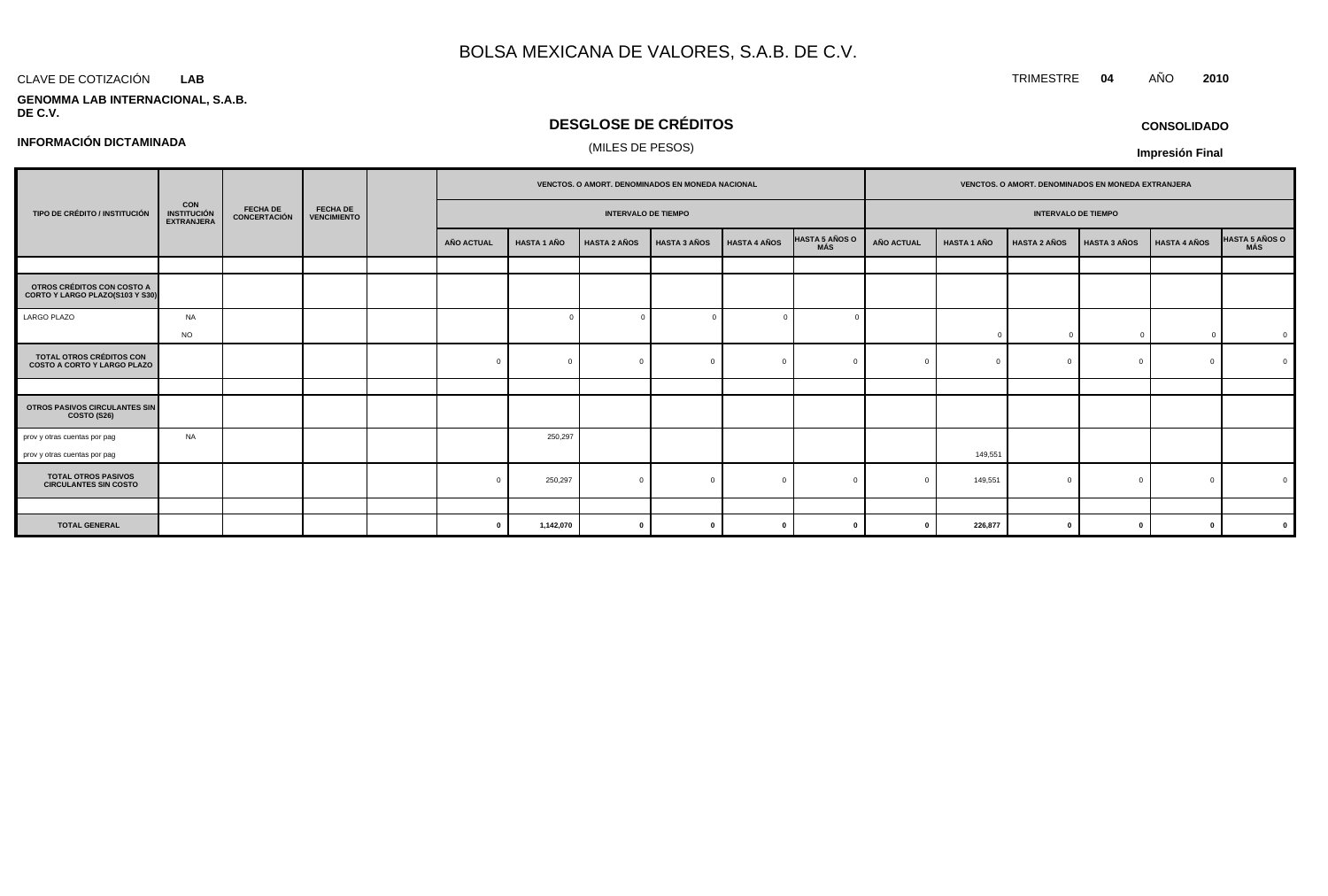### CLAVE DE COTIZACIÓN: **LAB GENOMMA LAB INTERNACIONAL, S.A.B. DE C.V.**

#### **POSICIÓN MONETARIA EN MONEDA EXTRANJERA**

## TRIMESTRE: **04** AÑO: **2010**

## **INFORMACIÓN DICTAMINADA**

(MILES DE PESOS)

# **CONSOLIDADO**

|                               | <b>DÓLARES</b> |              | <b>OTRAS MONEDAS</b> |              | <b>TOTAL MILES DE</b> |  |
|-------------------------------|----------------|--------------|----------------------|--------------|-----------------------|--|
| POSICIÓN EN MONEDA EXTRANJERA | <b>DÓLARES</b> | <b>PESOS</b> | <b>DÓLARES</b>       | <b>PESOS</b> | <b>PESOS</b>          |  |
| <b>ACTIVO MONETARIO</b>       | 20,962         | 259,547      | 42,918               | 531,400      | 790,947               |  |
| <b>PASIVO</b>                 | 5,287          | 65,462       | 21,107               | 261,344      | 326,806               |  |
| CORTO PLAZO                   | 5,287          | 65,462       | 21,107               | 261,344      | 326,806               |  |
| <b>LARGO PLAZO</b>            | 0              | 0            | 0                    | 0            | 0                     |  |
| <b>SALDO NETO</b>             | 15,675         | 194,085      | 21,811               | 270,056      | 464,141               |  |

#### **OBSERVACIONES**

LAS MONEDAS UTILIZADAS PARA LA CONVERSIÓN DE ESTADOS FINANCIEROS DE SUBSIDIARIAS EXTRANJERAS Y LOS TIPOS DE CAMBIO UTILIZADOS SON LOS SIGUIENTES:

BALANCE GENERAL:

PAÍS MONEDA REGISTRO TIPO DE CAMBIO DE MONEDA REGISTRO A MONEDA FUNCIONAL (DÓLAR ESTADOUNIDENSE) TIPO DE CAMBIO DE MONEDA FUNCIONAL A MONEDA DE INFORME (PESOS MEXICANOS)

| ARGENTINA<br>PESOS ARGENTINOS          | $0.2518 \quad $12.3817$ |                        |
|----------------------------------------|-------------------------|------------------------|
| BRASIL<br>REALES                       | $0.6002 \div 12.3817$   |                        |
| CHILE<br>PESOS CHILENOS                | $0.0022 \div 12.3817$   |                        |
| COLOMBIA<br>PESOS COLOMBIANOS          |                         |                        |
| COSTA RICA<br>DÓLAR ESTADOUNIDENSE     | 1.0000 \$ 12.3817       |                        |
| <b>ECUADOR</b><br>DÓLAR ESTADOUNIDENSE | 1,0000                  | \$12.3817              |
| PERÚ<br>SOLES                          |                         |                        |
| USA<br>DÓLAR ESTADOUNIDENSE            | 1,0000                  | $\mathsf S$<br>12.3817 |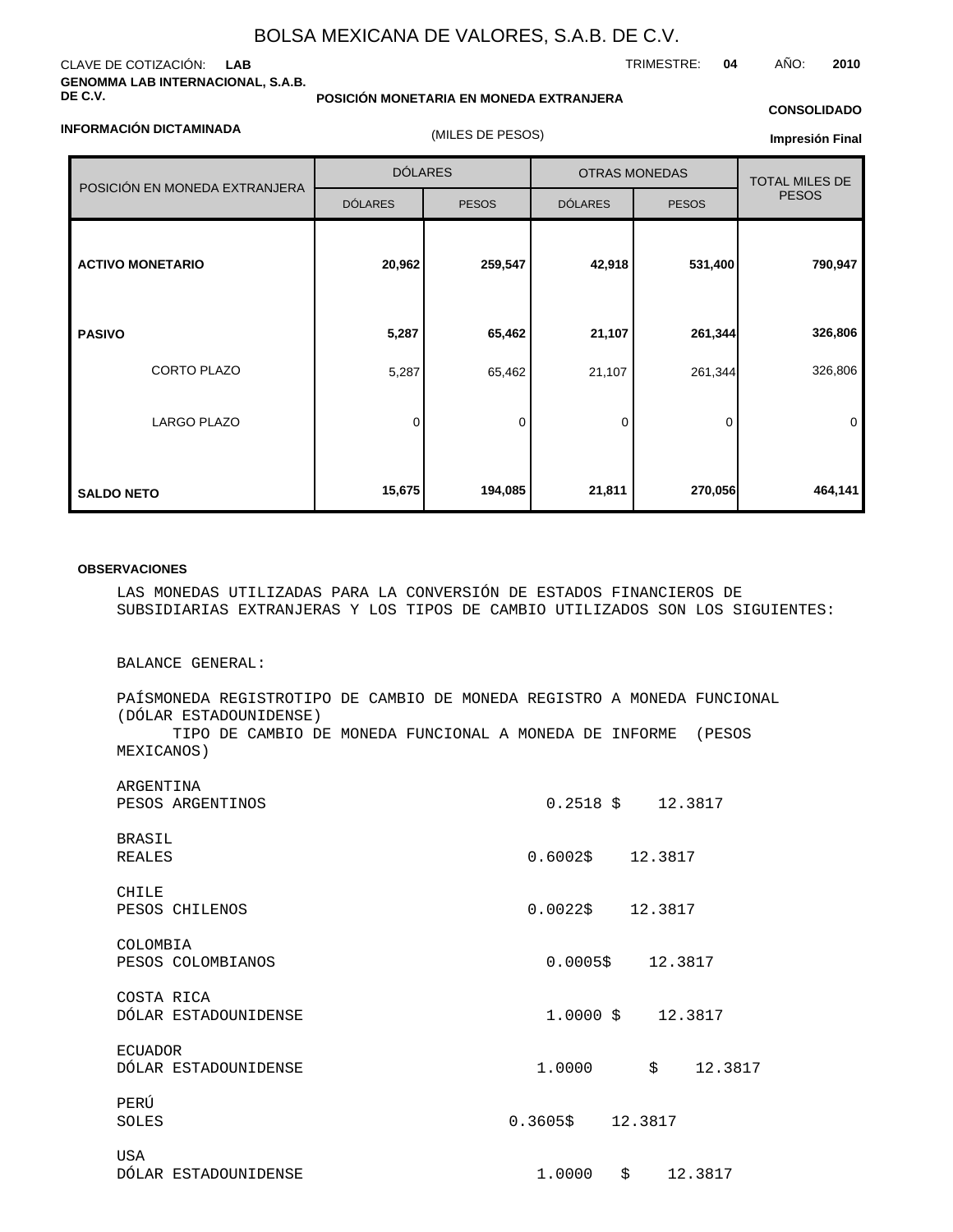| BOLSA MEXICANA DE VALORES, S.A.B. DE C.V.                                      |                                                                           |            |         |                        |      |  |  |  |  |
|--------------------------------------------------------------------------------|---------------------------------------------------------------------------|------------|---------|------------------------|------|--|--|--|--|
| CLAVE DE COTIZACIÓN:<br><b>LAB</b><br><b>GENOMMA LAB INTERNACIONAL, S.A.B.</b> |                                                                           | TRIMESTRE: | 04      | AÑO:                   | 2010 |  |  |  |  |
| DE C.V.                                                                        | POSICIÓN MONETARIA EN MONEDA EXTRANJERA                                   |            |         | <b>CONSOLIDADO</b>     |      |  |  |  |  |
| <b>INFORMACIÓN DICTAMINADA</b>                                                 | (MILES DE PESOS)                                                          |            |         | <b>Impresión Final</b> |      |  |  |  |  |
| ESPAÑA<br><b>EURO</b>                                                          | 1.3253                                                                    | $\ddot{s}$ | 12.3817 |                        |      |  |  |  |  |
| ESTADO DE RESULTADOS:                                                          |                                                                           |            |         |                        |      |  |  |  |  |
| (DÓLAR ESTADOUNIDENSE)                                                         | PAÍS MONEDA REGISTRO TIPO DE CAMBIO DE MONEDA REGISTRO A MONEDA FUNCIONAL |            |         |                        |      |  |  |  |  |
|                                                                                | TIPO DE CAMBIO DE MONEDA FUNCIONAL A MONEDA DE INFORME (PESOS MEXICANOS)  |            |         |                        |      |  |  |  |  |
| ARGENTINA<br>PESOS ARGENTINOS                                                  | 0.2522                                                                    | \$         | 12.3817 |                        |      |  |  |  |  |
| BRASIL<br><b>REALES</b>                                                        | 0.5906                                                                    | \$         | 12.6450 |                        |      |  |  |  |  |
| <b>CHILE</b><br>PESOS CHILENOS                                                 | 0.0021                                                                    | \$         | 12.6450 |                        |      |  |  |  |  |
| COLOMBIA                                                                       |                                                                           |            |         |                        |      |  |  |  |  |
| PESOS COLOMBIANOS                                                              | 0.0005                                                                    | \$         | 12.6450 |                        |      |  |  |  |  |
| COSTA RICA<br>DÓLAR ESTADOUNIDENSE                                             | 1,0000                                                                    | \$         | 12.3817 |                        |      |  |  |  |  |
| <b>ECUADOR</b><br>DÓLAR ESTADOUNIDENSE                                         | 1.0000                                                                    | \$         | 12.6450 |                        |      |  |  |  |  |
| PERÚ<br><b>SOLES</b>                                                           | 0.3597                                                                    | \$         | 12.6450 |                        |      |  |  |  |  |
| USA<br>DÓLAR ESTADOUNIDENSE                                                    | 1.0000                                                                    | \$         | 12.6450 |                        |      |  |  |  |  |
| ESPAÑA<br><b>EURO</b>                                                          | 1.3253                                                                    | \$         | 12.3817 |                        |      |  |  |  |  |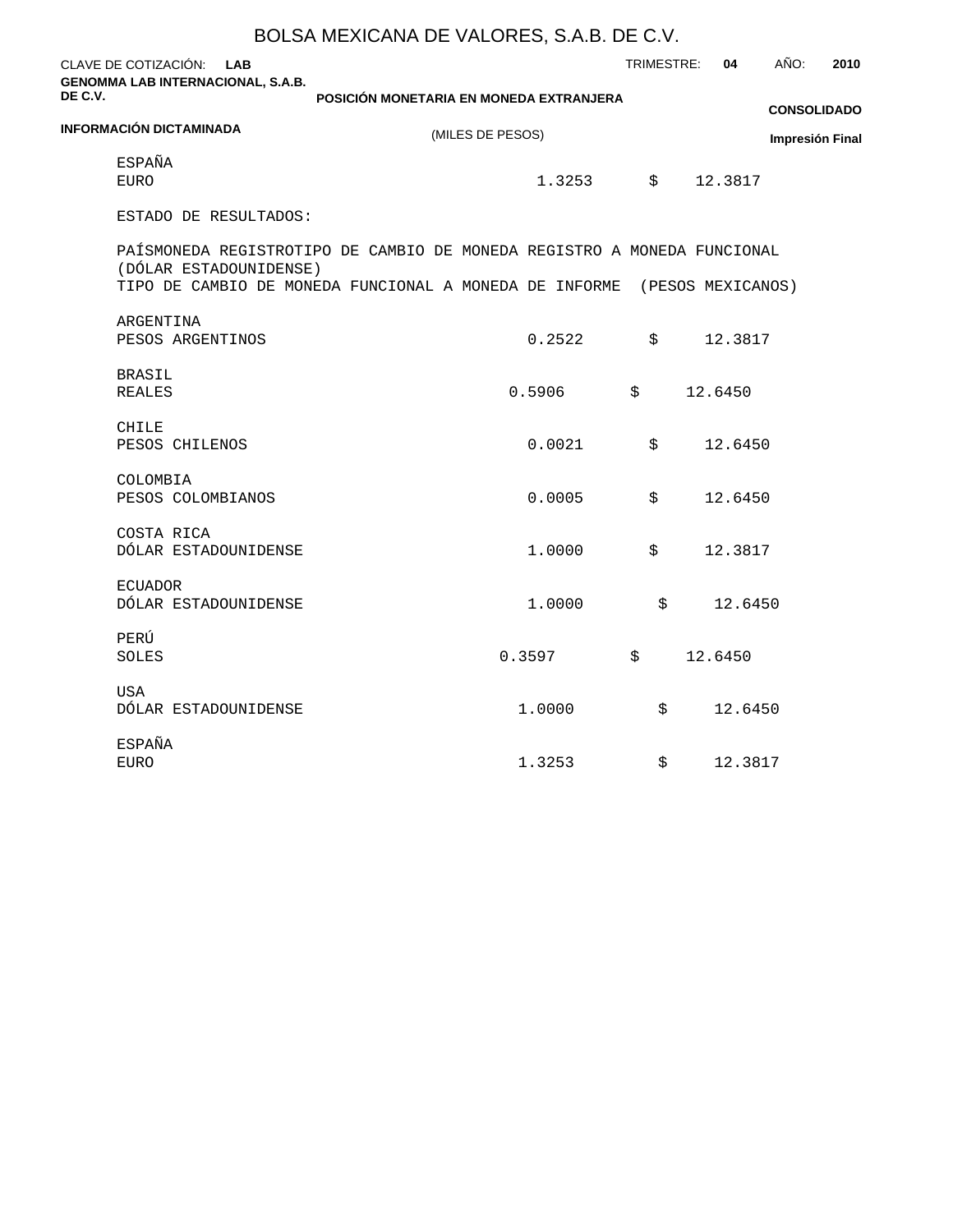CLAVE DE COTIZACIÓN: **LAB GENOMMA LAB INTERNACIONAL, S.A.B. DE C.V.**

#### **CEDULA DE INTEGRACIÓN Y CÁLCULO DE RESULTADO POR POSICIÓN MONETARIA** (MILES DE PESOS)

TRIMESTRE: **04** AÑO: **2010**

**CONSOLIDADO**

**Impresión Final**

| <b>MES</b>              | <b>ACTIVOS</b><br><b>MONETARIOS</b> | <b>PASIVOS</b><br><b>MONETARIOS</b> | <b>POSICIÓN</b><br><b>MONETARIA</b><br>(ACTIVA) PASIVA | <b>INFLACIÓN</b><br><b>MENSUAL</b> | <b>EFECTO MENSUAL</b><br>(ACTIVO) PASIVO |
|-------------------------|-------------------------------------|-------------------------------------|--------------------------------------------------------|------------------------------------|------------------------------------------|
| <b>ENERO</b>            | 0                                   | $\Omega$                            | $\Omega$                                               | 0                                  | 0                                        |
| <b>FEBRERO</b>          | 0                                   | $\mathbf 0$                         | $\Omega$                                               | 0                                  | 0                                        |
| <b>MARZO</b>            | 0                                   | $\mathbf 0$                         | 0                                                      | 0                                  | $\Omega$                                 |
| <b>ABRIL</b>            | 0                                   | $\mathbf 0$                         | $\Omega$                                               | 0                                  | 0                                        |
| <b>MAYO</b>             | 0                                   | $\mathbf 0$                         | $\Omega$                                               | 0                                  | 0                                        |
| <b>JUNIO</b>            | 0                                   | 0                                   | 0                                                      | 0                                  | 0                                        |
| <b>JULIO</b>            | 0                                   | $\mathbf 0$                         | 0                                                      | 0                                  | 0                                        |
| <b>AGOSTO</b>           | 0                                   | $\mathbf 0$                         | 0                                                      | 0                                  | 0                                        |
| <b>SEPTIEMBRE</b>       | 0                                   | $\mathbf 0$                         | $\Omega$                                               | 0                                  | 0                                        |
| <b>OCTUBRE</b>          | 0                                   | $\mathbf 0$                         | 0                                                      | 0                                  | 0                                        |
| <b>NOVIEMBRE</b>        | 0                                   | $\mathbf 0$                         | $\Omega$                                               | 0                                  | 0                                        |
| <b>DICIEMBRE</b>        | 0                                   | 0                                   | 0                                                      | 0                                  | $\mathbf 0$                              |
| <b>ACTUALIZACIÓN</b>    |                                     |                                     |                                                        |                                    | 0                                        |
| CAPITALIZACIÓN          |                                     |                                     |                                                        |                                    | $\Omega$                                 |
| <b>EMP. EXTRANJERAS</b> |                                     |                                     |                                                        |                                    | $-10,653$                                |
| <b>OTROS</b>            |                                     |                                     |                                                        |                                    | 0                                        |
| <b>TOTAL</b>            |                                     |                                     |                                                        |                                    | $-10,653$                                |

| DATOS INFORMATIVOS         |   |
|----------------------------|---|
| <b>REPOMO CAPITALIZADO</b> | υ |

**OBSERVACIONES**

### **INFORMACIÓN DICTAMINADA**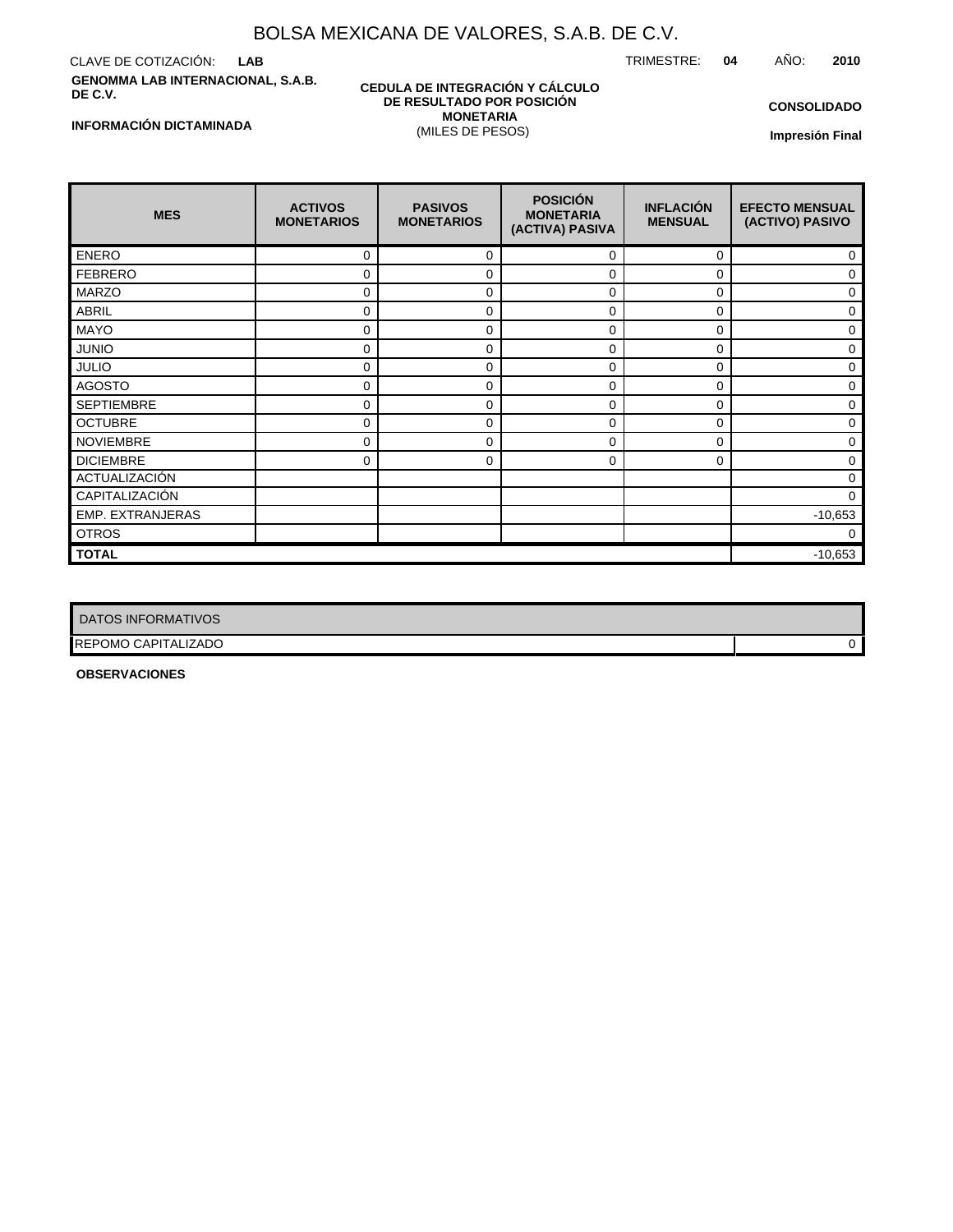| CLAVE DE COTIZACIÓN:<br>LAB                         |                              | TRIMESTRE: | 04 | AÑO:          | 2010               |
|-----------------------------------------------------|------------------------------|------------|----|---------------|--------------------|
| <b>GENOMMA LAB INTERNACIONAL, S.A.B.</b><br>DE C.V. | <b>INSTRUMENTOS DE DEUDA</b> |            |    | <b>PAGINA</b> | 1/2                |
| <b>INFORMACIÓN DICTAMINADA</b>                      |                              |            |    |               | <b>CONSOLIDADO</b> |
|                                                     |                              |            |    |               | Impresión Final    |

NO APLICA LIMITACIONES FINANCIERAS SEGÚN ESCRITURAS DE LA EMISIÓN Y/O TITULO

 $\blacksquare$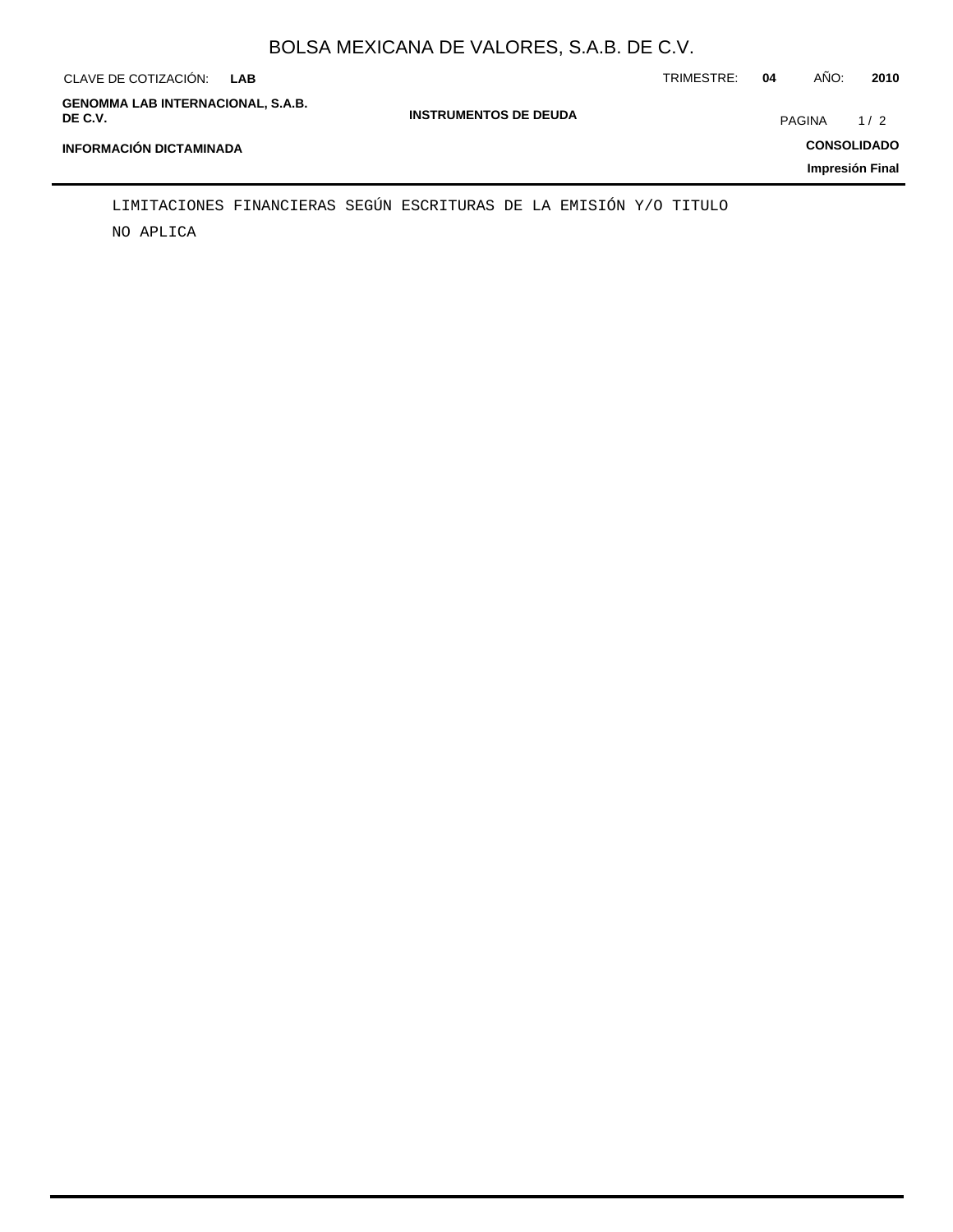| CLAVE DE COTIZACIÓN:<br><b>LAB</b>                  |                              | TRIMESTRE: | 04 | AÑO:          | 2010               |
|-----------------------------------------------------|------------------------------|------------|----|---------------|--------------------|
| <b>GENOMMA LAB INTERNACIONAL, S.A.B.</b><br>DE C.V. | <b>INSTRUMENTOS DE DEUDA</b> |            |    | <b>PAGINA</b> | 2/2                |
| <b>INFORMACIÓN DICTAMINADA</b>                      |                              |            |    |               | <b>CONSOLIDADO</b> |
|                                                     |                              |            |    |               | Impresión Final    |

SITUACIÓN ACTUAL DE LAS LIMITACIONES FINANCIERAS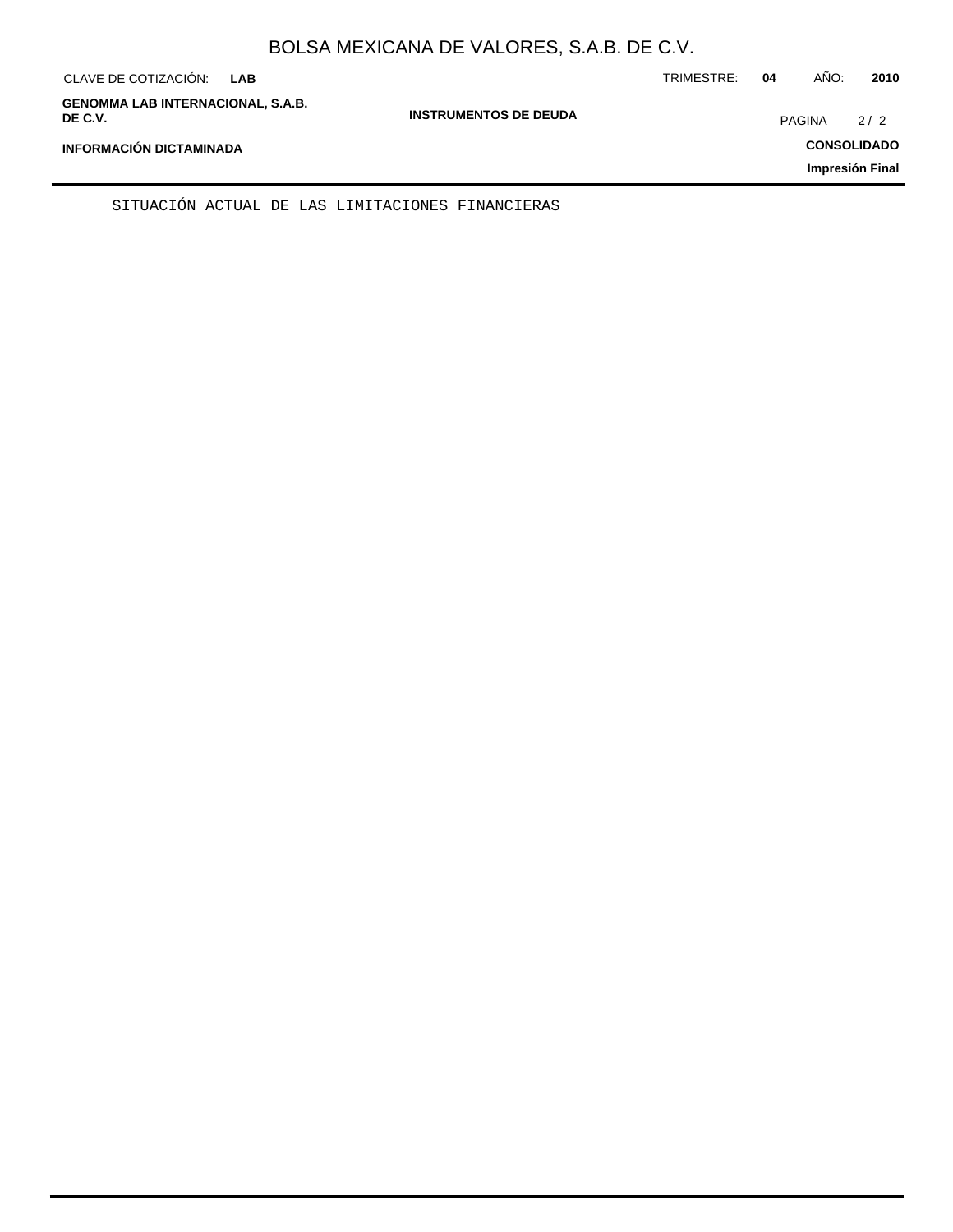CLAVE DE COTIZACIÓN: TRIMESTRE: **04** AÑO: **2010 LAB**

**GENOMMA LAB INTERNACIONAL, S.A.B. DE C.V.**

### **PLANTAS, CENTROS COMERCIALES, DE DISTRIBUCIÓN Y/O SERVICIO**

**CONSOLIDADO**

**Impresión Final**

| <b>PLANTA O CENTRO</b>         | <b>ACTIVIDAD ECONOMICA</b> | <b>CAPACIDAD INSTALADAL</b> | % DE UTIL. |
|--------------------------------|----------------------------|-----------------------------|------------|
| CENTRO DE DISTRIBUCION COECILL | ACOPIO Y DISTRIBUCION DE   | 22,000                      | 100.00     |
| CENTRO DE DISTRIBUCION LERMA   | ACOPIO Y DISTRIBUCION DE   | 9.823                       | 100.00     |
| CENTRO DE DIS DOÑA ROSA        | ACOPIO Y DISTRIBUCION DE   | 36.074                      | 47.00      |

**OBSERVACIONES**

## **INFORMACIÓN DICTAMINADA**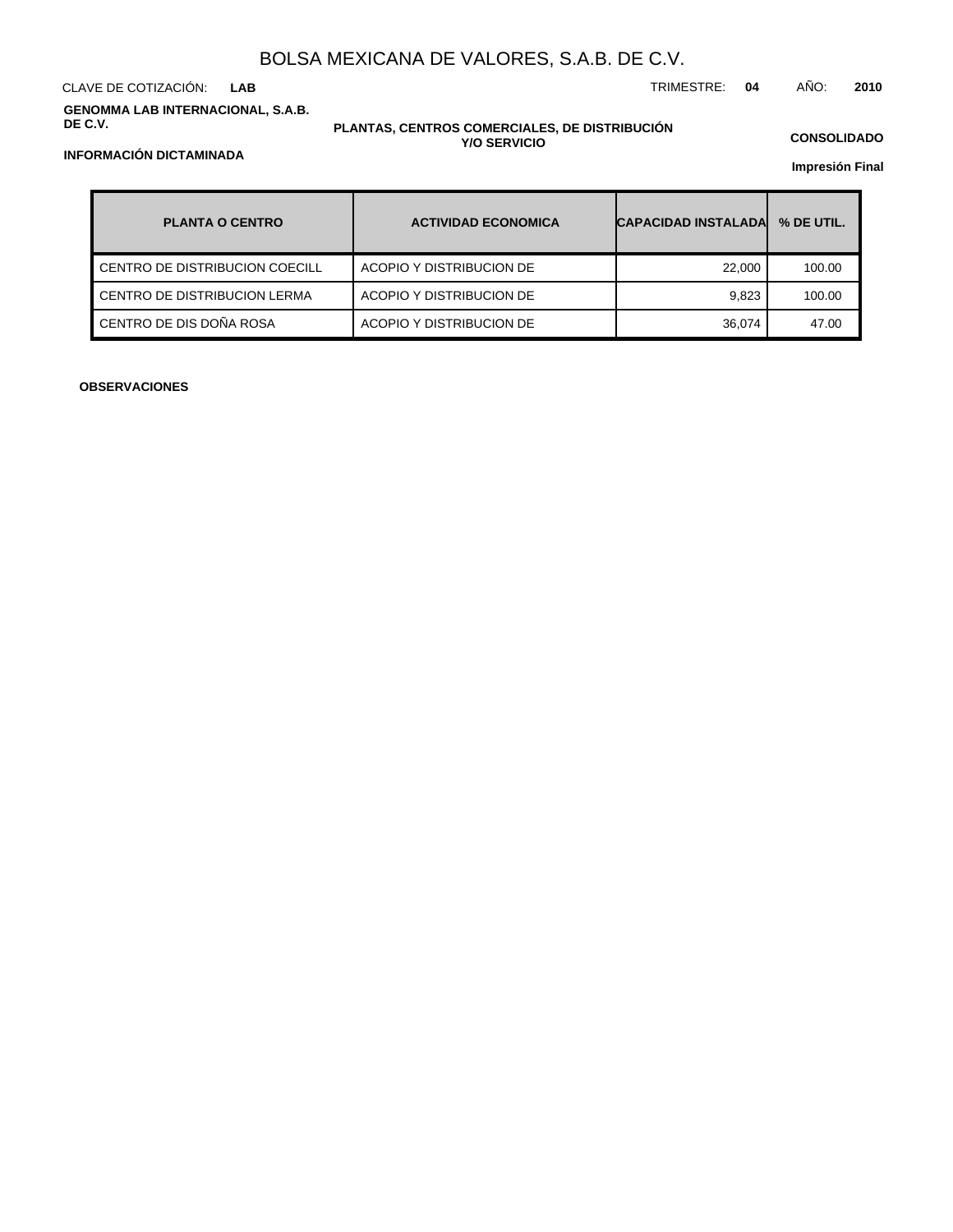|                                                     |            | BOLSA MEXICANA DE VALORES, S.A.B. DE C.V. |                  |                                       |                                                |
|-----------------------------------------------------|------------|-------------------------------------------|------------------|---------------------------------------|------------------------------------------------|
| CLAVE DE COTIZACIÓN                                 | <b>LAB</b> |                                           | <b>TRIMESTRE</b> | 04                                    | <b>AÑO</b><br>2010                             |
| <b>GENOMMA LAB INTERNACIONAL, S.A.B.</b><br>DE C.V. |            |                                           |                  |                                       |                                                |
| <b>INFORMACIÓN DICTAMINADA</b>                      |            | <b>MATERIAS PRIMAS DIRECTAS</b>           |                  | <b>CONSOLIDADO</b><br>Impresión Final |                                                |
|                                                     |            |                                           |                  |                                       |                                                |
|                                                     |            |                                           |                  |                                       |                                                |
| <b>MATERIAS PRIMAS</b>                              |            | <b>PRINCIPALES PROVEEDORES</b>            | <b>ORIGEN</b>    | SUST.<br>NAL.                         | % COSTO<br><b>I PRODUCCION</b><br><b>TOTAL</b> |

**OBSERVACIONES**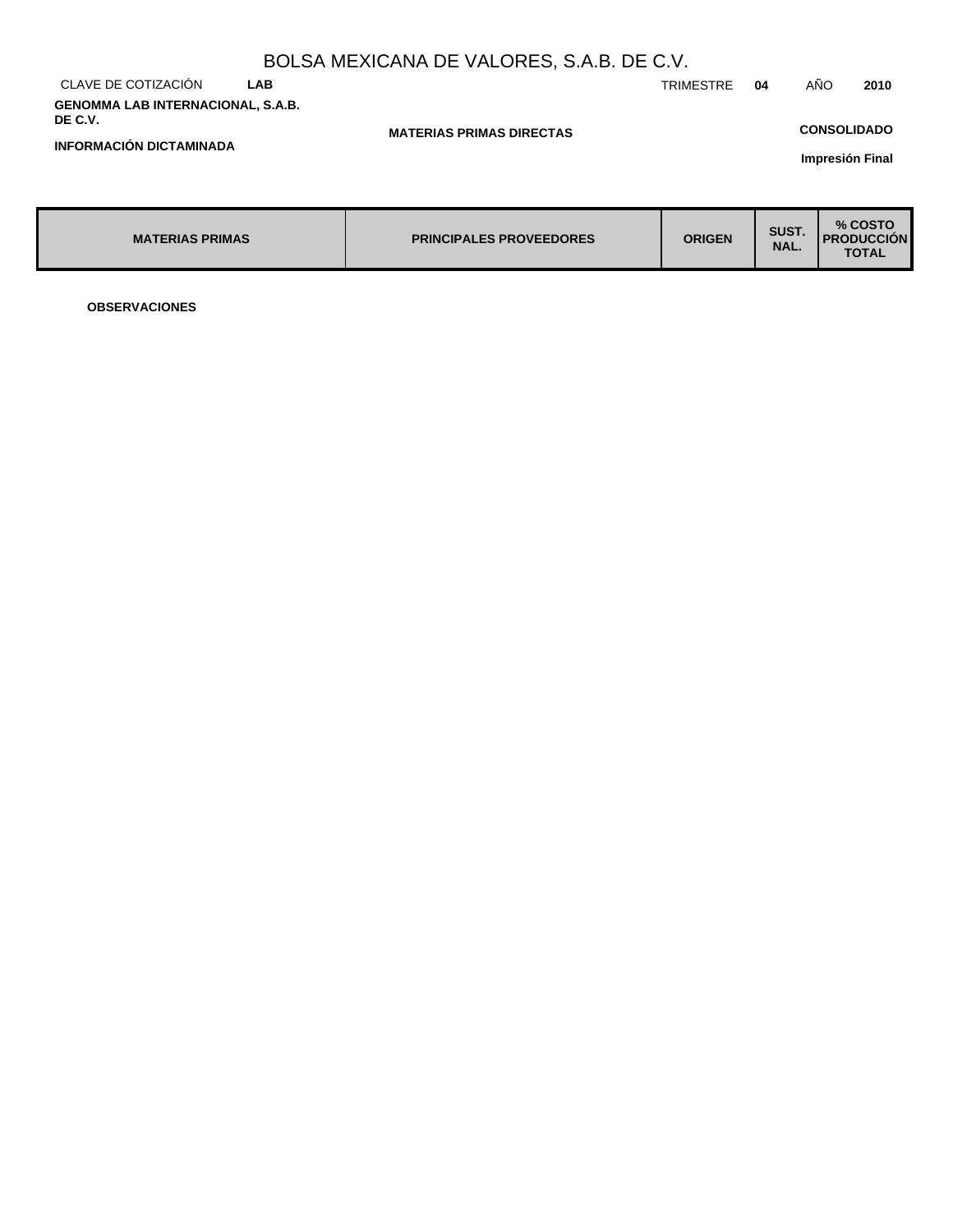CLAVE DE COTIZACIÓN TRIMESTRE **04** AÑO **2010 LAB**

**GENOMMA LAB INTERNACIONAL, S.A.B. DE C.V.**

## **DISTRIBUCIÓN DE VENTAS POR PRODUCTO** VENTAS TOTALES

# **CONSOLIDADO**

**Impresión Final**

| <b>PRINCIPALES</b> | <b>VENTAS</b>  |                | % DE PART. | <b>PRINCIPALES</b> |                 |  |  |
|--------------------|----------------|----------------|------------|--------------------|-----------------|--|--|
|                    | <b>VOLUMEN</b> | <b>IMPORTE</b> | MDO.       | <b>MARCAS</b>      | <b>CLIENTES</b> |  |  |
| <b>NACIONALES</b>  |                |                |            |                    |                 |  |  |
| <b>OTC</b>         | 60,089,866     | 2,807,288      | 59.15      | <b>VARIAS</b>      | <b>VARIOS</b>   |  |  |
| PC                 | 49,839,651     | 1,609,107      | 33.90      | <b>VARIAS</b>      | <b>VARIOS</b>   |  |  |
| GI                 | 15,833,511     | 329,968        | 6.95       | <b>VARIAS</b>      | <b>VARIOS</b>   |  |  |
| <b>EXTRANJERAS</b> |                |                |            |                    |                 |  |  |
| <b>EXTRANJ</b>     | $\mathbf 0$    | 1,517,258      | 100.00     | <b>VARIAS</b>      | <b>VARIOS</b>   |  |  |
| <b>TOTAL</b>       |                | 6,263,621      |            |                    |                 |  |  |

**INFORMACIÓN DICTAMINADA**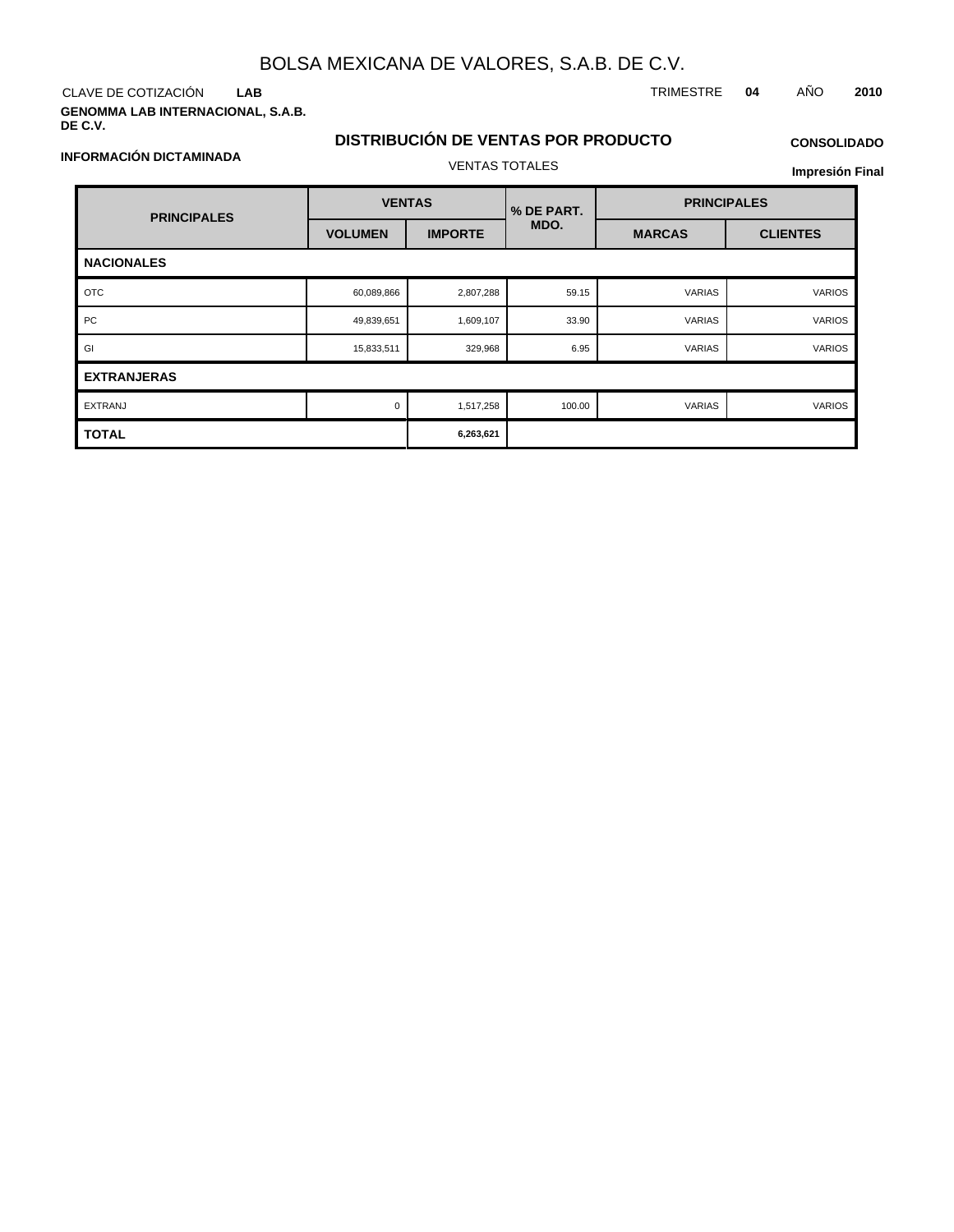CLAVE DE COTIZACIÓN TRIMESTRE **04** AÑO **2010 LAB**

**INFORMACIÓN DICTAMINADA**

**GENOMMA LAB INTERNACIONAL, S.A.B. DE C.V.**

## **DISTRIBUCIÓN DE VENTAS POR PRODUCTO** VENTAS EXTRANJERAS

# **CONSOLIDADO**

| <b>Impresión Final</b> |  |
|------------------------|--|
|------------------------|--|

| <b>PRINCIPALES</b> | <b>VENTAS</b>  |                | <b>DESTINO</b> | <b>PRINCIPALES</b> |                 |  |  |  |
|--------------------|----------------|----------------|----------------|--------------------|-----------------|--|--|--|
|                    | <b>VOLUMEN</b> | <b>IMPORTE</b> |                | <b>MARCAS</b>      | <b>CLIENTES</b> |  |  |  |
| <b>EXPORTACIÓN</b> |                |                |                |                    |                 |  |  |  |
| EXPORTACION        | 11,734,320     | 65,613         | varios         | OTC/PC             | <b>VARIOS</b>   |  |  |  |

| <b>SUBSIDIARIAS EN EL EXTRANJERO</b> |  |           |        |        |                   |  |  |  |
|--------------------------------------|--|-----------|--------|--------|-------------------|--|--|--|
| subsidiarias extranj                 |  | .451,645  | varios | OTC/PC | AUTOSERVICIOS/MAY |  |  |  |
| <b>TOTAL</b>                         |  | 1,517,258 |        |        |                   |  |  |  |

**OBSERVACIONES**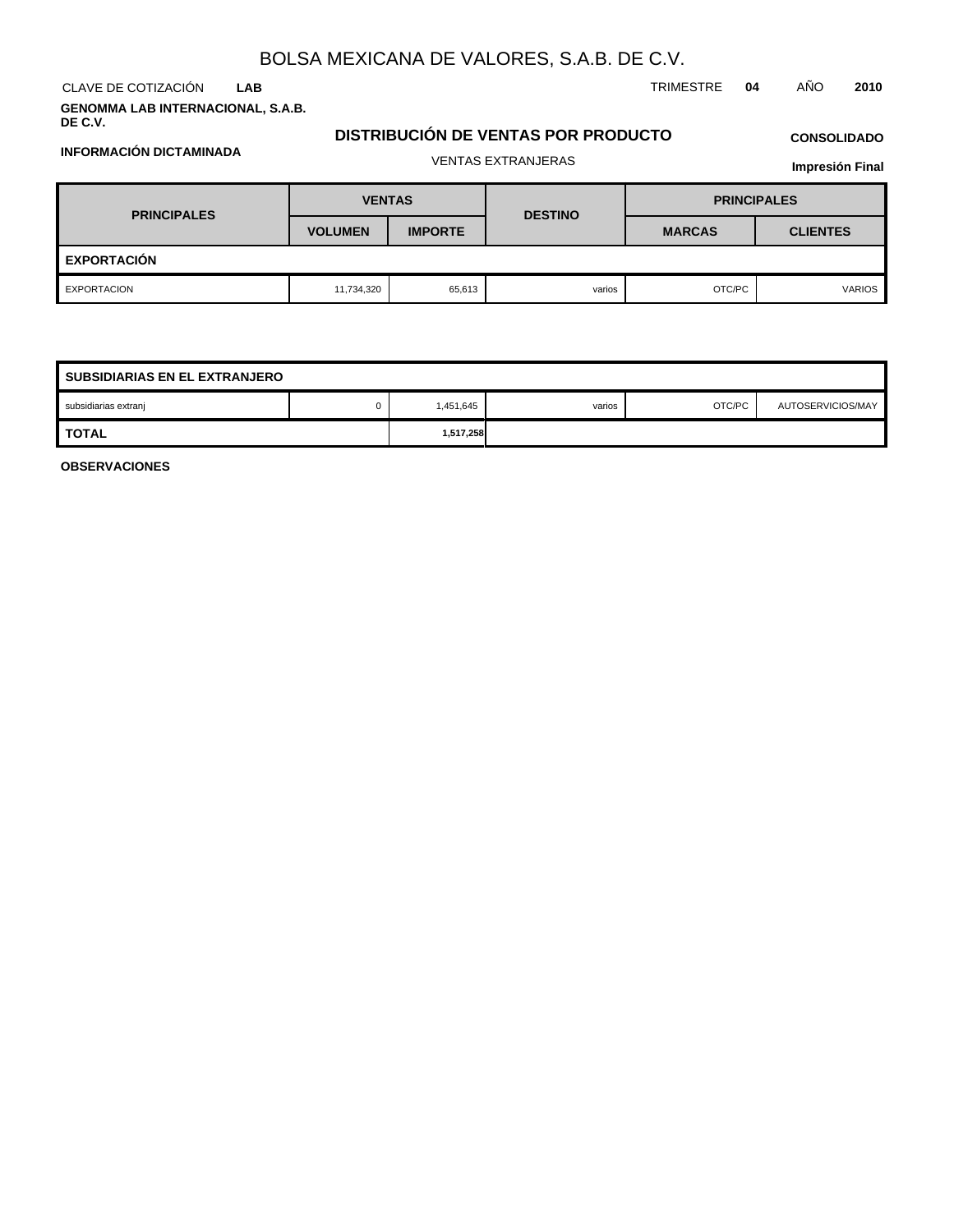|                                                     | BOLSA MEXICANA DE VALORES, S.A.B. DE C.V.                                            |            |               |      |                    |
|-----------------------------------------------------|--------------------------------------------------------------------------------------|------------|---------------|------|--------------------|
| CLAVE DE COTIZACIÓN:<br>LAB                         |                                                                                      | TRIMESTRE: | 04            | AÑO: | 2010               |
| <b>GENOMMA LAB INTERNACIONAL, S.A.B.</b><br>DE C.V. | <b>INFORMACIÓN DE PROYECTOS (Proyecto, Monto</b><br>Ejercido y Porcentaje de Avance) |            | <b>PAGINA</b> |      | 1/1                |
| <b>INFORMACIÓN DICTAMINADA</b>                      |                                                                                      |            |               |      | <b>CONSOLIDADO</b> |
|                                                     |                                                                                      |            |               |      | Impresión Final    |
| NO APLICA                                           |                                                                                      |            |               |      |                    |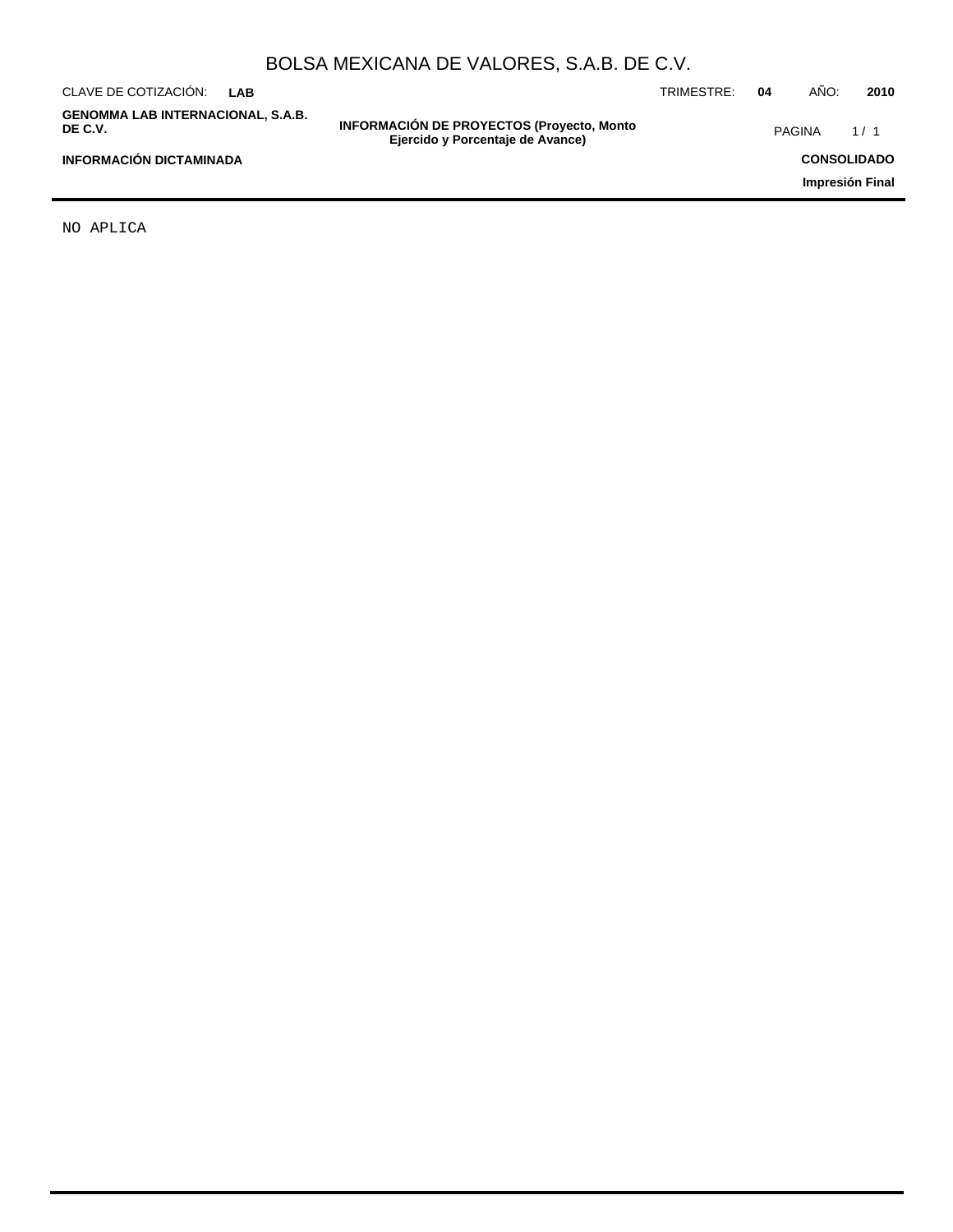**GENOMMA LAB INTERNACIONAL, S.A.B. DE C.V.**

**TRANSACCIONES EN MONEDA EXTRANJERA Y CONVERSIÓN DE ESTADOS FINANCIEROS DE OPERACIONES EXTRANJERAS (Información relacionada al Boletín B-15)**

PAGINA 1/2

**CONSOLIDADO Impresión Final**

**INFORMACIÓN DICTAMINADA**

GENOMMA LAB INTERNACIONAL SAB DE CV

 CONVERSIÓN DE ESTADOS FINANCIEROS DE SUBSIDIARIAS EN MONEDA EXTRANJERA – PARA CONSOLIDAR LOS ESTADOS FINANCIEROS DE SUBSIDIARIAS EXTRANJERAS, ÉSTOS SE MODIFICAN EN LA MONEDA DE REGISTRO PARA PRESENTARSE BAJO NORMAS DE INFORMACIÓN FINANCIERA MEXICANAS (NIF), EXCEPTO POR LA APLICACIÓN DE LA NIF B-10 EFECTOS DE LA INFLACIÓN CUANDO LA ENTIDAD EXTRANJERA OPERA EN UN ENTORNO INFLACIONARIO, YA QUE LAS NORMAS DE ESTA NIF SE APLICAN A LOS ESTADOS FINANCIEROS CONVERTIDOS A MONEDA FUNCIONAL. LOS ESTADOS FINANCIEROS SE CONVIERTEN A PESOS MEXICANOS, CONSIDERANDO LAS SIGUIENTES METODOLOGÍAS:

- LAS OPERACIONES EXTRANJERAS CUYA MONEDA DE REGISTRO Y FUNCIONAL ES LA MISMA, CONVIERTEN SUS ESTADOS FINANCIEROS UTILIZANDO LOS SIGUIENTES TIPOS DE CAMBIO:1) DE CIERRE PARA LOS ACTIVOS Y PASIVOS, 2) HISTÓRICO PARA EL CAPITAL CONTABLE Y 3) EL DE LA FECHA DE DEVENGAMIENTO PARA LOS INGRESOS, COSTOS Y GASTOS. LOS EFECTOS DE CONVERSIÓN SE REGISTRAN EN EL CAPITAL CONTABLE.

- LAS OPERACIONES EXTRANJERAS CONVIERTEN SUS ESTADOS FINANCIEROS DE LA MONEDA DE REGISTRO A LA MONEDA FUNCIONAL, UTILIZANDO LOS SIGUIENTES TIPOS DE CAMBIO: 1) DE CIERRE PARA LOS ACTIVOS Y PASIVOS MONETARIOS, 2) HISTÓRICO PARA ACTIVOS NO MONETARIOS, PASIVOS NO MONETARIOS Y CAPITAL CONTABLE Y 3) EL DE LA FECHA DE DEVENGAMIENTO PARA LOS INGRESOS, COSTOS Y GASTOS, EXCEPTO LOS QUE PROVIENEN DE PARTIDAS NO MONETARIAS QUE SE CONVIERTEN AL TIPO DE CAMBIO HISTÓRICO DE LA PARTIDA NO MONETARIA; LOS EFECTOS DE CONVERSIÓN, SE REGISTRAN EN EL RESULTADO INTEGRAL DE FINANCIAMIENTO. POSTERIORMENTE, PARA CONVERTIR LOS ESTADOS FINANCIEROS DE LA MONEDA FUNCIONAL AL PESO MEXICANO, SE UTILIZAN LOS SIGUIENTES TIPOS DE CAMBIO:1) DE CIERRE PARA LOS ACTIVOS Y PASIVOS Y 2) HISTÓRICO PARA EL CAPITAL CONTABLE, Y 3) EL DE LA FECHA DE DEVENGAMIENTO PARA TODOS LOS INGRESOS, COSTOS Y GASTOS. LOS EFECTOS DE CONVERSIÓN SE REGISTRAN EN EL CAPITAL CONTABLE. EN EL CASO DE OPERACIONES EXTRANJERAS QUE OPERAN EN UN ENTORNO ECONÓMICO INFLACIONARIO, PRIMERO REEXPRESAN SUS ESTADOS FINANCIEROS EN MONEDA DE PODER ADQUISITIVO AL CIERRE DEL EJERCICIO, UTILIZANDO EL ÍNDICE DE PRECIOS DEL PAÍS DE ORIGEN DE LA MONEDA FUNCIONAL, Y POSTERIORMENTE LOS CONVIERTEN UTILIZANDO EL TIPO DE CAMBIO DE CIERRE PARA TODAS LAS PARTIDAS; LOS EFECTOS DE CONVERSIÓN, SE REGISTRAN EN EL CAPITAL CONTABLE.

LAS MONEDAS DE REGISTRO Y FUNCIONAL DE LAS OPERACIONES EXTRANJERAS, SON COMO SIGUE:

COMPAÑÍA MONEDA DE REGISTRO MONEDA FUNCIONAL

GENOMMA LABORATORIES MÉXICO, S. A. DE C. V. PESO MEXICANO PESO MEXICANO TELEVISION PRODUCTS RETAIL, S. A. DE C. V. PESO MEXICANO PESO MEXICANO MEDICINAS Y MEDICAMENTOS NACIONALES, S. A. DE C. V. PESO MEXICANO PESO MEXICANO INICIATIVAS DE ÉXITO, S. A. DE C. V. PESO MEXICANO PESO MEXICANO AERO LAB, S. A. DE C. V. PESO MEXICANO PESO MEXICANO GENOMMA LABORATORIOS MÉDICOS, S. L. EURO DÓLAR ESTADOUNIDENSE GENOMMA LAB PERÚ, S. A. SOL DÓLAR ESTADOUNIDENSE GENOMMA LAB CENTROAMÉRICA, S. A. DÓLAR ESTADOUNIDENSE DÓLAR ESTADOUNIDENSE GENOMMA LAB CHILE, S. A. PESO CHILENO DÓLAR ESTADOUNIDENSE GENOMMA LAB ECUADOR, S. A. DÓLAR ESTADOUNIDENSE DÓLAR ESTADOUNIDENSE GENOMMA LABORATORIES ARGENTINA, S. A. PESO ARGENTINO DÓLAR ESTADOUNIDENSE GENOMMA LABORATORIES DO BRASIL, LTDA REAL DÓLAR ESTADOUNIDENSE GENOMMA LAB USA, INC. DÓLAR ESTADOUNIDENSE DÓLAR ESTADOUNIDENSE LAB BRANDS INTERNATIONAL, LLC. DÓLAR ESTADOUNIDENSE DÓLAR ESTADOUNIDENSE GENOMMA LAB COLOMBIA, LTDA. PESO COLOMBIANO DÓLAR ESTADOUNIDENSE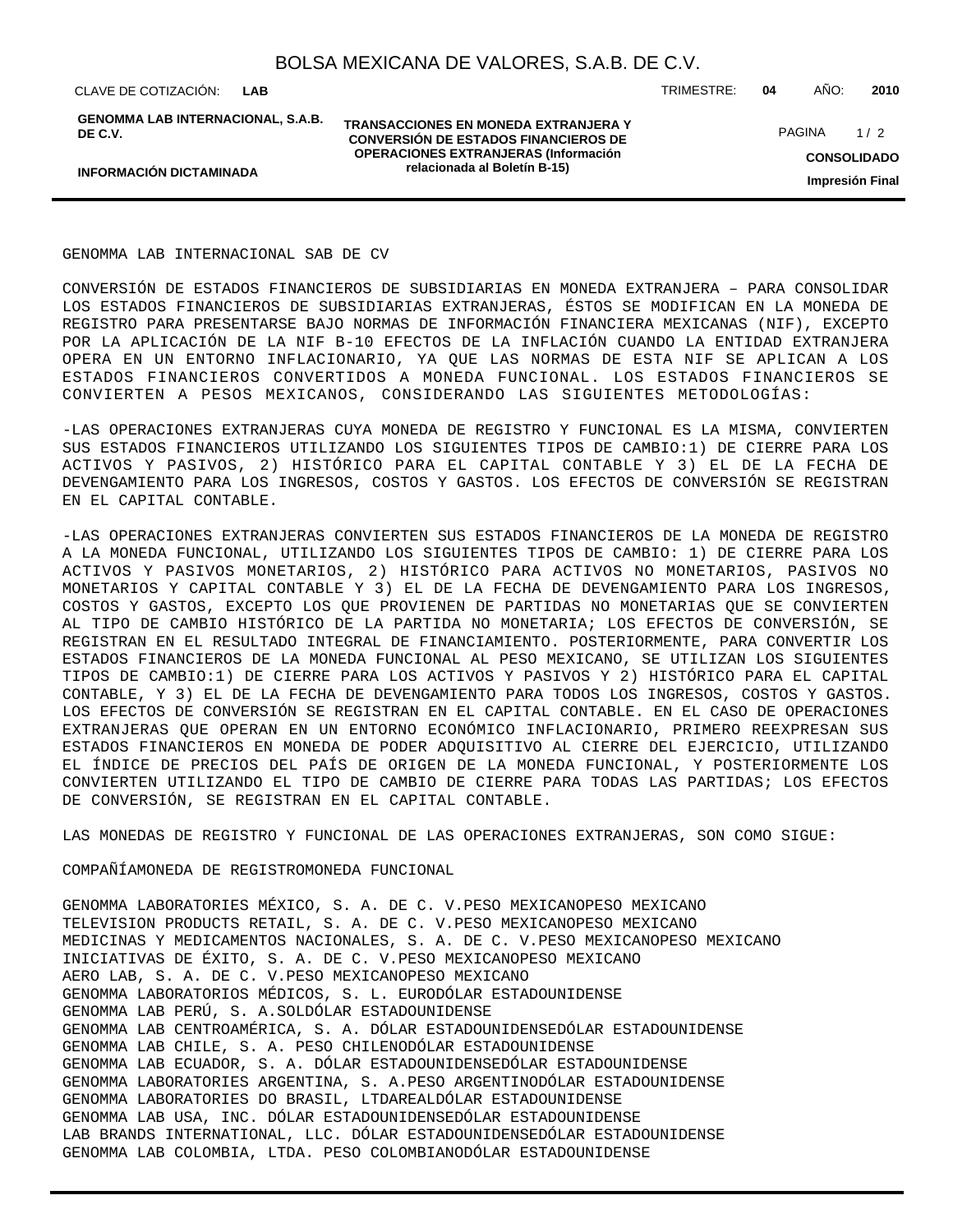**GENOMMA LAB INTERNACIONAL, S.A.B. DE C.V.**

**TRANSACCIONES EN MONEDA EXTRANJERA Y CONVERSIÓN DE ESTADOS FINANCIEROS DE OPERACIONES EXTRANJERAS (Información relacionada al Boletín B-15)**

PAGINA 2/2

**CONSOLIDADO Impresión Final**

**INFORMACIÓN DICTAMINADA**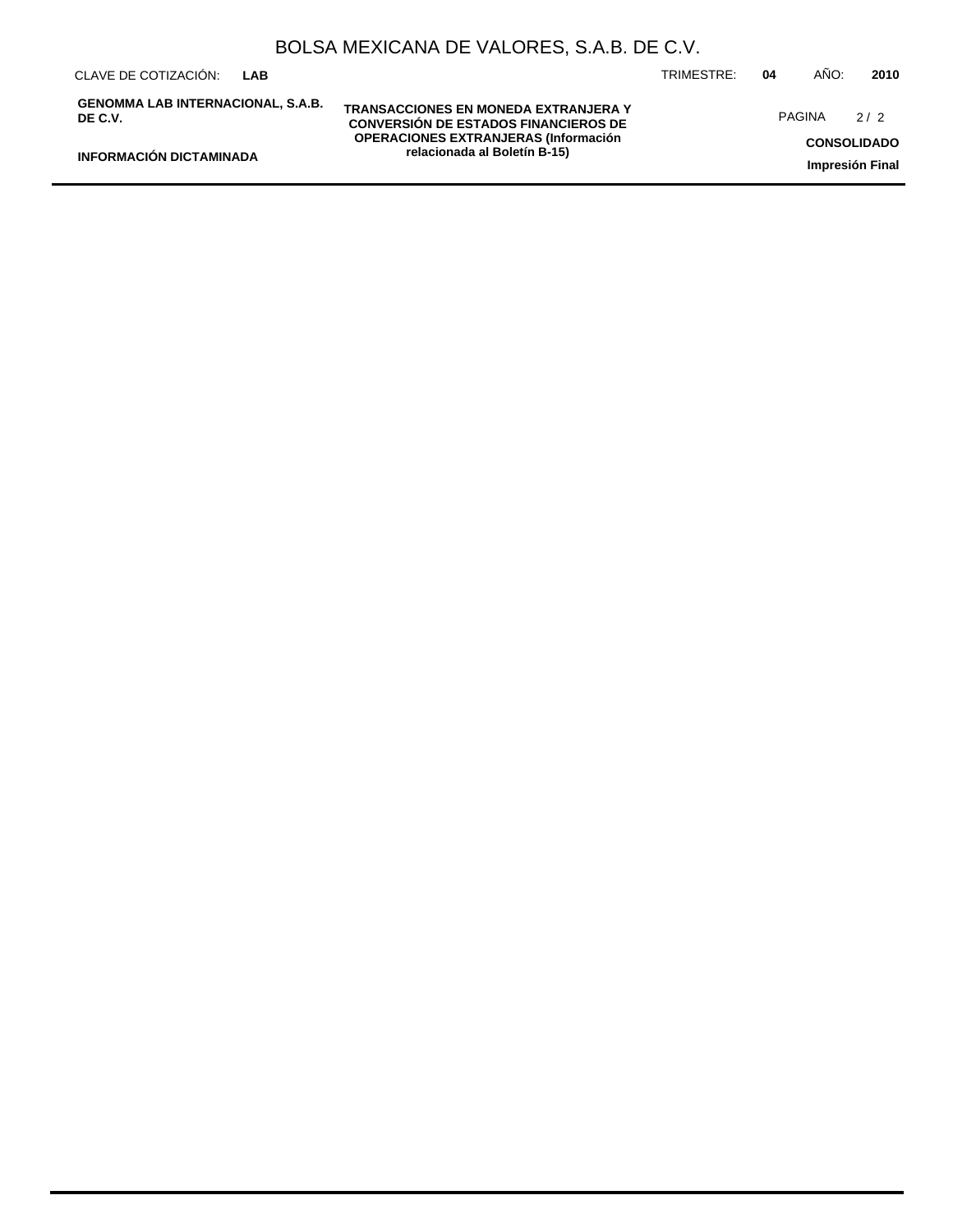**GENOMMA LAB INTERNACIONAL, S.A.B. DE C.V.** CLAVE DE COTIZACIÓN **LAB**

## **INTEGRACIÓN DEL CAPITAL SOCIAL PAGADO**

TRIMESTRE **04** AÑO **2010**

**CONSOLIDADO**

**Impresión Final**

**INFORMACIÓN DICTAMINADA**

| <b>SERIES</b> | JUALOR NOMINAL(\$) VIGENTE | <b>CUPÓN</b> | <b>NUMERO DE ACCIONES</b> |                           |                  |                          | <b>CAPITAL SOCIAL</b> |                 |  |
|---------------|----------------------------|--------------|---------------------------|---------------------------|------------------|--------------------------|-----------------------|-----------------|--|
|               |                            |              | <b>PORCION FIJA</b>       | <b>IPORCIÓN VARIABLEI</b> | <b>MEXICANOS</b> | <b>LIBRE SUSCRIPCION</b> | <b>FIJO</b>           | <b>VARIABLE</b> |  |
| B             | 0                          |              | 82.176                    | 1,052,667,250             | 548,052,782      | 504,696,644              | 150                   | 1,921,510       |  |
| <b>TOTAL</b>  |                            |              | 82,176                    | 1,052,667,2501            | 548,052,782      | 504,696,644              | 150                   | 1,921,510       |  |

**TOTAL DE ACCIONES QUE REPRESENTAN EL CAPITAL SOCIAL PAGADO A LA FECHA DE ENVIO DE LA INFORMACIÓN:** 1,052,749,426

**OBSERVACIONES**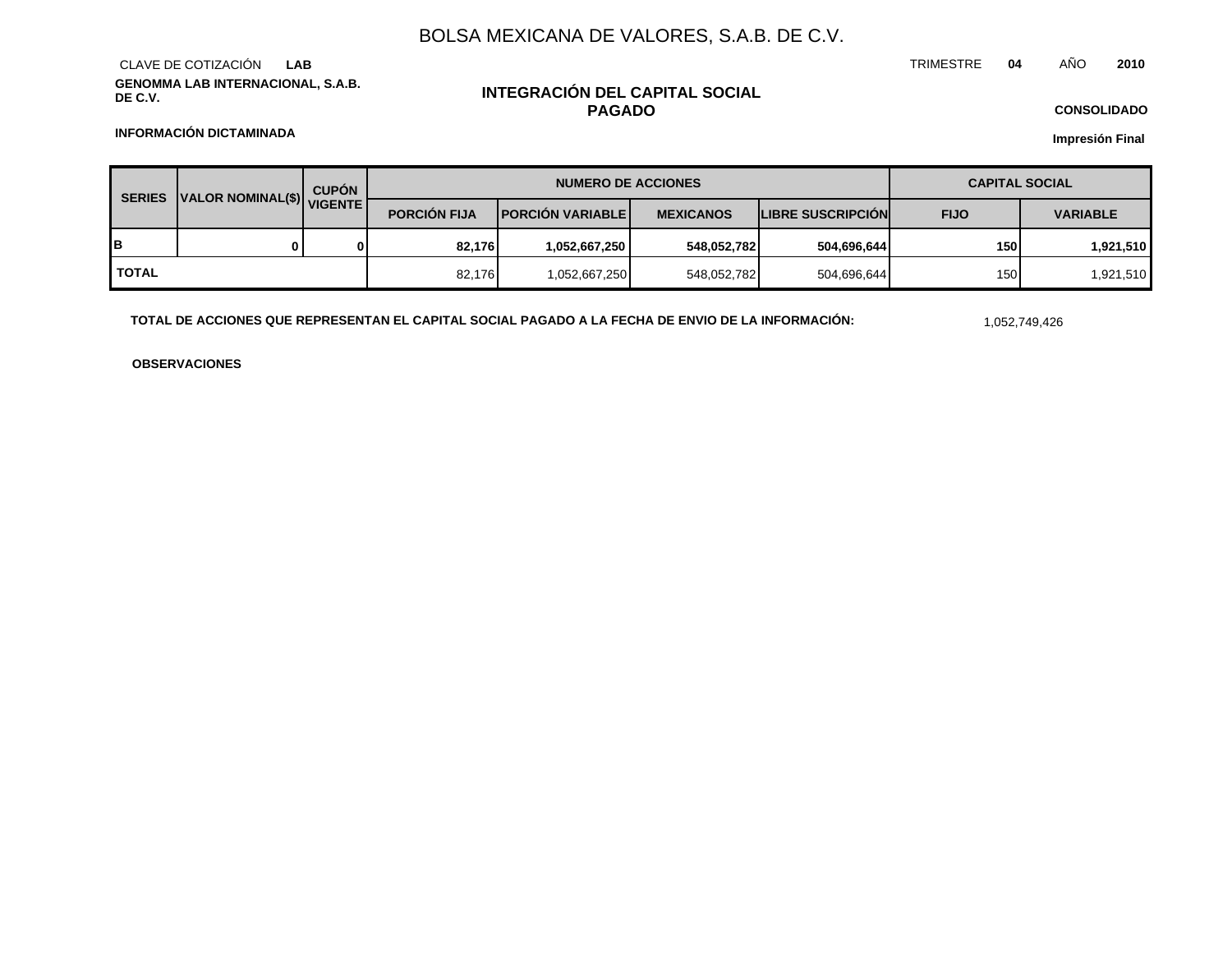CLAVE DE COTIZACIÓN: **LAB**

**GENOMMA LAB INTERNACIONAL, S.A.B. DE C.V.**

**INSTRUMENTOS FINANCIEROS DERIVADOS**

TRIMESTRE: **04** AÑO: **2010**

 $1/2$ PAGINA

### **INFORMACIÓN DICTAMINADA**

**CONSOLIDADO Impresión Final**

GENOMMA LAB INTERNACIONAL, S. A. B. DE C. V. PASEO DE LA REFORMA NO. 122 3-A, COLONIA JUÁREZ, C. P. 06600, MÉXICO, D. F. R.F.C.: GLI-961030-TU5

MÉXICO, D. F. A 29 DE MARZO DE 2011

ASUNTO: SE PRESENTA ESCRITO EN ATENCIÓN AL REQUERIMIENTO SEGÚN OFICIO NO. 151- 2/76211/2009 DE FECHA 20 DE ENERO DE 2009, MEDIANTE EL CUAL SE SOLICITA DE DIVERSA INFORMACIÓN Y DOCUMENTACIÓN RESPECTO A LAS OPERACIONES CON INSTRUMENTOS FINANCIEROS DERIVADOS EN LAS QUE PUDO HABER PARTICIPADO EN SU CASO LA EMPRESA: GENOMMA LAB INTERNACIONAL, S. A. B. DE C. V. R.F.C.: GLI-961030-TU5

VICEPRESIDENCIA DE SUPERVISIÓN BURSATIL. VICEPRESIDENCIA DE NORMATIVIDAD. DIRECCIÓN GENERAL DE SUPERVISIÓN DE MERCADOS. DIRECCIÓN GENERAL DE AUTORIZACIONES.

#### PRESENTE

JOSÉ MANUEL CRUZ GARCÍA (R.F.C.: CUGM-670219-J94), EN REPRESENTACIÓN DE GENOMMA LAB INTERNACIONAL, S. A. B. DE C.V. (R.F.C.: GLI-961030-TU5), PERSONALIDAD QUE ACREDITO CON COPIA DEL INSTRUMENTO NOTARIAL QUE SE ACOMPAÑA AL PRESENTE COMO ANEXO 1 (SE INCLUYE ORIGINAL PARA COTEJO), CON DOMICILIO FISCAL EN PASEO DE LA REFORMA NO. 122-3-A, COLONIA JUÁREZ, C. P. 06600, MÉXICO, D. F., TEL.:5081-0000, Y SEÑALANDO EL MISMO DOMICILIO PARA OÍR Y RECIBIR TODA CLASE DE NOTIFICACIONES QUE A ESTE ASUNTO SE REFIERAN, ATENTAMENTE COMPAREZCO Y EXPONGO QUE:

1. MEDIANTE OFICIO NO. 151-2/76211/2009 DE FECHA 20 DE ENERO DE 2009, ASÍ COMO DEL ANEXO 1 QUE FORMA PARTE INTEGRANTE DE DICHO OFICIO, LA DIRECCIÓN GENERAL DE SUPERVISIÓN DE MERCADOS DE LA COMISIÓN NACIONAL BANCARIA Y DE VALORES, A EFECTO DE CONOCER LA PARTICIPACIÓN DE LAS EMPRESAS PÚBLICAS EN OPERACIONES CON INSTRUMENTOS FINANCIEROS DERIVADOS YA SEA PARA INCREMENTAR SU RENTABILIDAD O CONTAR CON DETERMINADA COBERTURA RESPECTO A ALGÚN RIESGO, REQUIERE QUE GENOMMA LAB INTERNACIONAL, S.A. B. DE C.V. (EN ADELANTE MI REPRESENTADA), DIVULGUE DE CONFORMIDAD CON EL CITADO OFICIO Y COMO COMPLEMENTO A SU REPORTE TRIMESTRAL, INFORMACIÓN CUALITATIVA Y CUANTITATIVA SOBRE LAS POSICIONES QUE EN SU CASO TUVO EN INSTRUMENTOS FINANCIEROS DERIVADOS, RECONOCIDOS O NO COMO ACTIVOS O PASIVOS EN EL ESTADO DE SITUACIÓN FINANCIERA O BALANCE GENERAL.

2. A FIN DE CUMPLIR CON EL REQUERIMIENTO DE INFORMACIÓN Y DOCUMENTACIÓN QUE SE SOLICITA SEGÚN EL OFICIO NO. 151-2/76211/2009 DE FECHA 20 DE ENERO DE 2009, SE HACE DEL CONOCIMIENTO DE ESA H. DIRECCIÓN GENERAL DE SUPERVISIÓN DE MERCADOS DE LA COMISIÓN NACIONAL BANCARIA Y DE VALORES, QUE MI REPRESENTADA A LA FECHA NO CUENTA CON LA INFORMACIÓN CUALITATIVA Y CUANTITATIVA RESPECTO A

CUALQUIERA DE LOS ASPECTOS SOLICITADOS EN EL OFICIO 151-2/76211/2009, YA QUE NO HA CELEBRADO OPERACIONES QUE INVOLUCREN LA CONTRATACIÓN DE INSTRUMENTOS FINANCIEROS DERIVADOS DE ACUERDO A LO ESTABLECIDO EN EL BOLETÍN C-2 "INSTRUMENTOS FINANCIEROS" Y EL BOLETÍN C-10 "INSTRUMENTOS FINANCIEROS DERIVADOS Y OPERACIONES DE COBERTURA", DE LAS NORMAS DE INFORMACIÓN FINANCIERA.